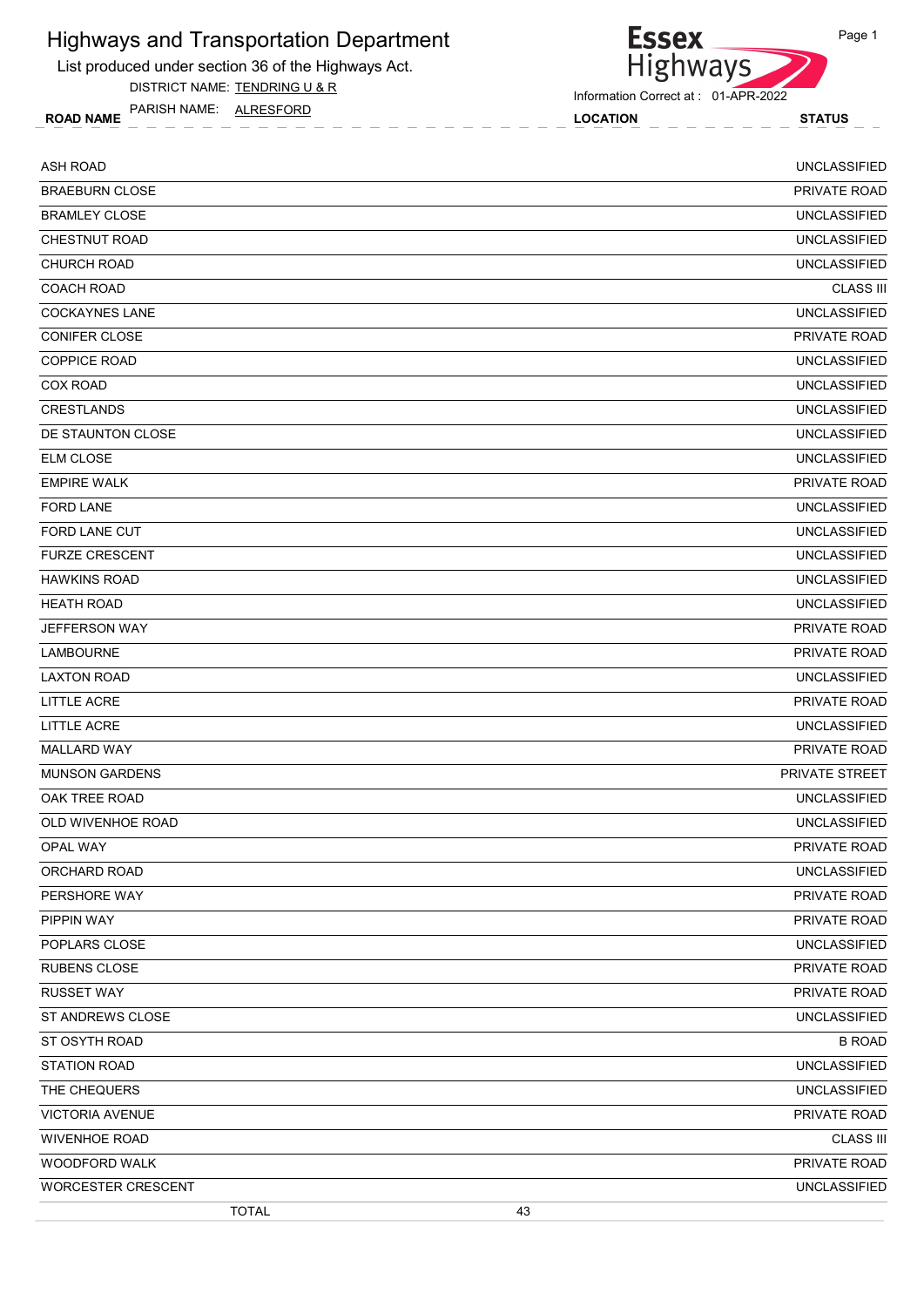

DISTRICT NAME: TENDRING U & R

ROAD NAME LOCATION STATUS PARISH NAME: ARDLEIGH



Information Correct at : 01-APR-2022

| <b>ARDLEIGH COURT</b>             |                                        | <b>UNCLASSIFIED</b> |
|-----------------------------------|----------------------------------------|---------------------|
| <b>ARDLEIGH ROAD</b>              |                                        | <b>UNCLASSIFIED</b> |
| <b>AVELINE ROAD</b>               |                                        | <b>UNCLASSIFIED</b> |
| <b>BACK ROAD</b>                  |                                        | <b>UNCLASSIFIED</b> |
| <b>BIRCH HALL CORNER</b>          |                                        | <b>UNCLASSIFIED</b> |
| <b>BRAY CLOSE</b>                 |                                        | PRIVATE ROAD        |
| <b>BRIAR ROAD</b>                 |                                        | <b>UNCLASSIFIED</b> |
| <b>BROMLEY ROAD</b>               |                                        | <b>CLASS III</b>    |
| CHAPEL CROFT                      |                                        | <b>UNCLASSIFIED</b> |
| <b>CHAPEL LANE</b>                |                                        | <b>UNCLASSIFIED</b> |
| <b>CHURCH VIEW</b>                |                                        | <b>UNCLASSIFIED</b> |
| <b>CLOVER WAY</b>                 |                                        | PRIVATE ROAD        |
| COGGESHALL ROAD                   |                                        | <b>CLASS III</b>    |
| <b>COLCHESTER EASTERN BYPASS</b>  |                                        | A ROAD              |
| <b>COLCHESTER ROAD</b>            |                                        | A ROAD              |
| CROWN INTERCHANGE ROUNDABOUT      |                                        | A ROAD              |
| <b>CROWN LANE NORTH</b>           |                                        | <b>UNCLASSIFIED</b> |
| <b>CROWN LANE SOUTH</b>           |                                        | <b>UNCLASSIFIED</b> |
| <b>DEAD LANE</b>                  |                                        | <b>UNCLASSIFIED</b> |
| DEDHAM ROAD                       |                                        | <b>B ROAD</b>       |
| DEDHAM ROAD LAYBY                 |                                        | PRIVATE ROAD        |
| DUDLEY ROAD                       |                                        | PRIVATE ROAD        |
| EASTBOUND SLIP FROM A1232 TO A120 | <b>IPSWICH RD</b>                      | A ROAD              |
| <b>FEN LANE</b>                   |                                        | <b>UNCLASSIFIED</b> |
| <b>FORGE COURT</b>                |                                        | <b>UNCLASSIFIED</b> |
| <b>FOX STREET</b>                 |                                        | A ROAD              |
| <b>FRATING ROAD</b>               | NICHOLS CORNER                         | <b>B ROAD</b>       |
| <b>FRATING ROAD</b>               |                                        | <b>B ROAD</b>       |
| <b>GERNON ROAD</b>                |                                        | <b>UNCLASSIFIED</b> |
| <b>GRANGE ROAD</b>                |                                        | <b>UNCLASSIFIED</b> |
| <b>GREEN ISLAND</b>               |                                        | <b>UNCLASSIFIED</b> |
| <b>GREEN LANE</b>                 |                                        | <b>UNCLASSIFIED</b> |
| <b>HARTS LANE</b>                 |                                        | <b>UNCLASSIFIED</b> |
| <b>HARWICH ROAD</b>               |                                        | A ROAD              |
| <b>HAUL ROAD</b>                  | <b>FRATING RD-</b><br><b>MORROW LA</b> | PRIVATE ROAD        |
| HERBERT WAY                       |                                        | PRIVATE ROAD        |
| HOME FARM LANE                    |                                        | <b>UNCLASSIFIED</b> |
| HUNGERDOWN LANE                   |                                        | <b>UNCLASSIFIED</b> |
| HUNTERS CHASE                     |                                        | <b>UNCLASSIFIED</b> |
| <b>INGRAMS PIECE</b>              |                                        | <b>UNCLASSIFIED</b> |
| <b>IPSWICH ROAD</b>               |                                        | A ROAD              |
| <b>IPSWICH ROAD TRUNK A12</b>     |                                        | A ROAD              |
| <b>IPSWICH ROAD TRUNK A1232</b>   |                                        | A ROAD              |
| <b>JAGGARD DRIVE</b>              |                                        | PRIVATE ROAD        |
| JOHN DE BOIS HILL                 |                                        | A ROAD              |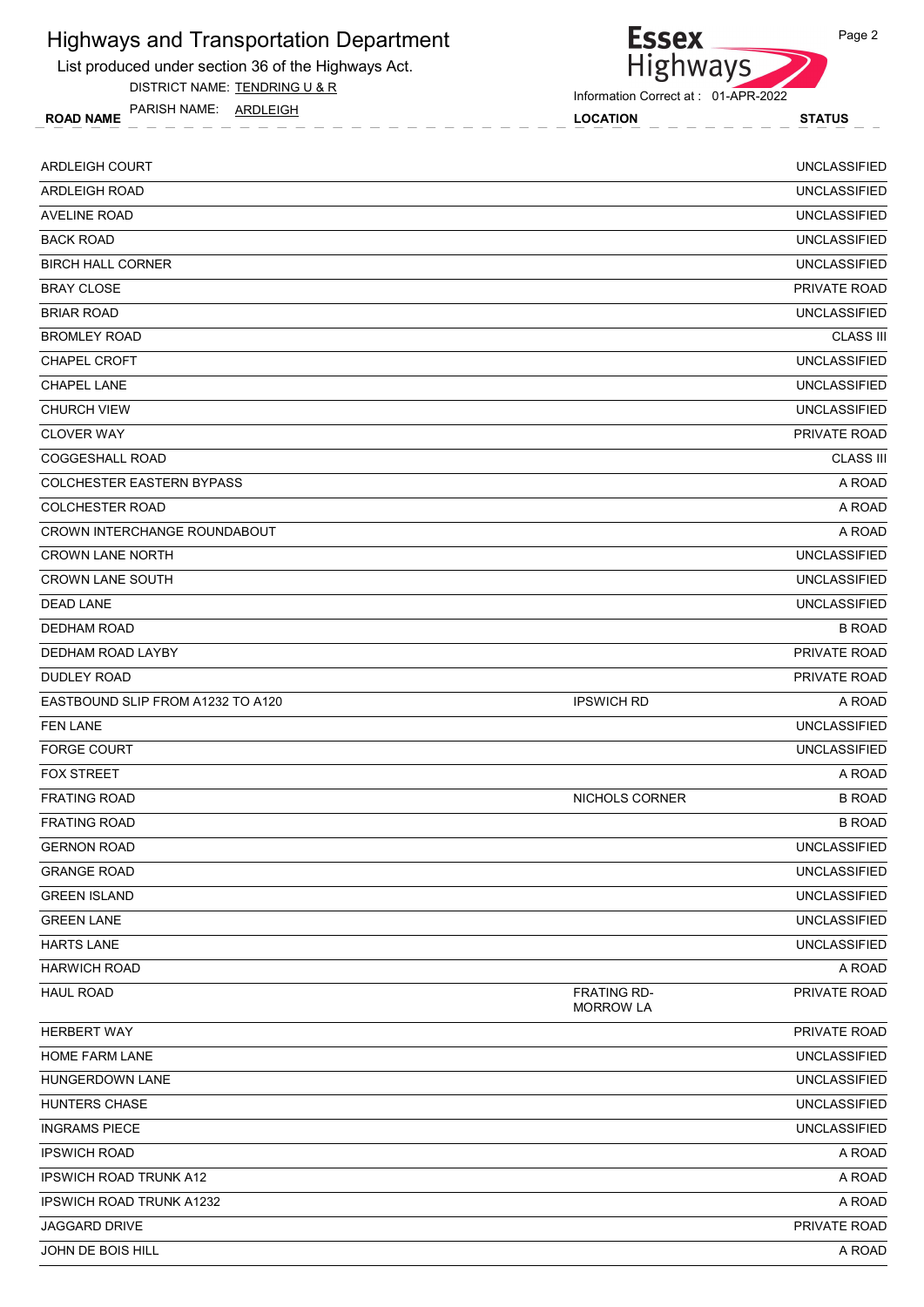

List produced under section 36 of the Highways Act.

DISTRICT NAME: TENDRING U & R

ROAD NAME LOCATION STATUS PARISH NAME: ARDLEIGH

| <b>JUBILEE LANE</b>               |                   | <b>UNCLASSIFIED</b> |
|-----------------------------------|-------------------|---------------------|
| <b>KILN ROAD</b>                  |                   | PRIVATE ROAD        |
| LITTLE BROMLEY ROAD               |                   | <b>UNCLASSIFIED</b> |
| <b>LODGE LANE</b>                 |                   | <b>UNCLASSIFIED</b> |
| <b>MALTING FARM LANE</b>          |                   | <b>UNCLASSIFIED</b> |
| <b>MARY WARNER ROAD</b>           |                   | <b>UNCLASSIFIED</b> |
| <b>MEMORIAL WAY</b>               |                   | PRIVATE ROAD        |
| <b>MILL LANE</b>                  |                   | <b>UNCLASSIFIED</b> |
| <b>MOORHOUSE GREEN</b>            |                   | <b>UNCLASSIFIED</b> |
| <b>MORROW LANE</b>                |                   | <b>UNCLASSIFIED</b> |
| OLD BROMLEY ROAD EAST             |                   | <b>UNCLASSIFIED</b> |
| OLD COLCHESTER ROAD               | STH OF A120       | <b>UNCLASSIFIED</b> |
| <b>OLD IPSWICH ROAD</b>           |                   | <b>UNCLASSIFIED</b> |
| OLD SHIELD FARM ROAD              |                   | <b>UNCLASSIFIED</b> |
| PARK ROAD                         | NICHOLS CORNER    | <b>UNCLASSIFIED</b> |
| <b>PARK ROAD</b>                  |                   | <b>UNCLASSIFIED</b> |
| <b>PLAINS FARM CLOSE</b>          |                   | <b>UNCLASSIFIED</b> |
| <b>SANITSKY WAY</b>               |                   | PRIVATE ROAD        |
| <b>SLOUGH LANE</b>                |                   | <b>UNCLASSIFIED</b> |
| SPRING VALLEY LANE                |                   | <b>UNCLASSIFIED</b> |
| <b>STATION ROAD</b>               |                   | <b>B ROAD</b>       |
| THE LIMES                         |                   | PRIVATE ROAD        |
| THE STREET                        |                   | <b>B ROAD</b>       |
| <b>WATERHOUSE LANE</b>            |                   | <b>UNCLASSIFIED</b> |
| WESTBOUND SLIP FROM A120 TO A1232 | <b>IPSWICH RD</b> | A ROAD              |
| <b>WHITEHOUSE LANE</b>            |                   | PRIVATE ROAD        |
| <b>WICK LANE</b>                  |                   | <b>UNCLASSIFIED</b> |
| <b>WIDGERY WAY</b>                |                   | PRIVATE ROAD        |
| <b>WILLOW CLOSE</b>               |                   | PRIVATE ROAD        |
| <b>WIVENHOE ROAD</b>              |                   | <b>UNCLASSIFIED</b> |
| <b>TOTAL</b>                      | 75                |                     |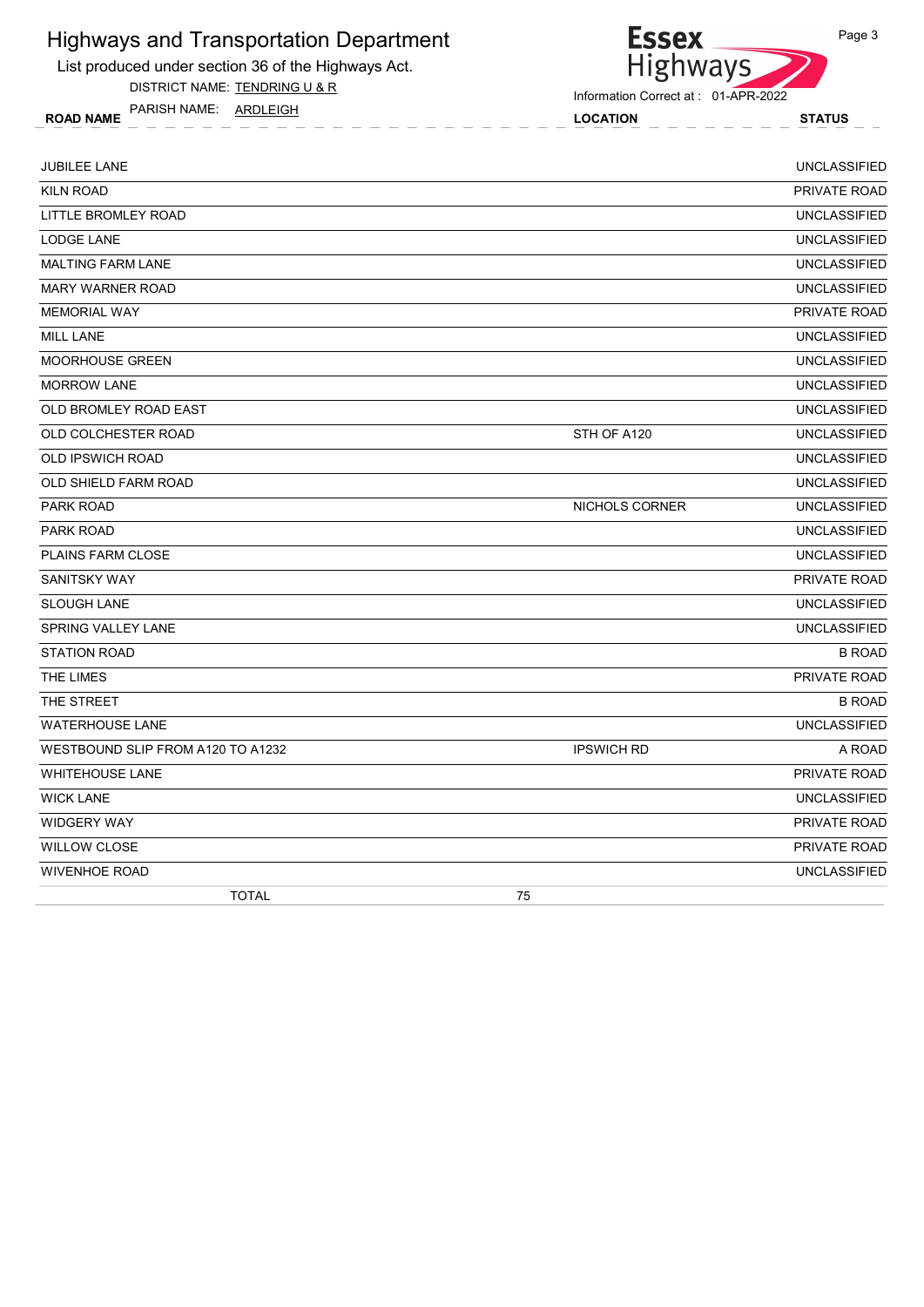

ROAD NAME LOCATION STATUS PARISH NAME: BEAUMONT CUM MOZE



| <b>BARKERS LANE</b> |              |    | <b>UNCLASSIFIED</b> |
|---------------------|--------------|----|---------------------|
| <b>CHAPEL ROAD</b>  |              |    | <b>CLASS III</b>    |
| <b>CHURCH LANE</b>  |              |    | <b>UNCLASSIFIED</b> |
| <b>CROSS HILL</b>   |              |    | <b>B ROAD</b>       |
| <b>HARWICH ROAD</b> |              |    | <b>B ROAD</b>       |
| <b>HARWICH ROAD</b> |              |    | <b>CLASS III</b>    |
| <b>LUCAS LANE</b>   |              |    | <b>UNCLASSIFIED</b> |
| <b>QUAY LANE</b>    |              |    | <b>UNCLASSIFIED</b> |
| <b>SWAN ROAD</b>    |              |    | <b>CLASS III</b>    |
| <b>WIX ROAD</b>     |              |    | <b>CLASS III</b>    |
|                     | <b>TOTAL</b> | 10 |                     |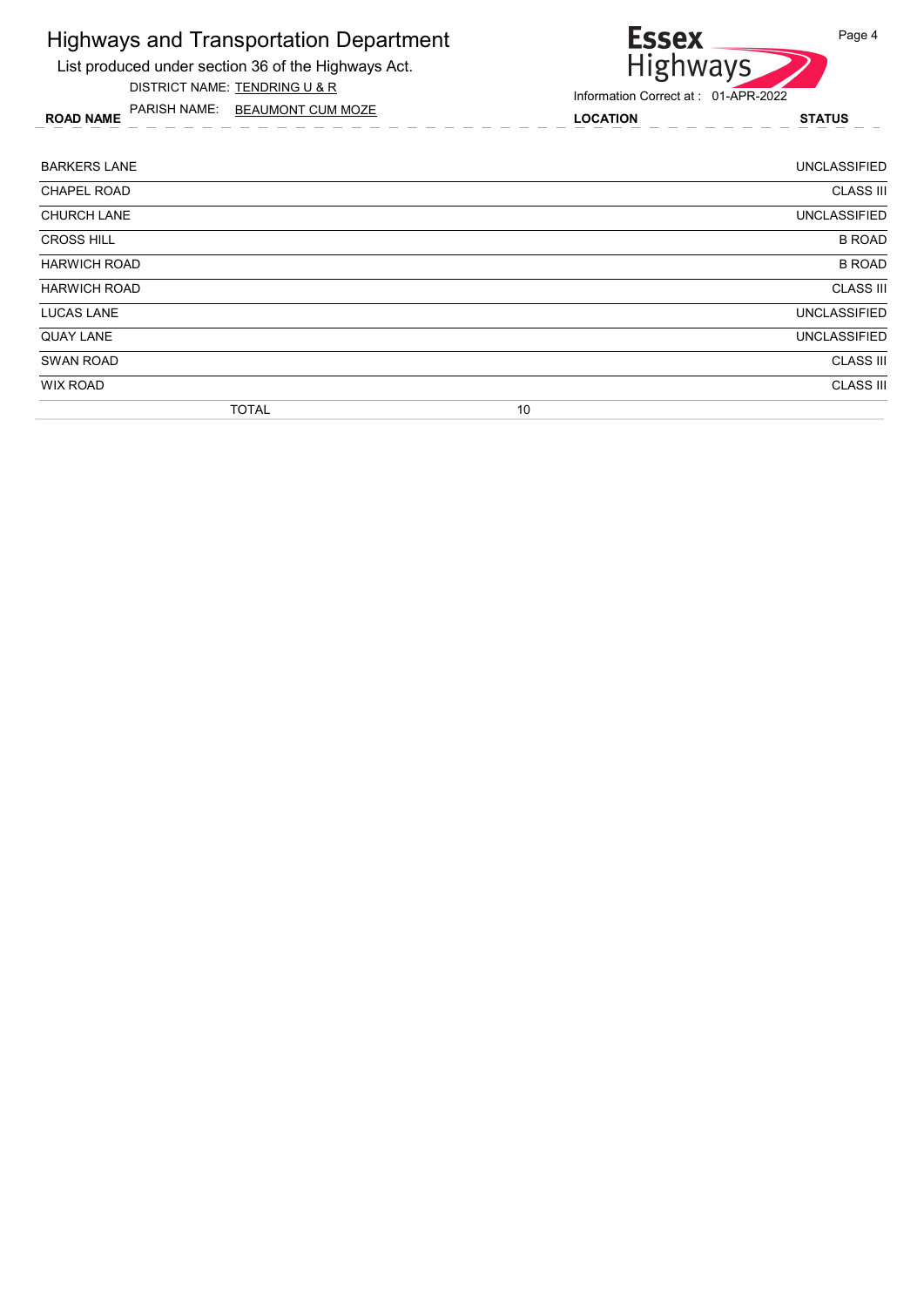

List produced under section 36 of the Highways Act. DISTRICT NAME: TENDRING U & R

Information Correct at : 01-APR-2022

ROAD NAME LOCATION STATUS PARISH NAME: BRADFIELD

Page 5

BARRACK STREET **EXECUTIVE STREET AND STREET ASSESSED FOR A SECOND ASSESSED FOR A SECOND STREET AND STREET AND STREET AND STREET AND STREET AND STREET AND STREET AND STREET AND STREET AND STREET AND STREET AND STREET AND ST** BRICKMANS HILL BROAD BROAD BROAD BROAD BROAD BROAD BROAD BROAD BROAD BROAD BROAD CANSEY LANE UNCLASSIFIED DAIRYHOUSE LANE UNCLASSIFIED DOVEHOUSE FARM ROAD UNCLASSIFIED ELLIS ROAD PRIVATE ROAD ELLIS ROAD UNCLASSIFIED HARWICH ROAD B ROAD HEATH ROAD UNCLASSIFIED HEATH ROAD CLASS III HEATH ROAD PRIVATE STREET KING STREET PRIVATE STREET AND INTERNATIONAL CONTINUES. THE CONTINUES OF THE CONTINUES OF THE CONTINUES OF THE CONTINUES OF THE CONTINUES OF THE CONTINUES OF THE CONTINUES OF THE CONTINUES OF THE CONTINUES OF THE CONTINUES KING STREET **EXECUTE IS A RELEASE OF A RELEASE OF A RELEASE OF A RELEASE OF A RELEASE OF A RELEASE OF A RELEASE OF A RELEASE OF A RELEASE OF A RELEASE OF A RELEASE OF A RELEASE OF A RELEASE OF A RELEASE OF A RELEASE OF A R** LONBARN HILL BROAD AND THE SERVICE OF THE SERVICE OF THE SERVICE OF THE SERVICE OF THE BROAD BROAD BROAD BROAD MILL LANE UNCLASSIFIED SHIP HILL BROAD BROAD AND THE SHIP HILL BROAD BROAD AND THE SHIP HILL BROAD BROAD BROAD BROAD BROAD BROAD BROAD SHORE LANE UNCLASSIFIED STATION APPROACH UNCLASSIFIED STATION ROAD B ROAD AND STATION ROAD B ROAD B ROAD B ROAD B ROAD B ROAD B ROAD B ROAD B ROAD B ROAD B ROAD B ROAD STEAM MILL ROAD CLASS III STRAIGHT ROAD UNCLASSIFIED THE STREET CLASS III AND THE STREET CLASS III AND THE STREET CLASS III AND THE STREET CLASS III WINDMILL ROAD CLASS III WIX BYPASS A ROAD WIX ROAD CLASS III TOTAL 25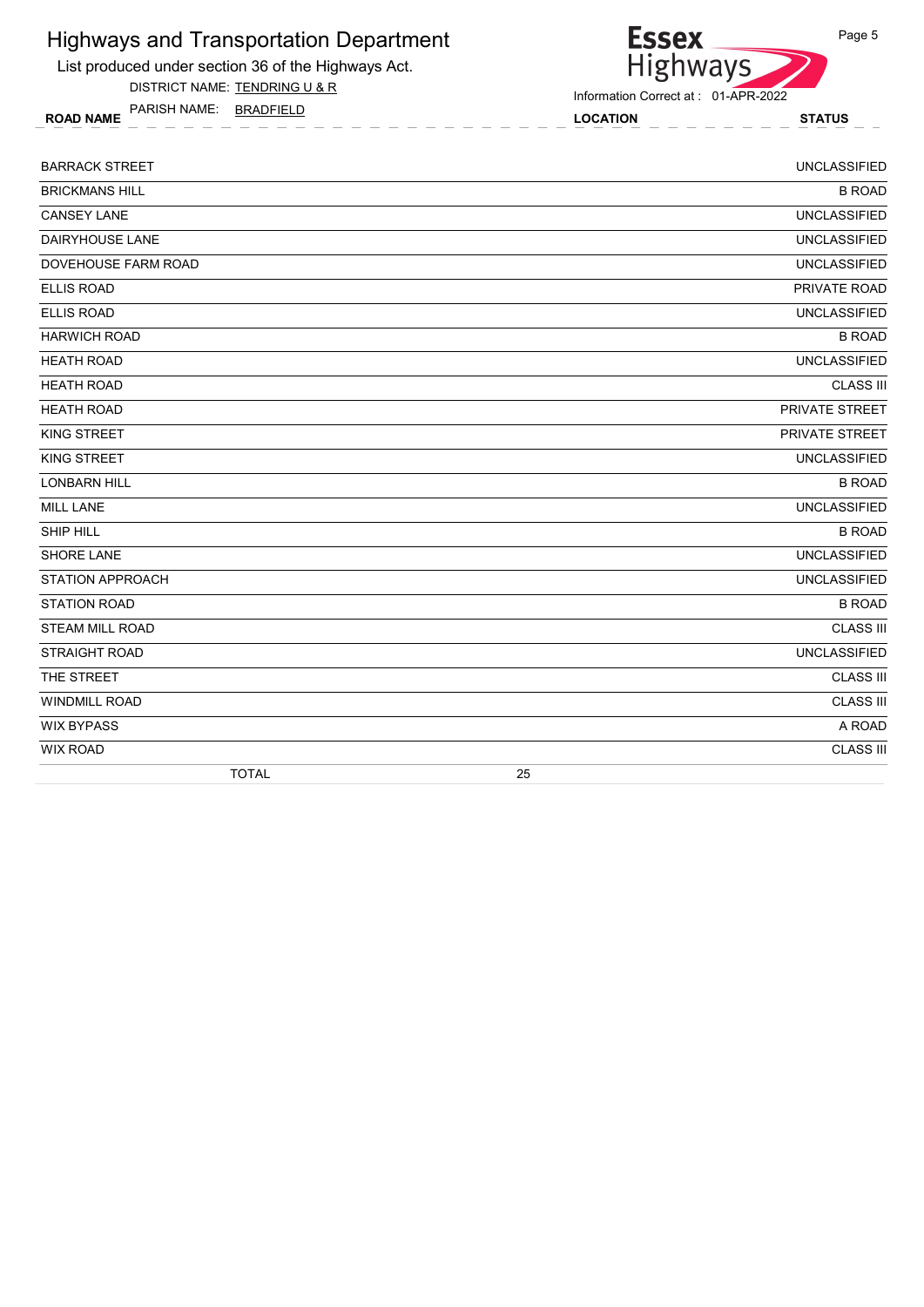List produced under section 36 of the Highways Act. DISTRICT NAME: TENDRING U & R

ROAD NAME LOCATION STATUS PARISH NAME: BRIGHTLINGSEA

Highways Information Correct at : 01-APR-2022

**Essex** 

| <b>ALBERT ROAD</b>         | <b>UNCLASSIFIED</b> |
|----------------------------|---------------------|
| ANNE CLOSE                 | <b>UNCLASSIFIED</b> |
| ASH CLOSE                  | <b>UNCLASSIFIED</b> |
| <b>BACK WATERSIDE LANE</b> | <b>UNCLASSIFIED</b> |
| <b>BATEMAN ROAD</b>        | <b>UNCLASSIFIED</b> |
| <b>BAYARD AVENUE</b>       | <b>UNCLASSIFIED</b> |
| <b>BEACON CLOSE</b>        | <b>UNCLASSIFIED</b> |
| <b>BEAUMONT AVENUE</b>     | <b>UNCLASSIFIED</b> |
| <b>BELLFIELD AVENUE</b>    | <b>UNCLASSIFIED</b> |
| <b>BELLFIELD CLOSE</b>     | <b>UNCLASSIFIED</b> |
| <b>BIRCH CLOSE</b>         | <b>UNCLASSIFIED</b> |
| <b>BLIND LANE</b>          | PRIVATE ROAD        |
| <b>BRIGHTLINGSEA ROAD</b>  | <b>B ROAD</b>       |
| CAMPERNELL CLOSE           | <b>UNCLASSIFIED</b> |
| <b>CEDAR AVENUE</b>        | <b>UNCLASSIFIED</b> |
| <b>CHAPEL ROAD</b>         | <b>UNCLASSIFIED</b> |
| <b>CHARLES ROAD</b>        | <b>UNCLASSIFIED</b> |
| <b>CHESTNUT WAY</b>        | <b>UNCLASSIFIED</b> |
| <b>CHURCH ROAD</b>         | <b>B ROAD</b>       |
| CHURCHILL CLOSE            | <b>UNCLASSIFIED</b> |
| CINQUE PORT ROAD           | <b>UNCLASSIFIED</b> |
| <b>COLNE ROAD</b>          | <b>UNCLASSIFIED</b> |
| <b>COPPERAS ROAD</b>       | <b>UNCLASSIFIED</b> |
| <b>COPPERAS ROAD</b>       | PRIVATE ROAD        |
| <b>CREEKHURST CLOSE</b>    | <b>UNCLASSIFIED</b> |
| DARCY WAY                  | <b>UNCLASSIFIED</b> |
| <b>DEAL WAY</b>            | <b>UNCLASSIFIED</b> |
| <b>DEAN STREET</b>         | <b>UNCLASSIFIED</b> |
| DOVER ROAD                 | <b>UNCLASSIFIED</b> |
| DUKE COURT                 | <b>UNCLASSIFIED</b> |
| DUKE STREET                | <b>UNCLASSIFIED</b> |
| <b>EASTERN ROAD</b>        | <b>UNCLASSIFIED</b> |
| <b>EDWARD AVENUE</b>       | <b>UNCLASSIFIED</b> |
| ELIZABETH WAY              | <b>UNCLASSIFIED</b> |
| <b>ELM DRIVE</b>           | <b>UNCLASSIFIED</b> |
| <b>FAIR CLOSE</b>          | UNCLASSIFIED        |
| <b>FARM WALK</b>           | <b>UNCLASSIFIED</b> |
| <b>FIELDGATE DOCK</b>      | <b>UNCLASSIFIED</b> |
| <b>FOLKARDS LANE</b>       | PRIVATE ROAD        |
| <b>FOLKARDS LANE</b>       | <b>UNCLASSIFIED</b> |
| <b>FORDWICH ROAD</b>       | <b>UNCLASSIFIED</b> |
| <b>FRANCIS STREET</b>      | <b>UNCLASSIFIED</b> |
| <b>FREELANDS</b>           | <b>UNCLASSIFIED</b> |
| <b>GEORGE AVENUE</b>       | <b>UNCLASSIFIED</b> |
| <b>GEORGE CUT</b>          | <b>UNCLASSIFIED</b> |
| <b>GRANVILLE WAY</b>       | <b>UNCLASSIFIED</b> |
|                            |                     |

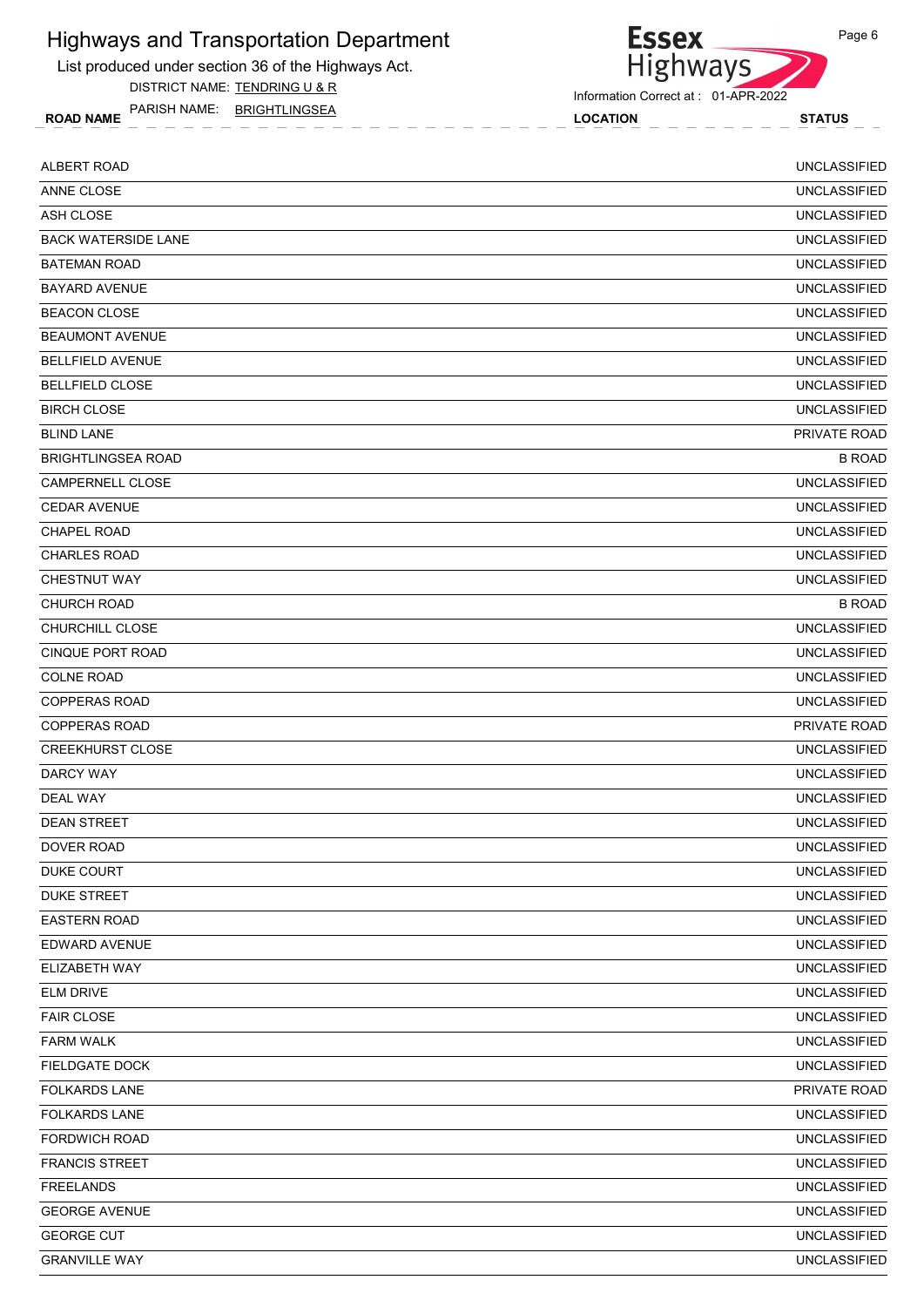List produced under section 36 of the Highways Act.

DISTRICT NAME: TENDRING U & R

ROAD NAME LOCATION STATUS PARISH NAME: BRIGHTLINGSEA



Information Correct at : 01-APR-2022

| <b>GREENHURST ROAD</b>     | <b>UNCLASSIFIED</b>   |
|----------------------------|-----------------------|
| <b>HALL CUT</b>            | <b>UNCLASSIFIED</b>   |
| HASTINGS PLACE             | <b>UNCLASSIFIED</b>   |
| <b>HIGH STREET</b>         | <b>UNCLASSIFIED</b>   |
| <b>HURST CLOSE</b>         | <b>UNCLASSIFIED</b>   |
| <b>HURST GREEN</b>         | <b>UNCLASSIFIED</b>   |
| <b>HYTHE GROVE</b>         | <b>UNCLASSIFIED</b>   |
| <b>JAMES STREET</b>        | <b>UNCLASSIFIED</b>   |
| <b>JOHN STREET</b>         | <b>UNCLASSIFIED</b>   |
| <b>KENT CLOSE</b>          | <b>UNCLASSIFIED</b>   |
| <b>KIRKHURST CLOSE</b>     | <b>UNCLASSIFIED</b>   |
| <b>LADYSMITH AVENUE</b>    | <b>B ROAD</b>         |
| LIME STREET                | <b>PRIVATE STREET</b> |
| LINK ROAD                  | <b>UNCLASSIFIED</b>   |
| <b>LODGE ROAD</b>          | PRIVATE ROAD          |
| LODGE ROAD                 | <b>UNCLASSIFIED</b>   |
| <b>LOVE LANE</b>           | <b>UNCLASSIFIED</b>   |
| <b>LOWER GREEN GARDENS</b> | <b>UNCLASSIFIED</b>   |
| <b>LOWER PARK ROAD</b>     | <b>UNCLASSIFIED</b>   |
| <b>MALTINGS ROAD</b>       | <b>UNCLASSIFIED</b>   |
| <b>MANOR HOUSE WAY</b>     | <b>UNCLASSIFIED</b>   |
| <b>MARENNES CRESCENT</b>   | <b>UNCLASSIFIED</b>   |
| <b>MARGARET CLOSE</b>      | <b>UNCLASSIFIED</b>   |
| <b>MARSH WAY</b>           | <b>UNCLASSIFIED</b>   |
| <b>MILL STREET</b>         | <b>UNCLASSIFIED</b>   |
| <b>MORSES LANE</b>         | <b>UNCLASSIFIED</b>   |
| <b>MOVERONS LANE</b>       | <b>UNCLASSIFIED</b>   |
| <b>NELSON STREET</b>       | <b>UNCLASSIFIED</b>   |
| <b>NEW STREET</b>          | <b>B ROAD</b>         |
| NORTH ROAD                 | <b>UNCLASSIFIED</b>   |
| OFF MORSES LANE            | PRIVATE ROAD          |
| OLDE FORGE                 | <b>UNCLASSIFIED</b>   |
| OPHIR ROAD                 | <b>UNCLASSIFIED</b>   |
| OYSTER TANK ROAD           | <b>UNCLASSIFIED</b>   |
| <b>OYSTERS REACH</b>       | <b>UNCLASSIFIED</b>   |
| <b>PARK DRIVE</b>          | <b>UNCLASSIFIED</b>   |
| PERTWEE CLOSE              | <b>UNCLASSIFIED</b>   |
| PLANTON WAY                | <b>UNCLASSIFIED</b>   |
| PROMENADE WAY              | <b>UNCLASSIFIED</b>   |
| PYEFLEET CLOSE             | <b>UNCLASSIFIED</b>   |
| QUEEN STREET               | <b>UNCLASSIFIED</b>   |
| <b>RECREATION WAY</b>      | <b>UNCLASSIFIED</b>   |
| RED BARN CLOSE             | <b>UNCLASSIFIED</b>   |
| <b>RED BARN ROAD</b>       | <b>UNCLASSIFIED</b>   |
| <b>REGENT CLOSE</b>        | <b>UNCLASSIFIED</b>   |
| <b>REGENT ROAD</b>         | <b>UNCLASSIFIED</b>   |
|                            |                       |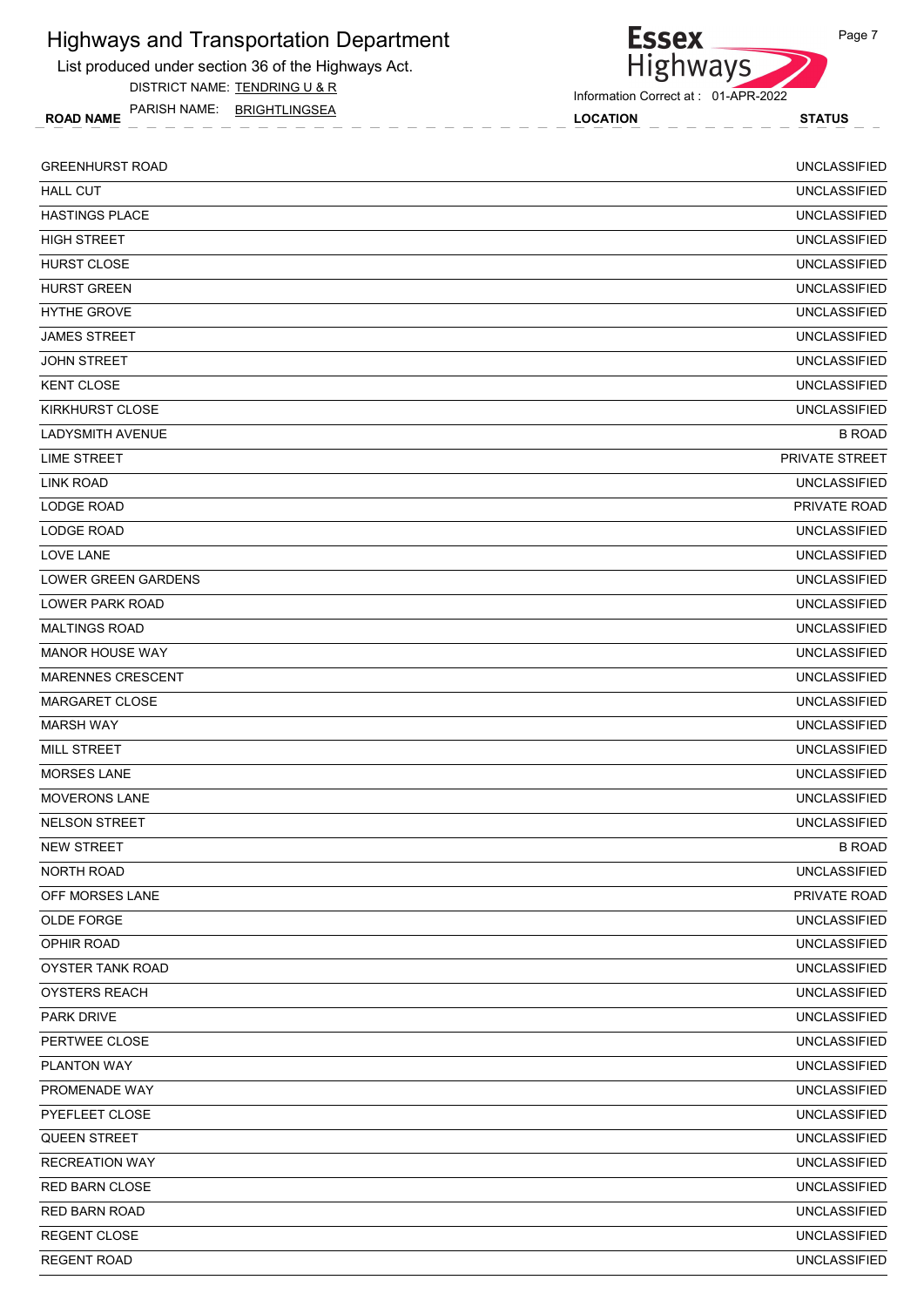List produced under section 36 of the Highways Act.

DISTRICT NAME: TENDRING U & R

ROAD NAME LOCATION STATUS PARISH NAME: BRIGHTLINGSEA

Information Correct at : 01-APR-2022

| <b>RICHARD AVENUE</b>    | <b>UNCLASSIFIED</b> |
|--------------------------|---------------------|
| <b>ROBINSON ROAD</b>     | <b>UNCLASSIFIED</b> |
| ROMNEY CLOSE             | <b>UNCLASSIFIED</b> |
| <b>RYE CLOSE</b>         | <b>UNCLASSIFIED</b> |
| <b>SAMSONS CLOSE</b>     | <b>UNCLASSIFIED</b> |
| <b>SAMSONS ROAD</b>      | <b>UNCLASSIFIED</b> |
| SANDWICH ROAD            | <b>UNCLASSIFIED</b> |
| <b>SARRE WAY</b>         | <b>UNCLASSIFIED</b> |
| <b>SEAVIEW GARDENS</b>   | <b>UNCLASSIFIED</b> |
| <b>SEAVIEW ROAD</b>      | <b>UNCLASSIFIED</b> |
| SILCOTT STREET           | <b>UNCLASSIFIED</b> |
| <b>SOUTHWAY</b>          | <b>UNCLASSIFIED</b> |
| SPRING CHASE             | <b>UNCLASSIFIED</b> |
| <b>SPRING ROAD</b>       | <b>UNCLASSIFIED</b> |
| <b>SPRINGFIELDS</b>      | <b>UNCLASSIFIED</b> |
| <b>ST ANDREWS PLACE</b>  | <b>UNCLASSIFIED</b> |
| <b>STANLEY AVENUE</b>    | <b>UNCLASSIFIED</b> |
| <b>STATION ROAD</b>      | <b>B ROAD</b>       |
| SYDNEY STREET            | <b>UNCLASSIFIED</b> |
| <b>TABOR CLOSE</b>       | <b>UNCLASSIFIED</b> |
| THE MEAD                 | <b>PRIVATE ROAD</b> |
| THE WOODLANDS            | <b>UNCLASSIFIED</b> |
| <b>THOMAS STREET</b>     | <b>UNCLASSIFIED</b> |
| <b>TOWER CUT</b>         | PRIVATE STREET      |
| <b>TOWER STREET</b>      | <b>UNCLASSIFIED</b> |
| <b>TUDOR CLOSE</b>       | <b>UNCLASSIFIED</b> |
| <b>UPPER PARK ROAD</b>   | <b>UNCLASSIFIED</b> |
| <b>VICTORIA PLACE</b>    | <b>B ROAD</b>       |
| <b>WALMER CLOSE</b>      | <b>UNCLASSIFIED</b> |
| WALNUT WAY               | <b>UNCLASSIFIED</b> |
| <b>WATERSIDE</b>         | <b>B ROAD</b>       |
| <b>WELL STREET</b>       | <b>UNCLASSIFIED</b> |
| <b>WELLINGTON STREET</b> | <b>UNCLASSIFIED</b> |
| <b>WESTERN ROAD</b>      | <b>UNCLASSIFIED</b> |
| <b>WHITEGATE ROAD</b>    | <b>UNCLASSIFIED</b> |
| <b>WILLOW CLOSE</b>      | <b>UNCLASSIFIED</b> |
| WINCHELSEA PLACE         | <b>UNCLASSIFIED</b> |
| WINDSOR COURT            | <b>UNCLASSIFIED</b> |
| YORK ROAD                | <b>UNCLASSIFIED</b> |
| <b>TOTAL</b>             | 131                 |

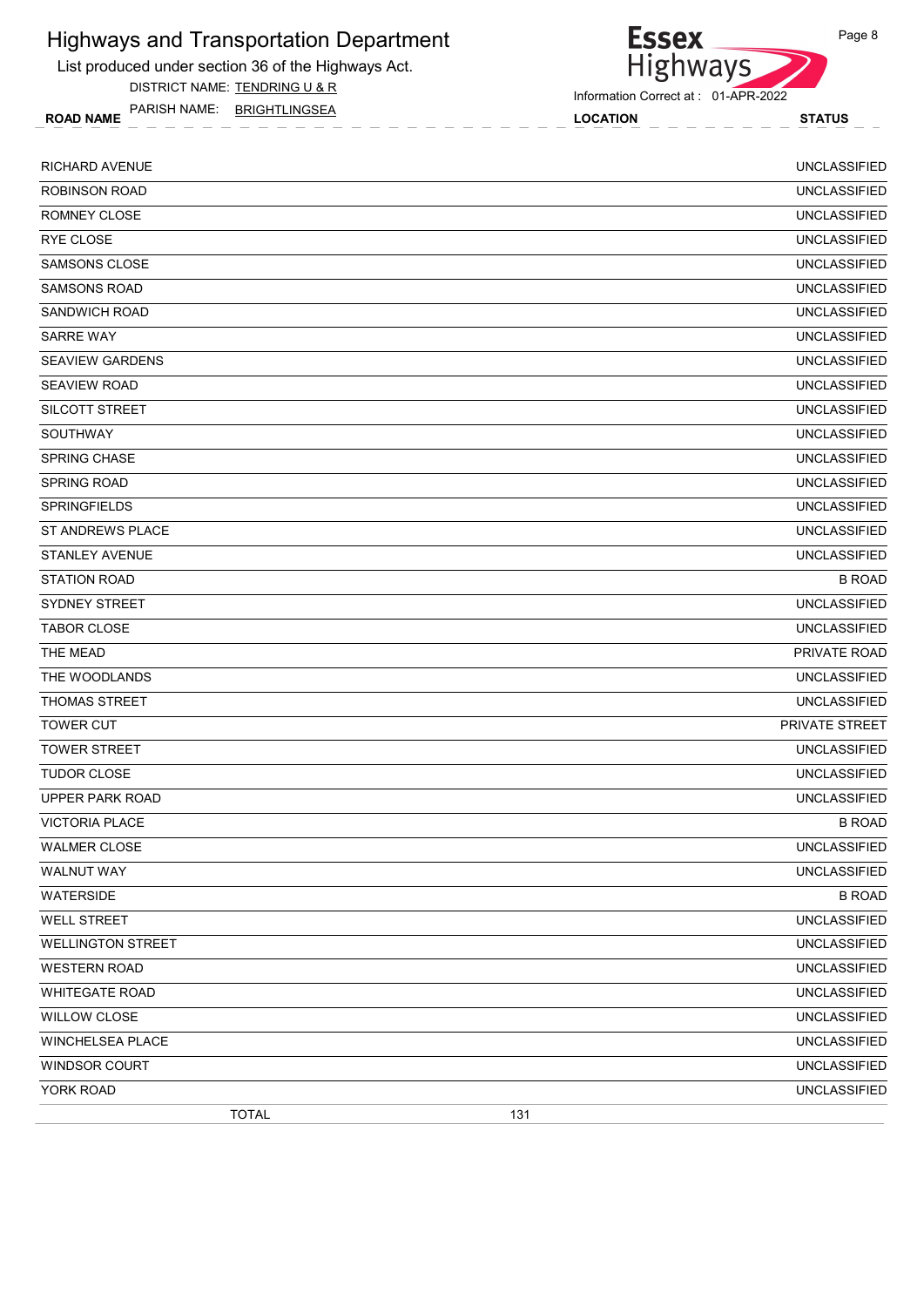

List produced under section 36 of the Highways Act.

DISTRICT NAME: TENDRING U & R

ROAD NAME LOCATION STATUS PARISH NAME: ELMSTEAD

Information Correct at : 01-APR-2022

| ALFELLS ROAD                     | OFF A133        | <b>UNCLASSIFIED</b> |
|----------------------------------|-----------------|---------------------|
| <b>ALLENS LANE</b>               |                 | <b>UNCLASSIFIED</b> |
| ALRESFORD ROAD                   |                 | <b>CLASS III</b>    |
| <b>BARLEY LANE</b>               |                 | PRIVATE ROAD        |
| <b>BIRD LANE</b>                 |                 | <b>UNCLASSIFIED</b> |
| <b>BRIGHTLINGSEA ROAD</b>        |                 | <b>B ROAD</b>       |
| <b>BROAD LANES</b>               |                 | <b>UNCLASSIFIED</b> |
| <b>BROMLEY ROAD</b>              |                 | <b>CLASS III</b>    |
| <b>CARPENTERS LANE</b>           | OFF TYE RD      | <b>UNCLASSIFIED</b> |
| <b>CHAPEL LANE</b>               |                 | <b>UNCLASSIFIED</b> |
| <b>CHURCH ROAD</b>               |                 | <b>UNCLASSIFIED</b> |
| <b>CLACTON ROAD</b>              |                 | A ROAD              |
| <b>COLCHESTER EASTERN BYPASS</b> |                 | A ROAD              |
| <b>COLCHESTER ROAD</b>           |                 | A ROAD              |
| <b>CROCKLEFORD ROAD</b>          |                 | <b>UNCLASSIFIED</b> |
| DALE CLOSE                       |                 | <b>UNCLASSIFIED</b> |
| <b>ELMCROFT</b>                  | THE HOLLIES     | <b>UNCLASSIFIED</b> |
| <b>ELMSTEAD ROAD</b>             |                 | <b>UNCLASSIFIED</b> |
| <b>FINCH LANE</b>                |                 | <b>UNCLASSIFIED</b> |
| <b>FLAIL CLOSE</b>               | THE HOLLIES     | <b>UNCLASSIFIED</b> |
| <b>GLEBE CLOSE</b>               | THE HOLLIES     | <b>UNCLASSIFIED</b> |
| <b>HARVEST WAY</b>               | THE HOLLIES     | <b>UNCLASSIFIED</b> |
| <b>HATCHCROFT GARDENS</b>        |                 | <b>UNCLASSIFIED</b> |
| <b>HOLLY WAY</b>                 | THE HOLLIES     | <b>UNCLASSIFIED</b> |
| <b>JOHNSONS DRIVE</b>            |                 | <b>UNCLASSIFIED</b> |
| <b>KEELARS LANE</b>              |                 | <b>UNCLASSIFIED</b> |
| <b>LANE END</b>                  |                 | <b>UNCLASSIFIED</b> |
| <b>LAURENCE CLOSE</b>            | <b>OFF A133</b> | <b>UNCLASSIFIED</b> |
| <b>LUCERNE ROAD</b>              | THE HOLLIES     | <b>UNCLASSIFIED</b> |
| MEADOW CLOSE                     |                 | <b>UNCLASSIFIED</b> |
| OATLANDS                         |                 | <b>UNCLASSIFIED</b> |
| OLD SCHOOL LANE                  |                 | <b>UNCLASSIFIED</b> |
| OLD SCHOOL LANE                  |                 | PRIVATE ROAD        |
| OLD WIVENHOE ROAD                |                 | <b>UNCLASSIFIED</b> |
| ORCHARD CLOSE                    | OLD SCHOOL LA   | <b>UNCLASSIFIED</b> |
| PAULS CRESCENT                   |                 | <b>UNCLASSIFIED</b> |
| <b>SCHOOL ROAD</b>               |                 | <b>UNCLASSIFIED</b> |
| SLOUGH LANE                      |                 | <b>UNCLASSIFIED</b> |
| ST OSYTH ROAD                    |                 | <b>B ROAD</b>       |
| THATCHERS DRIVE                  | THE HOLLIES     | <b>UNCLASSIFIED</b> |
| TURNIP LODGE LANE                |                 | <b>UNCLASSIFIED</b> |
| TURNIP LODGE ROAD                |                 | <b>UNCLASSIFIED</b> |
| <b>TYE GREEN</b>                 |                 | PRIVATE ROAD        |
| <b>TYE LANE</b>                  |                 | <b>UNCLASSIFIED</b> |
| <b>TYE ROAD</b>                  |                 | <b>UNCLASSIFIED</b> |
| WHEATLANDS                       |                 | <b>UNCLASSIFIED</b> |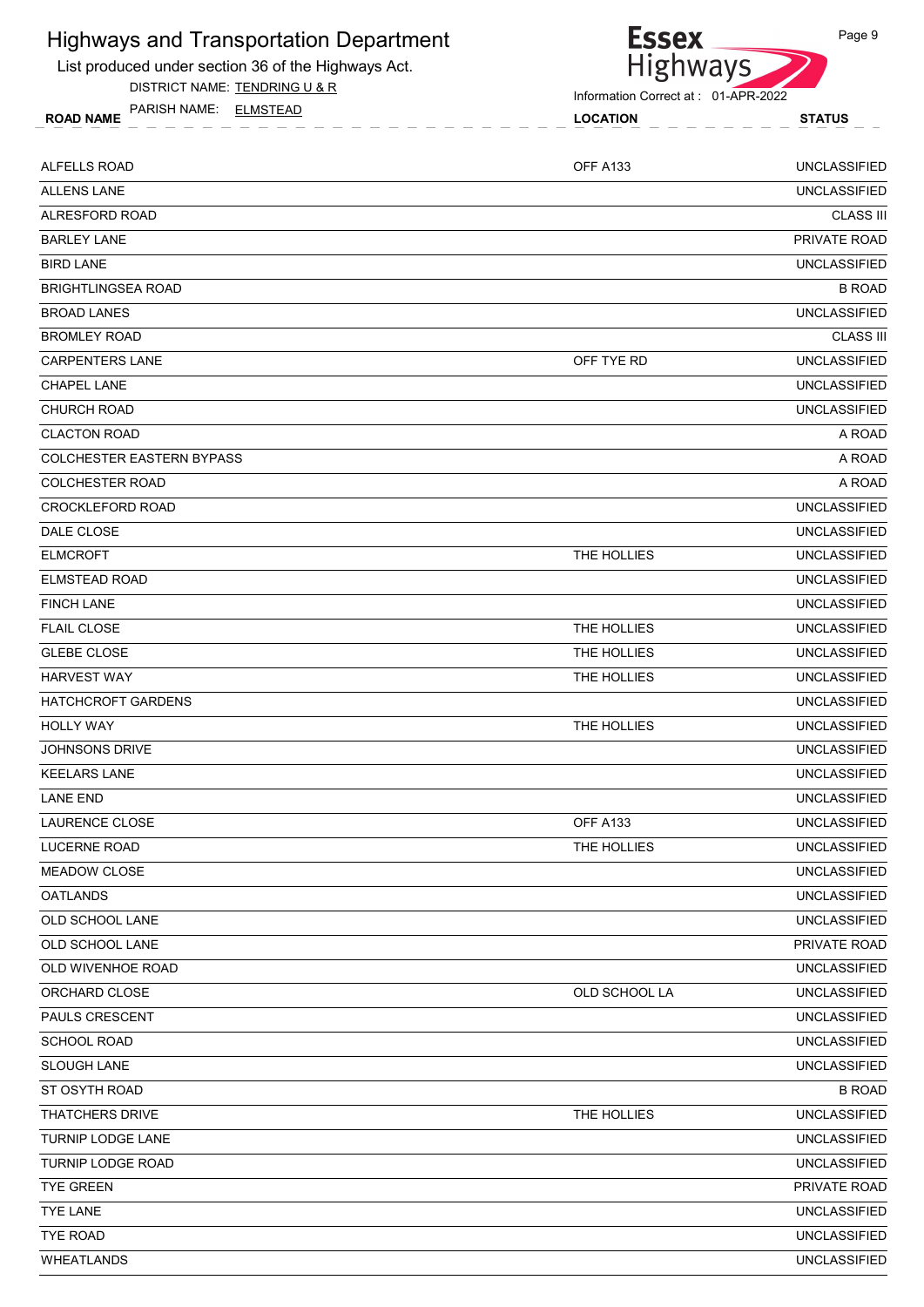| <b>Highways and Transportation Department</b><br>List produced under section 36 of the Highways Act.<br>DISTRICT NAME: TENDRING U & R<br>PARISH NAME: ELMSTEAD |    | <b>Essex</b><br><b>Highways</b><br>Information Correct at: 01-APR-2022 | Page 10          |
|----------------------------------------------------------------------------------------------------------------------------------------------------------------|----|------------------------------------------------------------------------|------------------|
| <b>ROAD NAME</b>                                                                                                                                               |    | <b>LOCATION</b>                                                        | <b>STATUS</b>    |
| <b>WHEATI ANDS</b>                                                                                                                                             |    |                                                                        | PRIVATE ROAD     |
| <b>WIVENHOE ROAD</b>                                                                                                                                           |    |                                                                        | <b>CLASS III</b> |
| <b>TOTAL</b>                                                                                                                                                   | 48 |                                                                        |                  |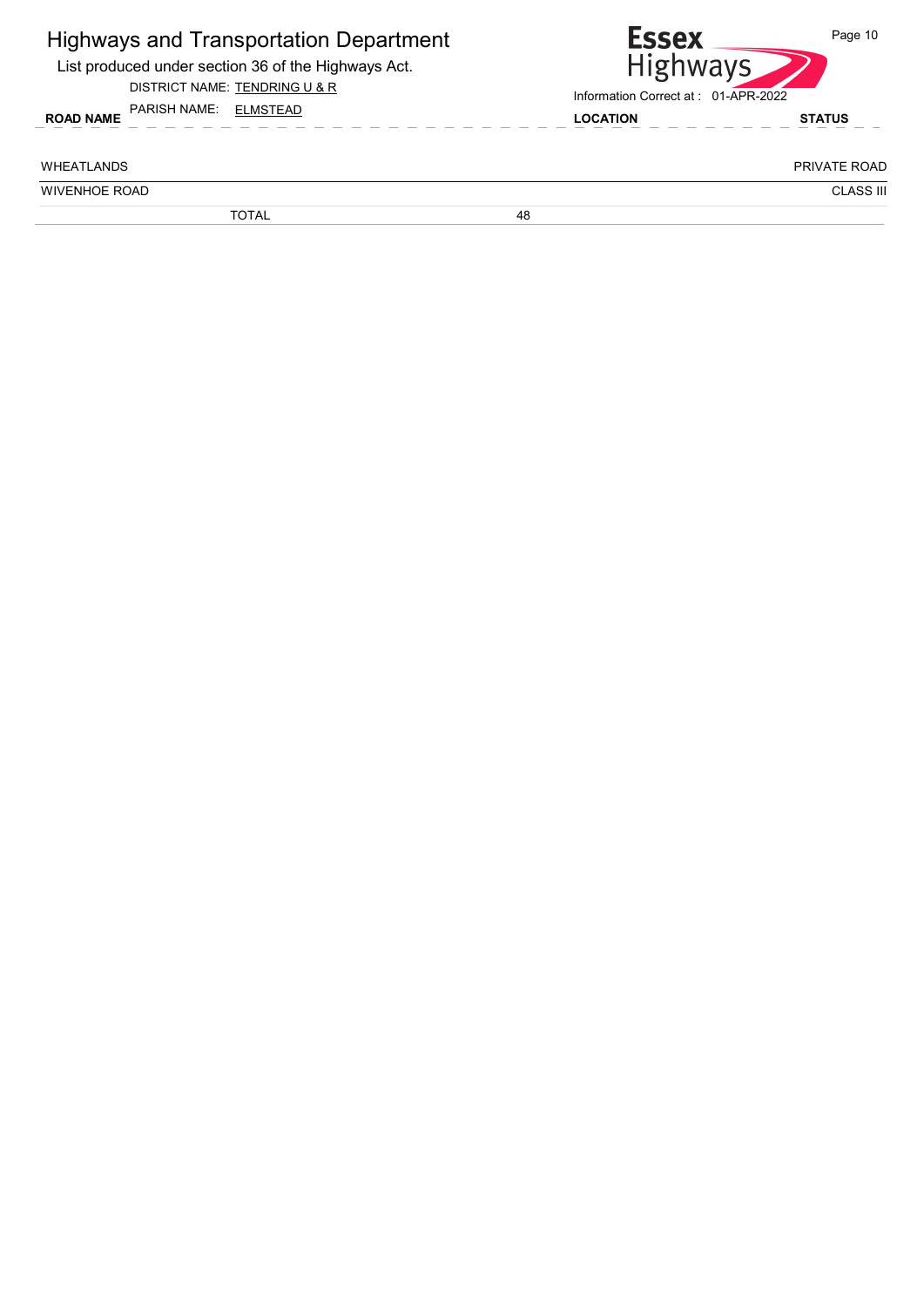

List produced under section 36 of the Highways Act. DISTRICT NAME: TENDRING U & R

ROAD NAME LOCATION STATUS PARISH NAME: FRATING

| <b>BARRELL CLOSE</b>      | <b>UNCLASSIFIED</b> |
|---------------------------|---------------------|
| <b>BROMLEY ROAD</b>       | <b>B ROAD</b>       |
| <b>CHURCH ROAD</b>        | <b>UNCLASSIFIED</b> |
| COLCHESTER ROAD           | A ROAD              |
| <b>FENN CLOSE</b>         | <b>UNCLASSIFIED</b> |
| <b>FRATING HILL</b>       | A ROAD              |
| <b>FRATING ROAD</b>       | <b>B ROAD</b>       |
| <b>GREAT BENTLEY ROAD</b> | <b>B ROAD</b>       |
| <b>HAGGARS LANE</b>       | PRIVATE ROAD        |
| <b>LUFKINS LANE</b>       | <b>UNCLASSIFIED</b> |
| <b>MAIN ROAD</b>          | A ROAD              |
| <b>RECTORY ROAD</b>       | <b>UNCLASSIFIED</b> |
| <b>SCHOOL LANE</b>        | <b>B ROAD</b>       |
| <b>STATION ROAD</b>       | <b>B ROAD</b>       |
| <b>STATION ROAD</b>       | <b>UNCLASSIFIED</b> |
| <b>TOKELY ROAD</b>        | <b>UNCLASSIFIED</b> |
| <b>TOTAL</b>              | 16                  |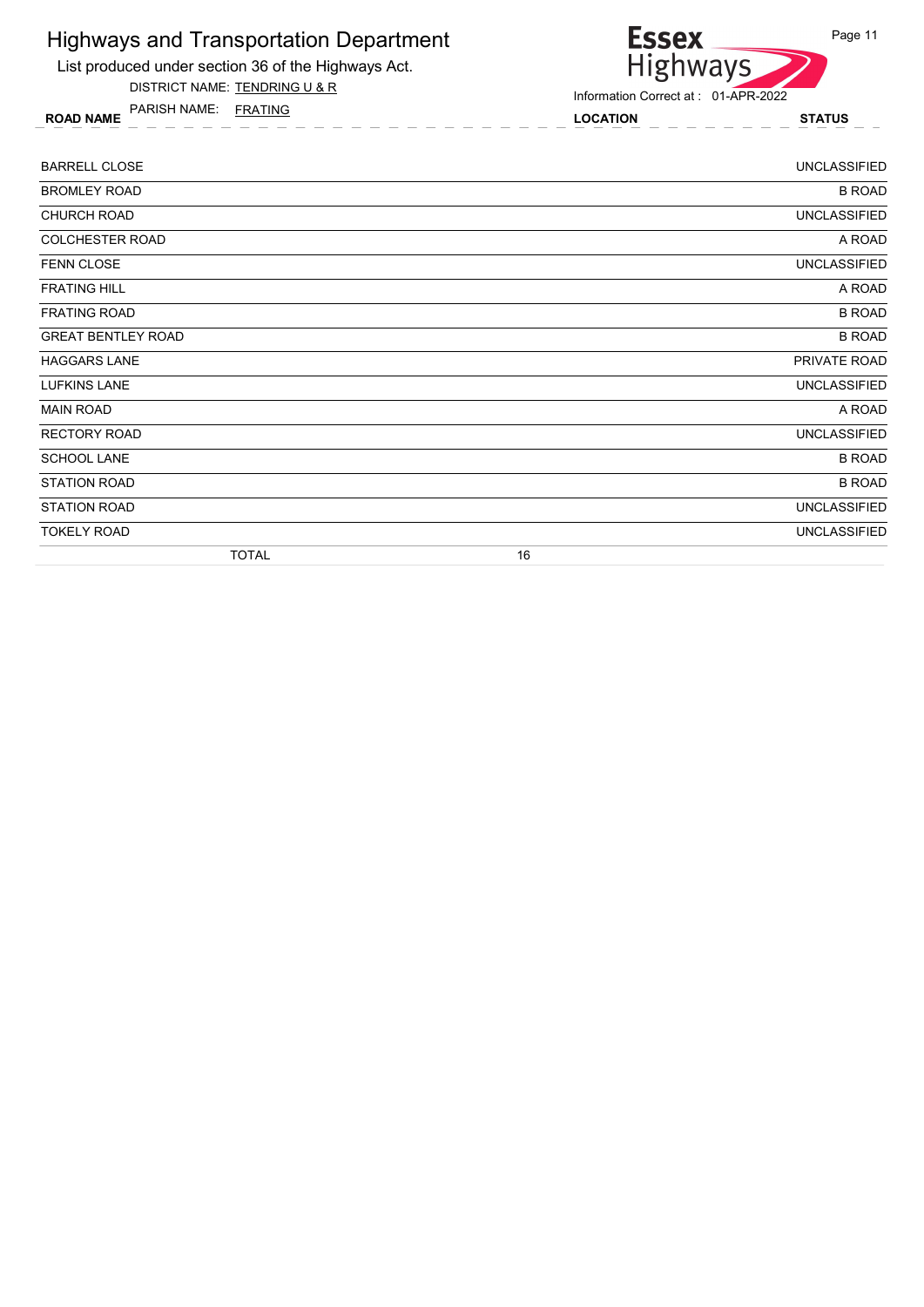List produced under section 36 of the Highways Act. DISTRICT NAME: TENDRING U & R

ROAD NAME LOCATION STATUS PARISH NAME: FRINTON AND WALTON



Page 12

| <b>LOCATION</b> | <b>STATUS</b>    |  |  |
|-----------------|------------------|--|--|
|                 |                  |  |  |
| $C$ TIIOII AND  | $DDI/ATTF$ $DQI$ |  |  |

| <b>ADDISON ROAD</b>       | <b>GT HOLLAND</b>  | PRIVATE ROAD        |
|---------------------------|--------------------|---------------------|
| <b>AGAR APPROACH</b>      | <b>WALTON</b>      | <b>UNCLASSIFIED</b> |
| <b>AGAR ROAD</b>          | <b>WALTON</b>      | <b>UNCLASSIFIED</b> |
| <b>ALFRED TERRACE</b>     | <b>WALTON</b>      | <b>UNCLASSIFIED</b> |
| ASHES CLOSE               | <b>WALTON</b>      | <b>UNCLASSIFIED</b> |
| ASHES CLOSE CUT           | OFF ELMTREE AVE    | <b>UNCLASSIFIED</b> |
| <b>ASHLYNS ROAD</b>       | <b>FRINTON</b>     | <b>UNCLASSIFIED</b> |
| <b>ASHMOLE DRIVE</b>      | <b>FRINTON</b>     | <b>UNCLASSIFIED</b> |
| AUDLEY WAY                | <b>FRINTON</b>     | PRIVATE STREET      |
| <b>AUDRIES ESTATE</b>     |                    | <b>PRIVATE ROAD</b> |
| AVOCET CLOSE              | <b>FRINTON</b>     | <b>UNCLASSIFIED</b> |
| <b>BARDFIELD WAY</b>      | <b>FRINTON</b>     | <b>UNCLASSIFIED</b> |
| <b>BARLEY ROAD</b>        |                    | <b>PRIVATE ROAD</b> |
| <b>BAYNARDS CRESCENT</b>  |                    | <b>UNCLASSIFIED</b> |
| <b>BEACHCROFT AVENUE</b>  | <b>KIRBY CROSS</b> | <b>UNCLASSIFIED</b> |
| <b>BEATRICE ROAD</b>      | <b>WALTON</b>      | <b>UNCLASSIFIED</b> |
| <b>BEAUMONT CLOSE</b>     | <b>WALTON</b>      | <b>UNCLASSIFIED</b> |
| <b>BELLAMY CLOSE</b>      | <b>KIRBY CROSS</b> | <b>UNCLASSIFIED</b> |
| <b>BEMERTON GARDENS</b>   | <b>KIRBY CROSS</b> | <b>UNCLASSIFIED</b> |
| <b>BENNETT CLOSE</b>      | <b>WALTON</b>      | <b>UNCLASSIFIED</b> |
| <b>BERNARD CLOSE</b>      | <b>FRINTON</b>     | <b>UNCLASSIFIED</b> |
| <b>BEVERLEY DRIVE</b>     |                    | <b>UNCLASSIFIED</b> |
| <b>BLAINE DRIVE</b>       | <b>FRINTON</b>     | <b>UNCLASSIFIED</b> |
| <b>BLANCHARD CLOSE</b>    | <b>KIRBY CROSS</b> | <b>UNCLASSIFIED</b> |
| <b>BLOOM CLOSE</b>        | <b>FRINTON</b>     | <b>UNCLASSIFIED</b> |
| <b>BLOOMFIELD AVENUE</b>  | <b>FRINTON</b>     | <b>UNCLASSIFIED</b> |
| <b>BRAMBLES</b>           | <b>WALTON</b>      | <b>UNCLASSIFIED</b> |
| <b>BRANSCOMBE CLOSE</b>   | <b>FRINTON</b>     | <b>UNCLASSIFIED</b> |
| <b>BRENT CLOSE</b>        | <b>FRINTON</b>     | <b>UNCLASSIFIED</b> |
| <b>BRIAN BISHOP CLOSE</b> | <b>WALTON</b>      | <b>UNCLASSIFIED</b> |
| <b>BRIARFIELDS</b>        | KIRBY-LE-SOKEN     | <b>UNCLASSIFIED</b> |
| <b>BRIGHTSIDE</b>         | <b>FRINTON</b>     | <b>UNCLASSIFIED</b> |
| <b>BRUFF DRIVE</b>        |                    | <b>UNCLASSIFIED</b> |
| <b>BUCKFAST AVENUE</b>    | <b>KIRBY CROSS</b> | <b>UNCLASSIFIED</b> |
| <b>BURNHAM CLOSE</b>      | <b>FRINTON</b>     | <b>UNCLASSIFIED</b> |
| <b>BUSHELL WAY</b>        | <b>FRINTON</b>     | <b>UNCLASSIFIED</b> |
| <b>BUTCHERS LANE</b>      | <b>WALTON</b>      | PRIVATE ROAD        |
| <b>BUTCHERS LANE</b>      | <b>WALTON</b>      | <b>UNCLASSIFIED</b> |
| <b>CAMBRIDGE ROAD</b>     | <b>FRINTON</b>     | <b>UNCLASSIFIED</b> |
| CAPEL PARK                | <b>FRINTON</b>     | <b>UNCLASSIFIED</b> |
| CEDAR CLOSE               | <b>FRINTON</b>     | <b>UNCLASSIFIED</b> |
| <b>CENTRAL AVENUE</b>     | <b>FRINTON</b>     | PRIVATE STREET      |
| CHAMBERLAIN AVENUE        | <b>FRINTON</b>     | <b>UNCLASSIFIED</b> |
| <b>CHAMBERLAIN AVENUE</b> | <b>FRINTON</b>     | PRIVATE ROAD        |
| <b>CHAPELFIELDS</b>       | <b>FRINTON</b>     | <b>UNCLASSIFIED</b> |
| <b>CHAPLINS</b>           |                    | <b>UNCLASSIFIED</b> |
|                           |                    |                     |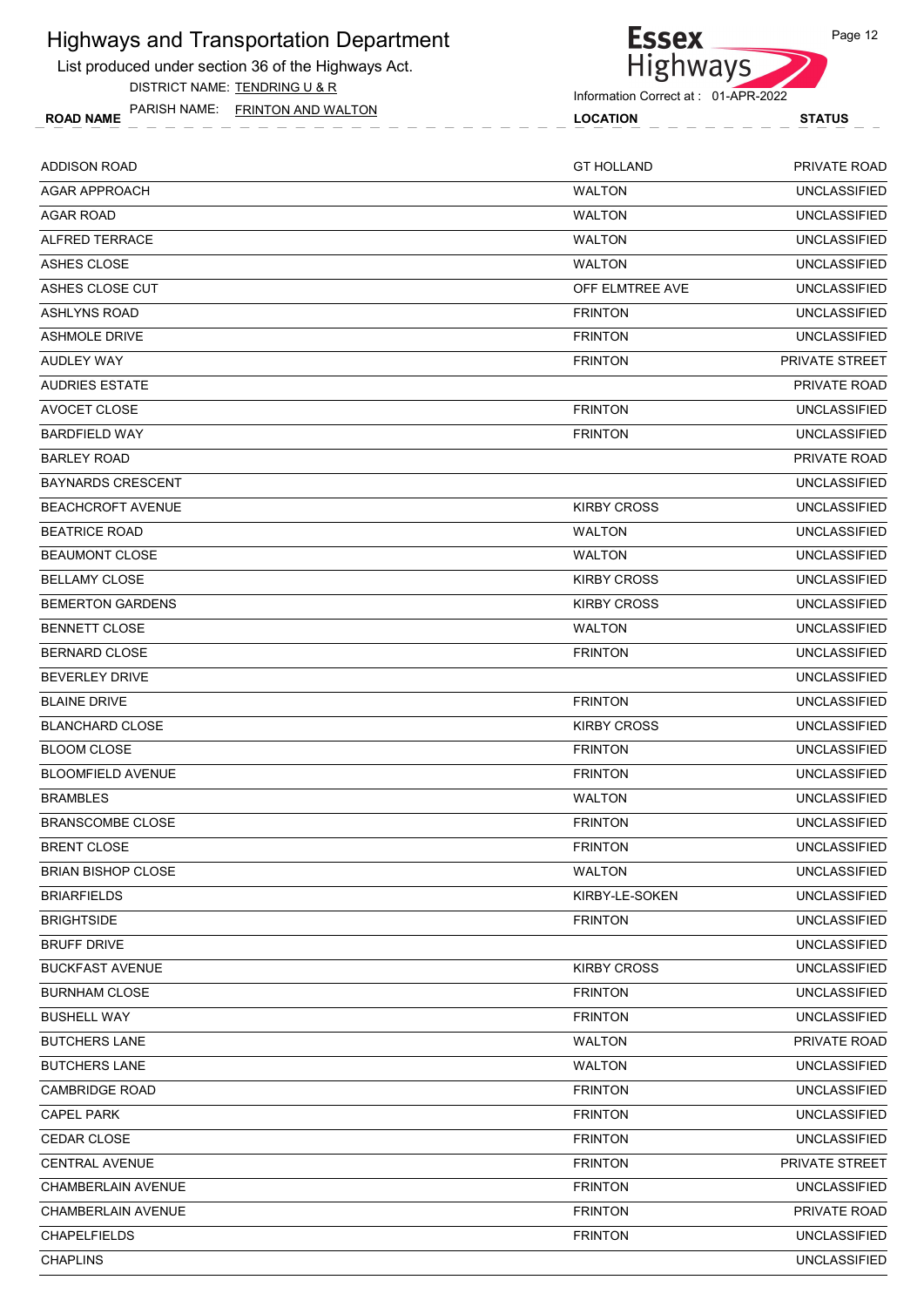

ROAD NAME LOCATION STATUS PARISH NAME: FRINTON AND WALTON



| <b>LOCATION</b> |  |  |  |  | <b>STATUS</b> |  |  |  |  |  |  |  |
|-----------------|--|--|--|--|---------------|--|--|--|--|--|--|--|
|                 |  |  |  |  |               |  |  |  |  |  |  |  |
|                 |  |  |  |  |               |  |  |  |  |  |  |  |
|                 |  |  |  |  |               |  |  |  |  |  |  |  |
|                 |  |  |  |  |               |  |  |  |  |  |  |  |

| <b>CHARLOTTE DRIVE</b>   | <b>FRINTON</b>     | <b>UNCLASSIFIED</b> |
|--------------------------|--------------------|---------------------|
| <b>CHARNOCK CLOSE</b>    | <b>FRINTON</b>     | <b>UNCLASSIFIED</b> |
| <b>CHARTFIELD DRIVE</b>  | KIRBY-LE-SOKEN     | <b>UNCLASSIFIED</b> |
| <b>CHELMER CLOSE</b>     | <b>FRINTON</b>     | <b>UNCLASSIFIED</b> |
| <b>CHESTNUT AVENUE</b>   | KIRBY              | PRIVATE ROAD        |
| <b>CHURCH LANE</b>       | <b>GT HOLLAND</b>  | <b>UNCLASSIFIED</b> |
| <b>CHURCH ROAD</b>       | <b>WALTON</b>      | <b>UNCLASSIFIED</b> |
| CHURCHFIELD ROAD         |                    | <b>UNCLASSIFIED</b> |
| <b>CLACTON ROAD</b>      | <b>GT HOLLAND</b>  | <b>B ROAD</b>       |
| <b>CLAIRE ROAD</b>       | <b>KIRBY CROSS</b> | <b>PRIVATE ROAD</b> |
| <b>CLAIRE ROAD</b>       | <b>KIRBY CROSS</b> | <b>UNCLASSIFIED</b> |
| <b>CLAYS ROAD</b>        | <b>WALTON</b>      | <b>UNCLASSIFIED</b> |
| <b>CLIFF PARADE</b>      | <b>WALTON</b>      | <b>UNCLASSIFIED</b> |
| <b>CLIFF WAY</b>         | <b>FRINTON</b>     | <b>UNCLASSIFIED</b> |
| <b>COLUMBINE GARDENS</b> | <b>WALTON</b>      | <b>UNCLASSIFIED</b> |
| <b>CONNAUGHT AVENUE</b>  | <b>FRINTON</b>     | <b>B ROAD</b>       |
| CORTONCROFT CLOSE        | <b>FRINTON</b>     | <b>UNCLASSIFIED</b> |
| <b>CRABTREE</b>          | <b>FRINTON</b>     | <b>UNCLASSIFIED</b> |
| CRANFORD CLOSE           | <b>FRINTON</b>     | <b>UNCLASSIFIED</b> |
| <b>CRESCENT ROAD</b>     | <b>WALTON</b>      | <b>UNCLASSIFIED</b> |
| <b>CROSSFIELD WAY</b>    | <b>KIRBY CROSS</b> | <b>UNCLASSIFIED</b> |
| DARCY CLOSE              | <b>WALTON</b>      | <b>UNCLASSIFIED</b> |
| DEVEREAUX CLOSE          | <b>WALTON</b>      | <b>UNCLASSIFIED</b> |
| DUGMORE AVENUE           | KIRBY LE SOKEN     | <b>UNCLASSIFIED</b> |
| <b>EAGLE AVENUE</b>      | <b>WALTON</b>      | <b>UNCLASSIFIED</b> |
| <b>EAST TERRACE</b>      | <b>WALTON</b>      | <b>UNCLASSIFIED</b> |
| <b>EASTON WAY</b>        | <b>WALTON</b>      | <b>UNCLASSIFIED</b> |
| <b>EASTON WAY</b>        | WALTON             | PRIVATE ROAD        |
| <b>EDENSIDE</b>          | <b>FRINTON</b>     | <b>UNCLASSIFIED</b> |
| <b>EDENSIDE</b>          | <b>WALTON</b>      | <b>UNCLASSIFIED</b> |
| EDITH ROAD               |                    | PRIVATE ROAD        |
| <b>ELLIOTS DRIVE</b>     | <b>WALTON</b>      | <b>UNCLASSIFIED</b> |
| <b>ELM GROVE</b>         | <b>KIRBY CROSS</b> | <b>UNCLASSIFIED</b> |
| ELM TREE AVENUE          | <b>FRINTON</b>     | <b>CLASS III</b>    |
| ELM TREE CLOSE           |                    | PRIVATE ROAD        |
| <b>ESPLANADE</b>         | <b>FRINTON</b>     | <b>UNCLASSIFIED</b> |
| <b>ESPLANADE</b>         |                    | <b>UNCLASSIFIED</b> |
| ETON ROAD                | <b>FRINTON</b>     | <b>UNCLASSIFIED</b> |
| <b>FERNDOWN ROAD</b>     |                    | <b>UNCLASSIFIED</b> |
| FIFTH AVENUE             | <b>FRINTON</b>     | <b>UNCLASSIFIED</b> |
| <b>FIRST AVENUE</b>      | <b>FRINTON</b>     | <b>UNCLASSIFIED</b> |
| <b>FIRST AVENUE</b>      | <b>WALTON</b>      | <b>UNCLASSIFIED</b> |
| <b>FIVE ACRES</b>        | <b>WALTON</b>      | <b>UNCLASSIFIED</b> |
| <b>FLORENCE ROAD</b>     | <b>WALTON</b>      | <b>UNCLASSIFIED</b> |
| FOURTH AVENUE            | <b>FRINTON</b>     | <b>UNCLASSIFIED</b> |
| <b>FRIETUNA ROAD</b>     | <b>FRINTON</b>     | <b>UNCLASSIFIED</b> |
|                          |                    |                     |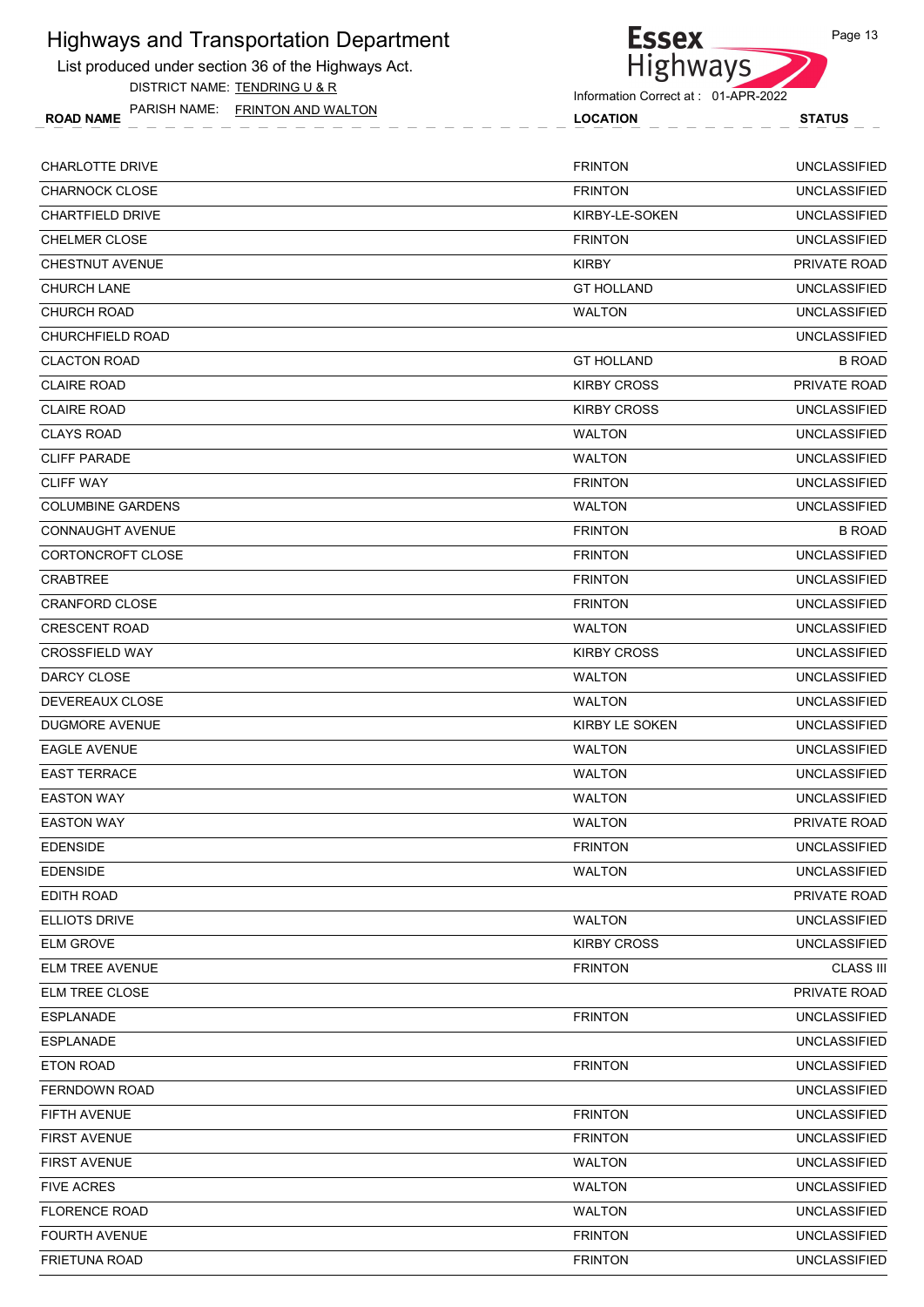List produced under section 36 of the Highways Act. DISTRICT NAME: TENDRING U & R

ROAD NAME LOCATION STATUS PARISH NAME: FRINTON AND WALTON



| <b>FRINTON ROAD</b>      |                    | <b>B ROAD</b>       |
|--------------------------|--------------------|---------------------|
| <b>FRINTON ROAD</b>      | <b>KIRBY CROSS</b> | <b>B ROAD</b>       |
| <b>GARDEN ROAD</b>       | <b>WALTON</b>      | <b>UNCLASSIFIED</b> |
| <b>GATEFIELD CLOSE</b>   | <b>WALTON</b>      | <b>UNCLASSIFIED</b> |
| <b>GLEBE WAY</b>         | <b>FRINTON</b>     | <b>UNCLASSIFIED</b> |
| <b>GOULDINGS AVENUE</b>  | <b>WALTON</b>      | <b>UNCLASSIFIED</b> |
| <b>GRACES WALK</b>       | <b>WALTON</b>      | PRIVATE ROAD        |
| <b>GRAIN DRIVE</b>       |                    | PRIVATE ROAD        |
| <b>GRANGE CLOSE</b>      | <b>WALTON</b>      | <b>UNCLASSIFIED</b> |
| <b>GRASMERE GARDENS</b>  | <b>FRINTON</b>     | <b>UNCLASSIFIED</b> |
| <b>GRASSFIELDS</b>       | <b>FRINTON</b>     | <b>UNCLASSIFIED</b> |
| <b>GREAT HARRODS</b>     | <b>WALTON</b>      | <b>UNCLASSIFIED</b> |
| <b>GREEN END LANE</b>    | <b>GT HOLLAND</b>  | <b>UNCLASSIFIED</b> |
| <b>GREEN LANE</b>        | <b>WALTON</b>      | <b>UNCLASSIFIED</b> |
| <b>GREENWAY</b>          | <b>FRINTON</b>     | <b>UNCLASSIFIED</b> |
| <b>GREVILLE CLOSE</b>    | <b>WALTON</b>      | <b>UNCLASSIFIED</b> |
| <b>GRIMSTON WAY</b>      | <b>WALTON</b>      | <b>UNCLASSIFIED</b> |
| <b>GROVE AVENUE</b>      | <b>WALTON</b>      | <b>UNCLASSIFIED</b> |
| <b>HADLEIGH ROAD</b>     | <b>FRINTON</b>     | <b>UNCLASSIFIED</b> |
| <b>HALL LANE</b>         |                    | <b>UNCLASSIFIED</b> |
| <b>HALSTEAD ROAD</b>     | <b>KIRBY CROSS</b> | <b>CLASS III</b>    |
| <b>HALSTEAD ROAD</b>     | SHUMS HILL         | <b>CLASS III</b>    |
| <b>HAMFORD CLOSE</b>     | <b>WALTON</b>      | <b>PRIVATE ROAD</b> |
| <b>HAMILTON ROAD</b>     | <b>GT HOLLAND</b>  | PRIVATE ROAD        |
| <b>HAROLD GROVE</b>      | <b>WALTON</b>      | <b>UNCLASSIFIED</b> |
| <b>HAROLD ROAD</b>       | <b>FRINTON</b>     | <b>UNCLASSIFIED</b> |
| <b>HAROLD WAY</b>        | <b>FRINTON</b>     | <b>UNCLASSIFIED</b> |
| <b>HAROLD WAY</b>        | <b>FRINTON</b>     | <b>PRIVATE ROAD</b> |
| <b>HASLEMERE GARDENS</b> | <b>FRINTON</b>     | <b>UNCLASSIFIED</b> |
| <b>HAWTHORNS</b>         | <b>FRINTON</b>     | PRIVATE ROAD        |
| <b>HERON WAY</b>         | <b>FRINTON</b>     | <b>UNCLASSIFIED</b> |
| <b>HERONSGATE</b>        | <b>FRINTON</b>     | <b>UNCLASSIFIED</b> |
| <b>HERVILLEY WAY</b>     | <b>FRINTON</b>     | <b>UNCLASSIFIED</b> |
| <b>HIGH STREET</b>       | <b>WALTON</b>      | <b>B ROAD</b>       |
| <b>HIGH TREE LANE</b>    | <b>FRINTON</b>     | PRIVATE ROAD        |
| <b>HILLCREST</b>         |                    | <b>UNCLASSIFIED</b> |
| <b>HOGARTH END</b>       | <b>FRINTON</b>     | <b>UNCLASSIFIED</b> |
| HOLLAND ROAD             |                    | <b>UNCLASSIFIED</b> |
| HOLLEDGE CRESCENT        | <b>FRINTON</b>     | <b>UNCLASSIFIED</b> |
| <b>HOLMBROOK WAY</b>     | <b>FRINTON</b>     | <b>UNCLASSIFIED</b> |
| HONEYWOOD WAY            | <b>FRINTON</b>     | <b>UNCLASSIFIED</b> |
| <b>HOPKINS CLOSE</b>     |                    | <b>UNCLASSIFIED</b> |
| <b>HORSEY ROAD</b>       | KIRBY-LE-SOKEN     | <b>UNCLASSIFIED</b> |
| <b>HUBBARDS CHASE</b>    | <b>FRINTON</b>     | <b>UNCLASSIFIED</b> |
| <b>HUNT WAY</b>          | <b>FRINTON</b>     | <b>UNCLASSIFIED</b> |
| HUNTERS CHASE            |                    | <b>UNCLASSIFIED</b> |
|                          |                    |                     |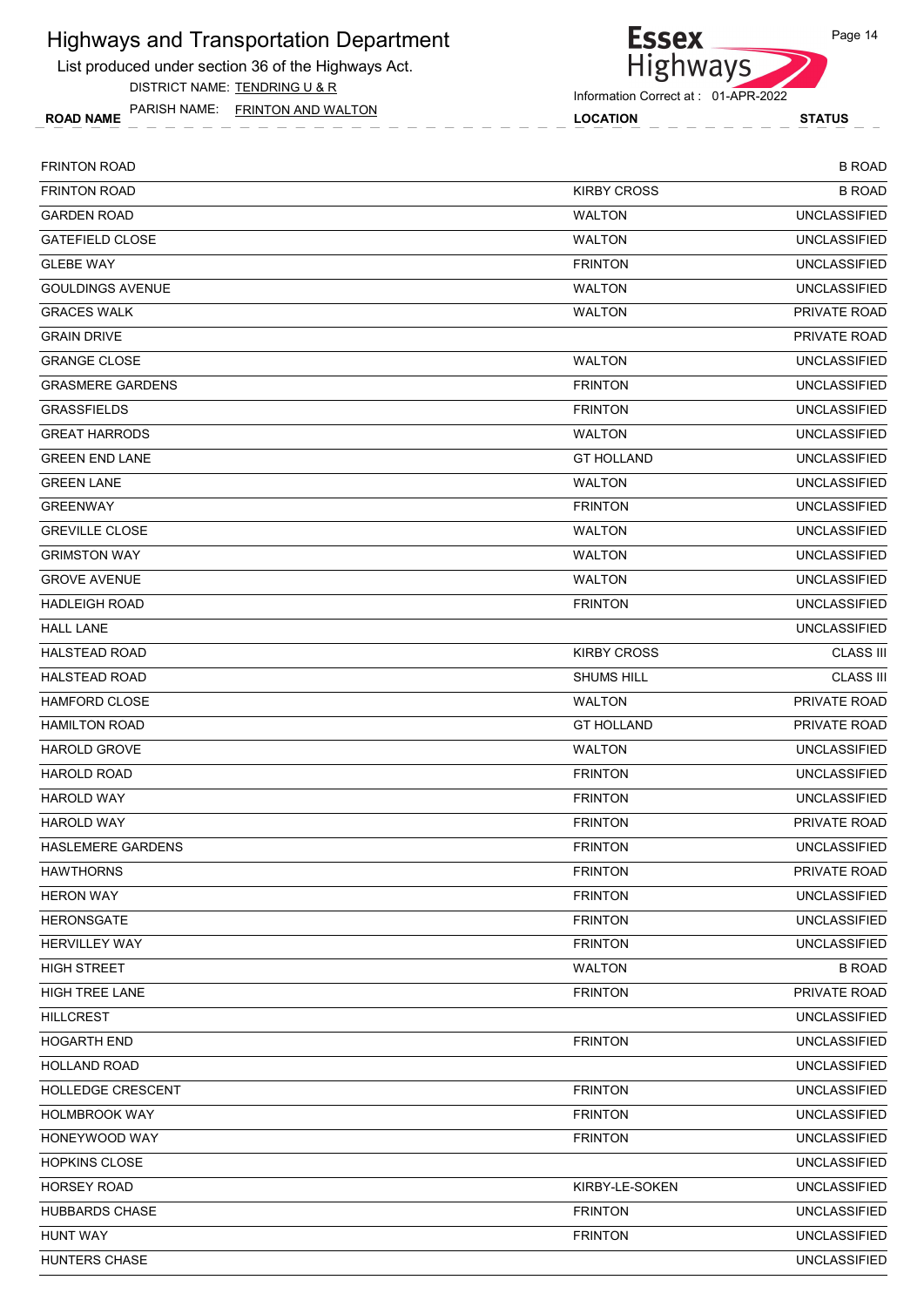

PARISH NAME: FRINTON AND WALTON



| PARISH NAME: FRINTON AND WALTON<br><b>ROAD NAME</b> | <b>LOCATION</b>              | <b>STATUS</b>       |
|-----------------------------------------------------|------------------------------|---------------------|
| ISLAND LANE                                         | KIRBY-LE-SOKEN               | <b>UNCLASSIFIED</b> |
| JUBILEE WAY                                         | <b>FRINTON</b>               | <b>UNCLASSIFIED</b> |
| <b>KEN GATWARD CLOSE</b>                            |                              | PRIVATE ROAD        |
| KESWICK CLOSE                                       | <b>FRINTON</b>               | <b>UNCLASSIFIED</b> |
| KEW LANE                                            |                              | PRIVATE ROAD        |
| KINO ROAD                                           | <b>FRINTON</b>               | <b>UNCLASSIFIED</b> |
| KIRBY ROAD                                          |                              | <b>B ROAD</b>       |
| KIRKBAYE                                            | <b>FRINTON</b>               | <b>UNCLASSIFIED</b> |
| LABURNUM CRESCENT                                   | <b>KIRBY CROSS</b>           | <b>UNCLASSIFIED</b> |
| <b>LARK WAY</b>                                     | <b>FRINTON</b>               | <b>UNCLASSIFIED</b> |
| LAXTON GROVE                                        |                              | <b>UNCLASSIFIED</b> |
| LITTLE BAKERS                                       | <b>FRINTON</b>               | <b>UNCLASSIFIED</b> |
| <b>LITTLE CLACTON ROAD</b>                          |                              | <b>CLASS III</b>    |
| LITTLE HARRODS                                      | <b>FRINTON</b>               | <b>UNCLASSIFIED</b> |
| LITTLE WOOD                                         | <b>FRINTON</b>               | <b>UNCLASSIFIED</b> |
| LOUISE CLOSE                                        | <b>WALTON</b>                | <b>UNCLASSIFIED</b> |
| LOWE CHASE                                          | <b>FRINTON</b>               | <b>UNCLASSIFIED</b> |
| LUFF WAY                                            | <b>FRINTON</b>               | <b>UNCLASSIFIED</b> |
| LUMBER LEYS                                         | <b>FRINTON</b>               | <b>UNCLASSIFIED</b> |
| LUSHINGTON AVENUE                                   | <b>FRINTON</b>               | <b>UNCLASSIFIED</b> |
| LYNNE CLOSE                                         | <b>KIRBY CROSS</b>           | <b>UNCLASSIFIED</b> |
| MAIN ROAD                                           |                              | <b>B ROAD</b>       |
| <b>MALTING LANE</b>                                 | <b>KIRBY</b>                 | PRIVATE ROAD        |
| MANDEVILLE WAY                                      | <b>FRINTON</b>               | <b>UNCLASSIFIED</b> |
| <b>MANOR ROAD</b>                                   | <b>GT HOLLAND</b>            | <b>UNCLASSIFIED</b> |
| MAPLE DRIVE                                         | <b>FRINTON</b>               | <b>UNCLASSIFIED</b> |
| MARINA MEWS                                         |                              | PRIVATE ROAD        |
| <b>MARNEY WAY</b>                                   | <b>WALTON</b>                | <b>UNCLASSIFIED</b> |
| <b>MARTELLO ROAD</b>                                | <b>FRINTON</b>               | <b>UNCLASSIFIED</b> |
| MEADOWCROFT WAY                                     | <b>FRINTON</b>               | <b>UNCLASSIFIED</b> |
| MILL LANE                                           |                              | <b>UNCLASSIFIED</b> |
| MILL LANE                                           | <b>WALTON</b>                | <b>UNCLASSIFIED</b> |
| <b>MILLET ROAD</b>                                  |                              | PRIVATE ROAD        |
| <b>MODLEN ROAD</b>                                  |                              | <b>UNCLASSIFIED</b> |
| NAZE COURT                                          | <b>WALTON</b>                | PRIVATE ROAD        |
| NAZE PARK ROAD                                      |                              | <b>UNCLASSIFIED</b> |
| NAZECLIFF GARDENS                                   | WALTON ON THE<br>NAZE        | <b>UNCLASSIFIED</b> |
| NAZECLIFF GARDENS                                   | <b>WALTON ON THE</b><br>NAZE | PRIVATE STREET      |
| NEW PIER STREET                                     | <b>WALTON</b>                | <b>UNCLASSIFIED</b> |
| NEWGATE STREET                                      | <b>WALTON</b>                | <b>UNCLASSIFIED</b> |

| <b>WALTON</b>  | <b>UNCLASSIFIED</b> |
|----------------|---------------------|
| <b>WALTON</b>  | <b>UNCLASSIFIED</b> |
| <b>FRINTON</b> | <b>UNCLASSIFIED</b> |
| <b>WALTON</b>  | UNCLASSIFIED        |
| <b>WALTON</b>  | <b>UNCLASSIFIED</b> |
| <b>FRINTON</b> | <b>UNCLASSIFIED</b> |
| <b>WALTON</b>  | <b>UNCLASSIFIED</b> |
|                |                     |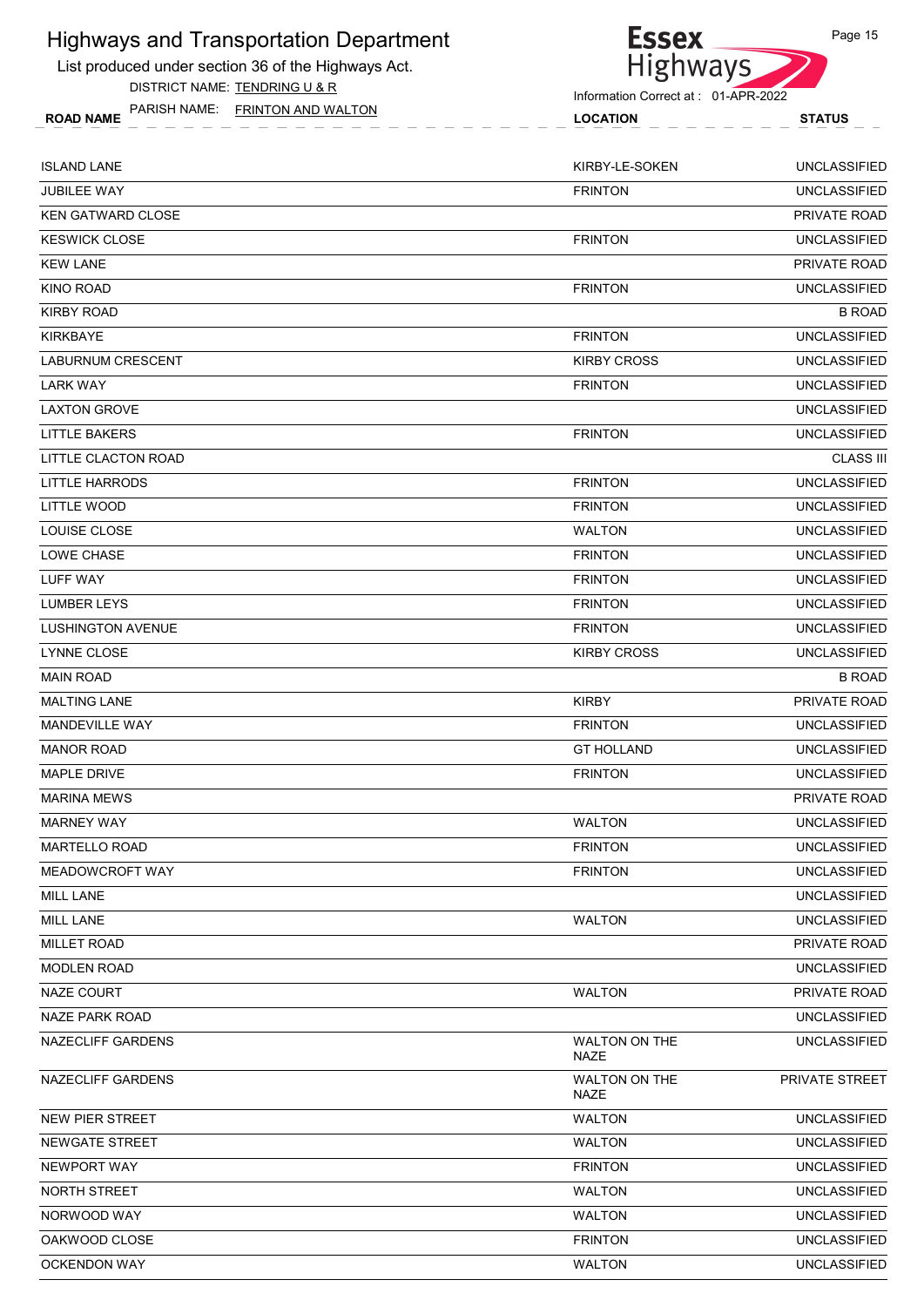#### **Essex** Highways and Transportation Department List produced under section 36 of the Highways Act.

DISTRICT NAME: TENDRING U & R

ROAD NAME LOCATION STATUS PARISH NAME: FRINTON AND WALTON

Highways Information Correct at : 01-APR-2022

| OLD ELM TREE AVENUE NORTH | <b>WALTON</b>      | <b>UNCLASSIFIED</b> |
|---------------------------|--------------------|---------------------|
| OLD ELM TREE AVENUE SOUTH | <b>WALTON</b>      | <b>UNCLASSIFIED</b> |
| <b>OLD HALL LANE</b>      | <b>WALTON</b>      | <b>UNCLASSIFIED</b> |
| OLD HALL LANE             | <b>WALTON</b>      | <b>PRIVATE ROAD</b> |
| <b>OLD PARSONAGE WAY</b>  | <b>FRINTON</b>     | <b>UNCLASSIFIED</b> |
| <b>OLD PIER STREET</b>    | <b>WALTON</b>      | <b>UNCLASSIFIED</b> |
| <b>OLD ROAD</b>           | <b>FRINTON</b>     | <b>UNCLASSIFIED</b> |
| <b>OLD STABLES</b>        |                    | <b>UNCLASSIFIED</b> |
| OLD WAY                   |                    | <b>UNCLASSIFIED</b> |
| ORCHARD DRIVE             | <b>GT HOLLAND</b>  | <b>UNCLASSIFIED</b> |
| OXBORROW CLOSE            | <b>KIRBY CROSS</b> | <b>UNCLASSIFIED</b> |
| OXFORD ROAD               | <b>FRINTON</b>     | <b>UNCLASSIFIED</b> |
| PATERNOSTER ROW           | <b>WALTON</b>      | <b>UNCLASSIFIED</b> |
| PEAKE AVENUE              | <b>KIRBY CROSS</b> | <b>UNCLASSIFIED</b> |
| PERCIVAL ROAD             | KIRBY-LE-SOKEN     | PRIVATE ROAD        |
| PERCIVAL ROAD             | <b>WALTON</b>      | <b>UNCLASSIFIED</b> |
| PHILIP CLOSE              | <b>WALTON</b>      | <b>UNCLASSIFIED</b> |
| PIER APPROACH             | <b>WALTON</b>      | <b>UNCLASSIFIED</b> |
| PIGHTLE WAY               | <b>WALTON</b>      | <b>UNCLASSIFIED</b> |
| PINEWOOD CLOSE            | <b>FRINTON</b>     | <b>UNCLASSIFIED</b> |
| PLOVER CLOSE              | <b>FRINTON</b>     | <b>UNCLASSIFIED</b> |
| POLE BARN LANE            | <b>FRINTON</b>     | <b>UNCLASSIFIED</b> |
| POLLEY CLOSE              |                    | <b>UNCLASSIFIED</b> |
| POPLAR WAY                | <b>FRINTON</b>     | <b>UNCLASSIFIED</b> |
| POPPY WAY                 |                    | PRIVATE ROAD        |
| PORK LANE                 | <b>GT HOLLAND</b>  | <b>UNCLASSIFIED</b> |
| PORTOBELLO ROAD           | <b>WALTON</b>      | <b>UNCLASSIFIED</b> |
| POYNTER PLACE             | <b>FRINTON</b>     | <b>UNCLASSIFIED</b> |
| PRINCES ESPLANADE         | <b>WALTON</b>      | <b>B ROAD</b>       |
| PROSPECT PARK             |                    | PRIVATE ROAD        |
| PULPIT FIELD CLOSE        | <b>WALTON</b>      | <b>UNCLASSIFIED</b> |
| PYESAND                   | KIRBY LE SOKEN     | <b>UNCLASSIFIED</b> |
| <b>QUAY LANE</b>          | THORPE-LE-SOKEN    | UNCLASSIFIED        |
| <b>QUAY LANE</b>          | KIRBY-LE-SOKEN     | <b>UNCLASSIFIED</b> |
| QUEENS ROAD               | <b>FRINTON</b>     | <b>UNCLASSIFIED</b> |
| <b>QUENDON WAY</b>        | <b>FRINTON</b>     | PRIVATE STREET      |
| <b>QUENDON WAY</b>        | <b>FRINTON</b>     | <b>UNCLASSIFIED</b> |
| <b>RAEBURN CLOSE</b>      | <b>FRINTON</b>     | <b>UNCLASSIFIED</b> |

| QUEENS ROAD    | <b>FRINTON</b>    | <b>UNCLASSIFIED</b>   |
|----------------|-------------------|-----------------------|
| QUENDON WAY    | <b>FRINTON</b>    | <b>PRIVATE STREET</b> |
| QUENDON WAY    | <b>FRINTON</b>    | <b>UNCLASSIFIED</b>   |
| RAEBURN CLOSE  | <b>FRINTON</b>    | <b>UNCLASSIFIED</b>   |
| RAGLAN ROAD    |                   | <b>UNCLASSIFIED</b>   |
| RAINHAM WAY    | <b>WALTON</b>     | PRIVATE ROAD          |
| RAINHAM WAY    | <b>WALTON</b>     | <b>UNCLASSIFIED</b>   |
| RECTORY ROAD   | <b>GT HOLLAND</b> | <b>UNCLASSIFIED</b>   |
| REYNARDS CLOSE | <b>FRINTON</b>    | <b>UNCLASSIFIED</b>   |
| ROCHFORD CLOSE |                   | PRIVATE ROAD          |
| ROCHFORD WAY   | <b>WALTON</b>     | <b>UNCLASSIFIED</b>   |
| ROKELL WAY     | <b>FRINTON</b>    | <b>UNCLASSIFIED</b>   |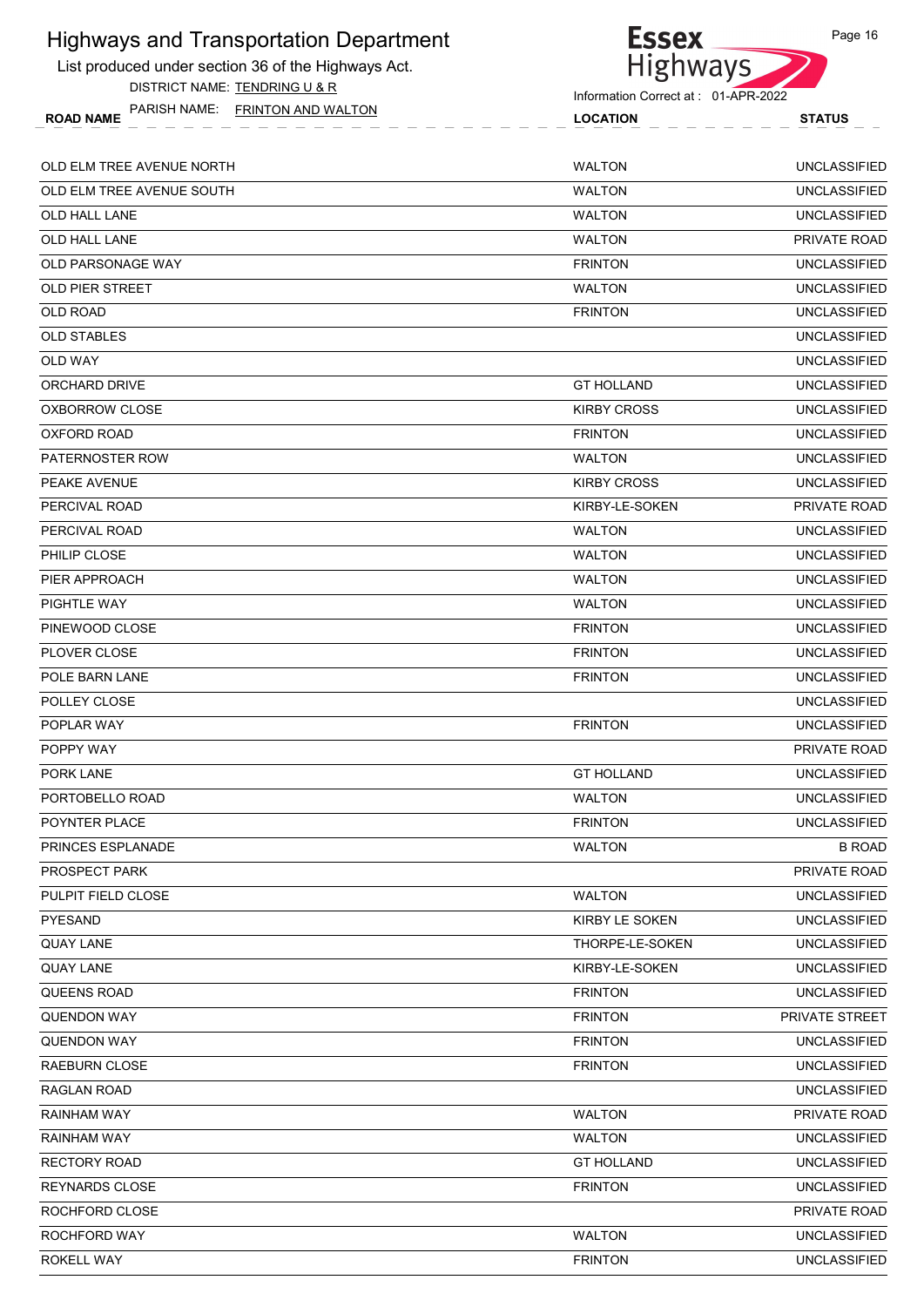List produced under section 36 of the Highways Act. DISTRICT NAME: TENDRING U & R

ROAD NAME LOCATION STATUS PARISH NAME: FRINTON AND WALTON



Highways

**Essex** 

| ROMNEY CLOSE            | <b>FRINTON</b>     | <b>UNCLASSIFIED</b> |
|-------------------------|--------------------|---------------------|
| <b>ROYDON WAY</b>       | <b>FRINTON</b>     | <b>UNCLASSIFIED</b> |
| <b>RUSKIN CLOSE</b>     | <b>FRINTON</b>     | <b>UNCLASSIFIED</b> |
| SADLERS CLOSE           | <b>FRINTON</b>     | <b>UNCLASSIFIED</b> |
| SAVILLE STREET          | <b>WALTON</b>      | PRIVATE ROAD        |
| SAVILLE STREET          | <b>WALTON</b>      | <b>UNCLASSIFIED</b> |
| <b>SCHOOL ROAD</b>      | <b>FRINTON</b>     | <b>UNCLASSIFIED</b> |
| <b>SEAVIEW HEIGHTS</b>  | <b>WALTON</b>      | <b>UNCLASSIFIED</b> |
| <b>SECOND AVENUE</b>    | <b>FRINTON</b>     | <b>UNCLASSIFIED</b> |
| <b>SECOND AVENUE</b>    | <b>WALTON</b>      | <b>UNCLASSIFIED</b> |
| <b>SHAW CLOSE</b>       | <b>FRINTON</b>     | <b>UNCLASSIFIED</b> |
| SHERBORNE CLOSE         | <b>FRINTON</b>     | <b>UNCLASSIFIED</b> |
| <b>SKYRMANS FEE</b>     | <b>FRINTON</b>     | <b>UNCLASSIFIED</b> |
| <b>SLATERS CLOSE</b>    | <b>FRINTON</b>     | <b>UNCLASSIFIED</b> |
| SNAPE WAY               | <b>FRINTON</b>     | <b>UNCLASSIFIED</b> |
| SOUTHCLIFF PARADE       | <b>WALTON</b>      | <b>UNCLASSIFIED</b> |
| SOUTHCROFT CLOSE        | <b>FRINTON</b>     | <b>UNCLASSIFIED</b> |
| SOUTHVIEW DRIVE         | <b>WALTON</b>      | <b>UNCLASSIFIED</b> |
| SPENDELLS CLOSE         | <b>WALTON</b>      | <b>UNCLASSIFIED</b> |
| ST BOTOLPHS TERRACE     | <b>WALTON</b>      | <b>UNCLASSIFIED</b> |
| ST MARYS ROAD           | <b>FRINTON</b>     | <b>UNCLASSIFIED</b> |
| STABLEFIELD ROAD        |                    | <b>UNCLASSIFIED</b> |
| STAFFORD CLOSE          | <b>FRINTON</b>     | <b>UNCLASSIFIED</b> |
| STALLARDS CRESCENT      | <b>FRINTON</b>     | <b>UNCLASSIFIED</b> |
| <b>STANDLEY ROAD</b>    | <b>WALTON</b>      | <b>UNCLASSIFIED</b> |
| STANSTED WAY            | <b>FRINTON</b>     | <b>UNCLASSIFIED</b> |
| <b>STATION APPROACH</b> | <b>FRINTON</b>     | PRIVATE ROAD        |
| <b>STATION ROAD</b>     | <b>KIRBY CROSS</b> | <b>UNCLASSIFIED</b> |
| <b>STATION STREET</b>   | <b>WALTON</b>      | <b>UNCLASSIFIED</b> |
| <b>STEWARDS CLOSE</b>   | <b>FRINTON</b>     | <b>UNCLASSIFIED</b> |
| STRATFORD PLACE         | <b>WALTON</b>      | PRIVATE ROAD        |
| STUBBS CLOSE            | <b>FRINTON</b>     | <b>UNCLASSIFIED</b> |
| <b>SUFFOLK STREET</b>   | <b>WALTON</b>      | <b>UNCLASSIFIED</b> |
| SUNNINGDALE WAY         | <b>FRINTON</b>     | <b>UNCLASSIFIED</b> |
| <b>SUNNY POINT</b>      | <b>WALTON</b>      | PRIVATE ROAD        |
| <b>SYCAMORE WAY</b>     | <b>KIRBY CROSS</b> | <b>UNCLASSIFIED</b> |
| TEMPLE CLOSE            | <b>FRINTON</b>     | <b>UNCLASSIFIED</b> |
| THE BIRCHES             | <b>KIRBY CROSS</b> | <b>UNCLASSIFIED</b> |
| THE CLOSE               | <b>FRINTON</b>     | <b>UNCLASSIFIED</b> |
| THE CLOSE               | <b>GT HOLLAND</b>  | <b>UNCLASSIFIED</b> |
| THE CRESCENT            | <b>FRINTON</b>     | <b>UNCLASSIFIED</b> |
| THE LARNEYS             | <b>FRINTON</b>     | <b>UNCLASSIFIED</b> |
| THE LEAS                | <b>FRINTON</b>     | PRIVATE STREET      |
| THE MEERS               | <b>FRINTON</b>     | <b>UNCLASSIFIED</b> |
| THE OAKS                | <b>FRINTON</b>     | <b>UNCLASSIFIED</b> |
| THE PARADE              | <b>WALTON</b>      | <b>UNCLASSIFIED</b> |
|                         |                    |                     |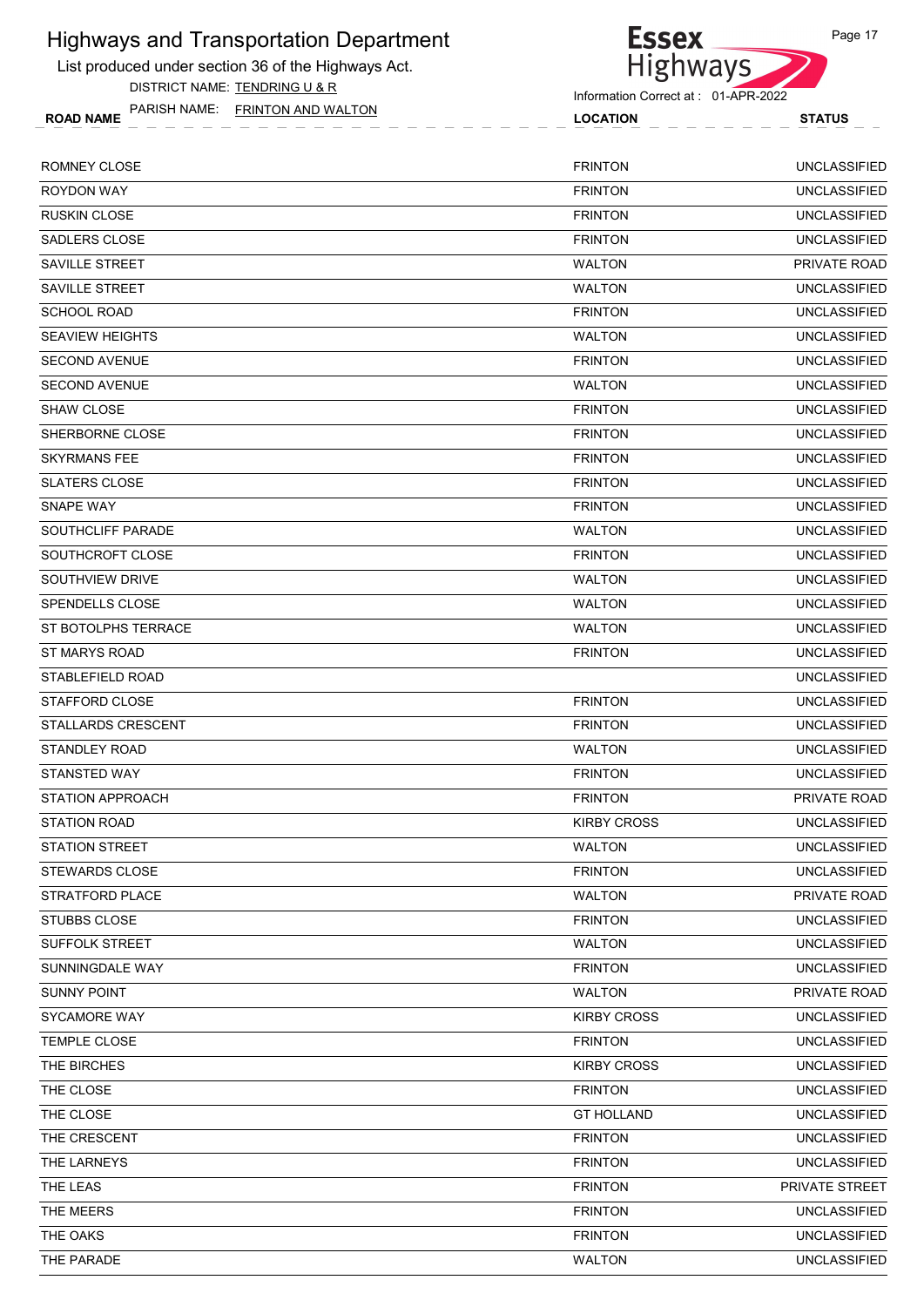List produced under section 36 of the Highways Act. DISTRICT NAME: TENDRING U & R

ROAD NAME LOCATION STATUS PARISH NAME: FRINTON AND WALTON



| THE RIDGE               | <b>WALTON</b>         | <b>UNCLASSIFIED</b> |
|-------------------------|-----------------------|---------------------|
| THE SHELTONS            |                       | <b>UNCLASSIFIED</b> |
| THE SPARLINGS           | <b>KIRBY LE SOKEN</b> | <b>UNCLASSIFIED</b> |
| THE STOKES              | <b>WALTON</b>         | <b>UNCLASSIFIED</b> |
| THE STREET              | <b>KIRBY LE SOKEN</b> | <b>B ROAD</b>       |
| THE WARRENS             | <b>FRINTON</b>        | <b>UNCLASSIFIED</b> |
| <b>THIRD AVENUE</b>     | <b>FRINTON</b>        | <b>UNCLASSIFIED</b> |
| THIRD AVENUE            | <b>WALTON</b>         | <b>UNCLASSIFIED</b> |
| THORNHILL CLOSE         | <b>FRINTON</b>        | <b>UNCLASSIFIED</b> |
| <b>THORNS WAY</b>       | <b>WALTON</b>         | <b>UNCLASSIFIED</b> |
| <b>THORPE ROAD</b>      | <b>KIRBY CROSS</b>    | <b>B ROAD</b>       |
| <b>TILDESLEY CLOSE</b>  | <b>KIRBY CROSS</b>    | <b>UNCLASSIFIED</b> |
| <b>TUDOR CLOSE</b>      | <b>WALTON</b>         | <b>UNCLASSIFIED</b> |
| <b>TURPINS LANE</b>     | <b>KIRBY CROSS</b>    | <b>UNCLASSIFIED</b> |
| UPPER FOURTH AVENUE     | <b>FRINTON</b>        | <b>UNCLASSIFIED</b> |
| UPPER SECOND AVENUE     | <b>FRINTON</b>        | <b>UNCLASSIFIED</b> |
| UPPER THIRD AVENUE      | <b>FRINTON</b>        | <b>UNCLASSIFIED</b> |
| <b>VICARAGE LANE</b>    | <b>WALTON</b>         | <b>UNCLASSIFIED</b> |
| <b>VICTORIA AVENUE</b>  | KIRBY-LE-SOKEN        | PRIVATE STREET      |
| <b>VICTORIA ROAD</b>    | <b>WALTON</b>         | <b>UNCLASSIFIED</b> |
| <b>VILLAGE CLOSE</b>    | <b>KIRBY CROSS</b>    | <b>UNCLASSIFIED</b> |
| <b>VILLAGE WAY</b>      | <b>KIRBY CROSS</b>    | <b>UNCLASSIFIED</b> |
| <b>VILLAGE WAY</b>      | <b>KIRBY CROSS</b>    | PRIVATE STREET      |
| <b>VISTA AVENUE</b>     | KIRBY LE SOKEN        | PRIVATE STREET      |
| <b>VIVIAN COURT</b>     | <b>KIRBY CROSS</b>    | PRIVATE ROAD        |
| <b>WADE REACH</b>       | <b>WALTON</b>         | <b>UNCLASSIFIED</b> |
| <b>WALDEN WAY</b>       | <b>FRINTON</b>        | <b>UNCLASSIFIED</b> |
| <b>WALTHAM WAY</b>      | <b>FRINTON</b>        | <b>UNCLASSIFIED</b> |
| <b>WALTHAM WAY</b>      | <b>FRINTON</b>        | <b>PRIVATE ROAD</b> |
| <b>WALTON ROAD</b>      |                       | <b>B ROAD</b>       |
| <b>WARDE CHASE</b>      | <b>WALTON</b>         | <b>UNCLASSIFIED</b> |
| <b>WARLEY WAY</b>       | <b>WALTON</b>         | PRIVATE ROAD        |
| <b>WAVRING AVENUE</b>   | <b>FRINTON</b>        | <b>UNCLASSIFIED</b> |
| <b>WELLFIELD WAY</b>    | <b>KIRBY CROSS</b>    | <b>UNCLASSIFIED</b> |
| <b>WEST STREET</b>      | <b>WALTON</b>         | <b>UNCLASSIFIED</b> |
| <b>WESTBURY ROAD</b>    | <b>GT HOLLAND</b>     | PRIVATE ROAD        |
| <b>WHEATSHEAF</b>       |                       | PRIVATE ROAD        |
| <b>WILLOW AVENUE</b>    | <b>FRINTON</b>        | <b>UNCLASSIFIED</b> |
| <b>WIMBORNE GARDENS</b> | <b>FRINTON</b>        | <b>UNCLASSIFIED</b> |
| <b>WINCHESTER ROAD</b>  | <b>FRINTON</b>        | <b>UNCLASSIFIED</b> |
| <b>WINTERBOURNES</b>    | <b>WALTON</b>         | <b>UNCLASSIFIED</b> |
| WITTONWOOD ROAD         | <b>FRINTON</b>        | <b>UNCLASSIFIED</b> |
| <b>WOBURN AVENUE</b>    | <b>KIRBY CROSS</b>    | <b>UNCLASSIFIED</b> |
| WOODBERRY WAY           | <b>WALTON</b>         | <b>UNCLASSIFIED</b> |
| WOODFIELD CLOSE         | <b>WALTON</b>         | <b>UNCLASSIFIED</b> |
| <b>WOODSIDE</b>         | <b>WALTON</b>         | <b>UNCLASSIFIED</b> |
|                         |                       |                     |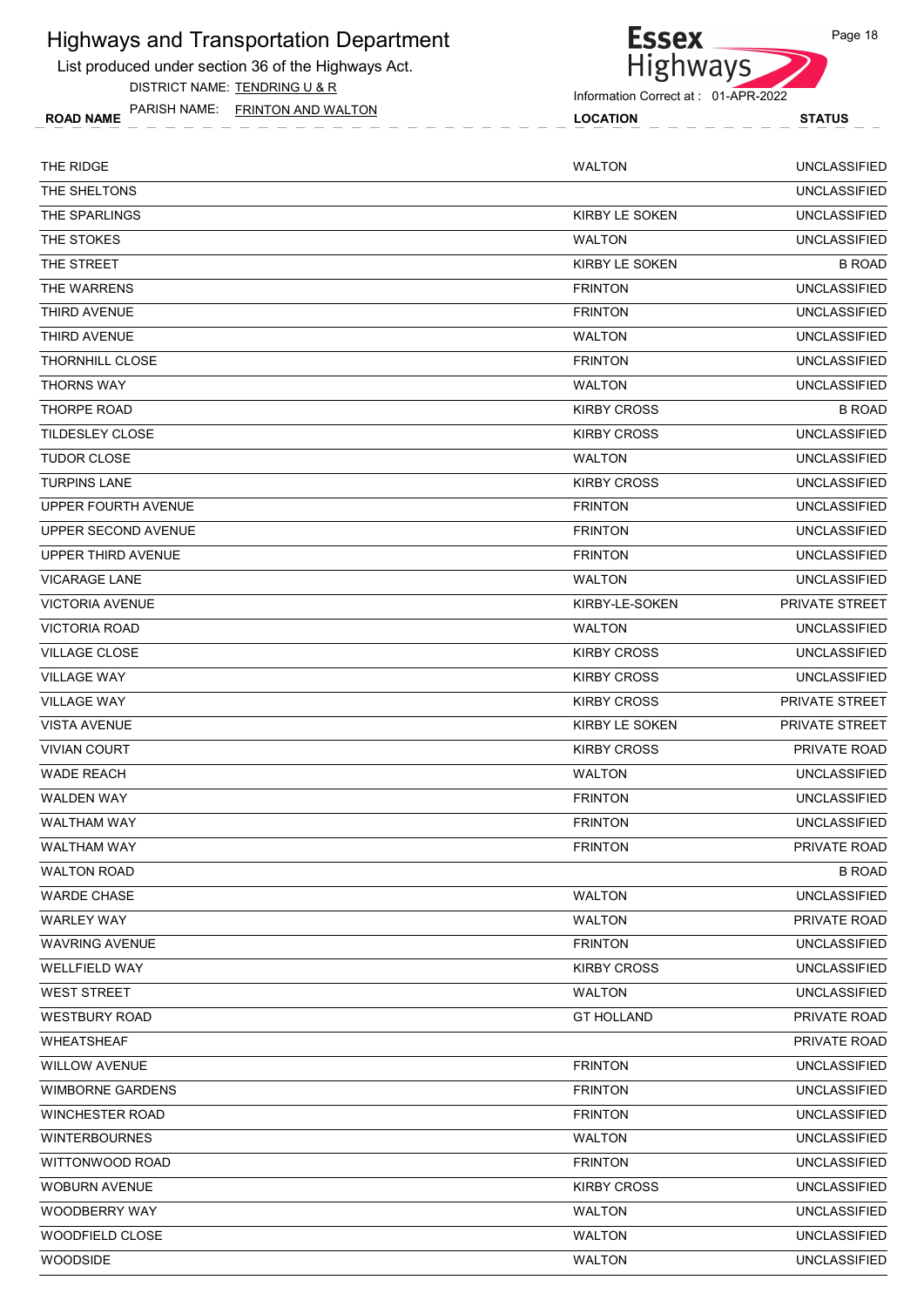List produced under section 36 of the Highways Act.

DISTRICT NAME: TENDRING U & R

ROAD NAME LOCATION STATUS PARISH NAME: FRINTON AND WALTON



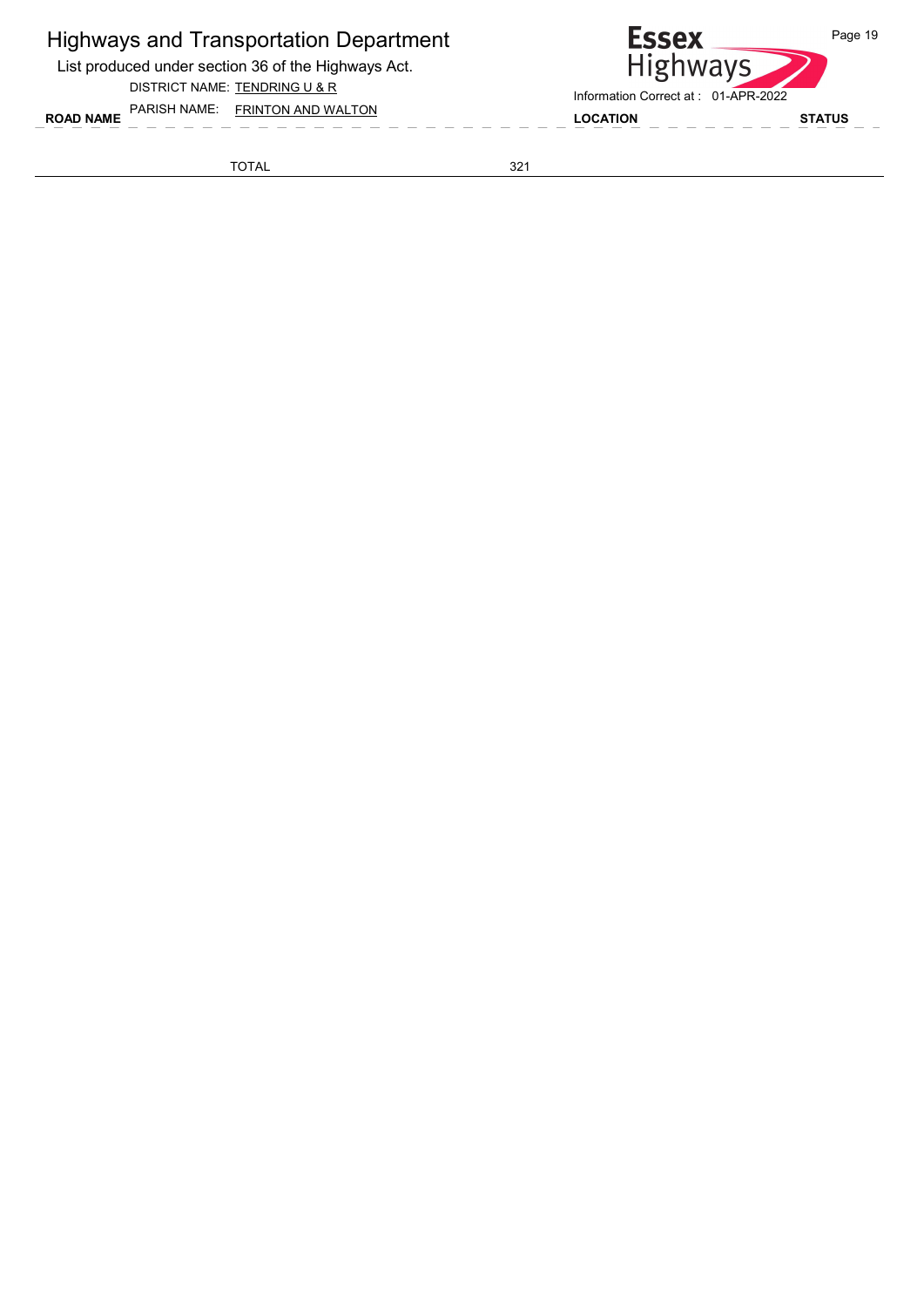List produced under section 36 of the Highways Act.

DISTRICT NAME: TENDRING U & R

ROAD NAME LOCATION STATUS PARISH NAME: GREAT BENTLEY



**Essex** 

| ABREY CLOSE                       |                              | <b>UNCLASSIFIED</b> |
|-----------------------------------|------------------------------|---------------------|
| AINGERS GREEN ROAD                |                              | <b>UNCLASSIFIED</b> |
| <b>BIRCH AVENUE</b>               |                              | <b>UNCLASSIFIED</b> |
| <b>CEDAR WAY</b>                  |                              | <b>UNCLASSIFIED</b> |
| <b>CHERRYWOODS</b>                |                              | <b>UNCLASSIFIED</b> |
| <b>CLACTON ROAD</b>               |                              | <b>B ROAD</b>       |
| <b>COLCHESTER ROAD</b>            |                              | A ROAD              |
| COLCHESTER ROAD ROUNDABOUT        | SOUTHERN END OF<br>A120 LINK | A ROAD              |
| <b>COLLES BROOK ROAD</b>          |                              | <b>CLASS III</b>    |
| DE VERE ESTATE                    |                              | <b>UNCLASSIFIED</b> |
| <b>DEAD LANE</b>                  |                              | <b>CLASS III</b>    |
| <b>DIAL ROAD</b>                  |                              | <b>UNCLASSIFIED</b> |
| <b>ELM CLOSE</b>                  |                              | <b>UNCLASSIFIED</b> |
| <b>FINCH DRIVE</b>                |                              | <b>UNCLASSIFIED</b> |
| <b>FLAG HILL</b>                  |                              | <b>B ROAD</b>       |
| <b>FORGE LANE</b>                 | OFF HECKFORD ROAD            | <b>UNCLASSIFIED</b> |
| <b>HALL VIEW ROAD</b>             |                              | <b>UNCLASSIFIED</b> |
| <b>HECKFORDS ROAD</b>             |                              | <b>CLASS III</b>    |
| <b>HOLLY BUSH HILL</b>            |                              | <b>B ROAD</b>       |
| <b>KEEBLE COURT</b>               |                              | PRIVATE ROAD        |
| <b>LABURNUM CLOSE</b>             |                              | <b>UNCLASSIFIED</b> |
| <b>LARKFIELD ROAD</b>             |                              | <b>UNCLASSIFIED</b> |
| <b>LINNET WAY</b>                 |                              | <b>UNCLASSIFIED</b> |
| <b>LOVERS LANE</b>                |                              | <b>UNCLASSIFIED</b> |
| <b>LUFKINS LANE</b>               |                              | <b>UNCLASSIFIED</b> |
| MICHAEL WRIGHT WAY                |                              | PRIVATE ROAD        |
| <b>MOORS CLOSE</b>                |                              | PRIVATE ROAD        |
| <b>MOORS LANE</b>                 |                              | PRIVATE ROAD        |
| MORELLA CLOSE                     |                              | PRIVATE ROAD        |
| <b>NEW CUT</b>                    |                              | <b>UNCLASSIFIED</b> |
| NORTHBOUND SLIP FROM A133 TO A120 |                              | A ROAD              |
| OFF MAIN ROAD                     |                              | <b>UNCLASSIFIED</b> |
| PINE CLOSE                        |                              | <b>UNCLASSIFIED</b> |
| PLOUGH ROAD                       |                              | <b>CLASS III</b>    |
| PLOUGH ROAD CENTRE                |                              | PRIVATE ROAD        |
| <b>PUMP LANE</b>                  |                              | PRIVATE ROAD        |
| <b>RED LION ROAD</b>              |                              | <b>UNCLASSIFIED</b> |
| ROBIN CLOSE                       |                              | <b>UNCLASSIFIED</b> |
| ROWAN CLOSE                       |                              | <b>UNCLASSIFIED</b> |
| <b>SHAIR LANE</b>                 |                              | <b>CLASS III</b>    |
| SOUTH HEATH ROAD                  |                              | <b>CLASS III</b>    |
| SOUTHBOUND SLIP FROM A120 TO A133 |                              | A ROAD              |
| ST MARYS CLOSE                    |                              | <b>UNCLASSIFIED</b> |
| ST MARYS RECTORY                  |                              | <b>UNCLASSIFIED</b> |
| ST MARYS ROAD                     |                              | <b>UNCLASSIFIED</b> |
|                                   |                              |                     |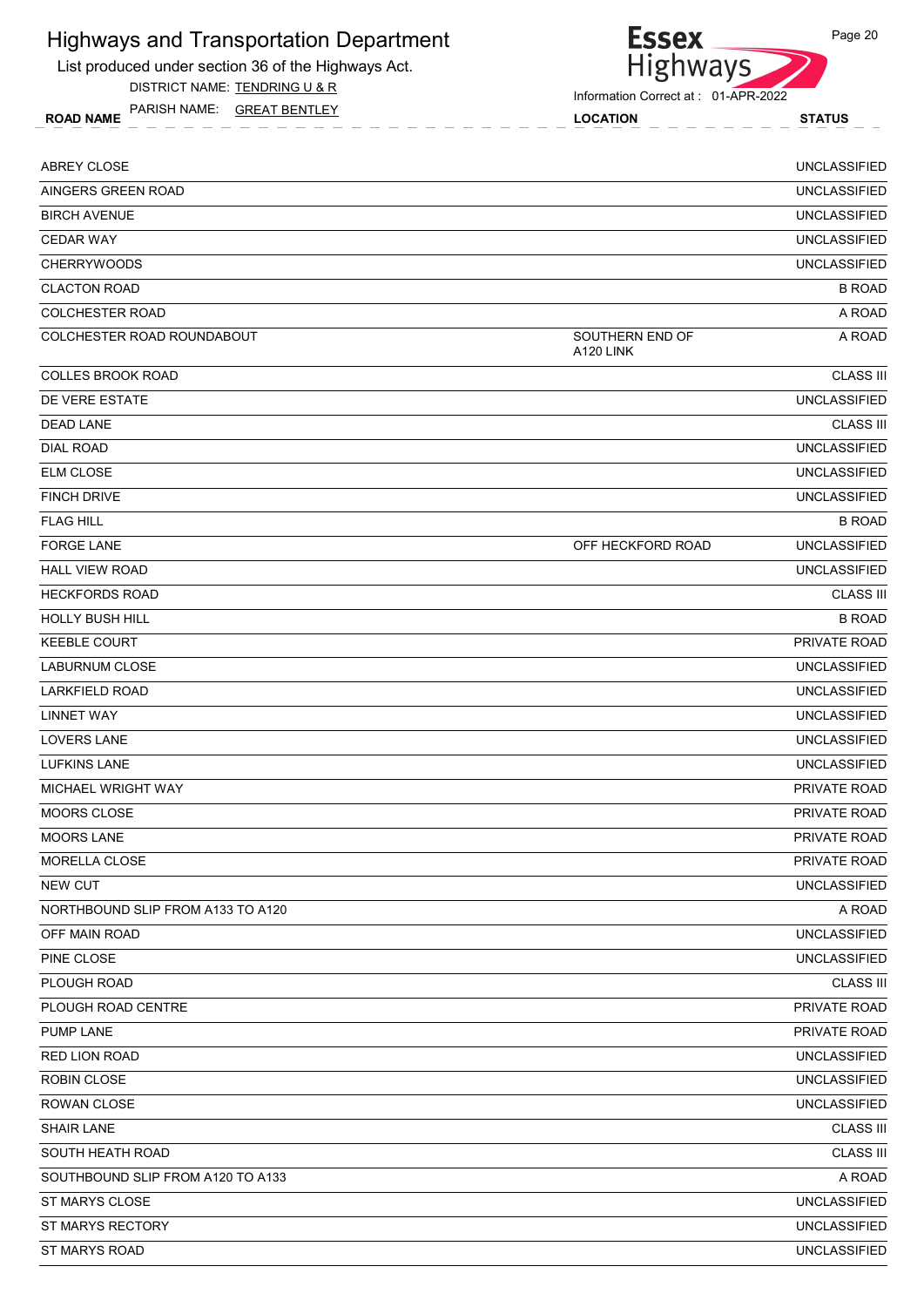List produced under section 36 of the Highways Act. DISTRICT NAME: TENDRING U & R

ROAD NAME LOCATION STATUS PARISH NAME: GREAT BENTLEY



Information Correct at : 01-APR-2022

| <b>STATION FORECOURT</b> | PRIVATE ROAD        |
|--------------------------|---------------------|
| <b>STATION ROAD</b>      | <b>UNCLASSIFIED</b> |
| STRAIGHT ROAD            | <b>UNCLASSIFIED</b> |
| <b>STURRICK LANE</b>     | PRIVATE ROAD        |
| <b>STURRICK LANE</b>     | <b>UNCLASSIFIED</b> |
| <b>SYCAMORE PLACE</b>    | <b>UNCLASSIFIED</b> |
| THE PADDOCKS             | <b>UNCLASSIFIED</b> |
| THE PATH                 | <b>UNCLASSIFIED</b> |
| THE TYE ROAD             | <b>UNCLASSIFIED</b> |
| <b>THORRINGTON ROAD</b>  | <b>CLASS III</b>    |
| <b>WEELEY ROAD</b>       | <b>CLASS III</b>    |
| <b>WENTS CLOSE</b>       | PRIVATE ROAD        |
| <b>WICK ROAD</b>         | <b>UNCLASSIFIED</b> |
| <b>WREN CLOSE</b>        | <b>UNCLASSIFIED</b> |
| <b>TOTAL</b>             | 59                  |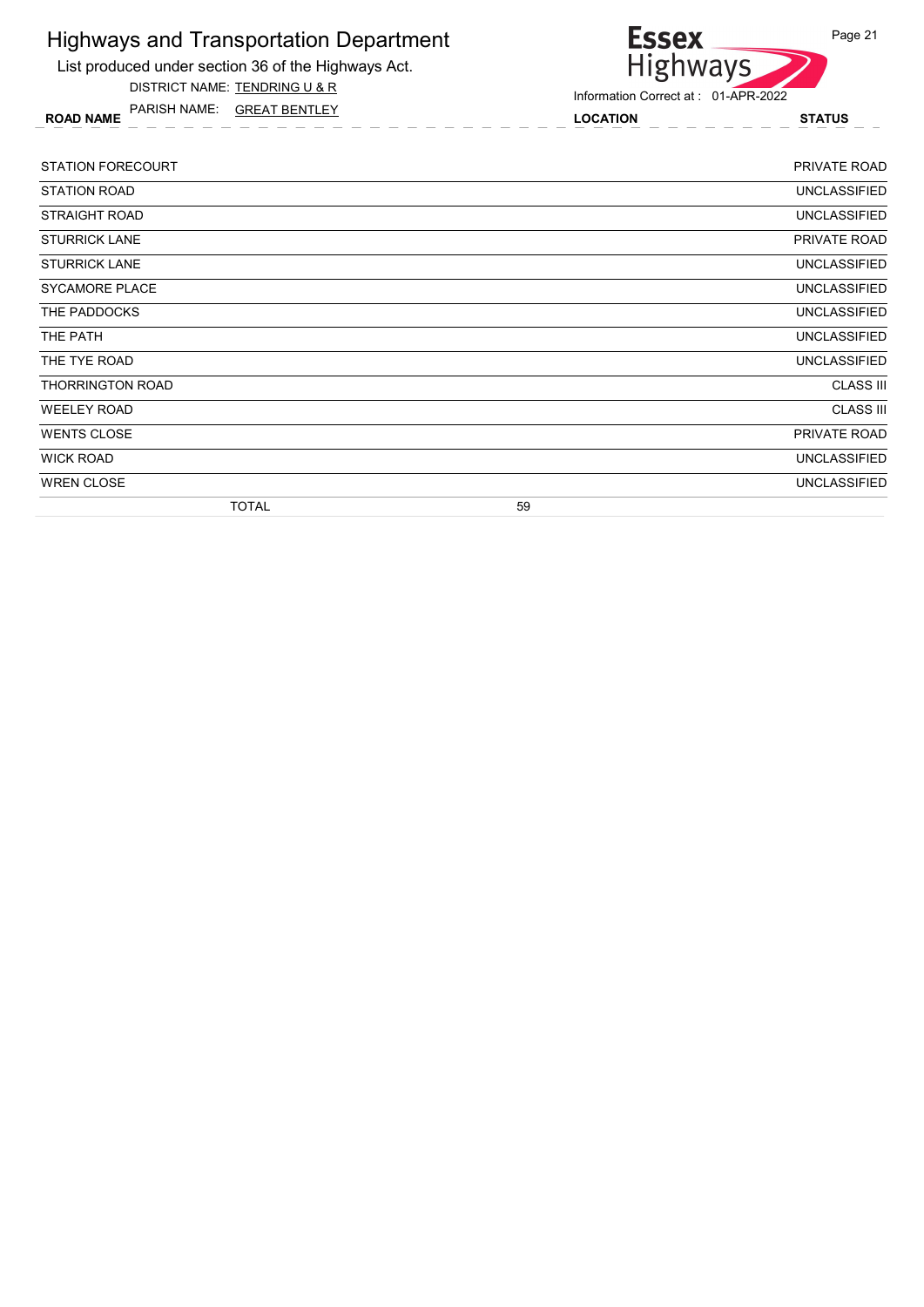List produced under section 36 of the Highways Act. DISTRICT NAME: TENDRING U & R

ROAD NAME LOCATION STATUS PARISH NAME: GREAT BROMLEY

Information Correct at : 01-APR-2022

Essex<br>Highways

| <b>ARDLEIGH ROAD</b>                         | <b>B ROAD</b>       |
|----------------------------------------------|---------------------|
| <b>BACK LANE EAST</b>                        | <b>UNCLASSIFIED</b> |
| <b>BACK LANE WEST</b>                        | <b>UNCLASSIFIED</b> |
| <b>BADLEY HALL ROAD</b>                      | <b>UNCLASSIFIED</b> |
| <b>BRIAR ROAD</b>                            | <b>UNCLASSIFIED</b> |
| <b>BROOK STREET</b>                          | <b>B ROAD</b>       |
| <b>BRUNDELLS ROAD</b>                        | <b>UNCLASSIFIED</b> |
| <b>CARRINGTONS ROAD</b>                      | <b>CLASS III</b>    |
| <b>CHAPEL LANE</b>                           | <b>UNCLASSIFIED</b> |
| <b>CHASE ROAD EAST</b>                       | <b>UNCLASSIFIED</b> |
| <b>CHASE ROAD WEST</b>                       | <b>UNCLASSIFIED</b> |
| <b>COLCHESTER EASTERN BYPASS</b>             | A ROAD              |
| <b>COLCHESTER ROAD</b>                       | <b>CLASS III</b>    |
| <b>FRATING ROAD</b>                          | <b>B ROAD</b>       |
| <b>HALL ROAD</b>                             | <b>B ROAD</b>       |
| <b>HARWICH ROAD</b>                          | A ROAD              |
| <b>HARWICH ROAD</b>                          | <b>CLASS III</b>    |
| <b>HIGH STREET</b>                           | <b>B ROAD</b>       |
| <b>HILLIARDS ROAD</b>                        | <b>UNCLASSIFIED</b> |
| <b>LILLEYS LANE</b>                          | <b>UNCLASSIFIED</b> |
| LITTLE BROMLEY ROAD                          | <b>CLASS III</b>    |
| <b>MARY LANE NORTH</b>                       | <b>UNCLASSIFIED</b> |
| <b>MARY LANE SOUTH</b>                       | <b>UNCLASSIFIED</b> |
| <b>MEADOW CLOSE</b>                          | <b>UNCLASSIFIED</b> |
| <b>MOREBARN ROAD</b>                         | <b>UNCLASSIFIED</b> |
| NORTHBOUND SLIP FROM A133 TO A120            | A ROAD              |
| NORTHBOUND SLIP FROM A133 TO A120 TRUNK A120 | A ROAD              |
| <b>PARK ROAD</b>                             | <b>UNCLASSIFIED</b> |
| PARSONS HILL                                 | <b>B ROAD</b>       |
| RAVENS GREEN LANE                            | <b>UNCLASSIFIED</b> |
| <b>ROBINSON CLOSE</b>                        | PRIVATE STREET      |
| SOUTHBOUND SLIP FROM A120 TO A133            | A ROAD              |
| SOUTHBOUND SLIP FROM A120 TO A133 TRUNK A120 | A ROAD              |
| SPRINGHILL CLOSE                             | <b>UNCLASSIFIED</b> |
| ST GEORGES CLOSE                             | <b>UNCLASSIFIED</b> |
| <b>STONE ROAD</b>                            | <b>UNCLASSIFIED</b> |
| <b>WIX BYPASS</b>                            | A ROAD              |
| <b>TOTAL</b><br>37                           |                     |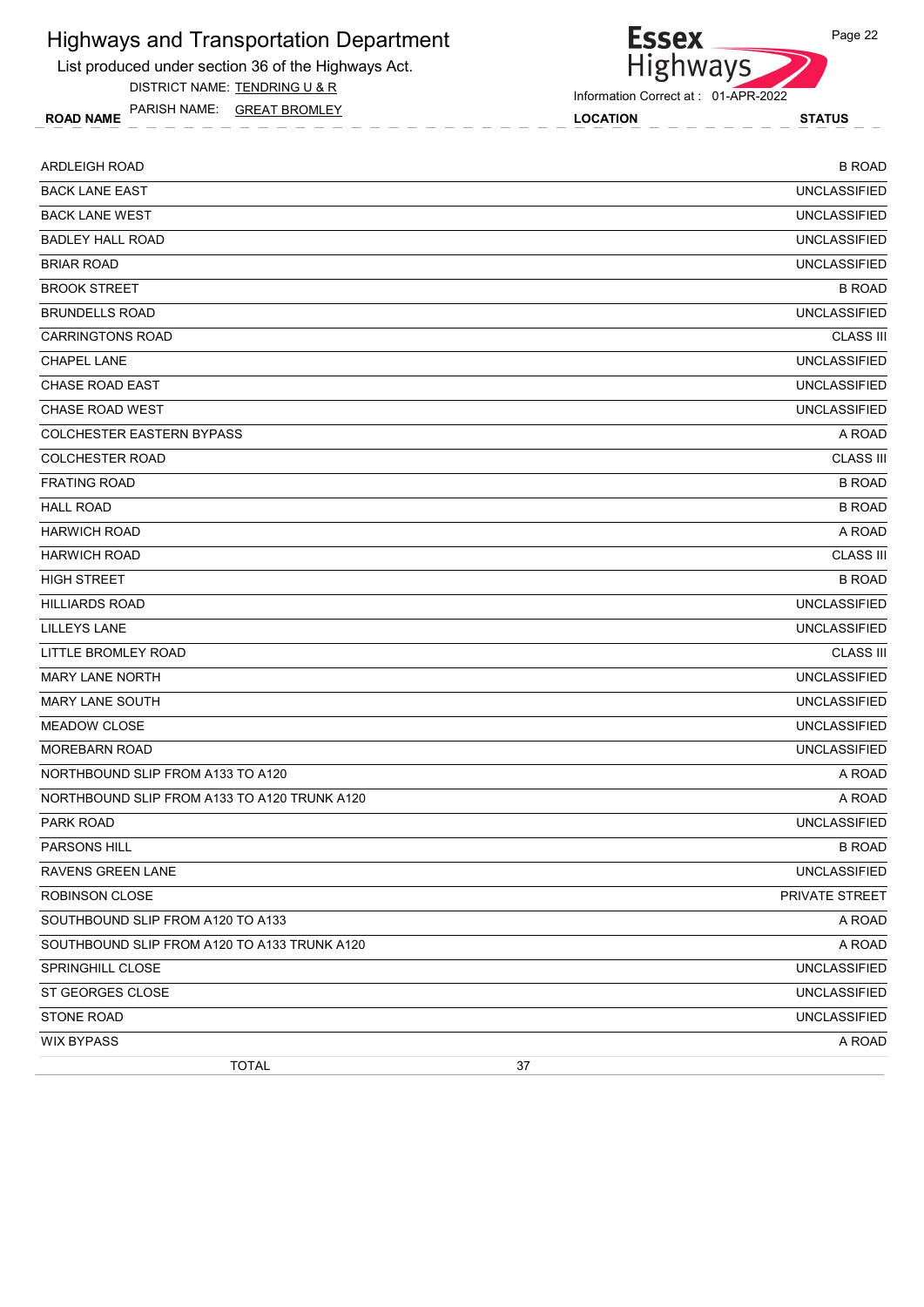List produced under section 36 of the Highways Act. DISTRICT NAME: TENDRING U & R

ROAD NAME LOCATION STATUS PARISH NAME: GREAT CLACTON

#### Information Correct at : 01-APR-2022

Highways

**Essex** 

| <b>ABBIGAIL GARDENS</b>   |                | <b>UNCLASSIFIED</b>   |
|---------------------------|----------------|-----------------------|
| ABBOTS CLOSE              |                | <b>UNCLASSIFIED</b>   |
| ABINGER CLOSE             |                | <b>UNCLASSIFIED</b>   |
| <b>ADDIS ROAD</b>         |                | PRIVATE ROAD          |
| <b>AGATE ROAD</b>         |                | <b>UNCLASSIFIED</b>   |
| <b>AGINCOURT MEWS</b>     |                | <b>UNCLASSIFIED</b>   |
| <b>AGINCOURT ROAD</b>     |                | <b>UNCLASSIFIED</b>   |
| ALBANY GARDENS EAST       |                | <b>UNCLASSIFIED</b>   |
| ALBANY GARDENS WEST       |                | <b>UNCLASSIFIED</b>   |
| ALBERT GARDENS            |                | <b>UNCLASSIFIED</b>   |
| ALDEBURGH CLOSE           |                | <b>UNCLASSIFIED</b>   |
| ALEXANDRA ROAD            |                | <b>UNCLASSIFIED</b>   |
| <b>ALLEYNE WAY</b>        | <b>JAYWICK</b> | <b>UNCLASSIFIED</b>   |
| ALMOND CLOSE              |                | <b>UNCLASSIFIED</b>   |
| <b>ALTON PARK ROAD</b>    |                | <b>UNCLASSIFIED</b>   |
| ALTON ROAD                |                | <b>UNCLASSIFIED</b>   |
| <b>ALVIS AVENUE</b>       | <b>JAYWICK</b> | PRIVATE STREET        |
| <b>ANCHOR ROAD</b>        |                | <b>UNCLASSIFIED</b>   |
| ANDOVER CLOSE             |                | <b>UNCLASSIFIED</b>   |
| ANGLEFIELD                |                | A ROAD                |
| ARAGON CLOSE              | <b>JAYWICK</b> | <b>UNCLASSIFIED</b>   |
| <b>ARCHERY FIELDS</b>     |                | <b>UNCLASSIFIED</b>   |
| ARNOLD ROAD               |                | <b>UNCLASSIFIED</b>   |
| <b>ASCOT MEWS</b>         |                | <b>UNCLASSIFIED</b>   |
| ASH CLOSE                 |                | <b>UNCLASSIFIED</b>   |
| ASHTEAD CLOSE             |                | <b>UNCLASSIFIED</b>   |
| ASTER CLOSE               |                | <b>UNCLASSIFIED</b>   |
| <b>ASTLEY ROAD</b>        |                | <b>UNCLASSIFIED</b>   |
| <b>AUSTIN AVENUE</b>      | <b>JAYWICK</b> | <b>PRIVATE STREET</b> |
| <b>AUTUMN CLOSE</b>       |                | <b>UNCLASSIFIED</b>   |
| AVONDALE ROAD             |                | <b>UNCLASSIFIED</b>   |
| AYLESBURY DRIVE           |                | <b>UNCLASSIFIED</b>   |
| AZALEA WAY                |                | <b>UNCLASSIFIED</b>   |
| <b>BADMINTON ROAD</b>     | <b>JAYWICK</b> | <b>UNCLASSIFIED</b>   |
| <b>BAKER CLOSE</b>        |                | <b>UNCLASSIFIED</b>   |
| <b>BALMORAL AVENUE</b>    |                | <b>UNCLASSIFIED</b>   |
| <b>BANISTER CLOSE</b>     |                | <b>UNCLASSIFIED</b>   |
| <b>BARRINGTON GARDENS</b> |                | <b>UNCLASSIFIED</b>   |
| <b>BATTISFORD DRIVE</b>   |                | <b>UNCLASSIFIED</b>   |
| <b>BAWDSEY CLOSE</b>      |                | PRIVATE ROAD          |
| <b>BAWDSEY CLOSE</b>      |                | <b>UNCLASSIFIED</b>   |
| <b>BEACH CRESCENT</b>     | <b>JAYWICK</b> | <b>UNCLASSIFIED</b>   |
| <b>BEACH ROAD</b>         |                | <b>UNCLASSIFIED</b>   |
| <b>BEACH WAY</b>          | <b>JAYWICK</b> | PRIVATE STREET        |
| <b>BEACONSFIELD ROAD</b>  |                | <b>UNCLASSIFIED</b>   |
| <b>BEATRICE ROAD</b>      | <b>WALTON</b>  | <b>UNCLASSIFIED</b>   |
|                           |                |                       |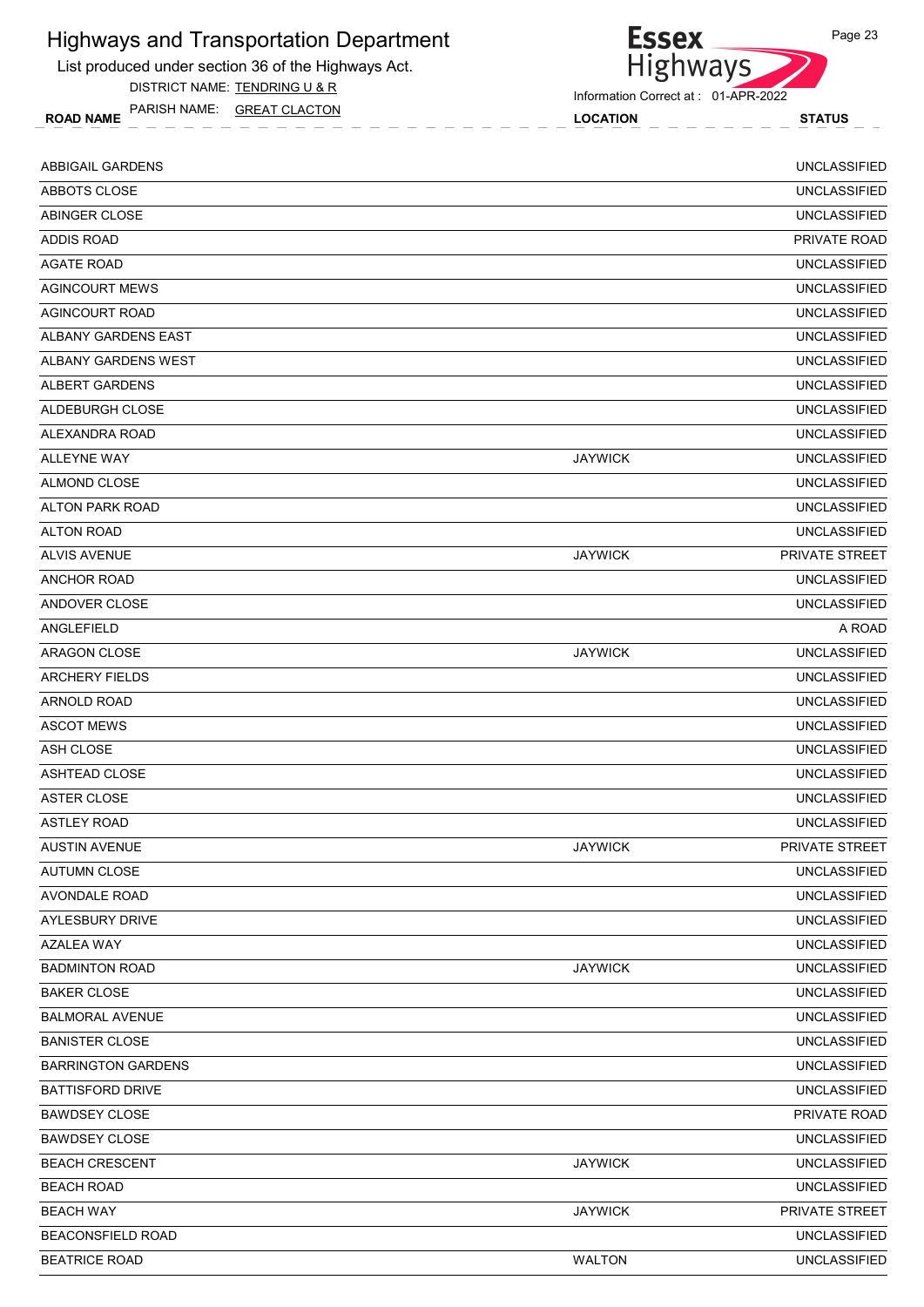List produced under section 36 of the Highways Act.

DISTRICT NAME: TENDRING U & R

ROAD NAME LOCATION STATUS PARISH NAME: GREAT CLACTON

| Information Correct at: 01-APR-2022 |  |
|-------------------------------------|--|

| <b>BEAUMONT AVENUE</b>    |                | <b>UNCLASSIFIED</b>   |
|---------------------------|----------------|-----------------------|
| <b>BECONTREE CLOSE</b>    |                | <b>UNCLASSIFIED</b>   |
| <b>BEDFORD ROAD</b>       |                | <b>UNCLASSIFIED</b>   |
| <b>BEGONIA PLACE</b>      |                | <b>UNCLASSIFIED</b>   |
| <b>BELSIZE AVENUE</b>     | <b>JAYWICK</b> | <b>UNCLASSIFIED</b>   |
| <b>BELSIZE AVENUE</b>     | <b>JAYWICK</b> | PRIVATE ROAD          |
| <b>BEMBRIDGE CLOSE</b>    |                | <b>UNCLASSIFIED</b>   |
| <b>BENHALL CLOSE</b>      |                | <b>UNCLASSIFIED</b>   |
| <b>BENTLEY AVENUE</b>     | <b>JAYWICK</b> | PRIVATE STREET        |
| <b>BERKELEY ROAD</b>      |                | <b>UNCLASSIFIED</b>   |
| <b>BEXHILL CLOSE</b>      |                | <b>UNCLASSIFIED</b>   |
| <b>BIRCH CLOSE</b>        |                | <b>UNCLASSIFIED</b>   |
| <b>BISLEY CLOSE</b>       |                | <b>UNCLASSIFIED</b>   |
| <b>BLAKE DRIVE</b>        |                | <b>UNCLASSIFIED</b>   |
| <b>BLENHEIM ROAD</b>      |                | <b>UNCLASSIFIED</b>   |
| <b>BLUEBELL AVENUE</b>    |                | <b>UNCLASSIFIED</b>   |
| <b>BLUEHOUSE AVENUE</b>   |                | <b>UNCLASSIFIED</b>   |
| <b>BLYFORD ROAD</b>       |                | <b>UNCLASSIFIED</b>   |
| <b>BOCKINGS GROVE</b>     |                | <b>UNCLASSIFIED</b>   |
| <b>BOLEY DRIVE</b>        |                | <b>UNCLASSIFIED</b>   |
| <b>BOLEY DRIVE</b>        |                | <b>PRIVATE STREET</b> |
| <b>BOLEYN WAY</b>         | <b>JAYWICK</b> | <b>UNCLASSIFIED</b>   |
| <b>BONHAM CLOSE</b>       |                | <b>UNCLASSIFIED</b>   |
| <b>BOURNEMOUTH ROAD</b>   |                | <b>UNCLASSIFIED</b>   |
| <b>BOVILLS ROUNDABOUT</b> |                | A ROAD                |
| <b>BOXTED AVENUE</b>      |                | <b>PRIVATE ROAD</b>   |
| <b>BOXTED AVENUE</b>      |                | <b>UNCLASSIFIED</b>   |
| <b>BRADING AVENUE</b>     |                | <b>UNCLASSIFIED</b>   |
| <b>BRAMBLE WAY</b>        |                | PRIVATE ROAD          |
| BRAMWOOD ROAD             |                | PRIVATE STREET        |
| BRAMWOOD ROAD             |                | PRIVATE ROAD          |
| <b>BRANSTON ROAD</b>      |                | <b>UNCLASSIFIED</b>   |
| <b>BRENTWOOD ROAD</b>     |                | <b>UNCLASSIFIED</b>   |
| <b>BRETTEN CLOSE</b>      |                | <b>UNCLASSIFIED</b>   |
| BRIARWOOD AVENUE          |                | <b>UNCLASSIFIED</b>   |
| <b>BRIGHT CLOSE</b>       |                | <b>UNCLASSIFIED</b>   |
| <b>BRIGHTON ROAD</b>      |                | <b>UNCLASSIFIED</b>   |
| <b>BRINDLEY ROAD</b>      |                | <b>UNCLASSIFIED</b>   |
| <b>BRIXHAM CLOSE</b>      |                | <b>UNCLASSIFIED</b>   |
| <b>BROADMERE CLOSE</b>    |                | <b>UNCLASSIFIED</b>   |
| <b>BROADWAY</b>           | <b>JAYWICK</b> | <b>UNCLASSIFIED</b>   |
| <b>BROCKHAM CLOSE</b>     |                | <b>UNCLASSIFIED</b>   |
| <b>BROMLEY CLOSE</b>      |                | <b>UNCLASSIFIED</b>   |
| <b>BROOKLANDS</b>         | <b>JAYWICK</b> | PRIVATE STREET        |
| <b>BROOKLANDS</b>         | <b>JAYWICK</b> | <b>UNCLASSIFIED</b>   |
| <b>BROOKLANDS GARDENS</b> | <b>JAYWICK</b> | PRIVATE STREET        |
|                           |                |                       |

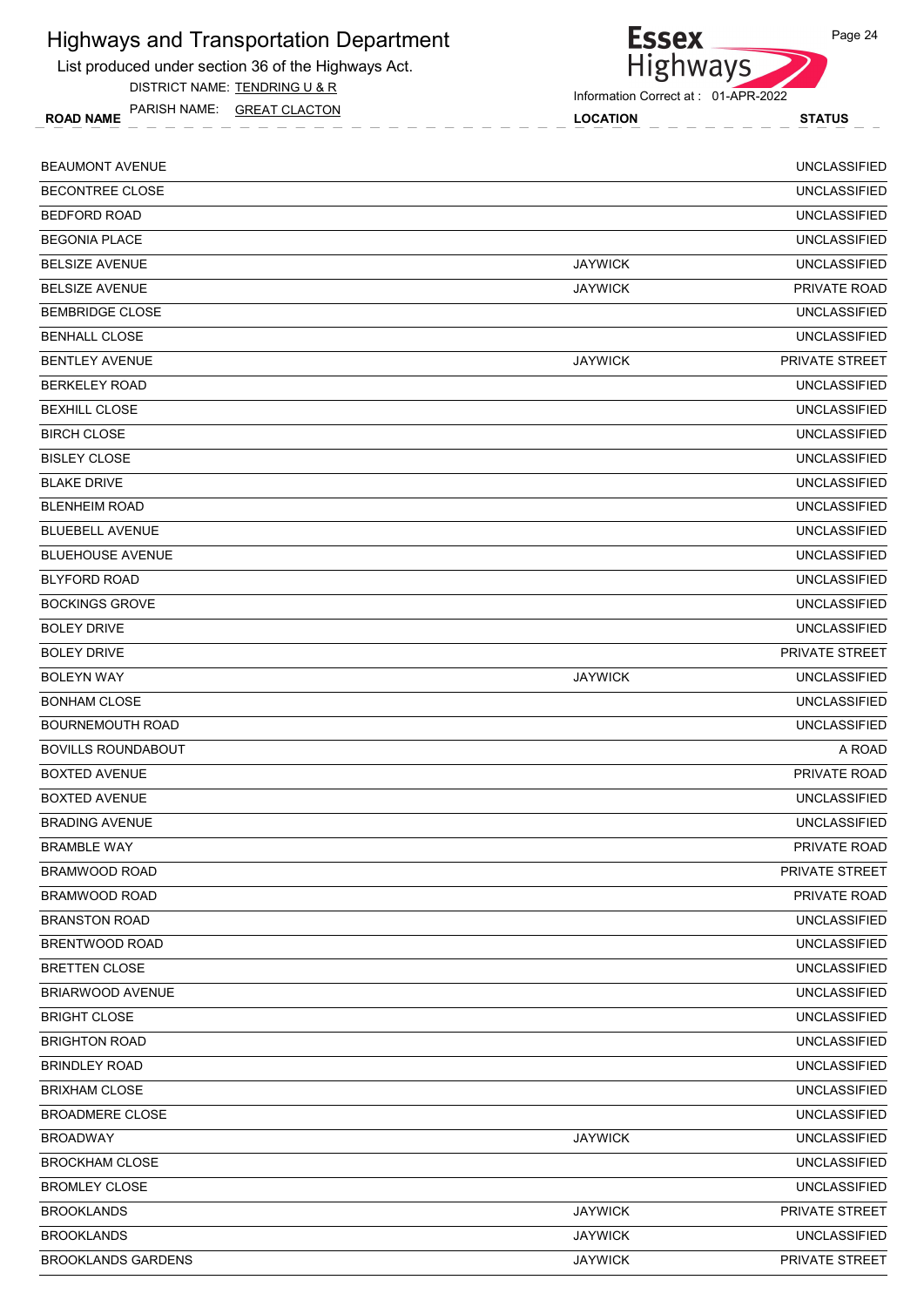

Page 25

List produced under section 36 of the Highways Act. DISTRICT NAME: TENDRING U & R

Information Correct at : 01-APR-2022

ROAD NAME LOCATION STATUS PARISH NAME: GREAT CLACTON BROOKLANDS GARDENS JAYWICK UNCLASSIFIED

| <b>BROOME WAY</b>                  | <b>JAYWICK</b> | PRIVATE STREET      |
|------------------------------------|----------------|---------------------|
| <b>BRUNEL ROAD</b>                 |                | <b>UNCLASSIFIED</b> |
| <b>BUICK AVENUE</b>                | <b>JAYWICK</b> | PRIVATE ROAD        |
| <b>BULL HILL ROAD</b>              |                | <b>UNCLASSIFIED</b> |
| <b>BURGATE CLOSE</b>               |                | <b>UNCLASSIFIED</b> |
| <b>BURMANNY CLOSE</b>              |                | <b>UNCLASSIFIED</b> |
| <b>BURNHAM COURT</b>               |                | <b>UNCLASSIFIED</b> |
| <b>BURROWS CLOSE</b>               |                | <b>UNCLASSIFIED</b> |
| <b>BURRS ROAD</b>                  |                | <b>UNCLASSIFIED</b> |
| <b>BURSTALL CLOSE</b>              |                | <b>UNCLASSIFIED</b> |
| CAMBRIDGE COURT                    |                | PRIVATE ROAD        |
| <b>CAMBRIDGE ROAD</b>              |                | <b>UNCLASSIFIED</b> |
| <b>CAMELLIA AVENUE</b>             |                | <b>UNCLASSIFIED</b> |
| <b>CAMELLIA CRESCENT</b>           |                | <b>UNCLASSIFIED</b> |
| <b>CANTERBURY ROAD</b>             |                | <b>UNCLASSIFIED</b> |
| CARISBROOKE AVENUE                 |                | <b>UNCLASSIFIED</b> |
| <b>CARLTON ROAD</b>                |                | PRIVATE STREET      |
| CARNARVON ROAD                     |                | A ROAD              |
| <b>CARRS ROAD</b>                  |                | <b>UNCLASSIFIED</b> |
| <b>CARTERS CLOSE</b>               |                | <b>UNCLASSIFIED</b> |
| CASTLE COURT                       |                | PRIVATE ROAD        |
| <b>CASTLE ROAD</b>                 |                | <b>UNCLASSIFIED</b> |
| <b>CATERHAM CLOSE</b>              |                | <b>UNCLASSIFIED</b> |
| <b>CATHERINE CLOSE</b>             |                | <b>UNCLASSIFIED</b> |
| CATTERMOLE CLOSE                   |                | <b>UNCLASSIFIED</b> |
| <b>CAUSEWAY REACH</b>              |                | <b>UNCLASSIFIED</b> |
| <b>CAVENDISH DRIVE</b>             |                | <b>UNCLASSIFIED</b> |
| <b>CENTENARY WAY</b>               |                | <b>B ROAD</b>       |
| CENTENARY WAY ROUNDABOUT           |                | <b>B ROAD</b>       |
| <b>CHANDLERS CLOSE</b>             |                | <b>UNCLASSIFIED</b> |
| <b>CHANTRY CLOSE</b>               |                | <b>UNCLASSIFIED</b> |
| <b>CHAPMAN ROAD</b>                |                | <b>UNCLASSIFIED</b> |
| <b>CHATSWORTH GARDENS</b>          |                | <b>UNCLASSIFIED</b> |
| <b>CHAUCER CLOSE</b>               | <b>JAYWICK</b> | <b>UNCLASSIFIED</b> |
| <b>CHELMSFORD ROAD</b>             |                | <b>UNCLASSIFIED</b> |
| <b>CHERRY TREE AVENUE</b>          |                | <b>UNCLASSIFIED</b> |
| <b>CHESTNUT AVENUE</b>             |                | <b>UNCLASSIFIED</b> |
| <b>CHILBURN ROAD</b>               |                | <b>UNCLASSIFIED</b> |
| <b>CHINGFORD AVENUE</b>            |                | <b>UNCLASSIFIED</b> |
| CHIPSTEAD WALK                     |                | <b>UNCLASSIFIED</b> |
| CHITTOCK CLOSE                     |                | <b>UNCLASSIFIED</b> |
| <b>CHURCH CRESCENT</b>             |                | <b>UNCLASSIFIED</b> |
| CHURCH ROAD                        |                | <b>UNCLASSIFIED</b> |
| <b>CLACTON COMMON SERVICE ROAD</b> |                | PRIVATE ROAD        |
| <b>CLACTON ROAD</b>                |                | <b>B ROAD</b>       |
|                                    |                |                     |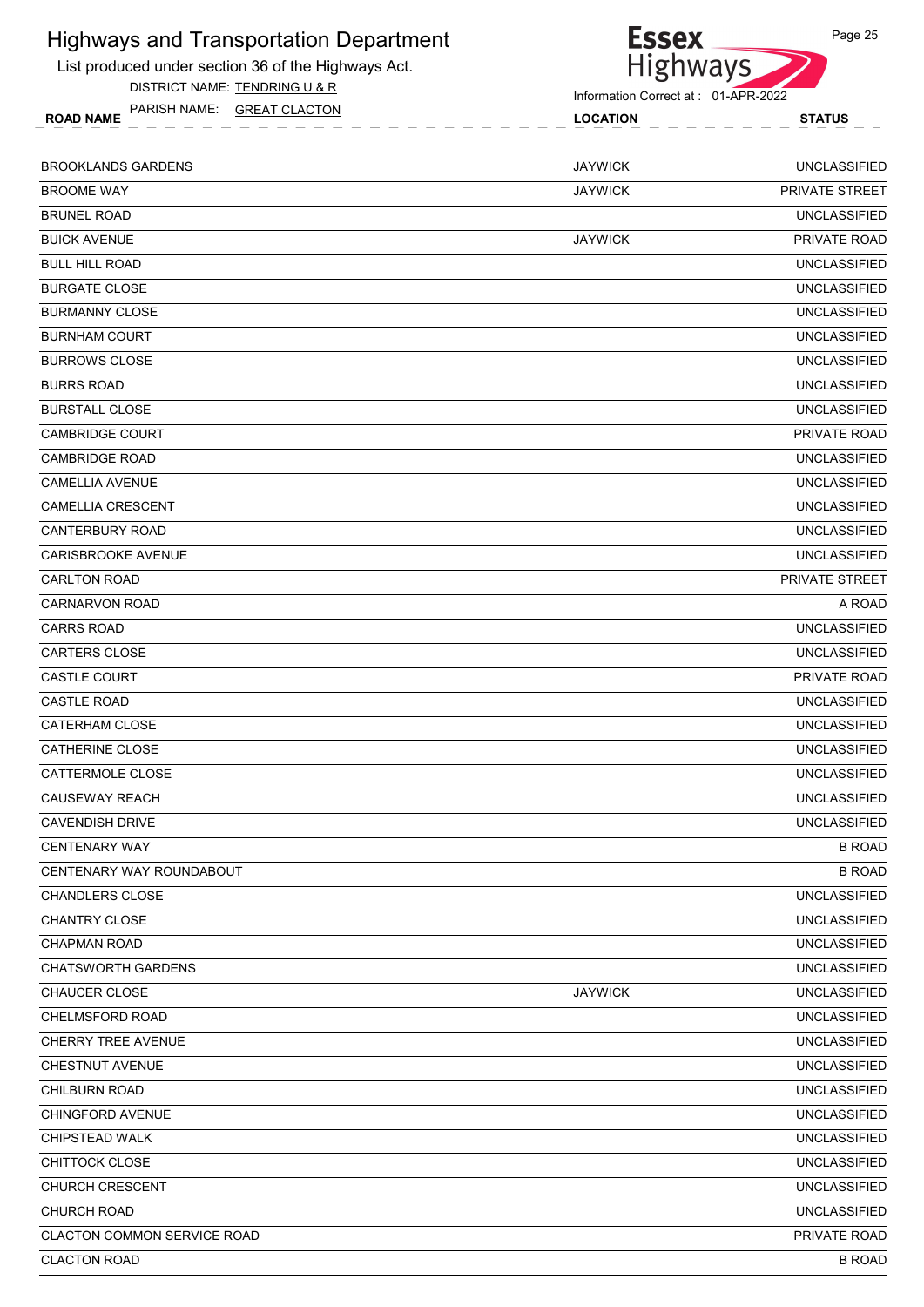List produced under section 36 of the Highways Act.

DISTRICT NAME: TENDRING U & R

ROAD NAME LOCATION STATUS PARISH NAME: GREAT CLACTON



**Essex** 

| <b>CLARE WAY</b>              |                | <b>UNCLASSIFIED</b> |
|-------------------------------|----------------|---------------------|
| <b>CLARENDON PARK</b>         |                | PRIVATE STREET      |
| <b>CLARENDON PARK</b>         |                | <b>UNCLASSIFIED</b> |
| <b>CLAY HALL CRESCENT</b>     |                | PRIVATE ROAD        |
| <b>CLAY HALL CRESCENT</b>     |                | <b>UNCLASSIFIED</b> |
| <b>CLAY HALL ROAD</b>         |                | <b>UNCLASSIFIED</b> |
| <b>CLEAVE CLOSE</b>           |                | PRIVATE ROAD        |
| <b>CLIFF ROAD</b>             |                | <b>UNCLASSIFIED</b> |
| <b>CLOES LANE</b>             |                | <b>CLASS III</b>    |
| <b>COAN AVENUE</b>            |                | <b>UNCLASSIFIED</b> |
| <b>COLCHESTER ROAD</b>        |                | <b>UNCLASSIFIED</b> |
| <b>COLLEGE ROAD</b>           |                | <b>UNCLASSIFIED</b> |
| <b>COLLINDALE GARDENS</b>     |                | <b>UNCLASSIFIED</b> |
| COLLINGWOOD ROAD              |                | <b>UNCLASSIFIED</b> |
| <b>COLNE ROAD</b>             |                | <b>UNCLASSIFIED</b> |
| <b>COLTHORPE ROAD</b>         |                | <b>UNCLASSIFIED</b> |
| <b>COMAC YARD</b>             |                | PRIVATE ROAD        |
| <b>CONNAUGHT CLOSE</b>        |                | <b>UNCLASSIFIED</b> |
| CONNAUGHT GARDENS EAST        |                | <b>UNCLASSIFIED</b> |
| <b>CONNAUGHT GARDENS WEST</b> |                | <b>UNCLASSIFIED</b> |
| <b>CONSTABLE AVENUE</b>       |                | <b>UNCLASSIFIED</b> |
| <b>COOLYNE WAY</b>            |                | <b>UNCLASSIFIED</b> |
| <b>COOPERS LANE</b>           |                | <b>UNCLASSIFIED</b> |
| <b>COPPINS COURT</b>          |                | <b>PRIVATE ROAD</b> |
| <b>COPPINS ROAD</b>           |                | <b>UNCLASSIFIED</b> |
| <b>CORNFLOWER ROAD</b>        | <b>JAYWICK</b> | <b>UNCLASSIFIED</b> |
| <b>CORONATION ROAD</b>        |                | <b>UNCLASSIFIED</b> |
| <b>COTMAN ROAD</b>            |                | <b>UNCLASSIFIED</b> |
| <b>COTMAN ROAD</b>            |                | <b>UNCLASSIFIED</b> |
| COTSWOLD ROAD                 |                | <b>UNCLASSIFIED</b> |
| <b>COTTAGE GREEN</b>          |                | PRIVATE ROAD        |
| COTTAGE GROVE                 |                | <b>UNCLASSIFIED</b> |
| <b>COTTAGE WALK</b>           |                | <b>UNCLASSIFIED</b> |
| COULSDON CLOSE                |                | <b>UNCLASSIFIED</b> |
| <b>CRAIGFIELD AVENUE</b>      |                | <b>UNCLASSIFIED</b> |
| <b>CRANLEIGH CLOSE</b>        |                | <b>UNCLASSIFIED</b> |
| CREDON CLOSE                  |                | <b>UNCLASSIFIED</b> |
| <b>CREDON DRIVE</b>           |                | <b>UNCLASSIFIED</b> |
| <b>CROCUS CLOSE</b>           |                | <b>UNCLASSIFIED</b> |
| <b>CROFT ROAD</b>             |                | <b>UNCLASSIFIED</b> |
| <b>CROME CLOSE</b>            |                | <b>UNCLASSIFIED</b> |
| <b>CROME ROAD</b>             |                | <b>UNCLASSIFIED</b> |
| <b>CROSS ROAD</b>             |                | PRIVATE ROAD        |
| <b>CROSSFIELD ROAD</b>        |                | <b>UNCLASSIFIED</b> |
| CROSSLEY AVENUE               | <b>JAYWICK</b> | PRIVATE STREET      |
| <b>CROSSWAYS</b>              | <b>JAYWICK</b> | <b>UNCLASSIFIED</b> |
|                               |                |                     |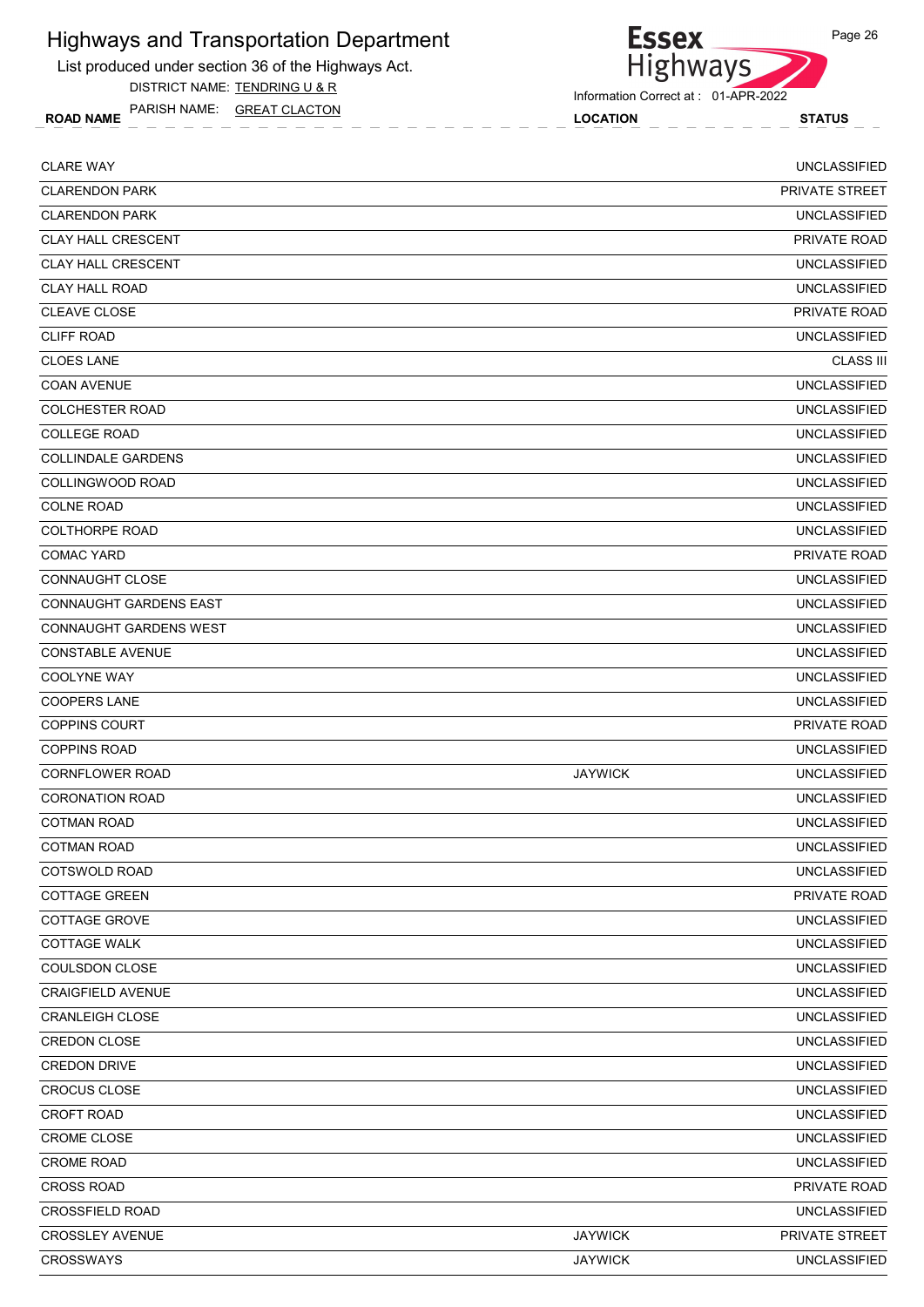List produced under section 36 of the Highways Act.

DISTRICT NAME: TENDRING U & R

ROAD NAME LOCATION STATUS PARISH NAME: GREAT CLACTON

Information Correct at : 01-APR-2022

Essex<br>Highways

| <b>CROWN ROAD</b>       |                | <b>UNCLASSIFIED</b> |
|-------------------------|----------------|---------------------|
| <b>CUMBERLAND COURT</b> |                | PRIVATE ROAD        |
| <b>CURLEW CLOSE</b>     |                | <b>UNCLASSIFIED</b> |
| <b>CURTIS CLOSE</b>     |                | <b>UNCLASSIFIED</b> |
| <b>CYPRESS CLOSE</b>    |                | <b>UNCLASSIFIED</b> |
| DAHLIA CLOSE            |                | <b>UNCLASSIFIED</b> |
| DAIMLER AVENUE          | <b>JAYWICK</b> | PRIVATE STREET      |
| DANIELL CLOSE           |                | <b>UNCLASSIFIED</b> |
| DAVY ROAD               |                | <b>UNCLASSIFIED</b> |
| DAWLISH ROAD            |                | <b>UNCLASSIFIED</b> |
| DEAL CLOSE              |                | <b>UNCLASSIFIED</b> |
| <b>DEANHILL AVENUE</b>  |                | <b>UNCLASSIFIED</b> |
| <b>DEBEN WALK</b>       |                | <b>UNCLASSIFIED</b> |
| <b>DEDHAM AVENUE</b>    |                | <b>UNCLASSIFIED</b> |
| <b>DERWENT GARDENS</b>  |                | <b>UNCLASSIFIED</b> |
| <b>DEVON WAY</b>        |                | <b>UNCLASSIFIED</b> |
| DIANA WAY               |                | <b>UNCLASSIFIED</b> |
| <b>DIXON AVENUE</b>     |                | <b>UNCLASSIFIED</b> |
| DONNE DRIVE             | <b>JAYWICK</b> | <b>UNCLASSIFIED</b> |
| DORKING CLOSE           |                | <b>UNCLASSIFIED</b> |
| DORKING CRESCENT        |                | <b>UNCLASSIFIED</b> |
| DORSET CLOSE            |                | <b>UNCLASSIFIED</b> |
| <b>DOUGLAS ROAD</b>     |                | <b>UNCLASSIFIED</b> |
| <b>DOVEDALE GARDENS</b> |                | PRIVATE ROAD        |
| DOVER CLOSE             |                | <b>UNCLASSIFIED</b> |
| <b>DRAKES APPROACH</b>  | <b>JAYWICK</b> | <b>UNCLASSIFIED</b> |
| <b>DRESDEN SQUARE</b>   |                | <b>PRIVATE ROAD</b> |
| DUDLEY ROAD             |                | <b>UNCLASSIFIED</b> |
| DULWICH ROAD            |                | <b>UNCLASSIFIED</b> |
| <b>DUNTHORPE ROAD</b>   |                | <b>UNCLASSIFIED</b> |
| <b>DUPONT CLOSE</b>     |                | <b>UNCLASSIFIED</b> |
| <b>EARLS HALL DRIVE</b> |                | PRIVATE ROAD        |
| <b>EAST HAVEN</b>       |                | PRIVATE ROAD        |
| <b>EASTCLIFF AVENUE</b> |                | <b>UNCLASSIFIED</b> |
| <b>EDGWARE ROAD</b>     |                | <b>UNCLASSIFIED</b> |
| <b>EDISON ROAD</b>      |                | <b>UNCLASSIFIED</b> |
| EDITH ROAD              |                | <b>UNCLASSIFIED</b> |
| ELLIS ROAD              |                | <b>UNCLASSIFIED</b> |
| <b>ELM GROVE</b>        |                | <b>UNCLASSIFIED</b> |
| <b>ELMDEN COURT</b>     |                | <b>UNCLASSIFIED</b> |
| ELMFIELD CLOSE          |                | <b>UNCLASSIFIED</b> |
| <b>ELTHORNE PARK</b>    |                | <b>UNCLASSIFIED</b> |
| <b>EMPIRE COURT</b>     |                | PRIVATE ROAD        |
| EPPING CLOSE            |                | <b>UNCLASSIFIED</b> |
| EPSOM CLOSE             |                | <b>UNCLASSIFIED</b> |
| <b>ESSEX AVENUE</b>     | <b>JAYWICK</b> | PRIVATE STREET      |
|                         |                |                     |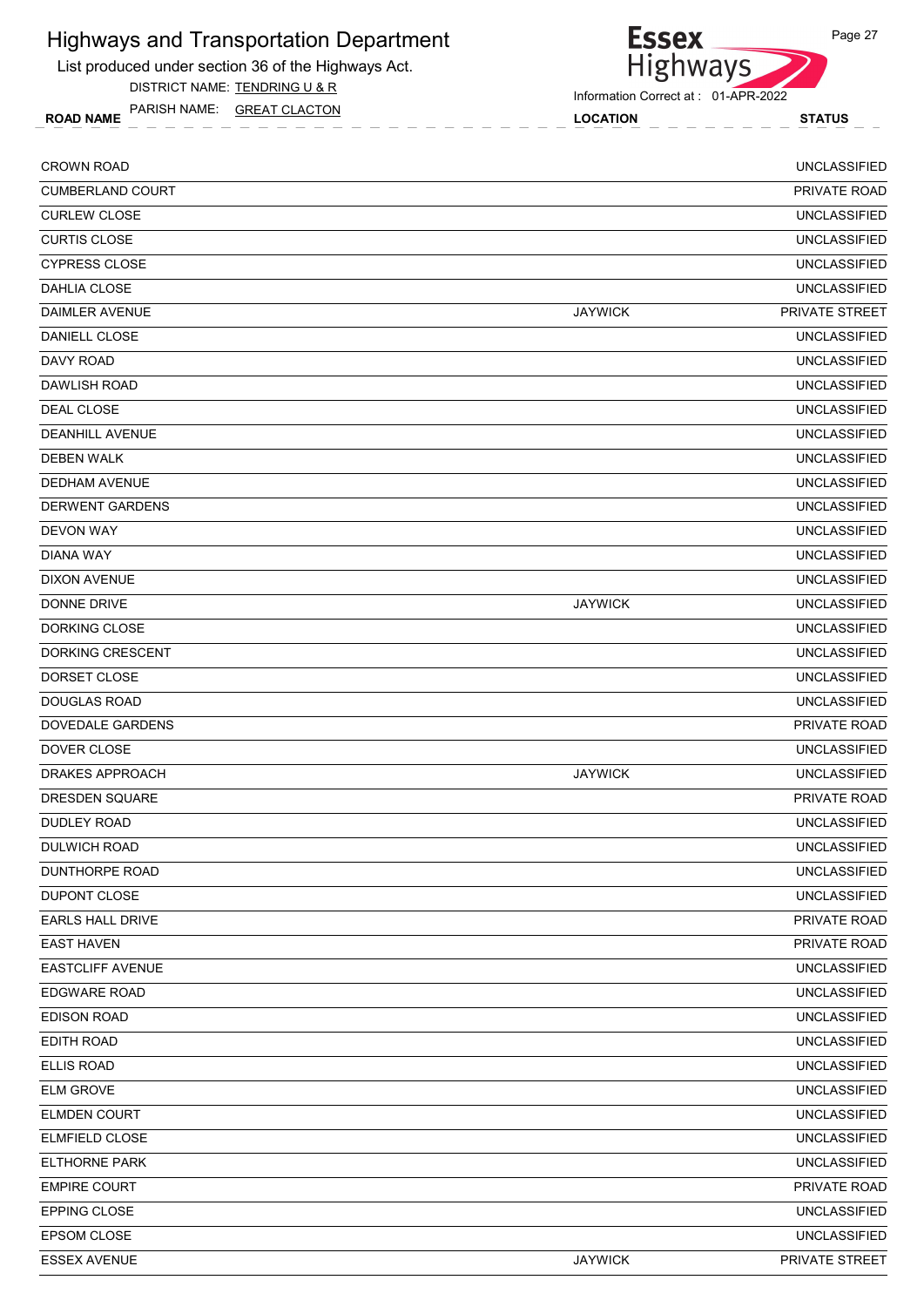List produced under section 36 of the Highways Act. DISTRICT NAME: TENDRING U & R

ROAD NAME LOCATION STATUS PARISH NAME: GREAT CLACTON



| <b>ESTUARY CRESCENT</b>   |                    | <b>UNCLASSIFIED</b> |
|---------------------------|--------------------|---------------------|
| ETON ROAD                 |                    | <b>UNCLASSIFIED</b> |
| <b>FAIRCLOUGH AVENUE</b>  |                    | <b>UNCLASSIFIED</b> |
| <b>FAIRFIELD ROAD</b>     |                    | <b>UNCLASSIFIED</b> |
| <b>FAIRLOP CLOSE</b>      |                    | <b>UNCLASSIFIED</b> |
| <b>FALCON WAY</b>         |                    | <b>UNCLASSIFIED</b> |
| <b>FARADAY CLOSE</b>      |                    | <b>UNCLASSIFIED</b> |
| <b>FARMERS WAY</b>        |                    | <b>UNCLASSIFIED</b> |
| <b>FARMLEIGH AVENUE</b>   |                    | <b>UNCLASSIFIED</b> |
| FELIXSTOWE CLOSE          |                    | <b>UNCLASSIFIED</b> |
| <b>FERN WAY</b>           | <b>JAYWICK</b>     | PRIVATE STREET      |
| FERNDALE CLOSE            |                    | <b>UNCLASSIFIED</b> |
| <b>FERNWOOD AVENUE</b>    |                    | <b>UNCLASSIFIED</b> |
| <b>FIAT AVENUE</b>        | <b>JAYWICK</b>     | PRIVATE STREET      |
| <b>FINCHDALE</b>          |                    | <b>UNCLASSIFIED</b> |
| <b>FINER CLOSE</b>        |                    | <b>UNCLASSIFIED</b> |
| FIR WAY                   | <b>JAYWICK</b>     | PRIVATE ROAD        |
| FIR WAY                   | <b>JAYWICK</b>     | PRIVATE STREET      |
| <b>FIRST AVENUE</b>       |                    | <b>UNCLASSIFIED</b> |
| <b>FLATFORD DRIVE</b>     |                    | <b>UNCLASSIFIED</b> |
| FLEETWOOD AVENUE          |                    | <b>UNCLASSIFIED</b> |
| FLEETWOOD CLOSE           |                    | <b>UNCLASSIFIED</b> |
| <b>FLIXTON CLOSE</b>      |                    | <b>UNCLASSIFIED</b> |
| <b>FLOWERS WAY</b>        | <b>JAYWICK</b>     | <b>UNCLASSIFIED</b> |
| FORD ROAD                 |                    | <b>UNCLASSIFIED</b> |
| <b>FOREST PARK AVENUE</b> |                    | <b>UNCLASSIFIED</b> |
| <b>FOURTH AVENUE</b>      |                    | <b>UNCLASSIFIED</b> |
| <b>FOWLER ROAD</b>        |                    | <b>UNCLASSIFIED</b> |
| FOXGLOVE CLOSE            |                    | UNCLASSIFIED        |
| FREELAND ROAD             |                    | <b>UNCLASSIFIED</b> |
| <b>FRESHWATER LANE</b>    |                    | <b>UNCLASSIFIED</b> |
| <b>FRIARS CLOSE</b>       |                    | <b>UNCLASSIFIED</b> |
| <b>FRINTON ROAD</b>       |                    | <b>B ROAD</b>       |
| <b>FRINTON ROAD</b>       | <b>KIRBY CROSS</b> | <b>B ROAD</b>       |
| FRINTON ROAD ROUNDABOUT   |                    | <b>B ROAD</b>       |
| <b>FROBISHER DRIVE</b>    | <b>JAYWICK</b>     | <b>UNCLASSIFIED</b> |
| <b>FUCHSIA WAY</b>        |                    | <b>UNCLASSIFIED</b> |
| <b>GAINSBOROUGH CLOSE</b> |                    | UNCLASSIFIED        |
| <b>GAINSFORD AVENUE</b>   |                    | <b>UNCLASSIFIED</b> |
| <b>GAINSFORD GARDENS</b>  |                    | PRIVATE ROAD        |
| <b>GARDEN ROAD</b>        | <b>JAYWICK</b>     | <b>UNCLASSIFIED</b> |
| <b>GARDENIA PLACE</b>     |                    | <b>UNCLASSIFIED</b> |
| <b>GEORGE CLOSE</b>       |                    | <b>UNCLASSIFIED</b> |
| <b>GERANIUM CLOSE</b>     |                    | <b>UNCLASSIFIED</b> |
| <b>GERARD ROAD</b>        |                    | <b>UNCLASSIFIED</b> |
|                           |                    |                     |
| <b>GILDERS WAY</b>        |                    | <b>UNCLASSIFIED</b> |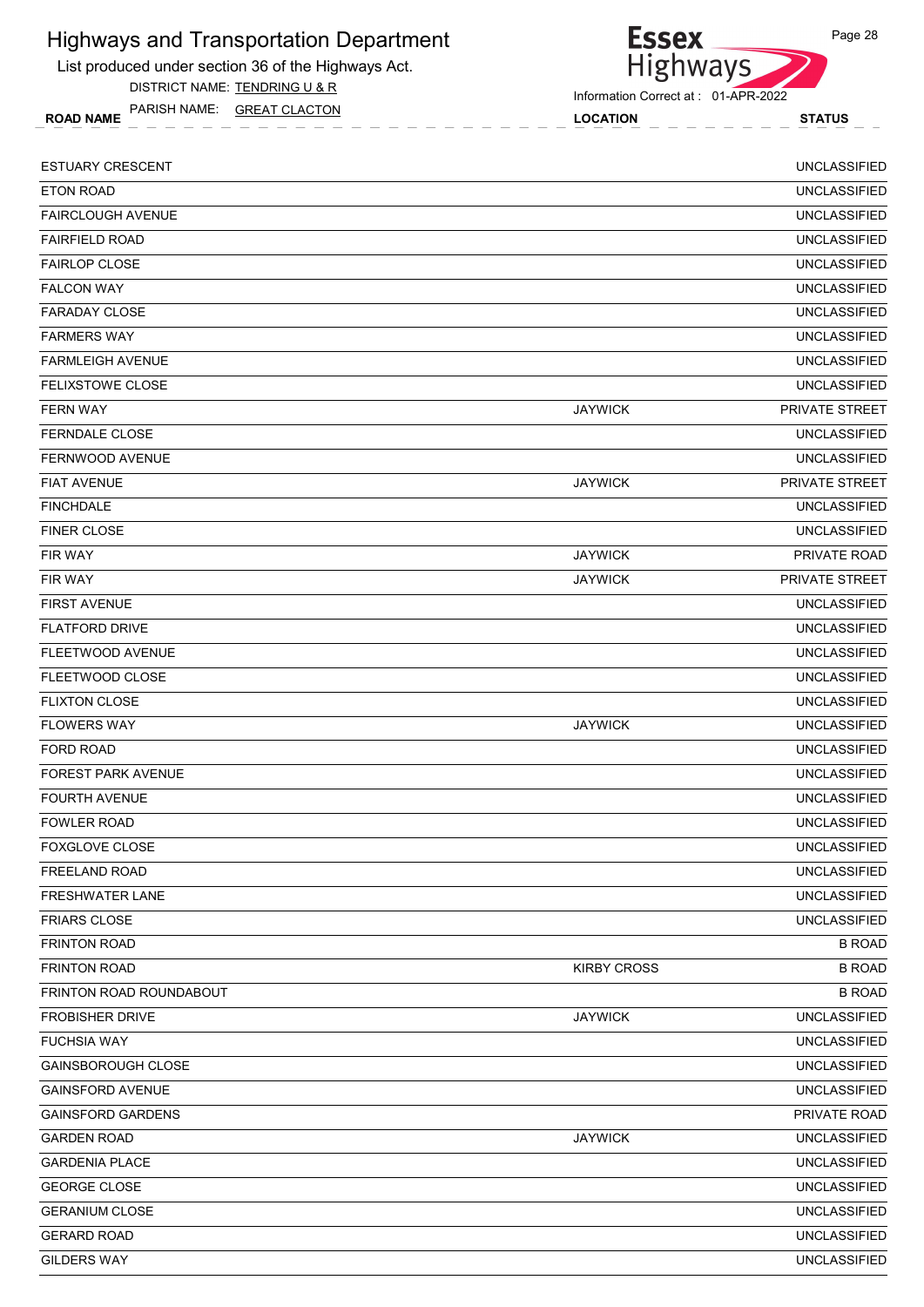List produced under section 36 of the Highways Act.

DISTRICT NAME: TENDRING U & R

ROAD NAME LOCATION STATUS PARISH NAME: GREAT CLACTON

Essex<br>Highways

Information Correct at : 01-APR-2022

| <b>GLADEVIEW</b>                 |                | <b>UNCLASSIFIED</b>   |
|----------------------------------|----------------|-----------------------|
| <b>GLEBE WAY</b>                 | <b>JAYWICK</b> | <b>UNCLASSIFIED</b>   |
| <b>GLOVER CLOSE</b>              |                | <b>PRIVATE STREET</b> |
| <b>GOLF GREEN ROAD</b>           | <b>JAYWICK</b> | <b>UNCLASSIFIED</b>   |
| <b>GORSE LANE</b>                |                | <b>UNCLASSIFIED</b>   |
| <b>GORSE WAY</b>                 | <b>JAYWICK</b> | PRIVATE STREET        |
| <b>GRANVILLE ROAD</b>            |                | <b>UNCLASSIFIED</b>   |
| <b>GREAT HOLLAND COMMON ROAD</b> |                | <b>CLASS III</b>      |
| <b>GREENACRES</b>                |                | <b>UNCLASSIFIED</b>   |
| <b>GREENFORD ROAD</b>            |                | <b>UNCLASSIFIED</b>   |
| <b>GREENVIEW PARK</b>            |                | <b>UNCLASSIFIED</b>   |
| <b>GREENWAY CLOSE</b>            |                | PRIVATE ROAD          |
| <b>GRENDEL WAY</b>               |                | <b>UNCLASSIFIED</b>   |
| <b>GRENFELL AVENUE</b>           |                | <b>UNCLASSIFIED</b>   |
| <b>GRIER WAY</b>                 |                | <b>PRIVATE ROAD</b>   |
| <b>GRIGSON DRIVE</b>             |                | PRIVATE ROAD          |
| <b>GROOM HOUSE CLOSE</b>         |                | PRIVATE ROAD          |
| <b>GROOM PARK</b>                |                | <b>UNCLASSIFIED</b>   |
| <b>HADLEIGH ROAD</b>             |                | <b>UNCLASSIFIED</b>   |
| <b>HALL CRESCENT</b>             |                | <b>PRIVATE ROAD</b>   |
| <b>HAMPSTEAD AVENUE</b>          |                | <b>UNCLASSIFIED</b>   |
| <b>HANWELL CLOSE</b>             |                | <b>UNCLASSIFIED</b>   |
| <b>HAROLD ROAD</b>               |                | <b>UNCLASSIFIED</b>   |
| <b>HARPERS WAY</b>               |                | <b>UNCLASSIFIED</b>   |
| <b>HARROW ROAD</b>               |                | <b>UNCLASSIFIED</b>   |
| <b>HASTINGS AVENUE</b>           |                | <b>UNCLASSIFIED</b>   |
| <b>HAVEN AVENUE</b>              |                | PRIVATE STREET        |
| <b>HAVERING CLOSE</b>            |                | <b>UNCLASSIFIED</b>   |
| <b>HAWKENDON ROAD</b>            |                | <b>UNCLASSIFIED</b>   |
| <b>HAWKESWAY</b>                 |                | <b>UNCLASSIFIED</b>   |
| <b>HAWTHORN ROAD</b>             |                | <b>UNCLASSIFIED</b>   |
| <b>HAYES ROAD</b>                |                | <b>UNCLASSIFIED</b>   |
| <b>HAZLEMERE ROAD</b>            |                | <b>UNCLASSIFIED</b>   |
| <b>HEATHER CLOSE</b>             |                | <b>UNCLASSIFIED</b>   |
| <b>HENDON CLOSE</b>              |                | <b>UNCLASSIFIED</b>   |
| <b>HENRY CLOSE</b>               |                | <b>UNCLASSIFIED</b>   |
| HERBERT ROAD                     |                | <b>UNCLASSIFIED</b>   |
| HEREFORD COURT                   |                | PRIVATE ROAD          |
| <b>HEREFORD ROAD</b>             |                | <b>UNCLASSIFIED</b>   |
| <b>HERON GLADE</b>               |                | <b>UNCLASSIFIED</b>   |
| <b>HIGH STREET</b>               |                | <b>B ROAD</b>         |
| <b>HIGHLANDS GROVE</b>           |                | PRIVATE ROAD          |
| <b>HIGHLANDS PARK</b>            |                | PRIVATE ROAD          |
| <b>HIGHVIEW AVENUE</b>           |                | <b>UNCLASSIFIED</b>   |
| <b>HIGHVIEW CLOSE</b>            |                | <b>UNCLASSIFIED</b>   |
| <b>HILL ROAD</b>                 |                | <b>UNCLASSIFIED</b>   |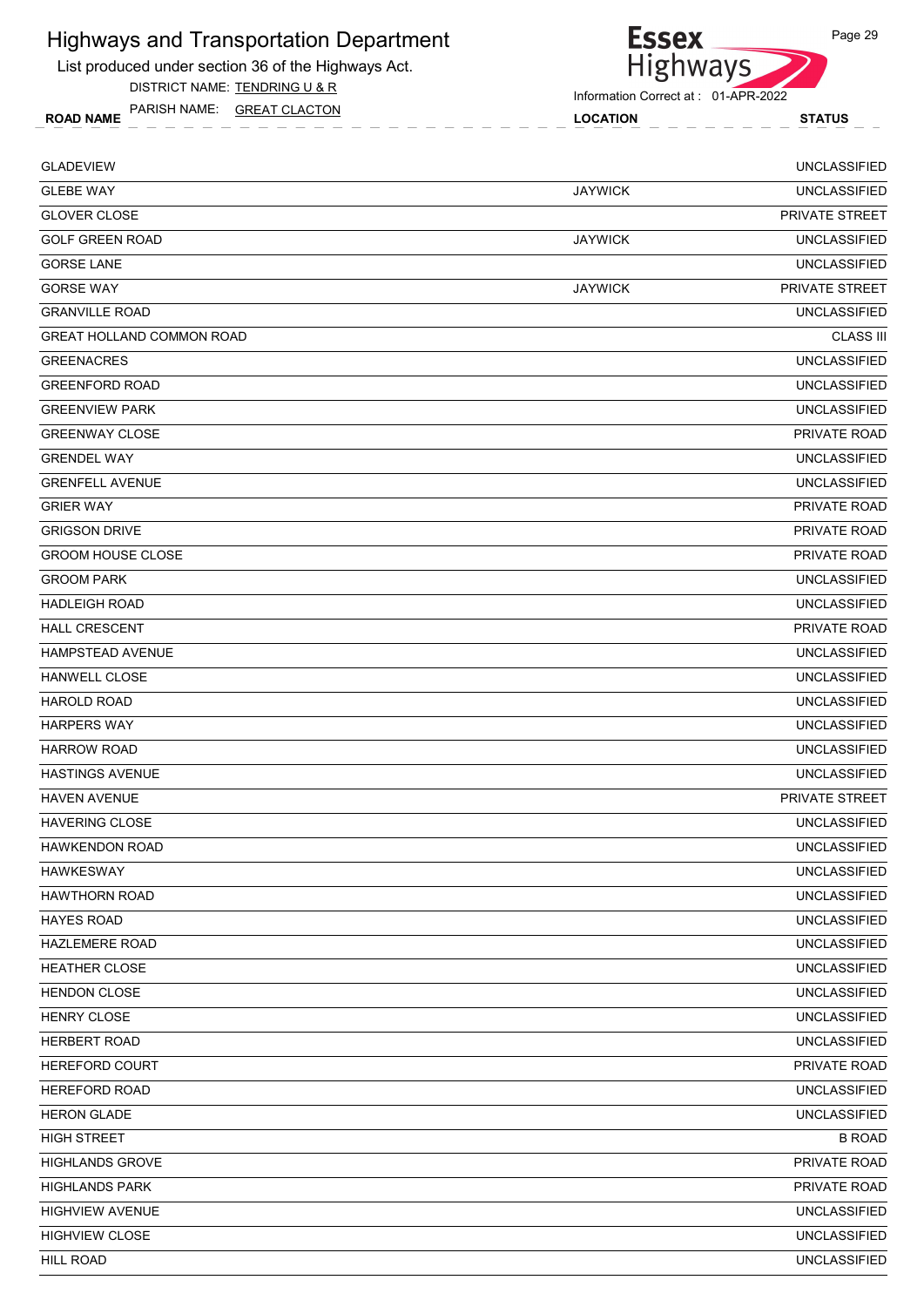List produced under section 36 of the Highways Act.

DISTRICT NAME: TENDRING U & R

ROAD NAME LOCATION STATUS PARISH NAME: GREAT CLACTON



**Essex** 

| <b>HILLCREST</b>          |                | <b>UNCLASSIFIED</b>   |
|---------------------------|----------------|-----------------------|
| <b>HILLMAN AVENUE</b>     | <b>JAYWICK</b> | <b>PRIVATE STREET</b> |
| <b>HILLSIDE CRESCENT</b>  |                | <b>UNCLASSIFIED</b>   |
| <b>HOLBROOK CLOSE</b>     |                | <b>UNCLASSIFIED</b>   |
| <b>HOLLAND PARK</b>       |                | PRIVATE STREET        |
| <b>HOLLAND PARK</b>       |                | <b>UNCLASSIFIED</b>   |
| <b>HOLLAND ROAD</b>       |                | <b>B ROAD</b>         |
| <b>HOLLAND ROAD</b>       |                | <b>UNCLASSIFIED</b>   |
| HOLLAND ROAD SERVICE ROAD |                | <b>UNCLASSIFIED</b>   |
| <b>HOLLY COURT</b>        |                | <b>PRIVATE ROAD</b>   |
| <b>HOLMWOOD CLOSE</b>     |                | <b>UNCLASSIFIED</b>   |
| <b>HOMERTON CLOSE</b>     |                | <b>UNCLASSIFIED</b>   |
| <b>HOMESTEAD GARDENS</b>  |                | PRIVATE ROAD          |
| <b>HORLEY CLOSE</b>       |                | <b>UNCLASSIFIED</b>   |
| <b>HOWARD ROAD</b>        |                | <b>UNCLASSIFIED</b>   |
| <b>HOWARD VYSE COURT</b>  |                | PRIVATE ROAD          |
| <b>HOXTON CLOSE</b>       |                | <b>UNCLASSIFIED</b>   |
| <b>HUCKLESBURY AVENUE</b> |                | <b>PRIVATE ROAD</b>   |
| HUCKLESBURY AVENUE        |                | <b>UNCLASSIFIED</b>   |
| <b>HUDSON CLOSE</b>       |                | <b>UNCLASSIFIED</b>   |
| <b>HUMBER AVENUE</b>      | <b>JAYWICK</b> | PRIVATE STREET        |
| <b>HUNT DRIVE</b>         |                | <b>UNCLASSIFIED</b>   |
| <b>HUNTINGDON WAY</b>     |                | <b>UNCLASSIFIED</b>   |
| <b>HYACINTH CLOSE</b>     |                | <b>UNCLASSIFIED</b>   |
| <b>HYTHE CLOSE</b>        |                | <b>UNCLASSIFIED</b>   |
| <b>INGARFIELD ROAD</b>    |                | <b>UNCLASSIFIED</b>   |
| <b>INGLENOOK</b>          |                | <b>UNCLASSIFIED</b>   |
| <b>IPSWICH ROAD</b>       |                | <b>UNCLASSIFIED</b>   |
| <b>JACKSON ROAD</b>       |                | <b>UNCLASSIFIED</b>   |
| <b>JAMES ROAD</b>         |                | <b>UNCLASSIFIED</b>   |
| JAMESON ROAD              |                | <b>UNCLASSIFIED</b>   |
| <b>JASMINE WAY</b>        | <b>JAYWICK</b> | <b>UNCLASSIFIED</b>   |
| <b>JAYWICK LANE</b>       | <b>JAYWICK</b> | <b>CLASS III</b>      |
| JESSOP CLOSE              |                | PRIVATE STREET        |
| JOHNSTON CLOSE            |                | <b>UNCLASSIFIED</b>   |
| JUBILEE AVENUE            |                | <b>UNCLASSIFIED</b>   |
| KEITH CLOSE               |                | <b>UNCLASSIFIED</b>   |
| <b>KENILWORTH ROAD</b>    |                | <b>UNCLASSIFIED</b>   |
| <b>KENNEDY WAY</b>        |                | <b>UNCLASSIFIED</b>   |
| <b>KENTS AVENUE</b>       |                | PRIVATE STREET        |
| <b>KENTS AVENUE</b>       |                | <b>UNCLASSIFIED</b>   |
| <b>KERSEY DRIVE</b>       |                | <b>UNCLASSIFIED</b>   |
| <b>KESTREL WAY</b>        |                | <b>UNCLASSIFIED</b>   |
| <b>KESWICK AVENUE</b>     |                | <b>UNCLASSIFIED</b>   |
| <b>KEY ROAD</b>           |                | <b>UNCLASSIFIED</b>   |
| KILBURN GARDENS           |                | <b>UNCLASSIFIED</b>   |
|                           |                |                       |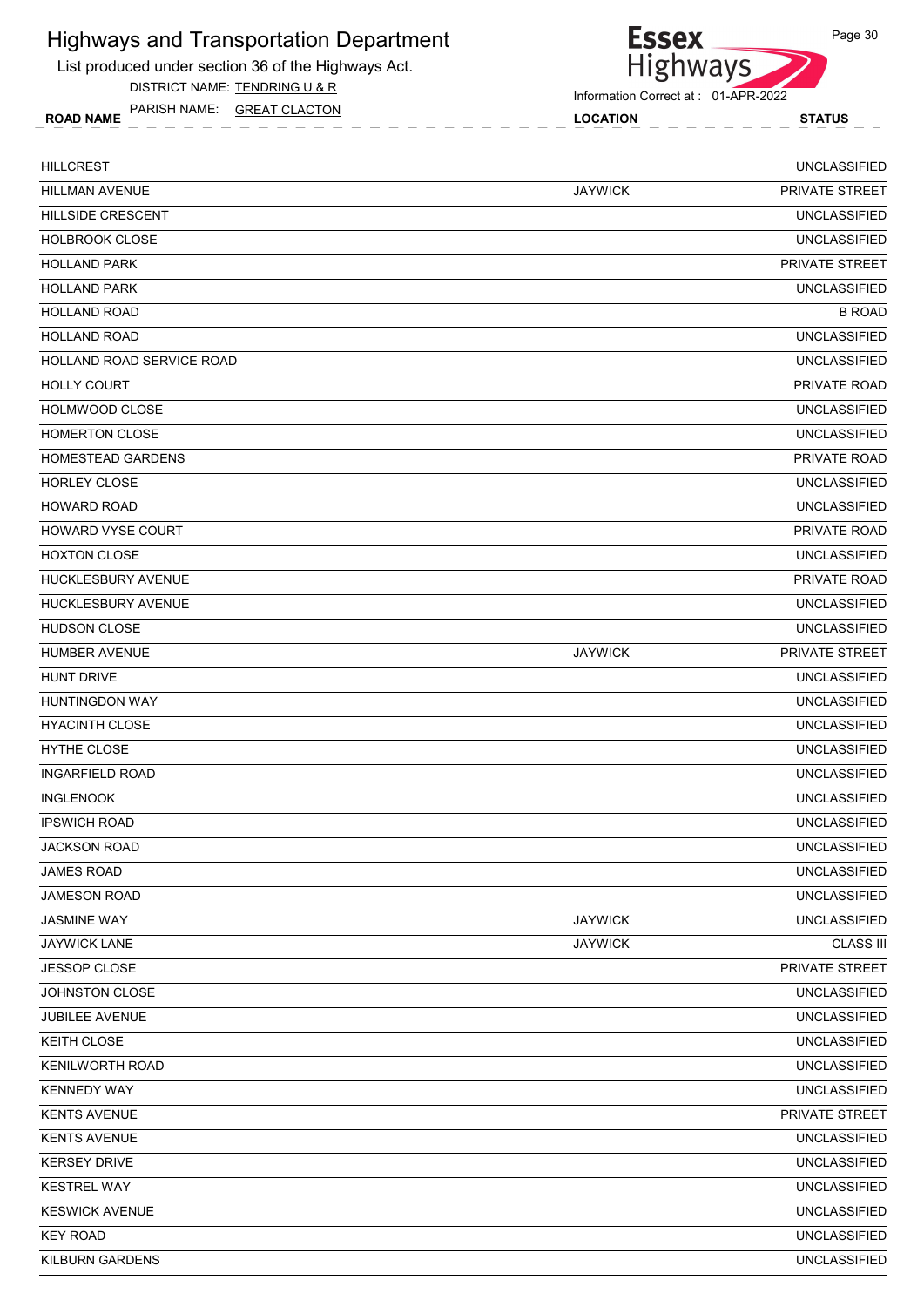List produced under section 36 of the Highways Act.

DISTRICT NAME: TENDRING U & R

ROAD NAME LOCATION STATUS PARISH NAME: GREAT CLACTON



Information Correct at : 01-APR-2022

| KILN BARN AVENUE              |                | <b>UNCLASSIFIED</b> |
|-------------------------------|----------------|---------------------|
| <b>KINGFISHERS</b>            |                | <b>UNCLASSIFIED</b> |
| <b>KINGS AVENUE</b>           |                | <b>UNCLASSIFIED</b> |
| KINGS PARADE                  |                | <b>UNCLASSIFIED</b> |
| <b>KINGS ROAD</b>             |                | <b>UNCLASSIFIED</b> |
| <b>KINGSMAN DRIVE</b>         |                | <b>UNCLASSIFIED</b> |
| <b>KINGSTON MEWS</b>          |                | <b>UNCLASSIFIED</b> |
| KINGWELL AVENUE               |                | <b>UNCLASSIFIED</b> |
| <b>KNOX COURT</b>             |                | PRIVATE ROAD        |
| <b>KNOX GARDENS</b>           |                | <b>UNCLASSIFIED</b> |
| KNOX ROAD                     |                | <b>UNCLASSIFIED</b> |
| <b>LABURNUM CLOSE</b>         |                | <b>UNCLASSIFIED</b> |
| LADBROOKE ROAD                |                | <b>UNCLASSIFIED</b> |
| <b>LAKE AVENUE</b>            |                | <b>UNCLASSIFIED</b> |
| <b>LAKE WALK</b>              |                | <b>UNCLASSIFIED</b> |
| <b>LAKE WAY</b>               | <b>JAYWICK</b> | PRIVATE STREET      |
| <b>LAMBOURNE CLOSE</b>        |                | <b>UNCLASSIFIED</b> |
| LANCASTER GARDENS EAST        |                | <b>UNCLASSIFIED</b> |
| <b>LANCASTER GARDENS WEST</b> |                | <b>UNCLASSIFIED</b> |
| LANCHESTER AVENUE             | <b>JAYWICK</b> | <b>UNCLASSIFIED</b> |
| <b>LANCIA AVENUE</b>          | <b>JAYWICK</b> | PRIVATE STREET      |
| <b>LAND CLOSE</b>             |                | <b>UNCLASSIFIED</b> |
| <b>LANGHAM DRIVE</b>          |                | <b>UNCLASSIFIED</b> |
| LAUREL CLOSE                  |                | <b>UNCLASSIFIED</b> |
| <b>LAVENDER WALK</b>          | <b>JAYWICK</b> | <b>UNCLASSIFIED</b> |
| <b>LAVENHAM CLOSE</b>         |                | <b>UNCLASSIFIED</b> |
| <b>LEAS ROAD</b>              |                | <b>UNCLASSIFIED</b> |
| <b>LEGERTON DRIVE</b>         |                | PRIVATE STREET      |
| <b>LEGERTON DRIVE</b>         |                | PRIVATE ROAD        |
| LEICESTER CLOSE               | <b>JAYWICK</b> | <b>UNCLASSIFIED</b> |
| <b>LEWIS ROAD</b>             |                | PRIVATE ROAD        |
| LEYTON COURT                  |                | <b>UNCLASSIFIED</b> |
| <b>LIME CLOSE</b>             |                | <b>UNCLASSIFIED</b> |
| LINCOLN AVENUE                | <b>JAYWICK</b> | PRIVATE ROAD        |
| <b>LINDEN DRIVE</b>           |                | <b>UNCLASSIFIED</b> |
| <b>LINK ROAD</b>              |                | <b>UNCLASSIFIED</b> |
| <b>LINLEY GARDENS</b>         |                | <b>UNCLASSIFIED</b> |
| <b>LINNETS</b>                |                | <b>UNCLASSIFIED</b> |
| LINSTEAD CLOSE                |                | <b>UNCLASSIFIED</b> |
| LITCHFIELD CLOSE              |                | <b>UNCLASSIFIED</b> |
| LITTLE CLACTON BYPASS         |                | A ROAD              |
| LITTLE CLACTON ROAD           |                | <b>UNCLASSIFIED</b> |
| LITTLE STONE COURT            |                | <b>UNCLASSIFIED</b> |
| LODGE CLOSE                   |                | <b>UNCLASSIFIED</b> |
| <b>LONDON ROAD</b>            |                | A ROAD              |
| <b>LONDON ROAD</b>            |                | <b>B ROAD</b>       |
|                               |                |                     |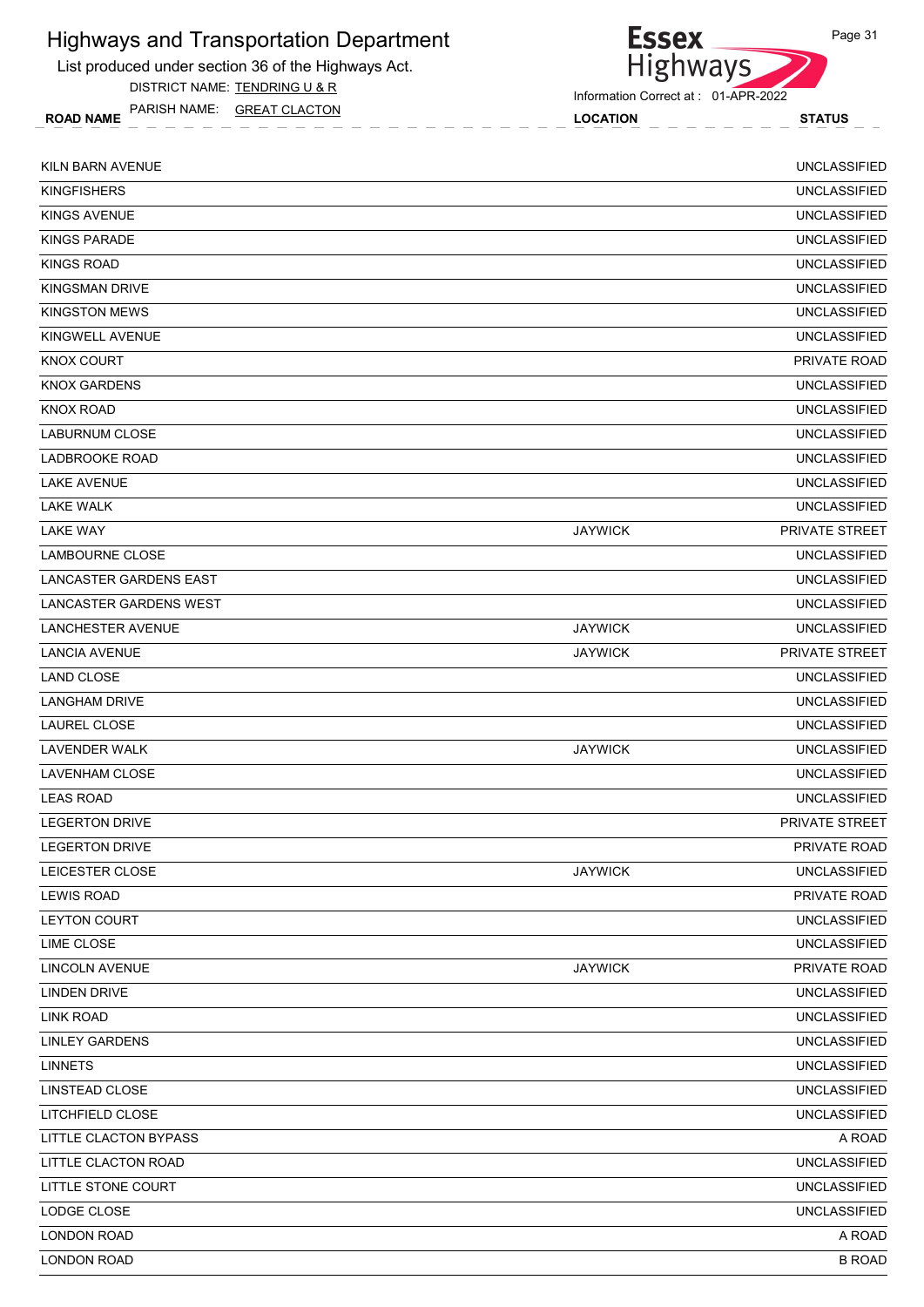List produced under section 36 of the Highways Act.

DISTRICT NAME: TENDRING U & R

ROAD NAME LOCATION STATUS PARISH NAME: GREAT CLACTON

Highways

**Essex** 

| <b>LOTUS WAY</b>          |                | <b>UNCLASSIFIED</b> |
|---------------------------|----------------|---------------------|
| <b>LOVE WAY</b>           |                | <b>UNCLASSIFIED</b> |
| <b>LULWORTH CLOSE</b>     |                | <b>UNCLASSIFIED</b> |
| <b>LUPIN WAY</b>          |                | <b>UNCLASSIFIED</b> |
| <b>LYMINGTON AVENUE</b>   |                | <b>UNCLASSIFIED</b> |
| <b>LYNDHURST ROAD</b>     |                | <b>UNCLASSIFIED</b> |
| <b>LYON CLOSE</b>         |                | <b>UNCLASSIFIED</b> |
| <b>MADEIRA ROAD</b>       |                | <b>UNCLASSIFIED</b> |
| <b>MAGDALEN CLOSE</b>     |                | PRIVATE ROAD        |
| <b>MAGDALEN ROAD</b>      |                | <b>UNCLASSIFIED</b> |
| <b>MALDON WAY</b>         |                | <b>UNCLASSIFIED</b> |
| <b>MANCHESTER ROAD</b>    |                | <b>UNCLASSIFIED</b> |
| <b>MANOR WAY</b>          |                | PRIVATE STREET      |
| <b>MAPLE CLOSE</b>        |                | <b>UNCLASSIFIED</b> |
| <b>MARIGOLD AVENUE</b>    |                | <b>UNCLASSIFIED</b> |
| <b>MARINA GARDENS</b>     |                | <b>UNCLASSIFIED</b> |
| <b>MARINE PARADE EAST</b> |                | <b>UNCLASSIFIED</b> |
| <b>MARINE PARADE EAST</b> |                | <b>CLASS III</b>    |
| <b>MARINE PARADE WEST</b> |                | <b>CLASS III</b>    |
| <b>MARION AVENUE</b>      |                | <b>UNCLASSIFIED</b> |
| <b>MARLBOROUGH CLOSE</b>  |                | <b>UNCLASSIFIED</b> |
| <b>MARLOWE ROAD</b>       | <b>JAYWICK</b> | <b>UNCLASSIFIED</b> |
| <b>MARTINSDALE</b>        |                | <b>UNCLASSIFIED</b> |
| <b>MASON ROAD</b>         |                | <b>UNCLASSIFIED</b> |
| <b>MAYFORD WAY</b>        |                | <b>UNCLASSIFIED</b> |
| <b>MEADOW CLOSE</b>       |                | <b>UNCLASSIFIED</b> |
| <b>MEADOW WAY</b>         | <b>JAYWICK</b> | <b>UNCLASSIFIED</b> |
| <b>MELBOURNE ROAD</b>     |                | <b>UNCLASSIFIED</b> |
| <b>MELROSE GARDENS</b>    |                | <b>UNCLASSIFIED</b> |
| MELTON CLOSE              |                | <b>UNCLASSIFIED</b> |
| MENDLESHAM CLOSE          |                | PRIVATE ROAD        |
| MENDLESHAM CLOSE          |                | <b>UNCLASSIFIED</b> |
| <b>MEREDITH ROAD</b>      |                | <b>UNCLASSIFIED</b> |
| <b>MERIDEN COURT</b>      |                | <b>UNCLASSIFIED</b> |
| MERRILEES CRESCENT        |                | PRIVATE STREET      |
| MERRYMOUNT GARDENS        |                | <b>UNCLASSIFIED</b> |
| <b>MERSTHAM DRIVE</b>     |                | <b>UNCLASSIFIED</b> |
| MIDDLETON CLOSE           |                | <b>UNCLASSIFIED</b> |
| <b>MIDWAY</b>             | <b>JAYWICK</b> | <b>UNCLASSIFIED</b> |
| MILLERS BARN ROAD         | <b>JAYWICK</b> | <b>UNCLASSIFIED</b> |
| MINSMERE DRIVE            |                | UNCLASSIFIED        |
| MONTBRETIA COURT          |                | <b>UNCLASSIFIED</b> |
| <b>MORRIS AVENUE</b>      | <b>JAYWICK</b> | PRIVATE STREET      |
| <b>MOUNTVIEW ROAD</b>     |                | <b>UNCLASSIFIED</b> |
| MOUNTVIEW ROAD            |                | PRIVATE STREET      |
| MUNNINGS DRIVE            |                | <b>UNCLASSIFIED</b> |
|                           |                |                     |

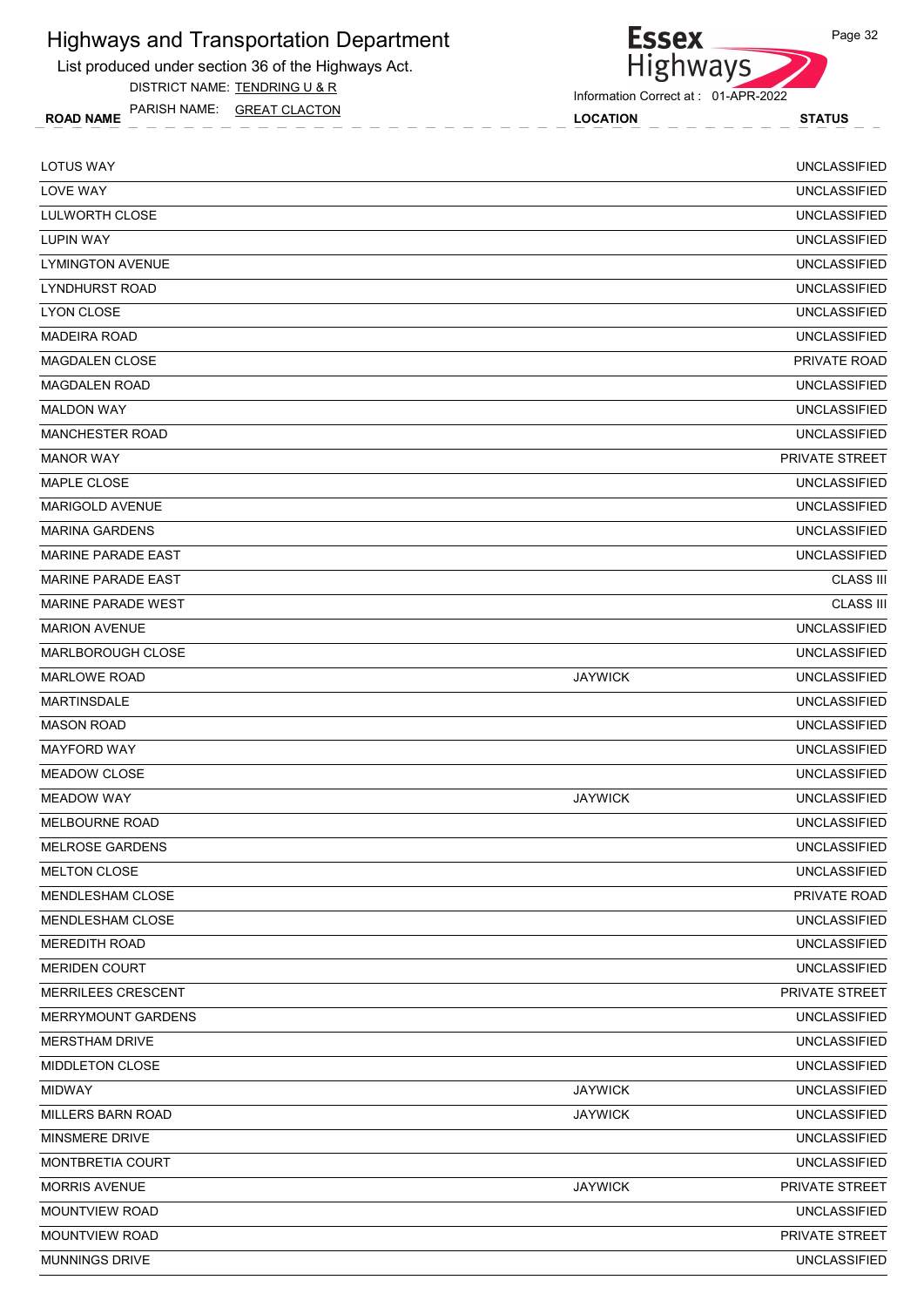List produced under section 36 of the Highways Act. DISTRICT NAME: TENDRING U & R

ROAD NAME LOCATION STATUS PARISH NAME: GREAT CLACTON

Highways

**Essex** 

| <b>MYTCHETT CLOSE</b>               |                | <b>UNCLASSIFIED</b>   |
|-------------------------------------|----------------|-----------------------|
| <b>NANSEN ROAD</b>                  |                | <b>UNCLASSIFIED</b>   |
| <b>NAPIER AVENUE</b>                | <b>JAYWICK</b> | PRIVATE ROAD          |
| NAYLAND DRIVE                       |                | <b>UNCLASSIFIED</b>   |
| <b>NEASDEN AVENUE</b>               |                | <b>UNCLASSIFIED</b>   |
| <b>NELSON ROAD</b>                  |                | <b>UNCLASSIFIED</b>   |
| NEWINGTON GARDENS                   |                | <b>UNCLASSIFIED</b>   |
| NEWPORT DRIVE                       |                | <b>UNCLASSIFIED</b>   |
| NICHOLLS WAY                        |                | PRIVATE ROAD          |
| <b>NIEN OORD</b>                    |                | <b>UNCLASSIFIED</b>   |
| NIGHTINGALE CLOSE                   |                | <b>UNCLASSIFIED</b>   |
| NIGHTINGALE WAY                     |                | PRIVATE STREET        |
| NIGHTINGALE WAY                     |                | <b>UNCLASSIFIED</b>   |
| <b>NORFOLK AVENUE</b>               |                | <b>UNCLASSIFIED</b>   |
| <b>NORMAN ROAD</b>                  |                | <b>UNCLASSIFIED</b>   |
| <b>NORMAN ROAD</b>                  |                | <b>PRIVATE STREET</b> |
| <b>NORTH ROAD</b>                   |                | <b>B ROAD</b>         |
| NORTH ROAD SERVICE ROAD             |                | <b>UNCLASSIFIED</b>   |
| NORTHBOURNE ROAD                    |                | PRIVATE ROAD          |
| NORWICH CLOSE                       |                | <b>UNCLASSIFIED</b>   |
| NORWOOD AVENUE                      |                | <b>UNCLASSIFIED</b>   |
| NOTTINGHAM ROAD                     |                | <b>UNCLASSIFIED</b>   |
| OAK CLOSE                           |                | <b>UNCLASSIFIED</b>   |
| <b>OAKLEIGH ROAD</b>                |                | <b>UNCLASSIFIED</b>   |
| OAKWOOD AVENUE                      |                | <b>UNCLASSIFIED</b>   |
| OFF CENTENARY WAY ROUNDABOUT        |                | <b>UNCLASSIFIED</b>   |
| OFF STEPHENSON ROAD WEST ROUNDABOUT |                | <b>UNCLASSIFIED</b>   |
| <b>OLD ROAD</b>                     |                | A ROAD                |
| <b>OLD ROAD</b>                     |                | <b>UNCLASSIFIED</b>   |
| OLD ROAD                            |                | <b>CLASS III</b>      |
| OLD ROAD                            |                | <b>B ROAD</b>         |
| OLIVERS CLOSE                       |                | <b>UNCLASSIFIED</b>   |
| OLIVERS ROAD                        |                | A ROAD                |
| ONGAR CLOSE                         |                | <b>UNCLASSIFIED</b>   |
| ORCHARD CLOSE                       |                | <b>UNCLASSIFIED</b>   |
| ORWELL ROAD                         |                | <b>UNCLASSIFIED</b>   |
| ORWELL WAY                          |                | <b>UNCLASSIFIED</b>   |
| OSBORNE CLOSE                       |                | <b>UNCLASSIFIED</b>   |
| <b>OSPREYS</b>                      |                | <b>UNCLASSIFIED</b>   |
| OTTERSHAW WAY                       |                | <b>UNCLASSIFIED</b>   |
| OXFORD CRESCENT                     |                | <b>UNCLASSIFIED</b>   |
| OXFORD ROAD                         |                | <b>UNCLASSIFIED</b>   |
| PAGE ROAD                           |                | <b>UNCLASSIFIED</b>   |
| PALLISTER ROAD                      |                | <b>UNCLASSIFIED</b>   |
| PARK BOULEVARD                      |                | <b>UNCLASSIFIED</b>   |
| PARK ROAD                           |                | <b>UNCLASSIFIED</b>   |
|                                     |                |                       |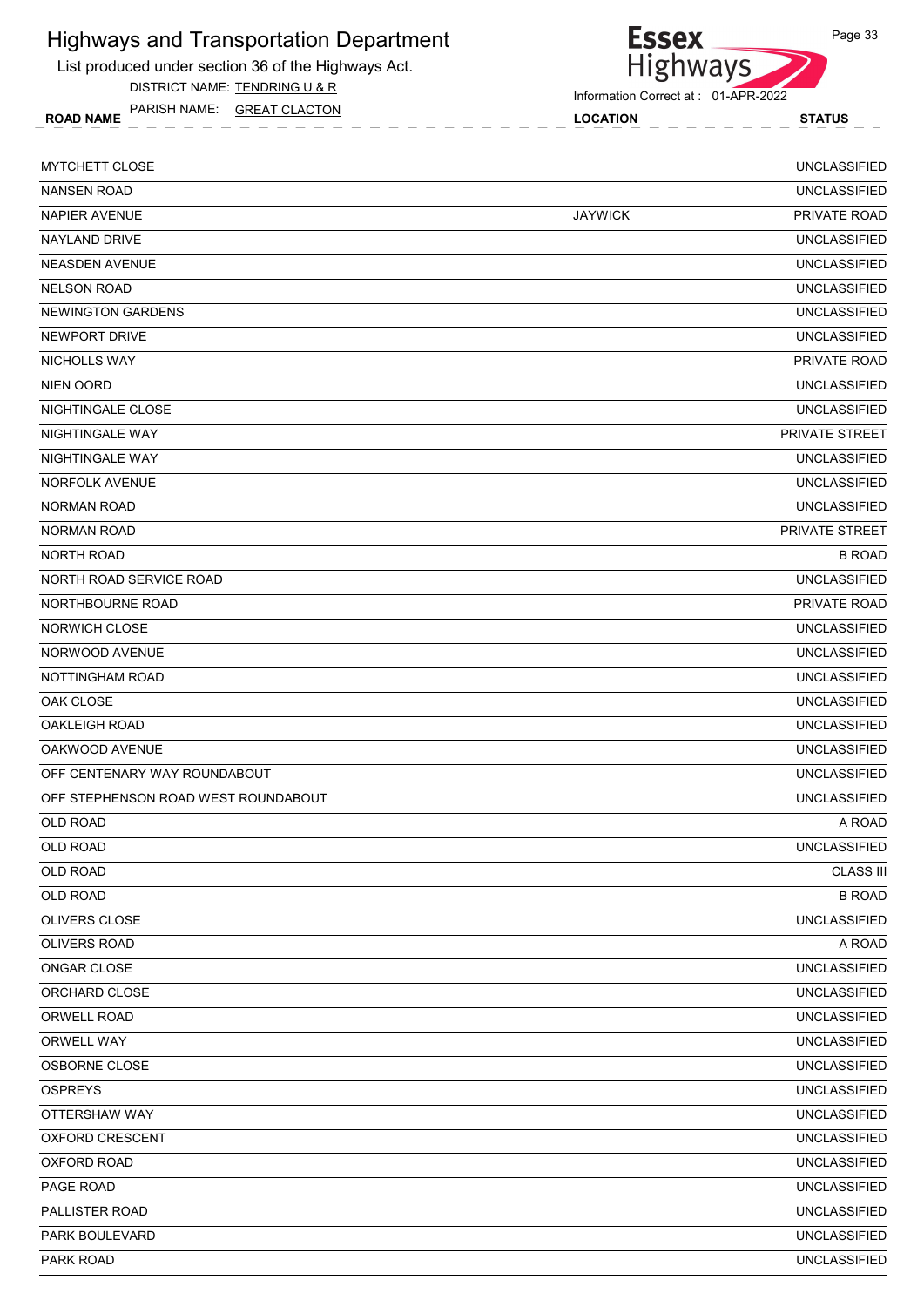

List produced under section 36 of the Highways Act. DISTRICT NAME: TENDRING U & R

ROAD NAME LOCATION STATUS PARISH NAME: GREAT CLACTON

Information Correct at : 01-APR-2022

| PARK SQUARE EAST        | <b>JAYWICK</b> | <b>UNCLASSIFIED</b> |
|-------------------------|----------------|---------------------|
| <b>PARK SQUARE WEST</b> | <b>JAYWICK</b> | <b>UNCLASSIFIED</b> |
| <b>PARK WAY</b>         |                | <b>UNCLASSIFIED</b> |
| PARKLANDS COURT         |                | PRIVATE ROAD        |
| <b>PARR CLOSE</b>       |                | <b>UNCLASSIFIED</b> |
| <b>PARRY DRIVE</b>      |                | <b>UNCLASSIFIED</b> |
| <b>PATHFIELDS ROAD</b>  |                | <b>UNCLASSIFIED</b> |
| <b>PAULINE CLOSE</b>    |                | <b>UNCLASSIFIED</b> |
| <b>PAXTON ROAD</b>      |                | <b>UNCLASSIFIED</b> |
| PEMBROKE GARDENS        |                | <b>UNCLASSIFIED</b> |
| PENFOLD ROAD            |                | <b>UNCLASSIFIED</b> |
| PENZANCE CLOSE          |                | <b>UNCLASSIFIED</b> |
| PEREGRINE CLOSE         |                | <b>UNCLASSIFIED</b> |
| PETER BRUFF AVENUE      |                | <b>UNCLASSIFIED</b> |
| <b>PEVENSEY DRIVE</b>   |                | <b>UNCLASSIFIED</b> |
| <b>PICKERS WAY</b>      |                | <b>UNCLASSIFIED</b> |
| PIER AVENUE             |                | <b>UNCLASSIFIED</b> |
| PIER AVENUE             |                | <b>CLASS III</b>    |
| PIER GAP                |                | <b>UNCLASSIFIED</b> |
| PINEWOOD CLOSE          |                | <b>UNCLASSIFIED</b> |
| PLANE VIEW CLOSE        |                | <b>UNCLASSIFIED</b> |
| PLYMOUTH ROAD           |                | <b>UNCLASSIFIED</b> |
| POLLARD WALK            |                | <b>UNCLASSIFIED</b> |
| POLSTEAD WAY            |                | <b>UNCLASSIFIED</b> |
| POPLAR CLOSE            |                | <b>UNCLASSIFIED</b> |
| PORTER WAY              |                | <b>UNCLASSIFIED</b> |
| PORTSMOUTH ROAD         |                | <b>UNCLASSIFIED</b> |
| POTTER CLOSE            |                | PRIVATE ROAD        |
| PRESTON ROAD            |                | <b>UNCLASSIFIED</b> |
| PRIMROSE ROAD           |                | <b>UNCLASSIFIED</b> |
| PRIMULA CLOSE           |                | <b>UNCLASSIFIED</b> |
| PRINCE CHARLES CLOSE    |                | <b>UNCLASSIFIED</b> |
| PRINCE PHILIP AVENUE    |                | <b>UNCLASSIFIED</b> |
| PRINCES ROAD            |                | <b>UNCLASSIFIED</b> |
| PRINCESS ANNE CLOSE     |                | <b>UNCLASSIFIED</b> |
| PRIORY ROAD             |                | <b>UNCLASSIFIED</b> |
| <b>PUFFINSDALE</b>      |                | <b>UNCLASSIFIED</b> |
| PURLEY WAY              |                | <b>UNCLASSIFIED</b> |
| QUEEN ELIZABETH AVENUE  |                | UNCLASSIFIED        |
| QUEENS ROAD             |                | <b>UNCLASSIFIED</b> |
| QUEENSWAY               |                | <b>UNCLASSIFIED</b> |
| QUILTERS CLOSE          |                | <b>UNCLASSIFIED</b> |
| <b>RAGLAN MEWS</b>      |                | <b>UNCLASSIFIED</b> |
| RAMPLINGS AVENUE        |                | <b>UNCLASSIFIED</b> |
| RAMSDEN CLOSE           |                | <b>UNCLASSIFIED</b> |
| <b>RAVENSDALE</b>       |                | <b>UNCLASSIFIED</b> |
|                         |                |                     |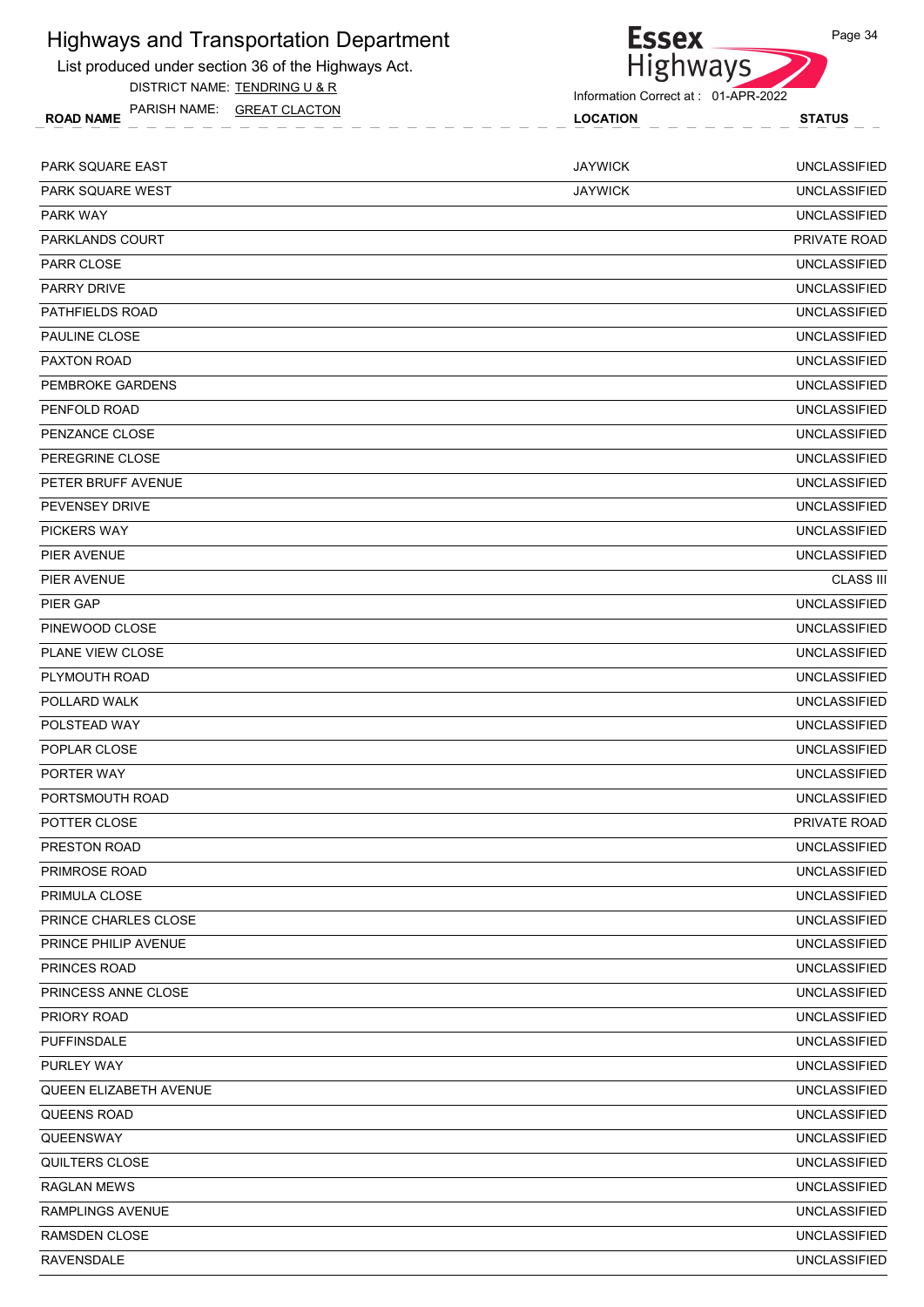List produced under section 36 of the Highways Act. DISTRICT NAME: TENDRING U & R

ROAD NAME LOCATION STATUS PARISH NAME: GREAT CLACTON



Information Correct at : 01-APR-2022

| <b>RAYCLIFF AVENUE</b> |                | <b>UNCLASSIFIED</b> |
|------------------------|----------------|---------------------|
| <b>RECKITTS CLOSE</b>  |                | <b>UNCLASSIFIED</b> |
| RECREATION ROAD        |                | <b>UNCLASSIFIED</b> |
| <b>REDBRIDGE ROAD</b>  |                | <b>UNCLASSIFIED</b> |
| <b>REED CLOSE</b>      |                | <b>UNCLASSIFIED</b> |
| <b>REIGATE AVENUE</b>  |                | <b>UNCLASSIFIED</b> |
| <b>RICHARDS WALK</b>   |                | <b>UNCLASSIFIED</b> |
| <b>RICHMOND DRIVE</b>  | <b>JAYWICK</b> | PRIVATE ROAD        |
| <b>RILEY AVENUE</b>    | <b>JAYWICK</b> | PRIVATE STREET      |
| <b>RIPLEY CLOSE</b>    |                | <b>UNCLASSIFIED</b> |
| <b>RISBY CLOSE</b>     |                | <b>UNCLASSIFIED</b> |
| ROBERTSON CLOSE        |                | <b>UNCLASSIFIED</b> |
| <b>ROBINSDALE</b>      |                | <b>UNCLASSIFIED</b> |
| ROMNEY CLOSE           |                | <b>UNCLASSIFIED</b> |
| ROOKWOOD CLOSE         |                | <b>UNCLASSIFIED</b> |
| ROSE CRESCENT          |                | <b>PRIVATE ROAD</b> |
| ROSECROFT CLOSE        |                | <b>UNCLASSIFIED</b> |
| ROSEMARY CRESCENT      |                | <b>UNCLASSIFIED</b> |
| ROSEMARY ROAD          |                | <b>B ROAD</b>       |
| ROSEMARY ROAD EAST     |                | <b>UNCLASSIFIED</b> |
| ROSEMARY ROAD WEST     |                | <b>UNCLASSIFIED</b> |
| <b>ROSEMARY WAY</b>    | <b>JAYWICK</b> | <b>UNCLASSIFIED</b> |
| ROUSES LANE            |                | <b>UNCLASSIFIED</b> |
| ROVER AVENUE           | <b>JAYWICK</b> | PRIVATE STREET      |
| <b>ROWAN CLOSE</b>     |                | <b>UNCLASSIFIED</b> |
| <b>RUATON DRIVE</b>    |                | <b>UNCLASSIFIED</b> |
| <b>RUSH GREEN ROAD</b> |                | <b>UNCLASSIFIED</b> |
| <b>RUSSELL ROAD</b>    |                | <b>UNCLASSIFIED</b> |
| <b>RYDE AVENUE</b>     |                | <b>UNCLASSIFIED</b> |
| <b>SALISBURY ROAD</b>  |                | <b>UNCLASSIFIED</b> |
| <b>SALMON CLOSE</b>    |                | PRIVATE ROAD        |
| SALVIA CLOSE           |                | <b>UNCLASSIFIED</b> |
| SANDOWN CLOSE          |                | <b>UNCLASSIFIED</b> |
| SANDWICH ROAD          |                | <b>UNCLASSIFIED</b> |
| SAXMUNDHAM WAY         |                | <b>UNCLASSIFIED</b> |
| <b>SAXON WAY</b>       |                | <b>UNCLASSIFIED</b> |
| SAXSTEAD DRIVE         |                | <b>UNCLASSIFIED</b> |
| SCHOFIELD CLOSE        |                | PRIVATE ROAD        |
| SEA CORNFLOWER WAY     | <b>JAYWICK</b> | PRIVATE ROAD        |
| SEA CRESCENT           | <b>JAYWICK</b> | <b>UNCLASSIFIED</b> |
| <b>SEA FLOWERS WAY</b> | <b>JAYWICK</b> | PRIVATE ROAD        |
| SEA GLEBE WAY          | <b>JAYWICK</b> | PRIVATE ROAD        |
| SEA HOLLY WAY          | <b>JAYWICK</b> | PRIVATE ROAD        |
| SEA LAVENDER WAY       | <b>JAYWICK</b> | PRIVATE ROAD        |
| SEA PINK WAY           | <b>JAYWICK</b> | PRIVATE ROAD        |
| SEA ROSEMARY WAY       | <b>JAYWICK</b> | PRIVATE ROAD        |
|                        |                |                     |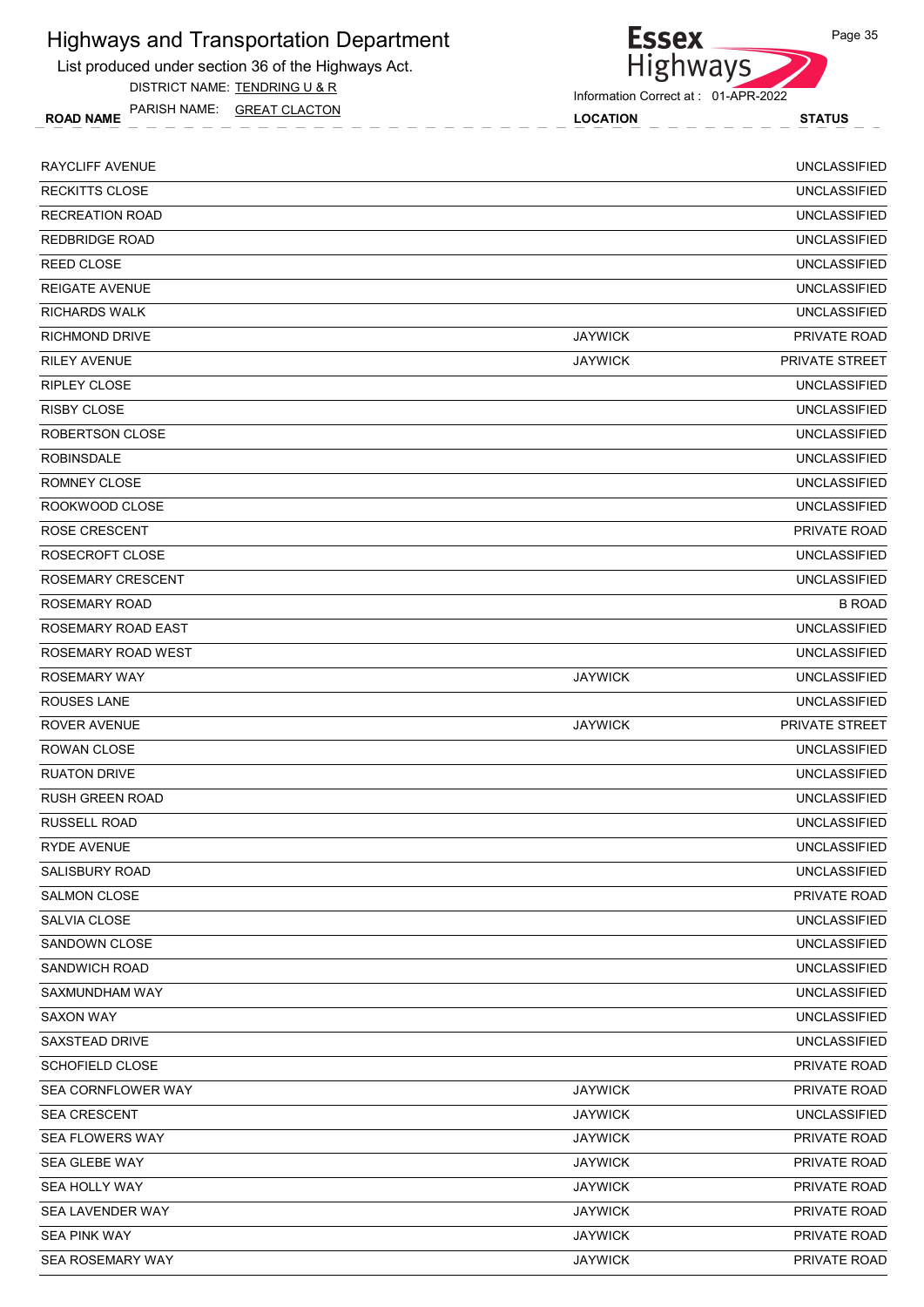

Page 36

List produced under section 36 of the Highways Act. DISTRICT NAME: TENDRING U & R

| <b>GREAT CLACTON</b><br><b>PARISH NAME:</b><br><b>ROAD NAME</b> | <b>LOCATION</b> | <b>STATUS</b> |
|-----------------------------------------------------------------|-----------------|---------------|
|                                                                 |                 |               |
| SEA SHELL WAY                                                   | <b>JAYWICK</b>  | <b>ROA</b>    |

| <b>SEA SHELL WAY</b>          | <b>JAYWICK</b> | PRIVATE ROAD        |
|-------------------------------|----------------|---------------------|
| <b>SEA THISTLE WAY</b>        | <b>JAYWICK</b> | PRIVATE ROAD        |
| <b>SEA WAY</b>                | <b>JAYWICK</b> | PRIVATE STREET      |
| <b>SEADEN COURT</b>           |                | PRIVATE ROAD        |
| <b>SEAFIELDS GARDENS</b>      |                | <b>UNCLASSIFIED</b> |
| <b>SEAFIELDS ROAD</b>         |                | <b>UNCLASSIFIED</b> |
| <b>SECOND AVENUE</b>          |                | <b>UNCLASSIFIED</b> |
| <b>SELSEY AVENUE</b>          |                | UNCLASSIFIED        |
| <b>SEVERN ROAD</b>            |                | <b>UNCLASSIFIED</b> |
| <b>SEYMOUR ROAD</b>           | <b>JAYWICK</b> | <b>UNCLASSIFIED</b> |
| SHALFLEET COURT               |                | UNCLASSIFIED        |
| <b>SHANKLIN CLOSE</b>         |                | <b>UNCLASSIFIED</b> |
| <b>SHELLEY ROAD</b>           |                | <b>UNCLASSIFIED</b> |
| SHEPPARD CLOSE                |                | <b>UNCLASSIFIED</b> |
| SHERIFFS WAY                  |                | <b>UNCLASSIFIED</b> |
| SHERWOOD DRIVE                |                | <b>UNCLASSIFIED</b> |
| SHOREHAM ROAD                 |                | <b>UNCLASSIFIED</b> |
| SHOTLEY CLOSE                 |                | <b>UNCLASSIFIED</b> |
| SHRUBLAND COURT               |                | PRIVATE ROAD        |
| SILLETT CLOSE                 |                | <b>UNCLASSIFIED</b> |
| SILVERDALE COURT              |                | PRIVATE ROAD        |
| SILVERDALE COURT REAR SERVICE |                | PRIVATE ROAD        |
| SINGER AVENUE                 | <b>JAYWICK</b> | PRIVATE STREET      |
| SKELMERSDALE ROAD             |                | UNCLASSIFIED        |
| <b>SLADBURYS LANE</b>         |                | <b>UNCLASSIFIED</b> |
| <b>SLADBURYS LANE</b>         |                | <b>CLASS III</b>    |
| <b>SLADE ROAD</b>             |                | <b>UNCLASSIFIED</b> |
| SMYTHE CLOSE                  |                | <b>UNCLASSIFIED</b> |
| SNAPE CLOSE                   |                | <b>UNCLASSIFIED</b> |
| SOMERSET WAY                  | <b>JAYWICK</b> | <b>UNCLASSIFIED</b> |
| SOUTHCLIFF PARK               |                | <b>UNCLASSIFIED</b> |
| SOUTHVIEW DRIVE               |                | PRIVATE ROAD        |
| SOUTHWOLD WAY                 |                | <b>UNCLASSIFIED</b> |
| <b>SPARROWS HERNE</b>         |                | <b>UNCLASSIFIED</b> |
| SPENSER WAY                   | <b>JAYWICK</b> | <b>UNCLASSIFIED</b> |
| SPINNAKER CLOSE               |                | PRIVATE ROAD        |
| SPRING CLOSE                  |                | <b>UNCLASSIFIED</b> |
| ST ALBANS ROAD                |                | <b>UNCLASSIFIED</b> |
| ST ANDREWS ROAD               |                | <b>UNCLASSIFIED</b> |
| ST ANNES ROAD                 |                | <b>UNCLASSIFIED</b> |
| ST CHRISTOPHERS WAY           | <b>JAYWICK</b> | <b>UNCLASSIFIED</b> |
| ST CLAIR CLOSE                |                | <b>UNCLASSIFIED</b> |
| ST HELENS AVENUE              |                | <b>UNCLASSIFIED</b> |
| ST IVES CLOSE                 |                | <b>UNCLASSIFIED</b> |
| <b>ST JOHNS GARDENS</b>       |                | UNCLASSIFIED        |
| ST JOHNS ROAD                 |                | <b>B ROAD</b>       |
|                               |                |                     |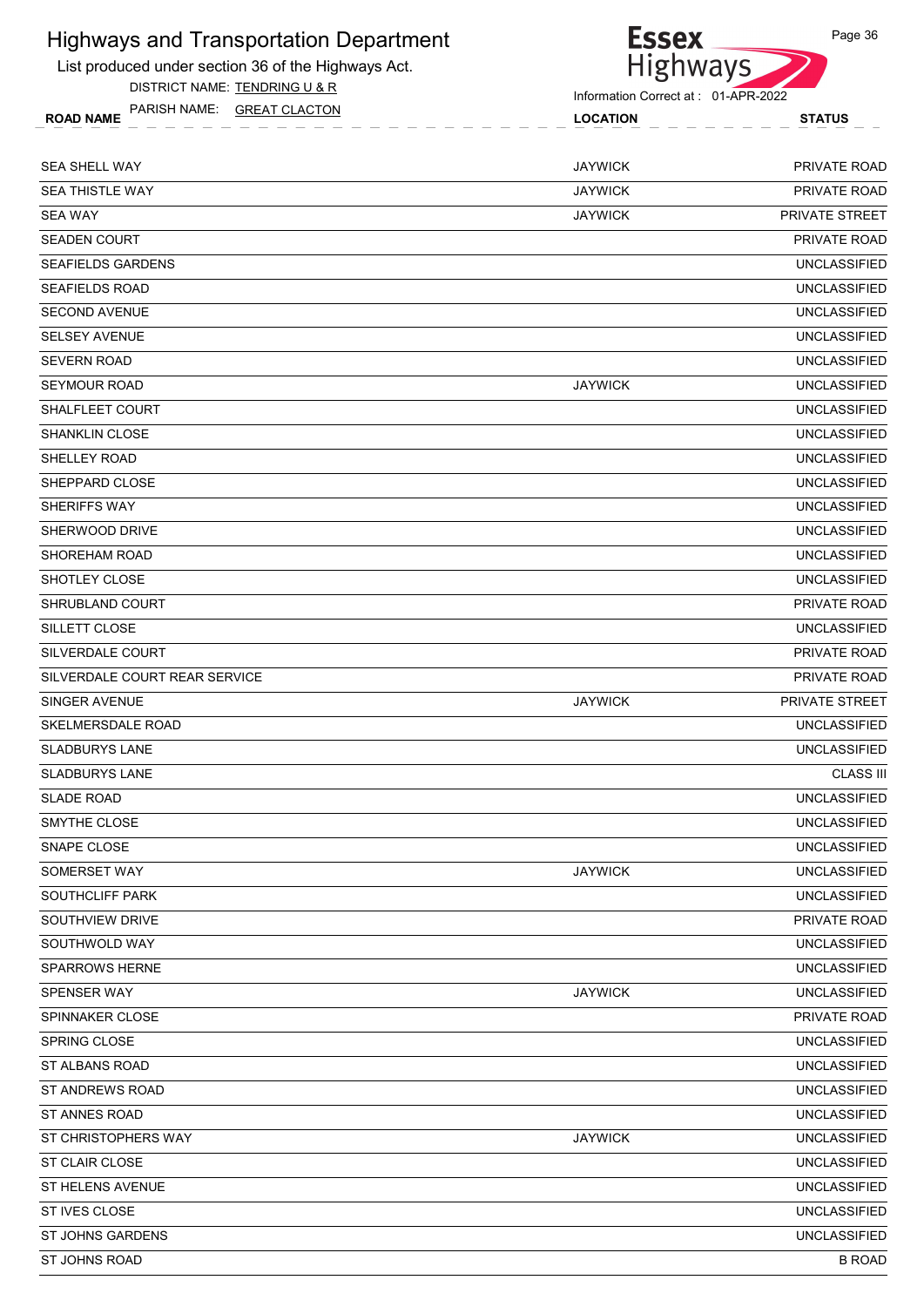List produced under section 36 of the Highways Act. DISTRICT NAME: TENDRING U & R

ROAD NAME LOCATION STATUS PARISH NAME: GREAT CLACTON



Information Correct at : 01-APR-2022

| ST JOHNS ROAD SERVICE ROAD      |                | <b>UNCLASSIFIED</b>   |
|---------------------------------|----------------|-----------------------|
| ST JOHNS ROUNDABOUT             |                | A ROAD                |
| <b>ST MARKS ROAD</b>            |                | <b>UNCLASSIFIED</b>   |
| ST MARTINS CLOSE                |                | <b>UNCLASSIFIED</b>   |
| <b>ST MARYS COURT</b>           |                | PRIVATE ROAD          |
| <b>ST MARYS ROAD</b>            |                | <b>UNCLASSIFIED</b>   |
| ST OSYTH ROAD                   |                | <b>CLASS III</b>      |
| ST PAULS ROAD                   |                | <b>UNCLASSIFIED</b>   |
| <b>ST PETERS COURT</b>          |                | PRIVATE ROAD          |
| <b>ST VINCENT ROAD</b>          |                | <b>UNCLASSIFIED</b>   |
| STAMBRIDGE ROAD                 |                | <b>UNCLASSIFIED</b>   |
| <b>STANDARD AVENUE</b>          | <b>JAYWICK</b> | PRIVATE STREET        |
| <b>STANLEY ROAD</b>             |                | <b>UNCLASSIFIED</b>   |
| STANMORE CLOSE                  |                | <b>UNCLASSIFIED</b>   |
| STANWYN AVENUE                  |                | <b>UNCLASSIFIED</b>   |
| <b>STATION ROAD</b>             |                | <b>B ROAD</b>         |
| <b>STATION ROAD</b>             |                | <b>UNCLASSIFIED</b>   |
| STEPHENSON ROAD                 |                | <b>UNCLASSIFIED</b>   |
| STEPHENSON ROAD WEST            |                | <b>UNCLASSIFIED</b>   |
| STEPHENSON ROAD WEST ROUNDABOUT |                | <b>UNCLASSIFIED</b>   |
| STOKE ASH CLOSE                 |                | <b>UNCLASSIFIED</b>   |
| <b>STONHAM AVENUE</b>           |                | <b>UNCLASSIFIED</b>   |
| STRATFORD ROAD                  |                | <b>UNCLASSIFIED</b>   |
| SUDBOURNE AVENUE                |                | <b>UNCLASSIFIED</b>   |
| SUFFOLK CLOSE                   |                | <b>UNCLASSIFIED</b>   |
| <b>SUNBEAM AVENUE</b>           | <b>JAYWICK</b> | <b>PRIVATE STREET</b> |
| SUNDALE CLOSE                   |                | PRIVATE ROAD          |
| <b>SUSSEX GARDENS</b>           |                | <b>UNCLASSIFIED</b>   |
| SWALLOWDALE                     |                | <b>UNCLASSIFIED</b>   |
| SWANDALE                        |                | <b>UNCLASSIFIED</b>   |
| <b>SWIFT AVENUE</b>             | <b>JAYWICK</b> | PRIVATE STREET        |
| SYCAMORE WAY                    |                | <b>UNCLASSIFIED</b>   |
| <b>TALBOT AVENUE</b>            | <b>JAYWICK</b> | PRIVATE STREET        |
| <b>TAMARISK WAY</b>             | <b>JAYWICK</b> | <b>UNCLASSIFIED</b>   |
| <b>TANNER CLOSE</b>             |                | <b>UNCLASSIFIED</b>   |
| <b>TAPSWORTH CLOSE</b>          |                | <b>UNCLASSIFIED</b>   |
| TELFORD ROAD                    |                | <b>UNCLASSIFIED</b>   |
| <b>TERNDALE</b>                 |                | <b>UNCLASSIFIED</b>   |
| <b>TEWKESBURY ROAD</b>          |                | <b>UNCLASSIFIED</b>   |
| THE APPROACH                    | <b>JAYWICK</b> | <b>UNCLASSIFIED</b>   |
| THE AVENUE                      |                | <b>UNCLASSIFIED</b>   |
| THE CHASE                       |                | <b>UNCLASSIFIED</b>   |
| THE CLOSE                       | <b>JAYWICK</b> | <b>UNCLASSIFIED</b>   |
| THE CRESCENT                    |                | <b>UNCLASSIFIED</b>   |
| THE DRIVE                       |                | <b>UNCLASSIFIED</b>   |
| THE ESPLANADE                   |                | <b>UNCLASSIFIED</b>   |
|                                 |                |                       |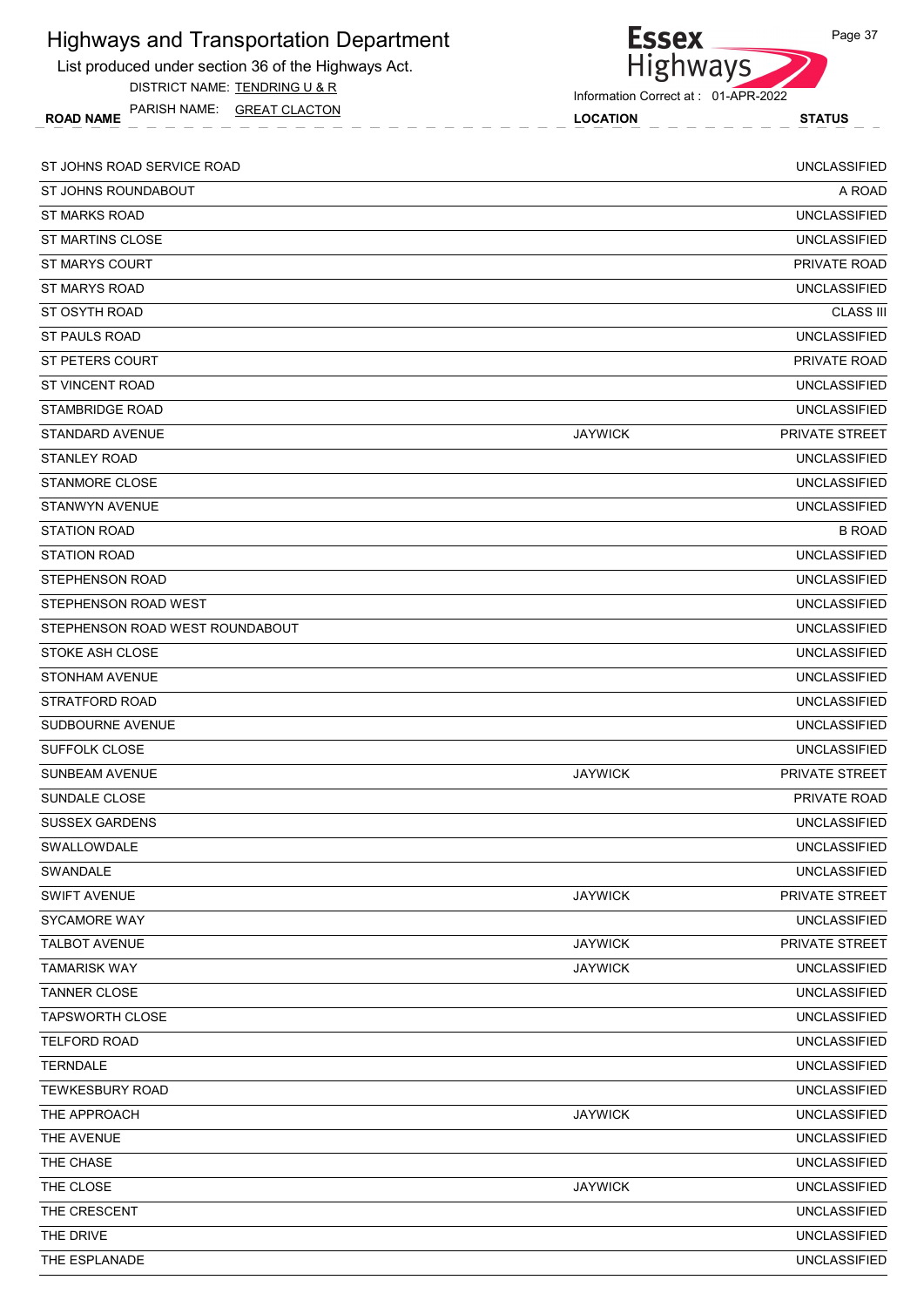List produced under section 36 of the Highways Act.

DISTRICT NAME: TENDRING U & R

ROAD NAME LOCATION STATUS PARISH NAME: GREAT CLACTON

Information Correct at : 01-APR-2022

| THE ESPLANADE           |                | PRIVATE STREET        |
|-------------------------|----------------|-----------------------|
| THE GAP                 |                | PRIVATE ROAD          |
| THE GREEN               |                | <b>UNCLASSIFIED</b>   |
| THE GREENWAY            |                | <b>UNCLASSIFIED</b>   |
| THE GROVE               |                | <b>UNCLASSIFIED</b>   |
| THE LANE                |                | <b>UNCLASSIFIED</b>   |
| THIRD AVENUE            |                | <b>UNCLASSIFIED</b>   |
| THIRTLE CLOSE           |                | <b>UNCLASSIFIED</b>   |
| <b>THOMAS ROAD</b>      |                | <b>UNCLASSIFIED</b>   |
| THOMAS ROAD LINK ROAD   |                | <b>UNCLASSIFIED</b>   |
| <b>THORNBURY ROAD</b>   |                | <b>UNCLASSIFIED</b>   |
| <b>THORNDON CLOSE</b>   |                | <b>UNCLASSIFIED</b>   |
| THOROUGHGOOD ROAD       |                | <b>UNCLASSIFIED</b>   |
| <b>THORPE ROAD</b>      |                | <b>CLASS III</b>      |
| THORPE ROAD ROUNDABOUT  |                | <b>CLASS III</b>      |
| <b>THRUSHDALE</b>       |                | <b>UNCLASSIFIED</b>   |
| <b>TOTLANDS DRIVE</b>   |                | <b>UNCLASSIFIED</b>   |
| TOTTERIDGE CLOSE        |                | <b>UNCLASSIFIED</b>   |
| <b>TOUCAN WAY</b>       |                | <b>UNCLASSIFIED</b>   |
| <b>TOWER ROAD</b>       |                | <b>UNCLASSIFIED</b>   |
| TOWN HALL CUT           |                | PRIVATE ROAD          |
| <b>TOWSE CLOSE</b>      |                | <b>UNCLASSIFIED</b>   |
| <b>TRAFALGAR ROAD</b>   |                | <b>UNCLASSIFIED</b>   |
| TREE CLOSE              |                | <b>UNCLASSIFIED</b>   |
| <b>TRIMLEY CLOSE</b>    |                | <b>UNCLASSIFIED</b>   |
| <b>TRIUMPH AVENUE</b>   | <b>JAYWICK</b> | <b>PRIVATE STREET</b> |
| <b>TRUNETTE ROAD</b>    |                | <b>UNCLASSIFIED</b>   |
| <b>TUDOR CLOSE</b>      | <b>JAYWICK</b> | <b>UNCLASSIFIED</b>   |
| <b>TUDOR GREEN</b>      | <b>JAYWICK</b> | <b>UNCLASSIFIED</b>   |
| <b>TULIP WAY</b>        |                | <b>UNCLASSIFIED</b>   |
| <b>TURNER CLOSE</b>     |                | <b>UNCLASSIFIED</b>   |
| TURPINS AVENUE          |                | <b>UNCLASSIFIED</b>   |
| <b>TURPINS CLOSE</b>    |                | <b>UNCLASSIFIED</b>   |
| <b>TYLER AVENUE</b>     |                | <b>UNCLASSIFIED</b>   |
| <b>TYNDALE DRIVE</b>    | <b>JAYWICK</b> | <b>UNCLASSIFIED</b>   |
| <b>UNION ROAD</b>       | <b>JAYWICK</b> | <b>UNCLASSIFIED</b>   |
| <b>UPLANDS ROAD</b>     |                | <b>UNCLASSIFIED</b>   |
| UPPER BRANSTON ROAD     |                | <b>UNCLASSIFIED</b>   |
| UPPER PARK ROAD         |                | <b>UNCLASSIFIED</b>   |
| <b>VALLEY ROAD</b>      |                | <b>B ROAD</b>         |
| VALLEYBRIDGE ROAD       |                | <b>UNCLASSIFIED</b>   |
| VAUXHALL AVENUE         | <b>JAYWICK</b> | PRIVATE STREET        |
| <b>VENTNOR DRIVE</b>    |                | <b>UNCLASSIFIED</b>   |
| <b>VERMONT CLOSE</b>    |                | <b>UNCLASSIFIED</b>   |
| <b>VICARAGE GARDENS</b> |                | <b>UNCLASSIFIED</b>   |
| <b>VICTORIA ROAD</b>    |                | <b>UNCLASSIFIED</b>   |
|                         |                |                       |



**Essex** Highways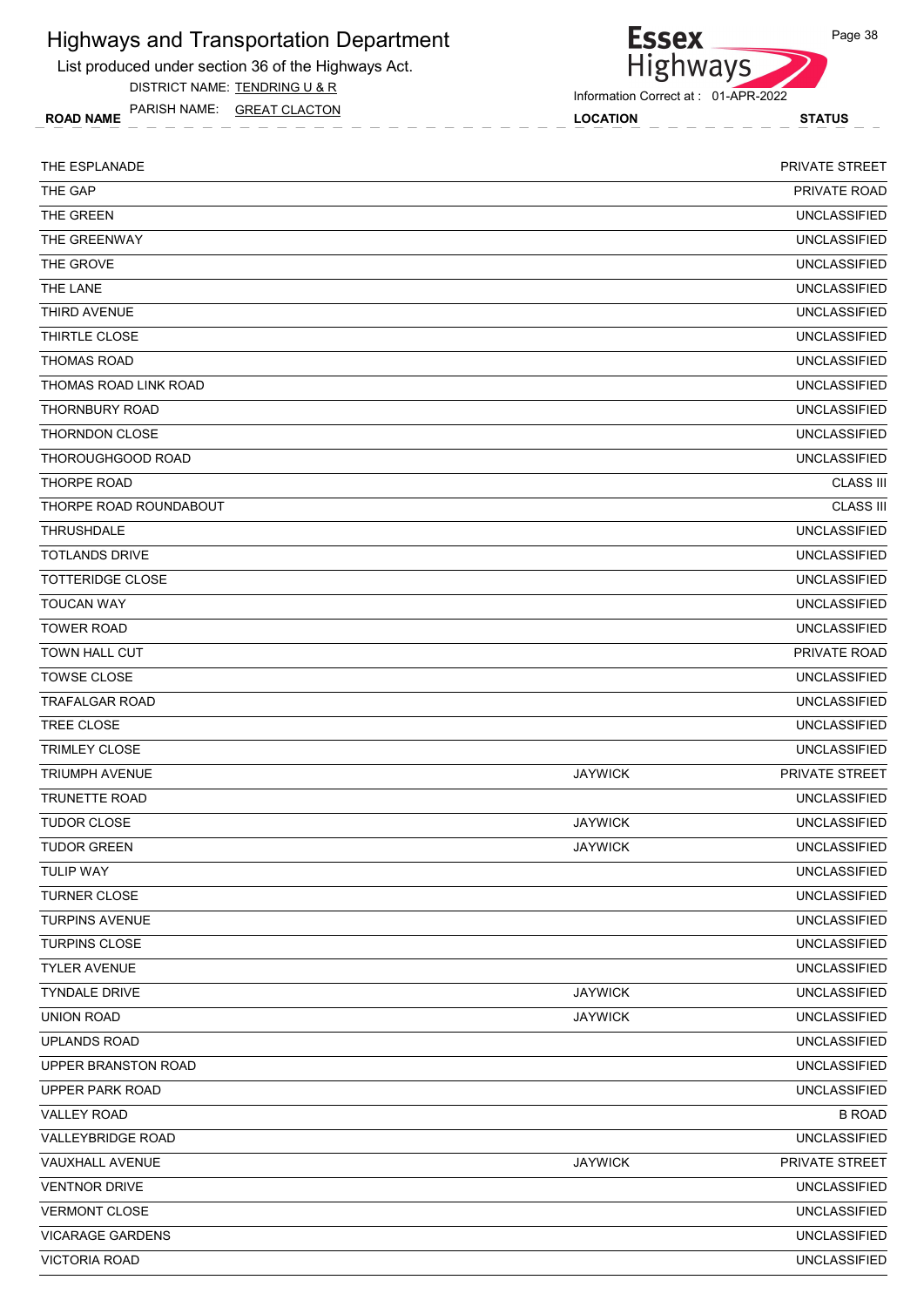List produced under section 36 of the Highways Act.

DISTRICT NAME: TENDRING U & R

ROAD NAME LOCATION STATUS PARISH NAME: GREAT CLACTON



| <b>VICTORY ROAD</b>       |                | <b>UNCLASSIFIED</b> |
|---------------------------|----------------|---------------------|
| <b>VIKING WAY</b>         |                | <b>PRIVATE ROAD</b> |
| <b>VIKING WAY</b>         |                | <b>UNCLASSIFIED</b> |
| <b>VIRGINIA CLOSE</b>     | <b>JAYWICK</b> | <b>UNCLASSIFIED</b> |
| <b>VISTA ROAD</b>         |                | <b>UNCLASSIFIED</b> |
| <b>WADE ROAD</b>          |                | <b>UNCLASSIFIED</b> |
| <b>WALNUT WAY</b>         |                | <b>UNCLASSIFIED</b> |
| <b>WALTON ROAD</b>        |                | <b>UNCLASSIFIED</b> |
| <b>WARGRAVE ROAD</b>      |                | <b>UNCLASSIFIED</b> |
| <b>WARNHAM CLOSE</b>      |                | <b>UNCLASSIFIED</b> |
| <b>WARWICK CRESCENT</b>   |                | <b>UNCLASSIFIED</b> |
| <b>WARWICK ROAD</b>       |                | PRIVATE ROAD        |
| <b>WARWICK ROAD</b>       |                | <b>UNCLASSIFIED</b> |
| <b>WASH LANE</b>          |                | <b>UNCLASSIFIED</b> |
| <b>WASHFORD GARDENS</b>   |                | <b>UNCLASSIFIED</b> |
| <b>WATSON ROAD</b>        |                | <b>UNCLASSIFIED</b> |
| <b>WEEKES CLOSE</b>       |                | PRIVATE ROAD        |
| <b>WELLESLEY ROAD</b>     |                | A ROAD              |
| <b>WELLESLEY ROAD</b>     |                | <b>CLASS III</b>    |
| WELLESLEY ROAD ROUNDABOUT |                | A ROAD              |
| <b>WEST AVENUE</b>        |                | <b>UNCLASSIFIED</b> |
| <b>WEST ROAD</b>          |                | <b>CLASS III</b>    |
| WESTCOTT CLOSE            |                | <b>UNCLASSIFIED</b> |
| <b>WESTRIDGE WAY</b>      |                | <b>UNCLASSIFIED</b> |
| <b>WEYMOUTH CLOSE</b>     |                | <b>UNCLASSIFIED</b> |
| <b>WILD CLOSE</b>         |                | <b>UNCLASSIFIED</b> |
| <b>WILLIAM DRIVE</b>      |                | <b>UNCLASSIFIED</b> |
| <b>WILLOW WAY</b>         | <b>JAYWICK</b> | <b>UNCLASSIFIED</b> |
| <b>WILSON COURT</b>       |                | <b>PRIVATE ROAD</b> |
| <b>WINDERMERE ROAD</b>    |                | UNCLASSIFIED        |
| <b>WINDMILL PARK</b>      |                | <b>UNCLASSIFIED</b> |
| <b>WINDSOR AVENUE</b>     |                | <b>UNCLASSIFIED</b> |
| <b>WISTARIA PLACE</b>     |                | <b>UNCLASSIFIED</b> |
| <b>WITTING CLOSE</b>      |                | <b>UNCLASSIFIED</b> |
| <b>WOLSELEY AVENUE</b>    | <b>JAYWICK</b> | PRIVATE STREET      |
| WOODBRIDGE GROVE          |                | UNCLASSIFIED        |
| WOODFORD CLOSE            |                | <b>UNCLASSIFIED</b> |
| WOODLANDS CLOSE           |                | <b>UNCLASSIFIED</b> |
| <b>WOODROWS LANE</b>      |                | UNCLASSIFIED        |
| <b>WOOLNER ROAD</b>       |                | <b>UNCLASSIFIED</b> |
| WOOLWICH ROAD             |                | UNCLASSIFIED        |
| WORDSWORTH WAY            |                | <b>UNCLASSIFIED</b> |
| <b>WORTHING MEWS</b>      |                | <b>UNCLASSIFIED</b> |
| <b>WRENDALE</b>           |                | <b>UNCLASSIFIED</b> |
| <b>WRITTLE CLOSE</b>      |                | <b>UNCLASSIFIED</b> |
| WYNDHAM CRESCENT          |                | UNCLASSIFIED        |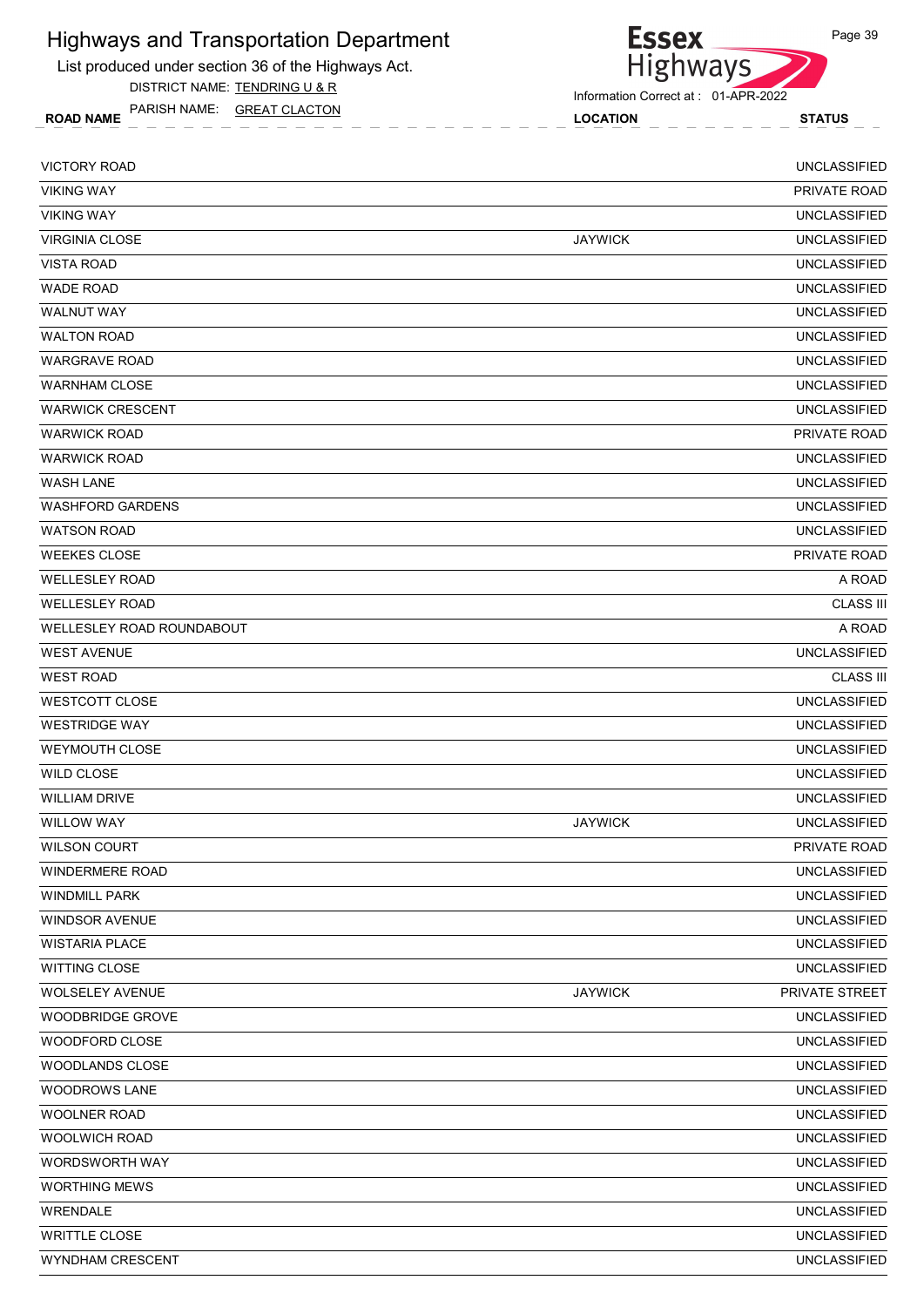| <b>Highways and Transportation Department</b><br>List produced under section 36 of the Highways Act.<br>DISTRICT NAME: TENDRING U & R |     | <b>Essex</b><br><b>Highways</b><br>Information Correct at: 01-APR-2022 | Page 40               |  |
|---------------------------------------------------------------------------------------------------------------------------------------|-----|------------------------------------------------------------------------|-----------------------|--|
| PARISH NAME: GREAT CLACTON<br><b>ROAD NAME</b>                                                                                        |     | <b>LOCATION</b>                                                        |                       |  |
| YARMOUTH CLOSE                                                                                                                        |     |                                                                        | <b>UNCLASSIFIED</b>   |  |
| <b>YEW WAY</b>                                                                                                                        |     | <b>JAYWICK</b>                                                         | <b>PRIVATE STREET</b> |  |
| YORK ROAD                                                                                                                             |     |                                                                        | <b>UNCLASSIFIED</b>   |  |
| YOUNG CLOSE                                                                                                                           |     |                                                                        | <b>UNCLASSIFIED</b>   |  |
| <b>TOTAL</b>                                                                                                                          | 786 |                                                                        |                       |  |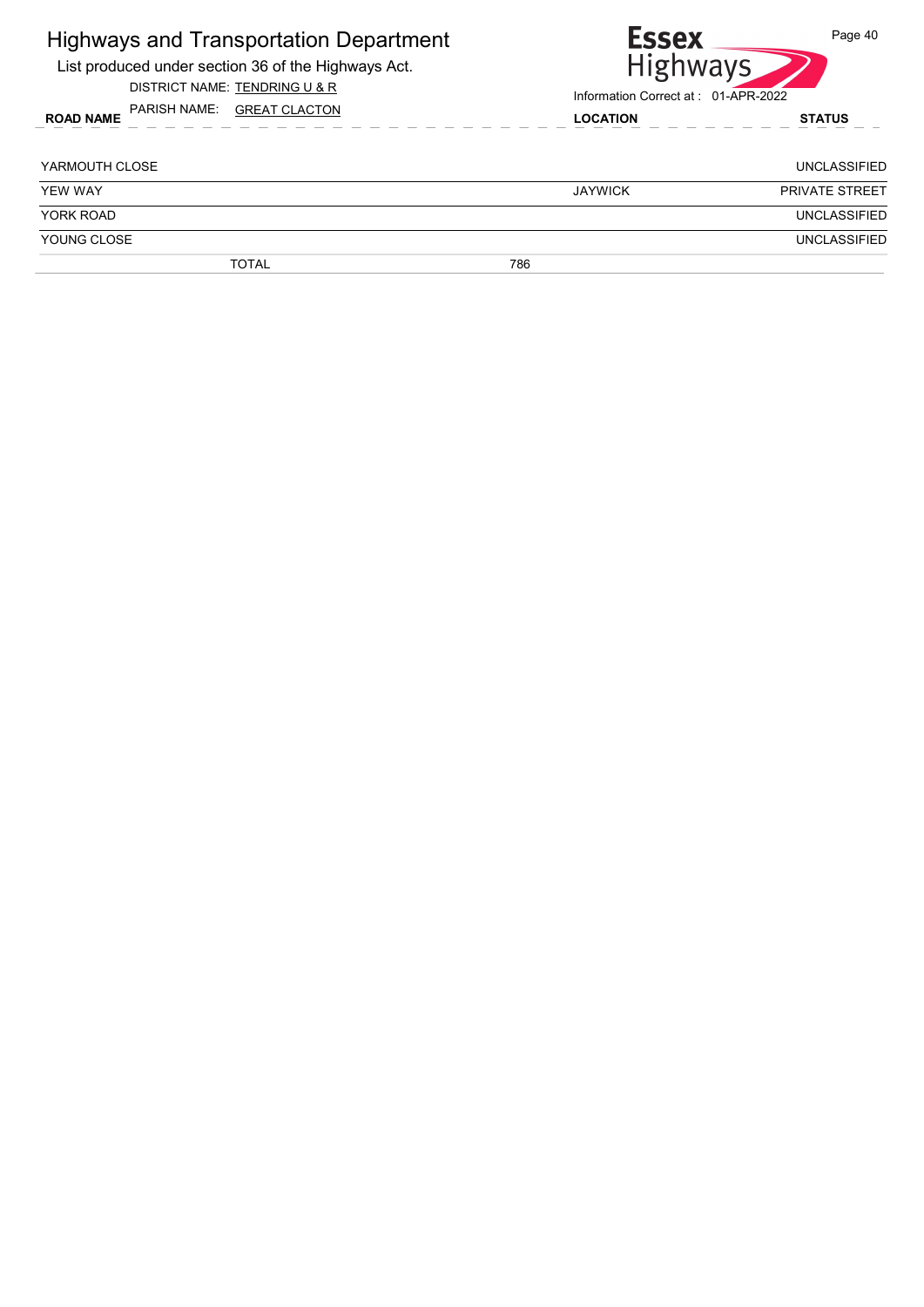List produced under section 36 of the Highways Act.

DISTRICT NAME: TENDRING U & R

ROAD NAME LOCATION STATUS PARISH NAME: GREAT OAKLEY



| <b>BACK LANE</b>           |                     | <b>UNCLASSIFIED</b> |
|----------------------------|---------------------|---------------------|
| <b>BEAUMONT ROAD</b>       |                     | <b>B ROAD</b>       |
| BEAUMONT ROAD SERVICE ROAD | NR WORKHOUSE CNR    | <b>UNCLASSIFIED</b> |
| <b>CLACTON ROAD</b>        |                     | <b>B ROAD</b>       |
| <b>CLACTON ROAD</b>        | <b>STONES GREEN</b> | <b>CLASS III</b>    |
| <b>COLCHESTER ROAD</b>     |                     | <b>CLASS III</b>    |
| <b>FARM ROAD</b>           |                     | <b>UNCLASSIFIED</b> |
| <b>HAMFORD DRIVE</b>       |                     | <b>UNCLASSIFIED</b> |
| <b>HARWICH ROAD</b>        |                     | <b>B ROAD</b>       |
| <b>HIGH STREET</b>         |                     | <b>B ROAD</b>       |
| <b>HILL ROAD</b>           |                     | <b>UNCLASSIFIED</b> |
| ORCHARD CLOSE              |                     | <b>UNCLASSIFIED</b> |
| <b>PARTRIDGE CLOSE</b>     |                     | <b>UNCLASSIFIED</b> |
| PESTHOUSE LANE             |                     | <b>UNCLASSIFIED</b> |
| <b>QUEEN STREET</b>        |                     | <b>UNCLASSIFIED</b> |
| <b>RECTORY ROAD</b>        |                     | <b>UNCLASSIFIED</b> |
| <b>RED BARN LANE</b>       |                     | <b>UNCLASSIFIED</b> |
| <b>SCHOOL ROAD</b>         |                     | <b>B ROAD</b>       |
| SOUTH HOUSE FARM ROAD      |                     | <b>UNCLASSIFIED</b> |
| <b>STONEHALL LANE</b>      |                     | <b>UNCLASSIFIED</b> |
| STONES GREEN ROAD          |                     | <b>CLASS III</b>    |
| THE AVENUE                 |                     | <b>CLASS III</b>    |
| THE SOILS                  |                     | <b>UNCLASSIFIED</b> |
| <b>WIX ROAD</b>            |                     | <b>CLASS III</b>    |
| <b>WOODLANDS</b>           |                     | <b>UNCLASSIFIED</b> |
| <b>TOTAL</b>               | 25                  |                     |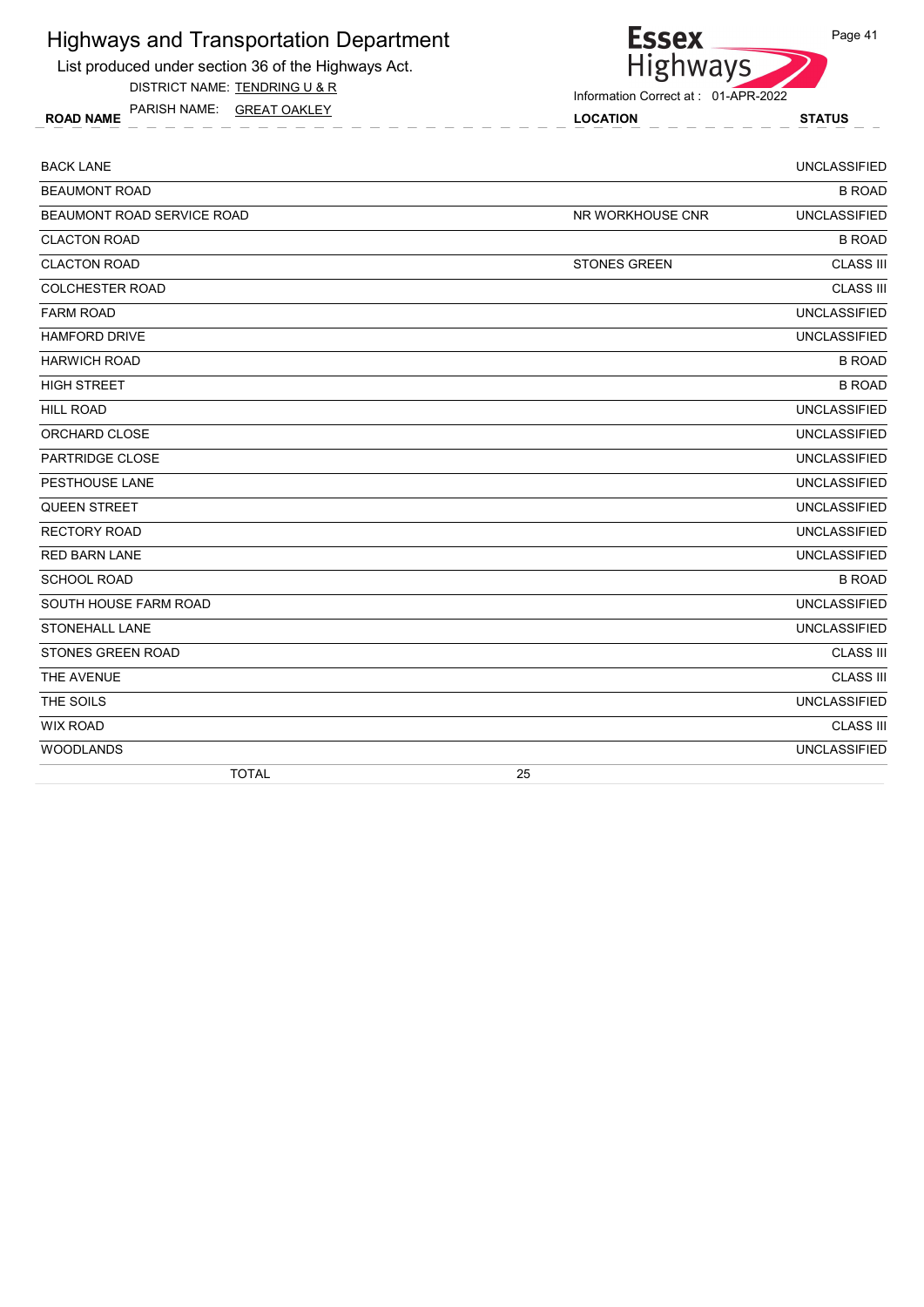

List produced under section 36 of the Highways Act.

DISTRICT NAME: TENDRING U & R

ROAD NAME LOCATION STATUS PARISH NAME: HARWICH

Information Correct at : 01-APR-2022

| <b>ABBOTT ROAD</b>              |                        | <b>UNCLASSIFIED</b> |
|---------------------------------|------------------------|---------------------|
| ABDY AVENUE                     |                        | <b>UNCLASSIFIED</b> |
| <b>ACORN CLOSE</b>              |                        | <b>UNCLASSIFIED</b> |
| <b>AINGER ROAD</b>              |                        | <b>UNCLASSIFIED</b> |
| ALBEMARLE STREET                |                        | <b>UNCLASSIFIED</b> |
| ALBERT STREET                   |                        | <b>UNCLASSIFIED</b> |
| ALBERT STREET REAR SERVICE ROAD |                        | <b>UNCLASSIFIED</b> |
| <b>ALDON CLOSE</b>              |                        | <b>UNCLASSIFIED</b> |
| ALEXANDRA ROAD                  |                        | <b>UNCLASSIFIED</b> |
| ALEXANDRA STREET                |                        | <b>UNCLASSIFIED</b> |
| ALL SAINTS CLOSE                |                        | <b>UNCLASSIFIED</b> |
| <b>ALLFIELDS</b>                |                        | <b>UNCLASSIFIED</b> |
| ANCHOR HOTEL LANE               | <b>STOUR ROAD</b>      | <b>UNCLASSIFIED</b> |
| ANSON CLOSE                     |                        | <b>UNCLASSIFIED</b> |
| ARDERNE CLOSE                   |                        | <b>UNCLASSIFIED</b> |
| <b>ARTILLERY DRIVE</b>          | <b>DOVERCOURT</b>      | <b>UNCLASSIFIED</b> |
| <b>ASHLEY COURT</b>             |                        | PRIVATE ROAD        |
| <b>ASHLEY ROAD</b>              |                        | <b>UNCLASSIFIED</b> |
| <b>BAGSHAW ROAD</b>             |                        | <b>UNCLASSIFIED</b> |
| <b>BALTON WAY</b>               |                        | <b>UNCLASSIFIED</b> |
| <b>BARRACK LANE</b>             |                        | <b>UNCLASSIFIED</b> |
| <b>BAY ROAD</b>                 |                        | <b>UNCLASSIFIED</b> |
| <b>BAY ROUNDABOUT</b>           |                        | A ROAD              |
| <b>BEACH ROAD</b>               |                        | <b>UNCLASSIFIED</b> |
| <b>BEACON HILL AVENUE</b>       |                        | <b>UNCLASSIFIED</b> |
| <b>BERYL ROAD</b>               |                        | <b>UNCLASSIFIED</b> |
| <b>BEXLEY AVENUE</b>            | <b>DOVERCOURT</b>      | <b>UNCLASSIFIED</b> |
| <b>BIRCH AVENUE</b>             |                        | <b>UNCLASSIFIED</b> |
| <b>BLACKSMITHS LANE</b>         |                        | <b>UNCLASSIFIED</b> |
| <b>BLACKTHORN ROAD</b>          | <b>BLACKSMITH LANE</b> | <b>UNCLASSIFIED</b> |
| <b>BRAMBLE TYE</b>              |                        | <b>UNCLASSIFIED</b> |
| <b>BRIARDALE AVENUE</b>         | CHURCH VALLEY          | <b>UNCLASSIFIED</b> |
| <b>BROOKLYN COURT</b>           |                        | PRIVATE ROAD        |
| <b>BROOKLYN ROAD</b>            |                        | <b>UNCLASSIFIED</b> |
| <b>BRUGES CLOSE</b>             |                        | <b>UNCLASSIFIED</b> |
| <b>BRUSSELS CLOSE</b>           |                        | <b>UNCLASSIFIED</b> |
| <b>BULLFINCH CLOSE</b>          | <b>DOVERCOURT</b>      | <b>UNCLASSIFIED</b> |
| <b>CANNING STREET</b>           |                        | <b>UNCLASSIFIED</b> |
| CANNING STREET CUT              |                        | <b>UNCLASSIFIED</b> |
| <b>CASTLEGATE STREET</b>        |                        | <b>UNCLASSIFIED</b> |
| <b>CEMETERY ROAD</b>            |                        | <b>UNCLASSIFIED</b> |
| <b>CHAFFINCH DRIVE</b>          | <b>DOVERCOURT</b>      | <b>UNCLASSIFIED</b> |
| CHASE LANE                      |                        | <b>UNCLASSIFIED</b> |
| CHASE LANE                      |                        | PRIVATE STREET      |
| CHURCH LANE                     |                        | <b>UNCLASSIFIED</b> |
| CHURCH STREET                   |                        | <b>UNCLASSIFIED</b> |
|                                 |                        |                     |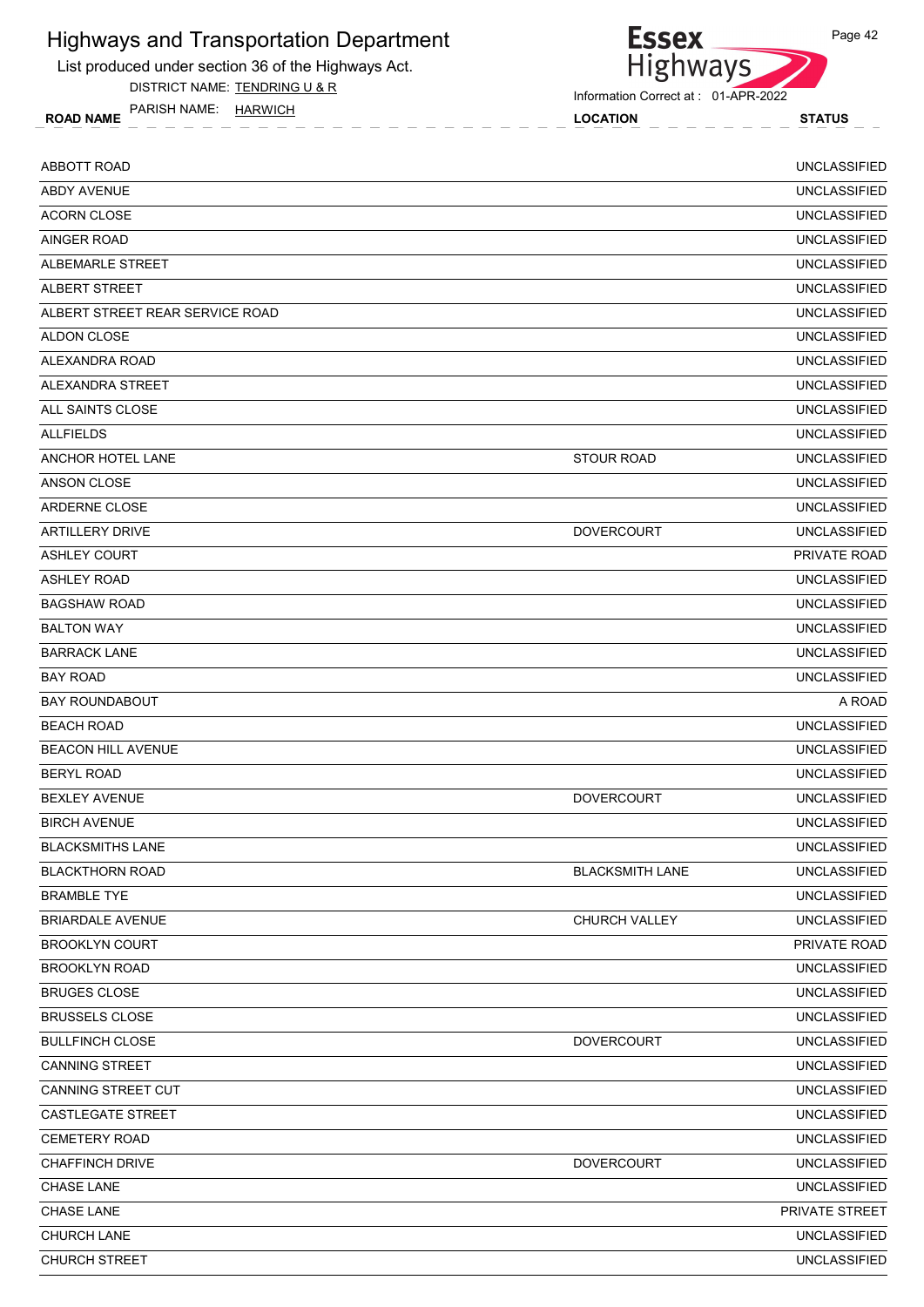

DISTRICT NAME: TENDRING U & R

ROAD NAME LOCATION STATUS PARISH NAME: HARWICH



| <b>CLARKES ROAD</b>                    |                     | <b>UNCLASSIFIED</b> |
|----------------------------------------|---------------------|---------------------|
| <b>CLAYTON ROAD</b>                    |                     | <b>UNCLASSIFIED</b> |
| <b>CLIFF ROAD</b>                      |                     | <b>UNCLASSIFIED</b> |
| <b>COKE STREET</b>                     |                     | <b>UNCLASSIFIED</b> |
| COKE STREET CUT                        |                     | <b>UNCLASSIFIED</b> |
| COOK CLOSE                             | <b>DOVERCOURT</b>   | <b>UNCLASSIFIED</b> |
| <b>COW LANE</b>                        |                     | <b>UNCLASSIFIED</b> |
| <b>CROOKED ELMS</b>                    |                     | PRIVATE ROAD        |
| <b>CROWN LANE</b>                      | <b>STATION ROAD</b> | <b>UNCLASSIFIED</b> |
| DE VERE WAY                            |                     | <b>UNCLASSIFIED</b> |
| <b>DEANES CLOSE</b>                    |                     | <b>UNCLASSIFIED</b> |
| DEEPDALE ROAD                          |                     | <b>UNCLASSIFIED</b> |
| DEVON WAY                              |                     | <b>UNCLASSIFIED</b> |
| <b>DOCKFIELD AVENUE</b>                |                     | <b>UNCLASSIFIED</b> |
| <b>DOUGLAS ROAD</b>                    |                     | <b>UNCLASSIFIED</b> |
| <b>DOVE CRESCENT</b>                   |                     | <b>UNCLASSIFIED</b> |
| <b>DOVERCOURT BYPASS</b>               |                     | A ROAD              |
| DOVERCOURT BYPASS STAGE 2              |                     | A ROAD              |
| DOVERCOURT BYPASS STAGE 2              |                     | <b>UNCLASSIFIED</b> |
| DOVERCOURT BYPASS STAGE 2 SERVICE ROAD |                     | A ROAD              |
| DOVERCOURT ROUNDABOUT                  |                     | A ROAD              |
| <b>EARLHAMS CLOSE</b>                  |                     | <b>UNCLASSIFIED</b> |
| <b>EAST STREET</b>                     |                     | <b>UNCLASSIFIED</b> |
| <b>EASTERLING CLOSE</b>                |                     | <b>UNCLASSIFIED</b> |
| <b>EASTGATE STREET</b>                 |                     | <b>UNCLASSIFIED</b> |
| ELIZABETH ROAD                         |                     | <b>UNCLASSIFIED</b> |
| <b>ELM DRIVE</b>                       |                     | PRIVATE ROAD        |
| <b>ELMHURST ROAD</b>                   |                     | <b>UNCLASSIFIED</b> |
| <b>EMPIRE ROAD</b>                     |                     | <b>UNCLASSIFIED</b> |
| <b>EUROPA WAY</b>                      |                     | <b>UNCLASSIFIED</b> |
| <b>EVES COURT</b>                      |                     | <b>UNCLASSIFIED</b> |
| <b>FALLOWFIELD CLOSE</b>               | CHURCH VALLEY       | <b>UNCLASSIFIED</b> |
| <b>FERNDALE ROAD</b>                   |                     | <b>UNCLASSIFIED</b> |
| FERNLEA ROAD                           |                     | <b>UNCLASSIFIED</b> |
| FIELD CLOSE                            |                     | PRIVATE ROAD        |
| <b>FIRST AVENUE</b>                    |                     | <b>UNCLASSIFIED</b> |
| <b>FRESHFIELDS</b>                     | <b>DOVERCOURT</b>   | <b>UNCLASSIFIED</b> |
| <b>FRESHFIELDS ROAD</b>                |                     | <b>UNCLASSIFIED</b> |
| FRESHFIELDS ROAD ROUNDABOUT            |                     | <b>UNCLASSIFIED</b> |
| <b>FROBISHER ROAD</b>                  | <b>DOVERCOURT</b>   | <b>UNCLASSIFIED</b> |
| <b>FRONKS AVENUE</b>                   |                     | <b>UNCLASSIFIED</b> |
| <b>FRONKS ROAD</b>                     |                     | <b>B ROAD</b>       |
| FRONKS ROAD SERVICE ROAD               |                     | <b>UNCLASSIFIED</b> |
| <b>FRYATT AVENUE</b>                   |                     | <b>UNCLASSIFIED</b> |
| <b>GEORGE STREET</b>                   |                     | A ROAD              |
| <b>GEORGE STREET</b>                   |                     | <b>UNCLASSIFIED</b> |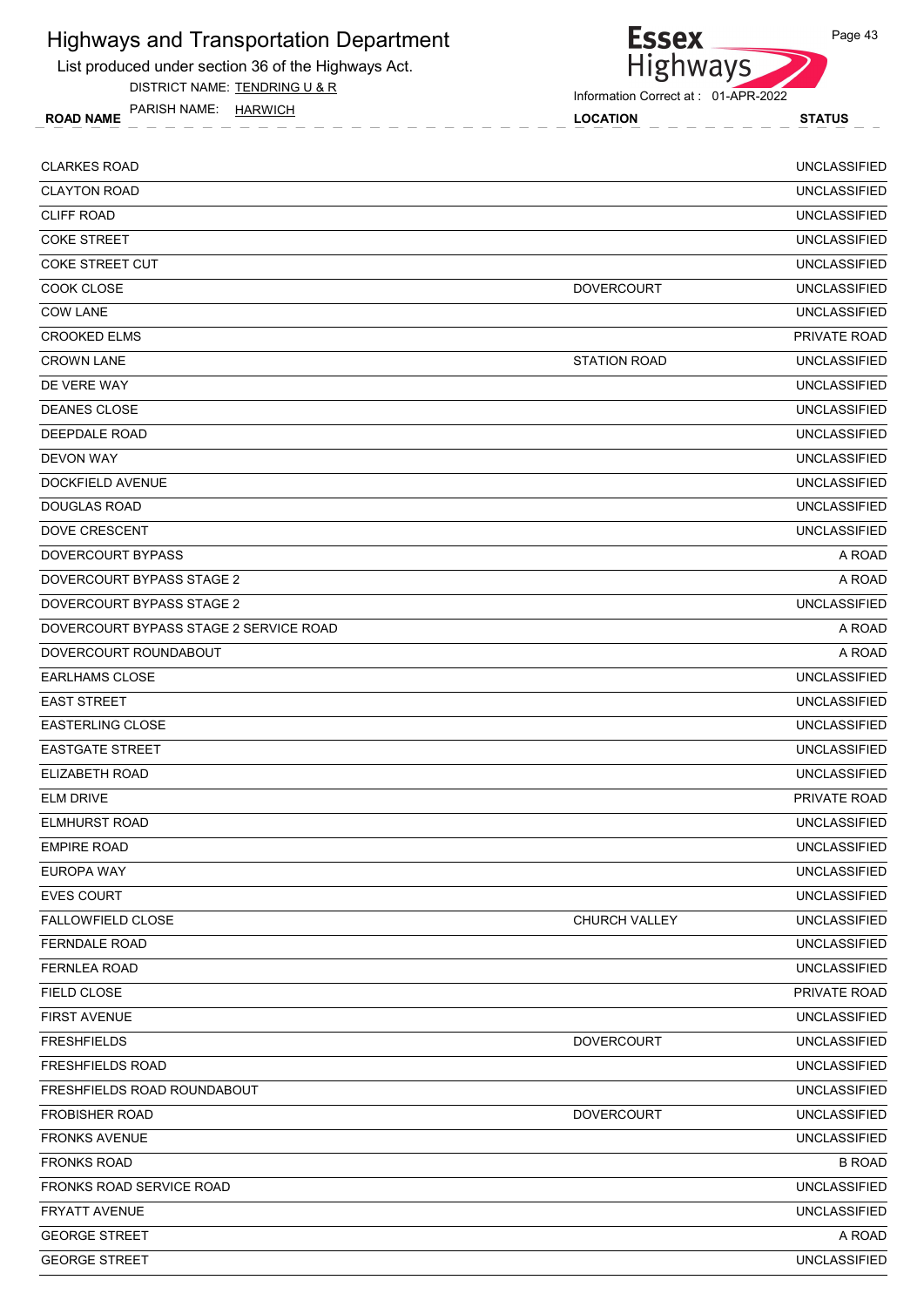

List produced under section 36 of the Highways Act.

DISTRICT NAME: TENDRING U & R

ROAD NAME LOCATION STATUS PARISH NAME: HARWICH

Information Correct at : 01-APR-2022

| <b>GOLDEN LION LANE</b> |                       | <b>UNCLASSIFIED</b> |
|-------------------------|-----------------------|---------------------|
| GOODLAKE CLOSE          |                       | <b>UNCLASSIFIED</b> |
| <b>GORDON ROAD</b>      |                       | <b>UNCLASSIFIED</b> |
| <b>GORDON WAY</b>       |                       | <b>UNCLASSIFIED</b> |
| <b>GRAFTON ROAD</b>     |                       | <b>UNCLASSIFIED</b> |
| <b>GRANGE ROAD</b>      |                       | <b>UNCLASSIFIED</b> |
| <b>GRAVEL HILL WAY</b>  |                       | <b>UNCLASSIFIED</b> |
| <b>GWYNNE ROAD</b>      |                       | <b>UNCLASSIFIED</b> |
| <b>HALL LANE</b>        |                       | <b>UNCLASSIFIED</b> |
| <b>HANKIN AVENUE</b>    |                       | <b>UNCLASSIFIED</b> |
| <b>HANOVER COURT</b>    |                       | <b>PRIVATE ROAD</b> |
| <b>HARBOUR CRESCENT</b> |                       | <b>UNCLASSIFIED</b> |
| <b>HARCOURT AVENUE</b>  |                       | <b>UNCLASSIFIED</b> |
| <b>HAVEN HOUSE LANE</b> | <b>REAR ALBEMARLE</b> | <b>UNCLASSIFIED</b> |
| HAZELVILLE CLOSE        |                       | <b>UNCLASSIFIED</b> |
| <b>HERON WAY</b>        |                       | <b>UNCLASSIFIED</b> |
| <b>HERON WAY</b>        |                       | PRIVATE ROAD        |
| <b>HEWITT ROAD</b>      |                       | <b>PRIVATE ROAD</b> |
| <b>HIGH STREET</b>      |                       | <b>B ROAD</b>       |
| <b>HIGHFIELD AVENUE</b> |                       | <b>CLASS III</b>    |
| <b>HIGHFIELD COURT</b>  |                       | PRIVATE ROAD        |
| <b>HILL ROAD</b>        |                       | <b>UNCLASSIFIED</b> |
| <b>HILLCREST COURT</b>  |                       | <b>UNCLASSIFIED</b> |
| <b>HOLYROOD</b>         |                       | <b>UNCLASSIFIED</b> |
| <b>HORDLE PLACE</b>     |                       | <b>UNCLASSIFIED</b> |
| HORDLE STREET           |                       | <b>UNCLASSIFIED</b> |
| <b>HOWARD AVENUE</b>    |                       | <b>UNCLASSIFIED</b> |
| <b>HUDSON CLOSE</b>     |                       | <b>UNCLASSIFIED</b> |
| <b>INGESTRE STREET</b>  |                       | <b>UNCLASSIFIED</b> |
| JAMESTOWN CLOSE         |                       | PRIVATE ROAD        |
| <b>JUBILEE CLOSE</b>    |                       | <b>UNCLASSIFIED</b> |
| <b>KEYNES WAY</b>       |                       | <b>UNCLASSIFIED</b> |
| <b>KILMAINE ROAD</b>    |                       | <b>UNCLASSIFIED</b> |
| KING GEORGES AVENUE     |                       | <b>UNCLASSIFIED</b> |
| KINGFISHER DRIVE        | <b>DOVERCOURT</b>     | <b>UNCLASSIFIED</b> |
| <b>KINGS COURT</b>      |                       | PRIVATE ROAD        |
| KINGS HEAD STREET       |                       | <b>UNCLASSIFIED</b> |
| KINGS QUAY STREET       |                       | <b>UNCLASSIFIED</b> |
| <b>KINGS ROAD</b>       |                       | <b>UNCLASSIFIED</b> |
| <b>KINGSWAY</b>         |                       | <b>B ROAD</b>       |
| KINGSWAY CUT            |                       | UNCLASSIFIED        |
| KRESWELL GROVE          |                       | <b>UNCLASSIFIED</b> |
| LANGLEY CLOSE           |                       | <b>UNCLASSIFIED</b> |
| LARKSFIELD CRESCENT     |                       | <b>UNCLASSIFIED</b> |
| LAUREL AVENUE           |                       | <b>UNCLASSIFIED</b> |
| LEE ROAD                |                       | <b>UNCLASSIFIED</b> |
|                         |                       |                     |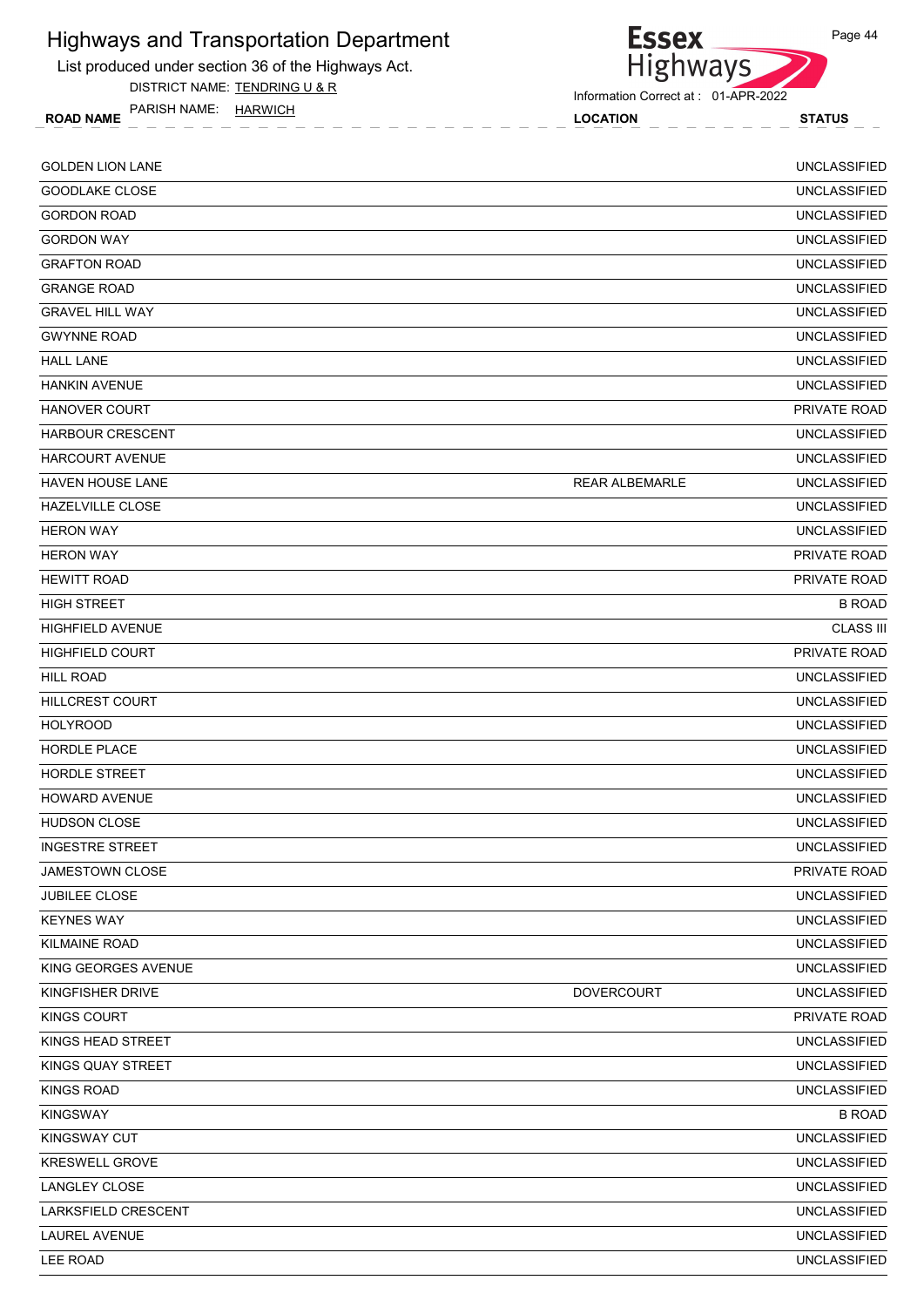

DISTRICT NAME: TENDRING U & R

PARISH NAME: HARWICH



Information Correct at : 01-APR-2022

ROAD NAME TANISH IVAIVIE. **HANVICH** CONTROL CONTROL CONTROL CONTROL CONTROL CONTROL STATUS

Page 45

LIME AVENUE UNCLASSIFIED LIME COURT PRIVATE ROAD AND THE SERVICE OF THE SERVICE OF THE SERVICE OF THE SERVICE OF THE SERVICE OF THE SERVICE OF THE SERVICE OF THE SERVICE OF THE SERVICE OF THE SERVICE OF THE SERVICE OF THE SERVICE OF THE SERVICE OF LITCHFIELD UNCLASSIFIED LONG MEADOWS UNCLASSIFIED LOUVAIN ROAD UNCLASSIFIED LOW ROAD DOVERCOURT UNCLASSIFIED LOWER MARINE PARADE CLASS III LYNTON CLOSE UNCLASSIFIED MAGPIE CLOSE **External of the UNCLASSIFIED** DOVERCOURT **DOVERCOURT** UNCLASSIFIED MAIN ROAD BROAD BOOK IN THE SERVE OF THE SERVE OF THE SERVE OF THE SERVE OF THE BROAD BROAD BROAD BROAD BOOK IN MANOR LANE UNCLASSIFIED MANOR ROAD UNCLASSIFIED MAPLE CLOSE UNCLASSIFIED MARIA STREET **ALL AND STREET AND STREET AND STREET AND STREET AND STREET AND STREET AND STREET AND STREET AND STREET AND STREET AND STREET AND STREET AND STREET AND STREET AND STREET AND STREET AND STREET AND STREET AND ST** MARIA STREET CUT UNCLASSIFIED MARINE PARADE B ROAD MARINE PARADE UNCLASSIFIED MARKET STREET EEN DE GESTEER HET DE GESTEER DE GESTEER HET DE GESTEER HET DE GESTEER DE GESTEER DE GESTEER DE G MAYFLOWER AVENUE UNCLASSIFIED MILITARY WAY DOVERCOURT AND MOVE ON A SUMMER WAY A SERIES OF THE DOVER COURT AND MUSICAL SERIES OF THE DOVER COURT MILL HILL MAIN ROAD B ROAD MILL LANE UNCLASSIFIED MILTON ROAD UNCLASSIFIED MINERVA CLOSE UNCLASSIFIED MUSGRAVE CLOSE UNCLASSIFIED NELSON ROAD UNCLASSIFIED NEWHAVEN LANE UNCLASSIFIED NEWPORT CLOSE UNCLASSIFIED NEWTON ROAD UNCLASSIFIED NIGHTINGALE CLOSE UNCLASSIFIED NORTH OFF BAY ROUNDABOUT UNCLASSIFIED NORWAY CRESCENT CHURCH VALLEY UNCLASSIFIED OAK VIEW UNCLASSIFIED OAKLAND ROAD UNCLASSIFIED OAKLEY ROAD B ROAD OAKLEY ROAD SERVICE ROAD PRIVATE ROAD OAKLEY ROAD SERVICE ROAD UNCLASSIFIED OFF DOVERCOURT ROUNDABOUT UNCLASSIFIED OLD VICARAGE ROAD UNCLASSIFIED ORWELL ROAD UNCLASSIFIED OULTON CLOSE CHURCH VALLEY UNCLASSIFIED OUTPART EASTWARD UNCLASSIFIED OXENFORD CLOSE UNCLASSIFIED PADDOCK CLOSE PRIVATE ROAD PARADE DRIVE DOVERCOURT UNCLASSIFIED PARK ROAD UNCLASSIFIED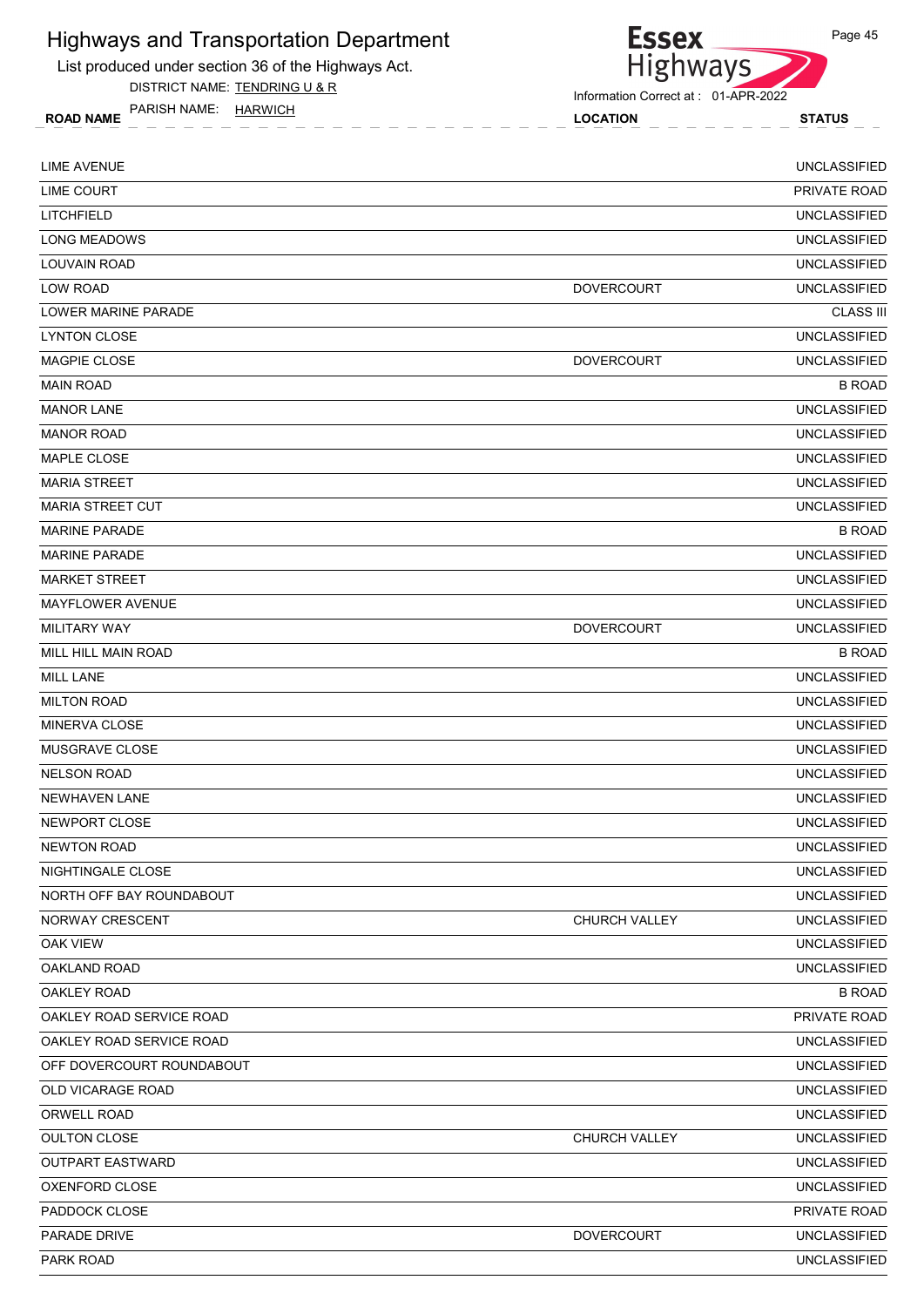

DISTRICT NAME: TENDRING U & R

**Essex** Highways

Information Correct at : 01-APR-2022

ROAD NAME LOCATION STATUS PARISH NAME: HARWICH

| <b>PARK TERRACE</b>        |                         | <b>UNCLASSIFIED</b> |
|----------------------------|-------------------------|---------------------|
| PARKESTON QUAY             | STAGE 1A                | <b>UNCLASSIFIED</b> |
| PARKESTON ROAD             |                         | <b>CLASS III</b>    |
| PASSAGEWAY                 | <b>REAR INGESTRE ST</b> | <b>UNCLASSIFIED</b> |
| <b>PATTRICKS LANE</b>      |                         | PRIVATE ROAD        |
| PELHAM CLOSE               |                         | <b>UNCLASSIFIED</b> |
| PEPYS STREET               |                         | <b>UNCLASSIFIED</b> |
| PEPYS STREET CUT           | <b>STOUR ROAD</b>       | <b>UNCLASSIFIED</b> |
| PHOENIX BRIDGE             |                         | A ROAD              |
| PORTLAND AVENUE            |                         | <b>UNCLASSIFIED</b> |
| PORTLAND CRESCENT          |                         | <b>UNCLASSIFIED</b> |
| POUND FARM DRIVE           |                         | <b>UNCLASSIFIED</b> |
| <b>PRINCES ROAD</b>        |                         | <b>UNCLASSIFIED</b> |
| <b>QUEENS ROAD</b>         |                         | <b>UNCLASSIFIED</b> |
| <b>RAMSEY ROAD</b>         |                         | <b>B ROAD</b>       |
| <b>RAMSEY ROAD</b>         |                         | <b>UNCLASSIFIED</b> |
| <b>RAWDEN CLOSE</b>        |                         | <b>UNCLASSIFIED</b> |
| <b>RAY AVENUE</b>          |                         | <b>UNCLASSIFIED</b> |
| REAR ALEXANDER HOUSE       |                         | PRIVATE ROAD        |
| <b>REBOW ROAD</b>          |                         | <b>UNCLASSIFIED</b> |
| <b>REGIMENTAL WAY</b>      | <b>DOVERCOURT</b>       | <b>UNCLASSIFIED</b> |
| <b>RICHMOND CRESCENT</b>   |                         | <b>UNCLASSIFIED</b> |
| ROSE AND BREWSTER COTTAGES |                         | <b>UNCLASSIFIED</b> |
| <b>ROSE GARDENS</b>        |                         | <b>UNCLASSIFIED</b> |
| <b>ROSEBANK</b>            |                         | <b>UNCLASSIFIED</b> |
| <b>ROWAN CLOSE</b>         | <b>MANOR LANE</b>       | <b>UNCLASSIFIED</b> |
| <b>ROWLANDS YARD</b>       |                         | PRIVATE ROAD        |
| <b>SEAFIELD ROAD</b>       |                         | <b>UNCLASSIFIED</b> |
| SECOND AVENUE              |                         | <b>UNCLASSIFIED</b> |
| <b>SHACKLETON CLOSE</b>    | <b>DOVERCOURT</b>       | <b>UNCLASSIFIED</b> |
| SHAFTESBURY AVENUE         |                         | <b>UNCLASSIFIED</b> |
| SOUTH OFF BAY ROUNDABOUT   |                         | <b>UNCLASSIFIED</b> |
| <b>ST AUSTINS LANE</b>     |                         | <b>UNCLASSIFIED</b> |
| ST DENIS CLOSE             |                         | <b>UNCLASSIFIED</b> |
| ST EDMUNDS CLOSE           |                         | <b>UNCLASSIFIED</b> |
| ST GEORGES AVENUE          |                         | <b>UNCLASSIFIED</b> |
| ST HELENS GREEN            |                         | PRIVATE STREET      |
| <b>ST MICHAELS ROAD</b>    |                         | <b>UNCLASSIFIED</b> |
| <b>STATION LANE</b>        |                         | PRIVATE ROAD        |
| <b>STATION ROAD</b>        |                         | <b>UNCLASSIFIED</b> |
| <b>STATION ROAD</b>        |                         | <b>UNCLASSIFIED</b> |
| <b>STORE ROAD</b>          |                         | PRIVATE ROAD        |
| STORE ROAD ROUNDABOUT      |                         | PRIVATE ROAD        |
| <b>STOUR ROAD</b>          |                         | <b>UNCLASSIFIED</b> |
| SWALLOW CLOSE              | <b>DOVERCOURT</b>       | <b>UNCLASSIFIED</b> |
| SWEDEN CLOSE               |                         | <b>UNCLASSIFIED</b> |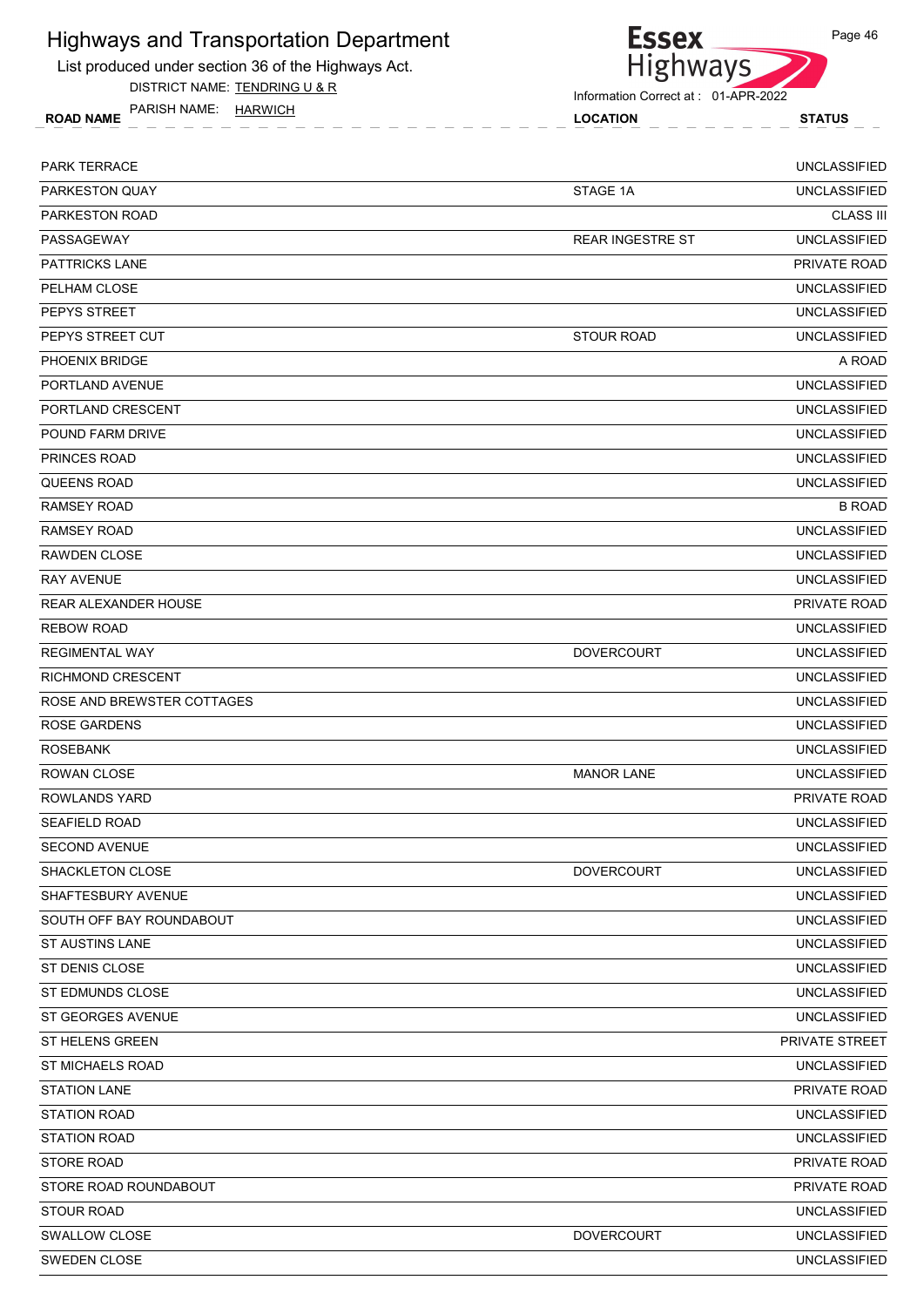

List produced under section 36 of the Highways Act.

DISTRICT NAME: TENDRING U & R

ROAD NAME LOCATION STATUS PARISH NAME: HARWICH

| <b>TALBOT STREET</b>         |                   | <b>UNCLASSIFIED</b> |
|------------------------------|-------------------|---------------------|
| THE ANGEL                    | THE QUAY          | <b>UNCLASSIFIED</b> |
| THE CLOSE                    |                   | <b>UNCLASSIFIED</b> |
| THE DALES                    |                   | <b>UNCLASSIFIED</b> |
| THE DRIVE                    |                   | <b>CLASS III</b>    |
| THE HANGINGS                 |                   | PRIVATE ROAD        |
| THE HAVEN                    |                   | <b>UNCLASSIFIED</b> |
| THE QUAY                     |                   | A ROAD              |
| THE RIDGEWAY                 |                   | <b>UNCLASSIFIED</b> |
| THE VINEWAY                  |                   | <b>UNCLASSIFIED</b> |
| THIRD AVENUE                 |                   | <b>UNCLASSIFIED</b> |
| <b>VALLEY ROAD</b>           |                   | <b>UNCLASSIFIED</b> |
| <b>VANSITTART STREET</b>     |                   | <b>UNCLASSIFIED</b> |
| VANSITTART STREET CUT        |                   | <b>UNCLASSIFIED</b> |
| <b>VAUX AVENUE</b>           | <b>DOVERCOURT</b> | <b>UNCLASSIFIED</b> |
| <b>VICTORIA STREET</b>       |                   | <b>UNCLASSIFIED</b> |
| <b>VIENNA CLOSE</b>          |                   | <b>UNCLASSIFIED</b> |
| <b>WADDESDON ROAD</b>        |                   | <b>UNCLASSIFIED</b> |
| <b>WARHAM ROAD</b>           |                   | <b>UNCLASSIFIED</b> |
| <b>WASHINGTON ROAD</b>       |                   | <b>UNCLASSIFIED</b> |
| <b>WELLINGTON ROAD</b>       |                   | <b>UNCLASSIFIED</b> |
| <b>WEST END LANE</b>         |                   | PRIVATE ROAD        |
| <b>WEST STREET</b>           |                   | <b>UNCLASSIFIED</b> |
| <b>WEST STREET</b>           |                   | <b>B ROAD</b>       |
| <b>WHINFIELD AVENUE</b>      |                   | <b>UNCLASSIFIED</b> |
| <b>WICK LANE</b>             |                   | <b>UNCLASSIFIED</b> |
| <b>WILLIAM BLEAKLEY MEWS</b> |                   | <b>UNCLASSIFIED</b> |
| <b>WILLIAM GROOM AVENUE</b>  |                   | <b>UNCLASSIFIED</b> |
| <b>WILLIAMSBURG AVENUE</b>   |                   | <b>UNCLASSIFIED</b> |
| <b>WILLOW WAY</b>            |                   | <b>UNCLASSIFIED</b> |
| <b>WITCH ELM</b>             |                   | <b>UNCLASSIFIED</b> |
| YORKTOWN CLOSE               |                   | <b>UNCLASSIFIED</b> |
| <b>TOTAL</b>                 | 262               |                     |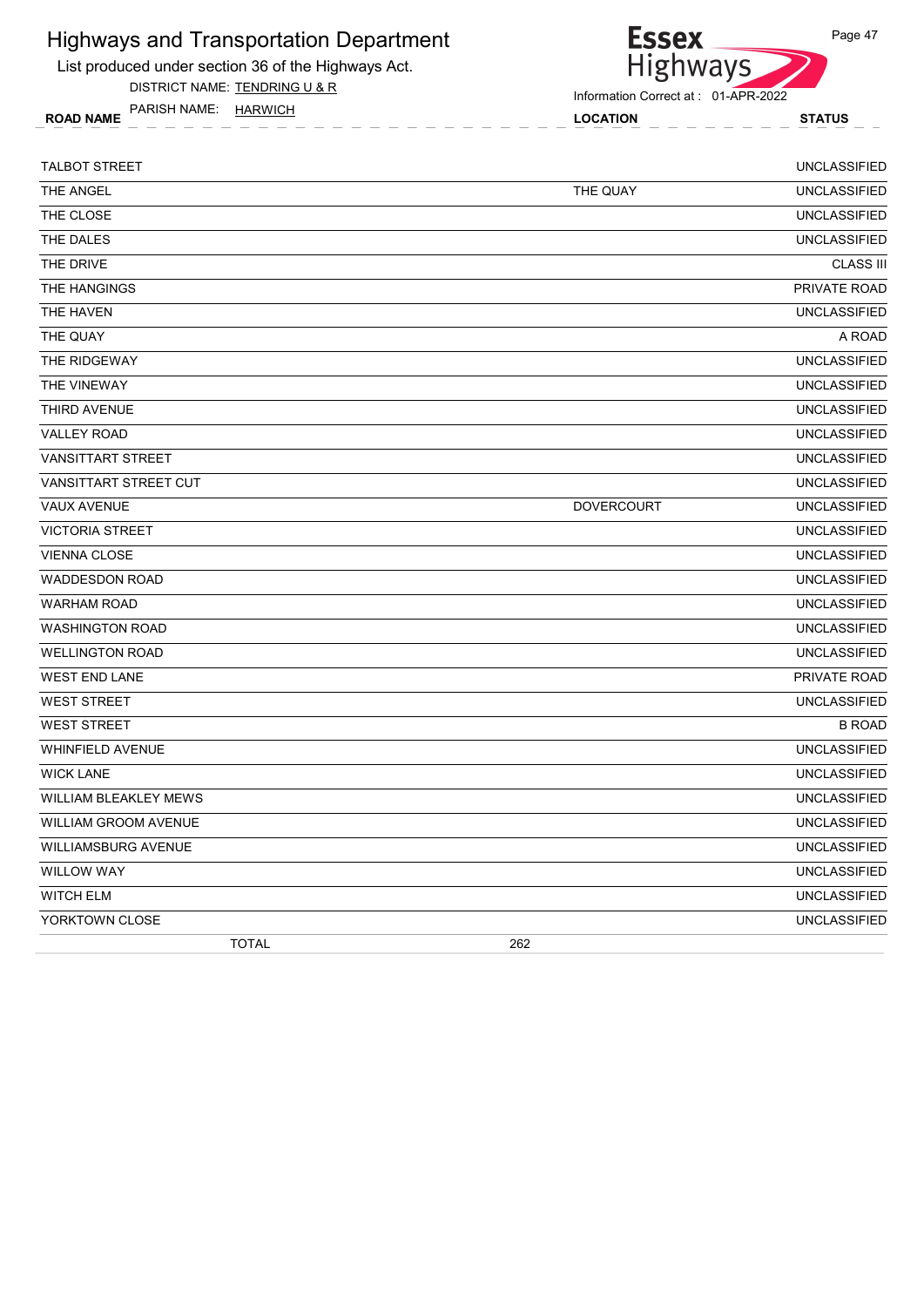

DISTRICT NAME: TENDRING U & R

ROAD NAME LOCATION STATUS PARISH NAME: LAWFORD



Information Correct at : 01-APR-2022

| <b>BARGATE LANE</b>         | <b>CLASS III</b>    |
|-----------------------------|---------------------|
| <b>BARKER CLOSE</b>         | <b>UNCLASSIFIED</b> |
| <b>BARN LANE</b>            | <b>UNCLASSIFIED</b> |
| <b>BLAKE CLOSE</b>          | <b>UNCLASSIFIED</b> |
| <b>BRANTHAM ROAD</b>        | A ROAD              |
| <b>BROMLEY ROAD</b>         | <b>CLASS III</b>    |
| <b>BURROWS CLOSE</b>        | <b>UNCLASSIFIED</b> |
| <b>CAMBRIDGE DRIVE</b>      | <b>PRIVATE ROAD</b> |
| <b>CAUSEWAY END</b>         | <b>UNCLASSIFIED</b> |
| CAVENDISH DRIVE             | <b>UNCLASSIFIED</b> |
| <b>CEDAR CRESCENT</b>       | <b>UNCLASSIFIED</b> |
| <b>CHEQUERS ROAD</b>        | <b>UNCLASSIFIED</b> |
| <b>CHESTER GROVE</b>        | <b>PRIVATE ROAD</b> |
| <b>CHURCH HILL</b>          | <b>UNCLASSIFIED</b> |
| CLAUDE OLIVER CLOSE         | PRIVATE ROAD        |
| <b>COLCHESTER ROAD</b>      | <b>CLASS III</b>    |
| <b>CONSTABLE CLOSE</b>      | <b>UNCLASSIFIED</b> |
| <b>CORNFORD WAY</b>         | <b>UNCLASSIFIED</b> |
| <b>CORNWALL CLOSE</b>       | <b>UNCLASSIFIED</b> |
| <b>COTMAN AVENUE</b>        | <b>UNCLASSIFIED</b> |
| <b>COXS HILL</b>            | A ROAD              |
| DALE HALL ROUNDABOUT        | A ROAD              |
| <b>DEAD LANE</b>            | <b>UNCLASSIFIED</b> |
| <b>DEDHAM ROAD</b>          | <b>UNCLASSIFIED</b> |
| <b>DIXON CLOSE</b>          | <b>UNCLASSIFIED</b> |
| DORSET SQUARE               | PRIVATE ROAD        |
| <b>EDGEFIELD AVENUE</b>     | <b>UNCLASSIFIED</b> |
| FITZGERALD CLOSE            | <b>UNCLASSIFIED</b> |
| FITZGERALD CLOSE MEWS COURT | UNCLASSIFIED        |
| <b>FLORENCE GARDENS</b>     | PRIVATE ROAD        |
| FOXWOOD CLOSE               | <b>UNCLASSIFIED</b> |
| <b>GAINSBOROUGH DRIVE</b>   | <b>UNCLASSIFIED</b> |
| <b>GARDEN CITY</b>          | <b>UNCLASSIFIED</b> |
| <b>GRANGE ROAD</b>          | <b>UNCLASSIFIED</b> |
| <b>GREENSMILL</b>           | <b>UNCLASSIFIED</b> |
| HARVEY CLOSE                | <b>UNCLASSIFIED</b> |
| <b>HARWICH ROAD</b>         | A ROAD              |
| <b>HUGHES STANTON WAY</b>   | <b>UNCLASSIFIED</b> |
| HUNGERDOWN LANE             | <b>UNCLASSIFIED</b> |
| HUNTER DRIVE                | <b>UNCLASSIFIED</b> |
| JUBILEE END                 | PRIVATE ROAD        |
| <b>KEATING CLOSE</b>        | <b>UNCLASSIFIED</b> |
| KINGS CLOSE                 | <b>UNCLASSIFIED</b> |
| KNIGHTS CLOSE               | <b>UNCLASSIFIED</b> |
| LAWFORD PLACE               | <b>UNCLASSIFIED</b> |
| LAWFORD PLACE               | PRIVATE ROAD        |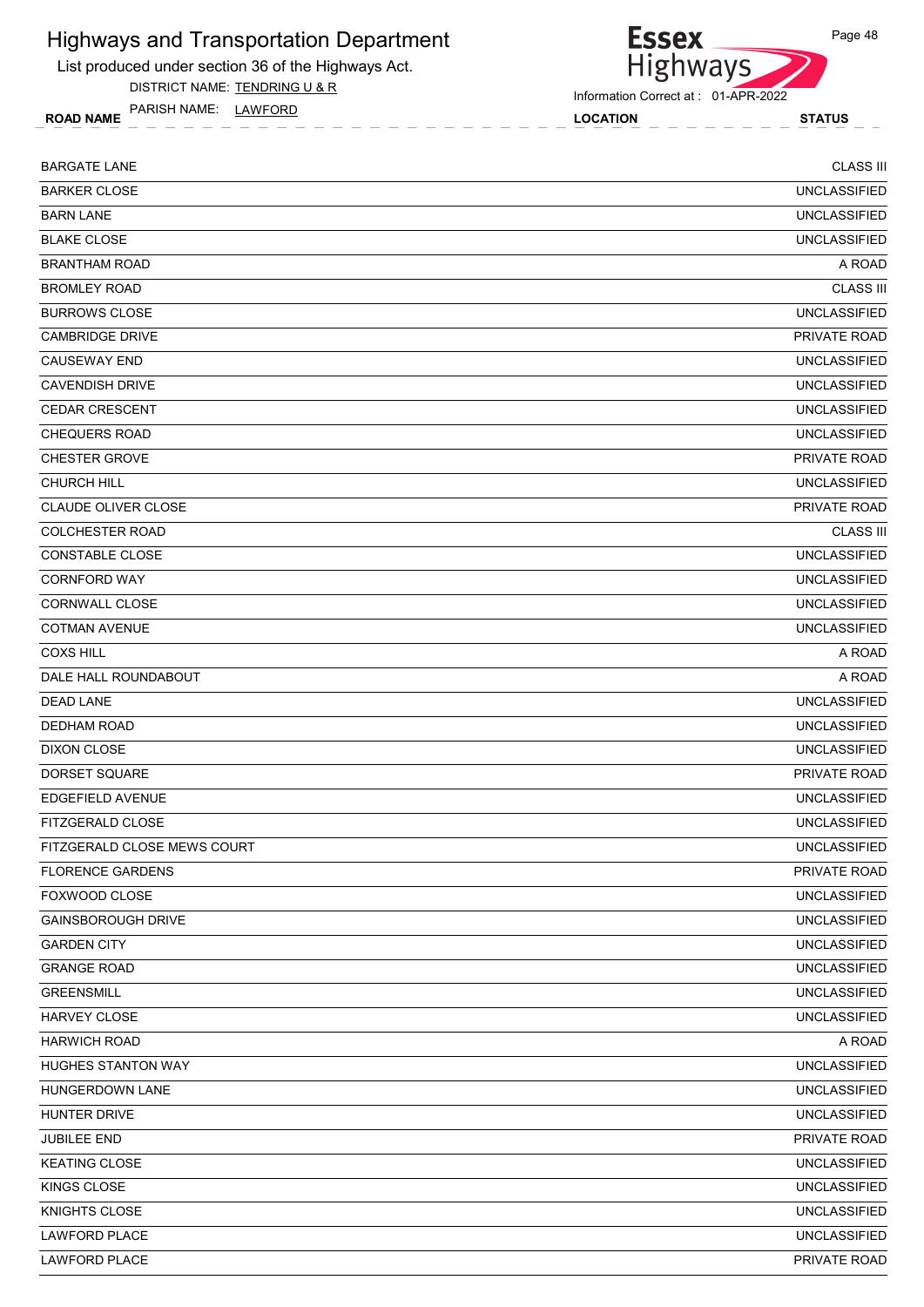

DISTRICT NAME: TENDRING U & R

PARISH NAME: LAWFORD

**Essex Highways** 

Information Correct at : 01-APR-2022

ROAD NAME TANISH IVAIVIE. **LAVIFURD Example 19** 2004 10 2005 LOCATION **STATUS** 

Page 49

LENNOX DRIVE PRIVATE ROAD LINDEN CLOSE UNCLASSIFIED LONG ROAD B ROAD LUSHINGTON ROAD UNCLASSIFIED LYDGATE CLOSE UNCLASSIFIED MEADWAY UNCLASSIFIED MERIVALE CLOSE UNCLASSIFIED MERIVALE ROAD UNCLASSIFIED will hill with the control of the control of the control of the control of the control of the control of the control of the control of the control of the control of the control of the control of the control of the control MILL LANE UNCLASSIFIED MILTON ROAD PRIVATE ROAD AND THE SERVICE OF THE SERVICE OF THE SERVICE OF THE SERVICE OF THE SERVICE OF THE SERVICE OF THE SERVICE OF THE SERVICE OF THE SERVICE OF THE SERVICE OF THE SERVICE OF THE SERVICE OF THE SERVICE O MUNNINGS WAY UNCLASSIFIED NASH CLOSE UNCLASSIFIED NICHOLS CLOSE UNCLASSIFIED PARRINGTON WAY UNCLASSIFIED QUEENSWAY UNCLASSIFIED RIVERSIDE AVENUE WEST UNCLASSIFIED RIVERSIDE AVENUE WEST PRIVATE ROAD SCHOOL LANE UNCLASSIFIED SEATON CLOSE UNCLASSIFIED SIENNA GROVE PRIVATE ROAD AND SIENNA GROVE PRIVATE ROAD AND SIENNA GROVE PRIVATE ROAD AND SIENNA GROVE PRIVATE ROAD SITWELL CLOSE UNCLASSIFIED SKELTON CLOSE UNCLASSIFIED SOMERSET GARDENS PRIVATE ROAD AND A SOMERSET GARDENS PRIVATE ROAD AND A SOMERSET GARDENS PRIVATE ROAD AND A SOMERO ADDITIONAL SOMEROAD AND A SOMERO ADDITIONAL SOMEROAD AND A SOMEROAD AND A SOMEROAD AND A SOMEROAD AND A SOM SOUTH STRAND UNCLASSIFIED **SPRINGBANK AVENUE** UNCLASSIFIED STATION ROAD B ROAD STOURDALE CLOSE UNCLASSIFIED STRAWBERRY AVENUE PRIVATE ROAD STRAWBERRY AVENUE UNCLASSIFIED STUBBS CLOSE UNCLASSIFIED SUMMERS PARK AVENUE TRANSMISSION OF THE SUMMERS PARK AVENUE TO A PRIVATE ROAD PRIVATE ROAD SUMMERS PARK AVENUE UNCLASSIFIED TAVISTOCK PLACE PRIVATE ROAD PRIVATE ROAD PRIVATE ROAD PRIVATE ROAD PRIVATE ROAD TAYLOR DRIVE UNCLASSIFIED THE AVENUE AND THE SALE ROAD AND THE SALE ROAD AND THE AVENUE THE SALE ROAD AND THE SALE ROAD AND THE SALE ROAD THE CAUSEWAY A ROAD A ROAD AND A ROAD A ROAD AND A ROAD A ROAD A ROAD A ROAD A ROAD A ROAD A ROAD A ROAD A ROAD THE HOLLIES PRIVATE ROAD THE ROOKERY **UNCLASSIFIED** TILE BARN LANE UNCLASSIFIED TURNER AVENUE UNCLASSIFIED VICTORIA CRESCENT UNCLASSIFIED WALDEGRAVE CLOSE **The CLOSE CLOSE CLOSE CLOSE CLOSE CLOSE CLOSE CLOSE CLOSE CLOSE CLOSE CLOSE** WALDEGRAVE WAY UNCLASSIFIED wignall street the control of the control of the control of the control of the control of the control of the control of the control of the control of the control of the control of the control of the control of the control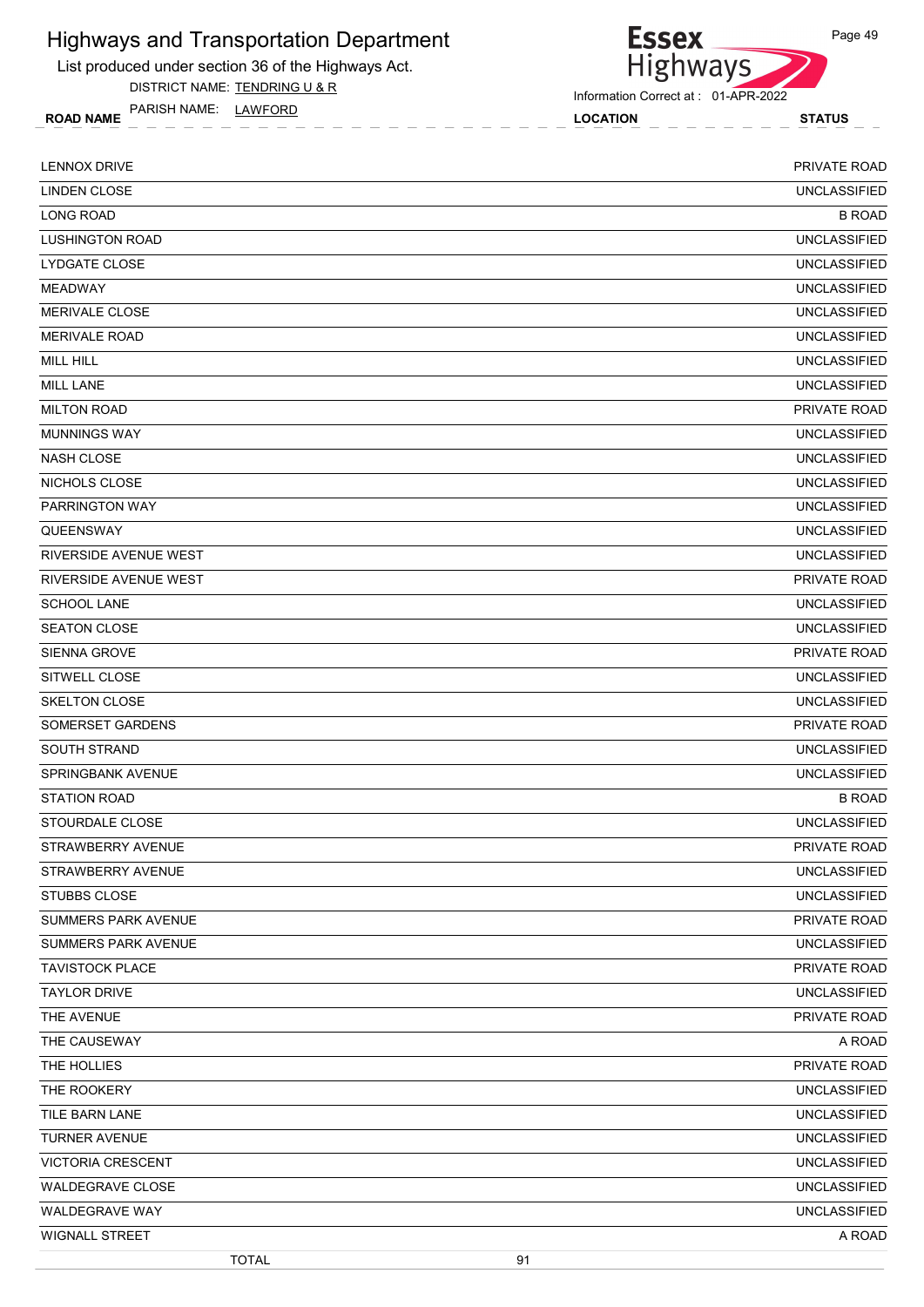List produced under section 36 of the Highways Act.

DISTRICT NAME: TENDRING U & R

ROAD NAME LOCATION STATUS PARISH NAME: LITTLE BENTLEY



Information Correct at : 01-APR-2022

| <b>BENTLEY ROAD</b>               |    | <b>CLASS III</b>    |
|-----------------------------------|----|---------------------|
| <b>BRAMPTON HALL FARM LANE</b>    |    | <b>UNCLASSIFIED</b> |
| <b>CHURCH ROAD</b>                |    | <b>CLASS III</b>    |
| <b>HARWICH ROAD</b>               |    | <b>CLASS III</b>    |
| <b>HARWICH ROAD</b>               |    | A ROAD              |
| <b>HARWICH ROAD</b>               |    | <b>UNCLASSIFIED</b> |
| LITTLE BROMLEY ROAD               |    | <b>CLASS III</b>    |
| <b>MANNINGTREE ROAD</b>           |    | <b>CLASS III</b>    |
| NORTHBOUND SLIP FROM A133 TO A120 |    | A ROAD              |
| <b>PARK ROAD</b>                  |    | <b>UNCLASSIFIED</b> |
| PELLENS CLOSE                     |    | <b>UNCLASSIFIED</b> |
| <b>RAVENS GREEN</b>               |    | <b>UNCLASSIFIED</b> |
| <b>RECTORY ROAD</b>               |    | <b>UNCLASSIFIED</b> |
| <b>RECTORY ROAD</b>               |    | <b>CLASS III</b>    |
| <b>ROWHERNS LANE</b>              |    | <b>UNCLASSIFIED</b> |
| <b>RYECROFT CUT</b>               |    | <b>UNCLASSIFIED</b> |
| <b>RYECROFT ROAD</b>              |    | <b>UNCLASSIFIED</b> |
| SOUTHBOUND SLIP FROM A120 TO A133 |    | A ROAD              |
| <b>TENDRING ROAD</b>              |    | <b>CLASS III</b>    |
| <b>WIX BYPASS</b>                 |    | A ROAD              |
| <b>TOTAL</b>                      | 20 |                     |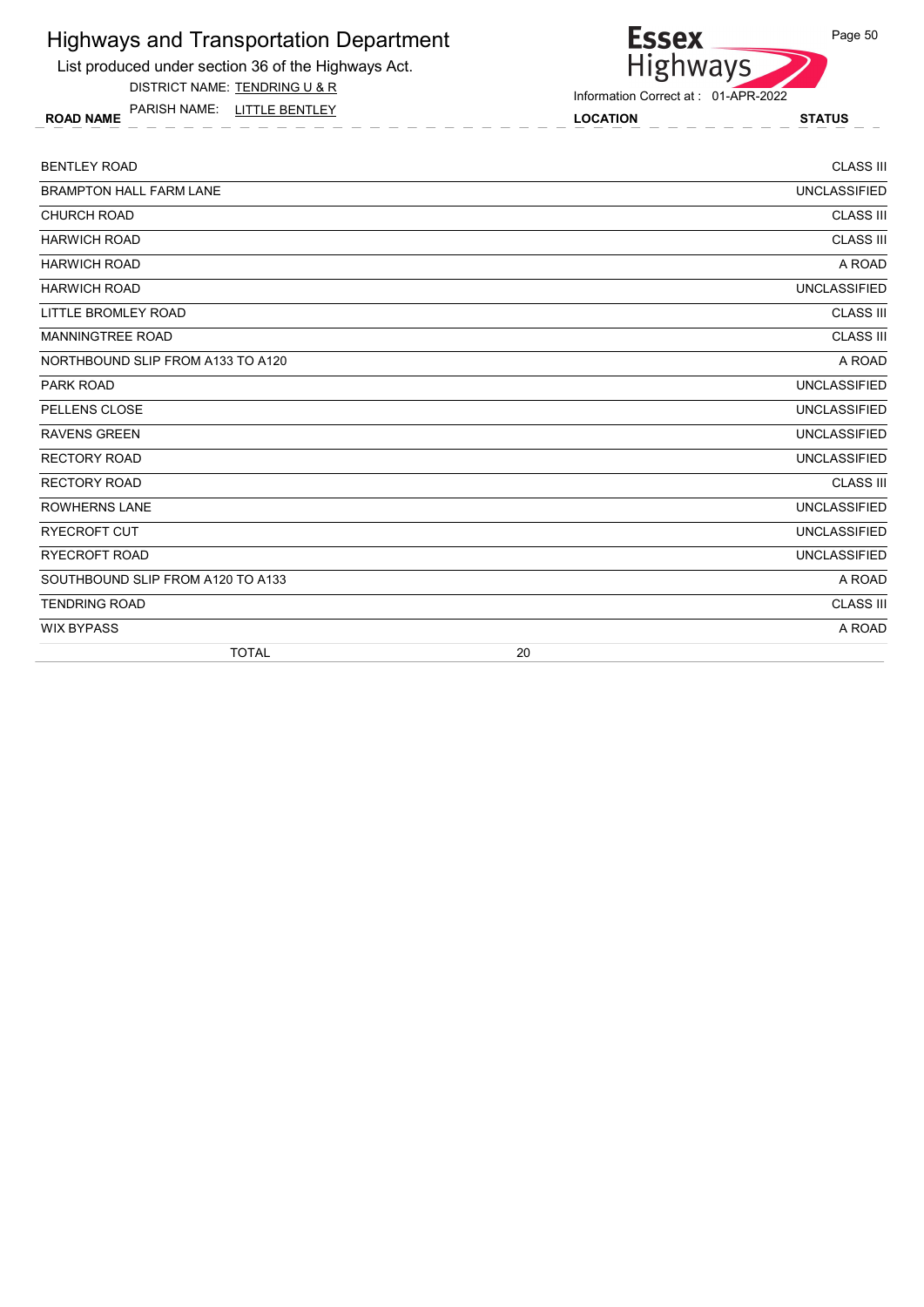List produced under section 36 of the Highways Act. DISTRICT NAME: TENDRING U & R

ROAD NAME LOCATION STATUS PARISH NAME: LITTLE BROMLEY

# Essex<br>Highways Information Correct at : 01-APR-2022

| <b>ARDLEIGH ROAD</b>     | <b>UNCLASSIFIED</b> |
|--------------------------|---------------------|
| <b>BARLON ROAD</b>       | <b>CLASS III</b>    |
| <b>BENTLEY ROAD</b>      | <b>CLASS III</b>    |
| <b>BROMLEY HALL LANE</b> | <b>UNCLASSIFIED</b> |
| <b>CHEQUERS ROAD</b>     | <b>UNCLASSIFIED</b> |
| <b>CHURCH ROAD</b>       | <b>CLASS III</b>    |
| <b>PAYNES LANE</b>       | <b>UNCLASSIFIED</b> |
| <b>SHOP ROAD</b>         | <b>CLASS III</b>    |
| <b>SPRATTS LANE</b>      | <b>UNCLASSIFIED</b> |
| <b>TOTAL</b>             | 9                   |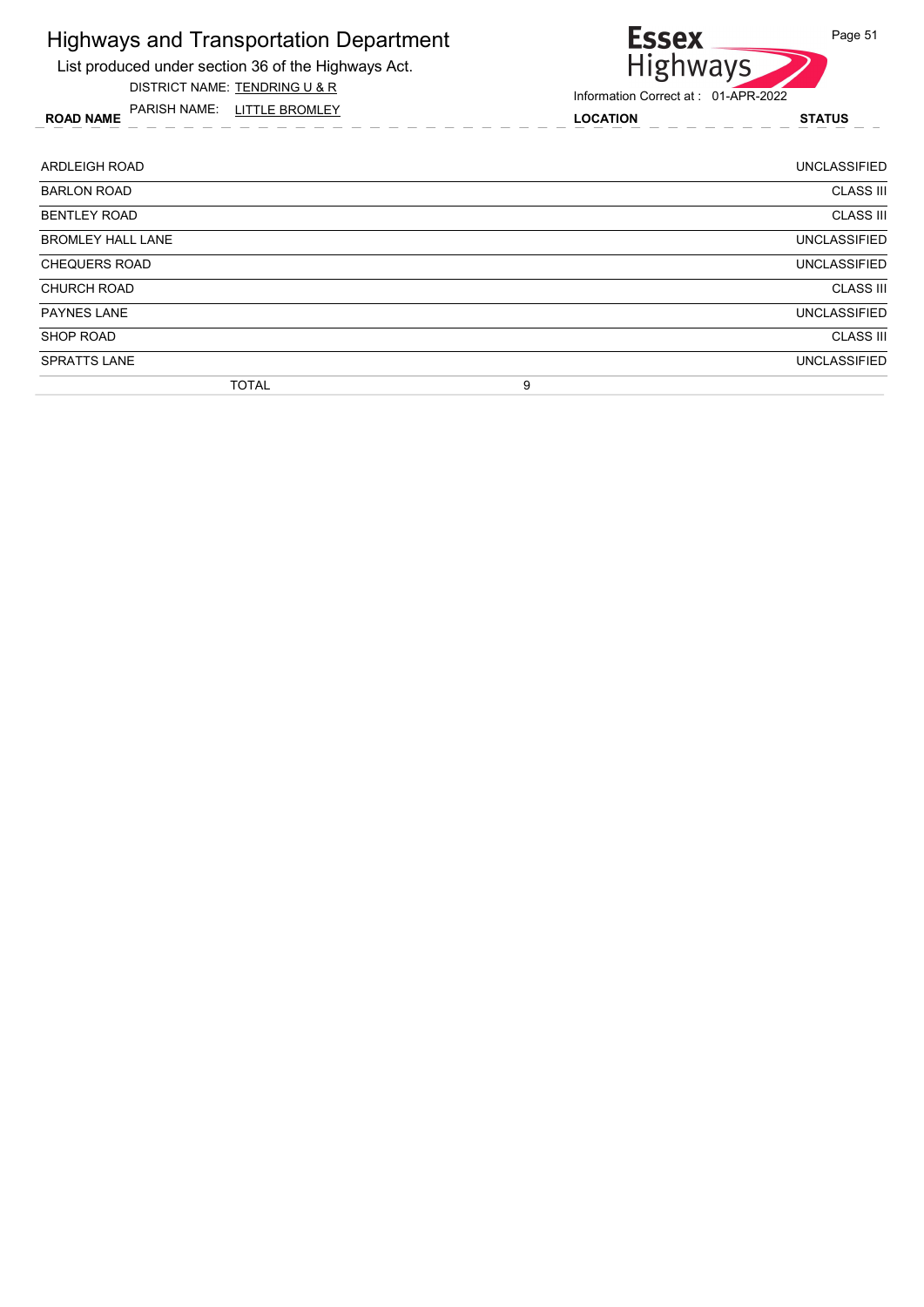List produced under section 36 of the Highways Act.

DISTRICT NAME: TENDRING U & R

ROAD NAME LOCATION STATUS PARISH NAME: LITTLE CLACTON



Information Correct at : 01-APR-2022

| <b>ALAN DRIVE</b>            | <b>UNCLASSIFIED</b> |
|------------------------------|---------------------|
| AMERELLS ROAD                | <b>UNCLASSIFIED</b> |
| <b>BARRINGTON CLOSE</b>      | <b>UNCLASSIFIED</b> |
| <b>BATEMANS LANE</b>         | PRIVATE ROAD        |
| <b>BERTRAM AVENUE</b>        | <b>UNCLASSIFIED</b> |
| <b>BETTS GREEN ROAD</b>      | PRIVATE ROAD        |
| <b>BOVILLS ROUNDABOUT</b>    | A ROAD              |
| <b>BOVILLS WAY</b>           | <b>UNCLASSIFIED</b> |
| <b>BROOKFIELD ROAD</b>       | PRIVATE ROAD        |
| <b>CENTENARY WAY</b>         | <b>B ROAD</b>       |
| <b>CHRISTOPHER DRIVE</b>     | <b>UNCLASSIFIED</b> |
| <b>CLAPGATE DRIVE</b>        | <b>UNCLASSIFIED</b> |
| <b>DEAD LANE</b>             | <b>UNCLASSIFIED</b> |
| EDWARD CLOSE                 | PRIVATE ROAD        |
| <b>ELM ROAD</b>              | <b>UNCLASSIFIED</b> |
| <b>FEVERILLS ROAD</b>        | PRIVATE ROAD        |
| <b>FEVERILLS ROAD</b>        | <b>UNCLASSIFIED</b> |
| <b>GALLOWAY DRIVE</b>        | <b>UNCLASSIFIED</b> |
| <b>GROVE ROAD</b>            | PRIVATE STREET      |
| <b>HARWICH ROAD</b>          | <b>B ROAD</b>       |
| HAZELWOOD CRESCENT           | <b>UNCLASSIFIED</b> |
| <b>HOLLAND ROAD</b>          | <b>CLASS III</b>    |
| <b>HOMING ROAD</b>           | PRIVATE ROAD        |
| <b>LEYS DRIVE</b>            | <b>UNCLASSIFIED</b> |
| LITTLE CLACTON WEELEY BYPASS | A ROAD              |
| LODGE ROAD                   | <b>UNCLASSIFIED</b> |
| LODGE ROAD                   | PRIVATE ROAD        |
| <b>LONDON ROAD</b>           | <b>B ROAD</b>       |
| <b>LOTTS ROAD</b>            | PRIVATE ROAD        |
| MONTANA ROUNDABOUT           | <b>B ROAD</b>       |
| PEARTREE WAY                 | <b>UNCLASSIFIED</b> |
| PROGRESS WAY                 | <b>B ROAD</b>       |
| SPRINGFIELD MEADOWS          | <b>UNCLASSIFIED</b> |
| ST OSYTH ROAD                | <b>UNCLASSIFIED</b> |
| ST OSYTH ROAD EAST           | <b>UNCLASSIFIED</b> |
| ST OSYTH ROAD WEST           | <b>UNCLASSIFIED</b> |
| STONEHALL DRIVE              | PRIVATE ROAD        |
| SUNNYSIDE WAY                | <b>UNCLASSIFIED</b> |
| <b>TALBOT ROAD</b>           | PRIVATE ROAD        |
| <b>TAN LANE</b>              | <b>CLASS III</b>    |
| THE GREEN                    | <b>UNCLASSIFIED</b> |
| THE STREET                   | <b>B ROAD</b>       |
| THORPE ROAD                  | <b>CLASS III</b>    |
| THORRINGTON ROAD             | PRIVATE ROAD        |
| VILLAGE CLOSE                | PRIVATE ROAD        |
| <b>WEELEY ROAD</b>           | <b>B ROAD</b>       |
|                              |                     |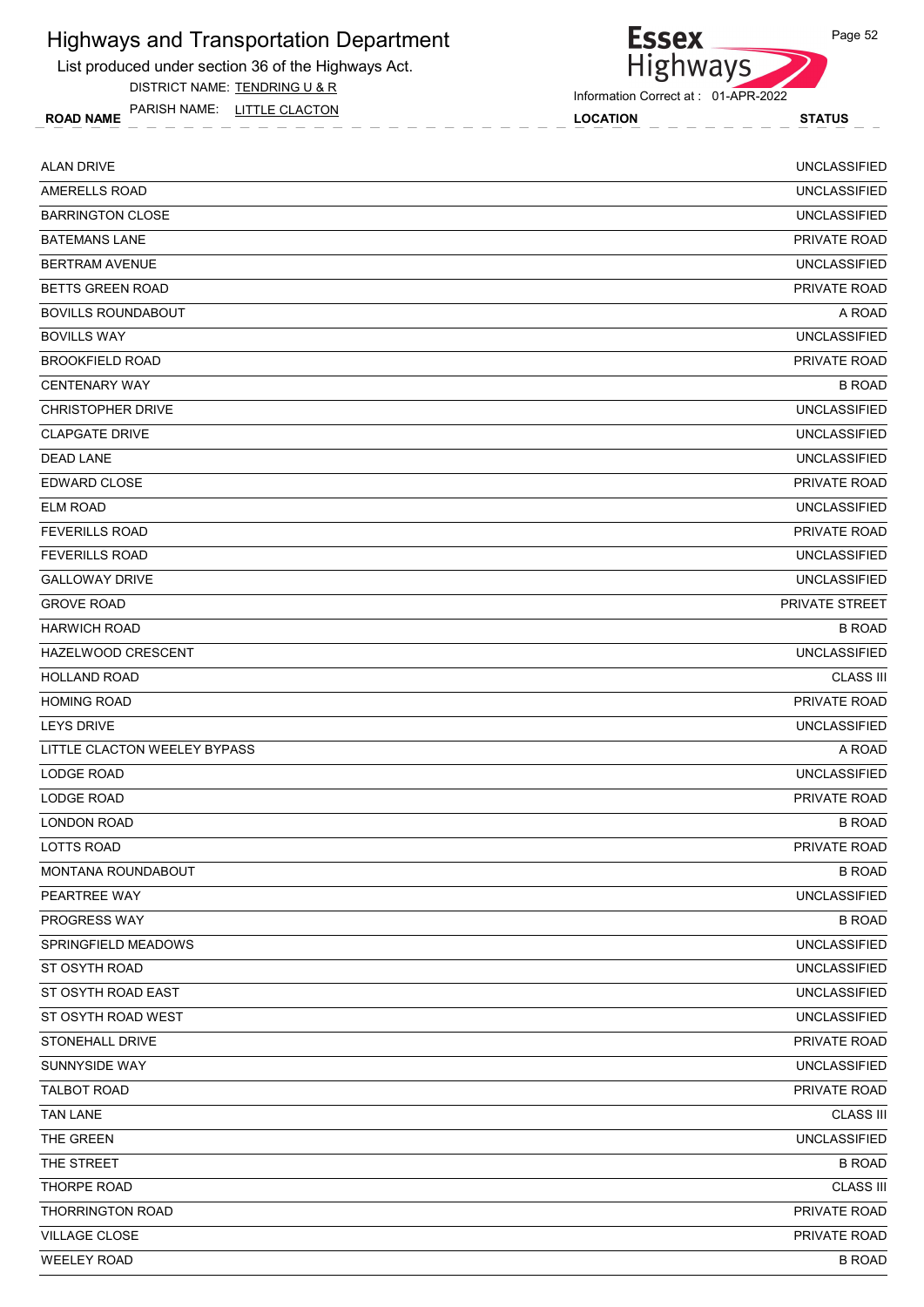List produced under section 36 of the Highways Act.

DISTRICT NAME: TENDRING U & R

ROAD NAME LOCATION STATUS PARISH NAME: LITTLE CLACTON

TOTAL 46

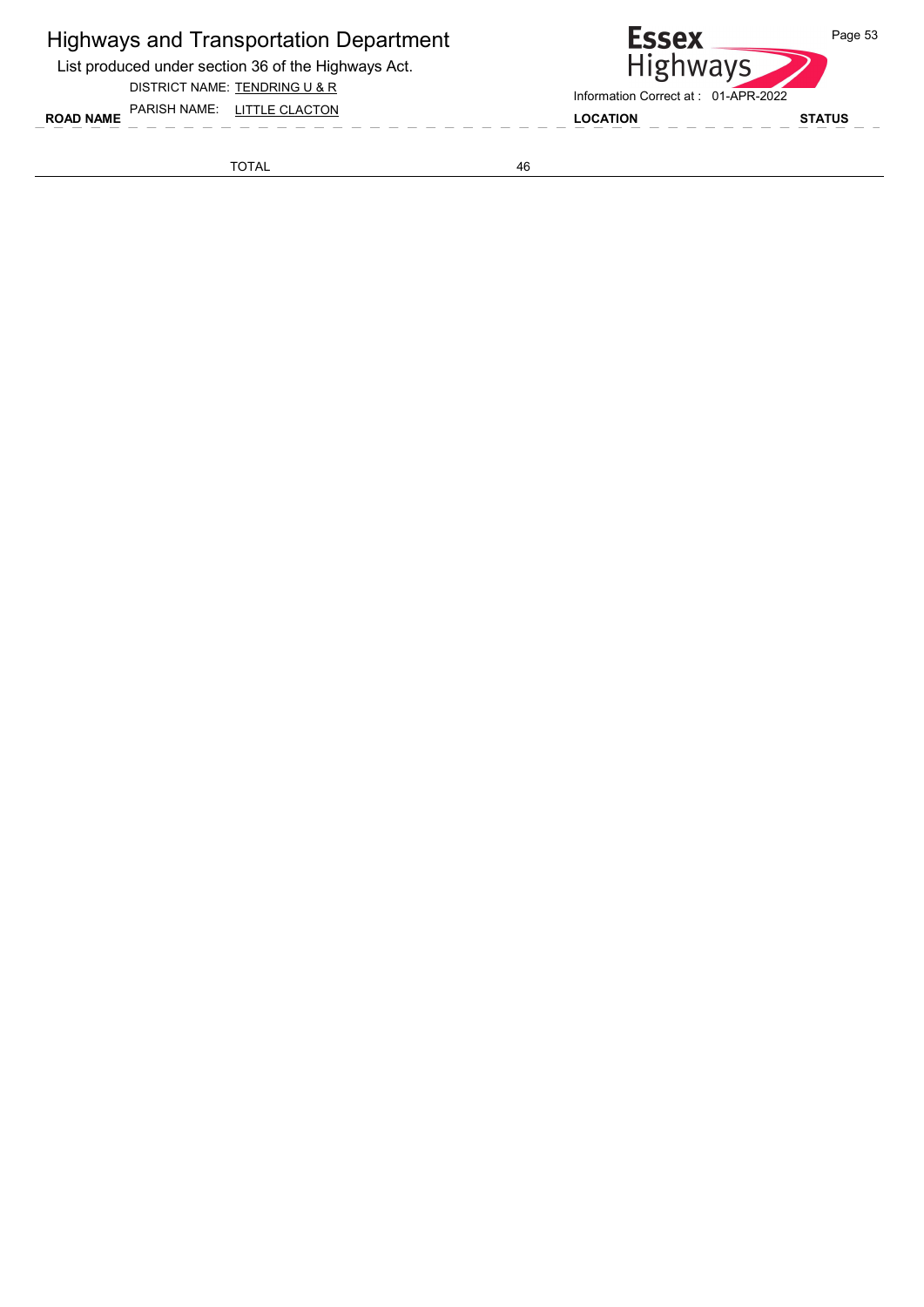

ROAD NAME LOCATION STATUS PARISH NAME: LITTLE OAKLEY



| <b>ASPEN WAY</b>         |              |    | <b>UNCLASSIFIED</b> |
|--------------------------|--------------|----|---------------------|
| <b>BAY VIEW CRESCENT</b> |              |    | <b>UNCLASSIFIED</b> |
| <b>BEECH GROVE</b>       |              |    | <b>UNCLASSIFIED</b> |
| CHERRY TREE CLOSE        |              |    | <b>UNCLASSIFIED</b> |
| <b>CLACTON ROAD</b>      |              |    | <b>B ROAD</b>       |
| <b>HARWICH ROAD</b>      |              |    | <b>B ROAD</b>       |
| <b>HORNBEAMS</b>         |              |    | <b>UNCLASSIFIED</b> |
| LODGE CLOSE              |              |    | <b>UNCLASSIFIED</b> |
| LODGE ROAD               |              |    | <b>UNCLASSIFIED</b> |
| <b>MAYES LANE</b>        |              |    | <b>UNCLASSIFIED</b> |
| <b>MAYES LANE</b>        |              |    | <b>CLASS III</b>    |
| OAKLEY ROAD              |              |    | <b>B ROAD</b>       |
| <b>OAKRIDGE</b>          |              |    | <b>UNCLASSIFIED</b> |
| <b>RECTORY ROAD</b>      |              |    | <b>UNCLASSIFIED</b> |
| <b>SEAVIEW AVENUE</b>    |              |    | <b>UNCLASSIFIED</b> |
|                          | <b>TOTAL</b> | 15 |                     |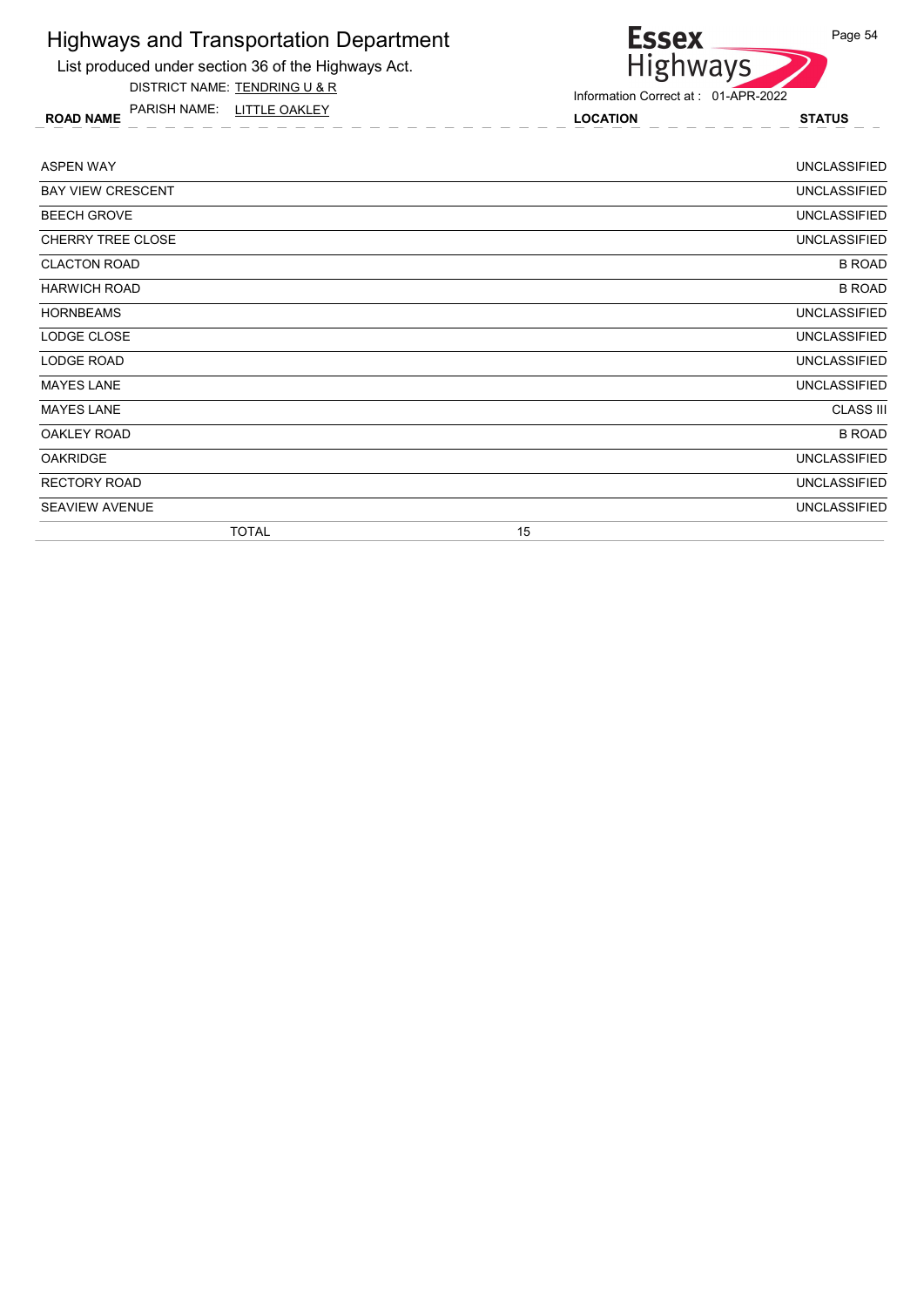List produced under section 36 of the Highways Act.

DISTRICT NAME: TENDRING U & R

ROAD NAME LOCATION STATUS PARISH NAME: MANNINGTREE

Information Correct at : 01-APR-2022

| <b>BENDALLS COURT</b>  | <b>UNCLASSIFIED</b> |
|------------------------|---------------------|
| <b>BROOK STREET</b>    | <b>UNCLASSIFIED</b> |
| <b>COLCHESTER ROAD</b> | <b>CLASS III</b>    |
| <b>COLLEGE COURT</b>   | PRIVATE ROAD        |
| <b>HIGH STREET</b>     | <b>B ROAD</b>       |
| <b>HILTON CLOSE</b>    | <b>UNCLASSIFIED</b> |
| <b>LUSHINGTON ROAD</b> | <b>UNCLASSIFIED</b> |
| <b>MALTHOUSE ROAD</b>  | <b>UNCLASSIFIED</b> |
| <b>MALTINGS WHARF</b>  | PRIVATE ROAD        |
| <b>MILL LANE</b>       | <b>UNCLASSIFIED</b> |
| <b>NORTH STREET</b>    | <b>UNCLASSIFIED</b> |
| <b>OXFORD ROAD</b>     | <b>UNCLASSIFIED</b> |
| <b>PARSONS YARD</b>    | PRIVATE ROAD        |
| <b>QUAY STREET</b>     | <b>B ROAD</b>       |
| <b>QUAY STREET</b>     | <b>UNCLASSIFIED</b> |
| <b>RAILWAY STREET</b>  | <b>UNCLASSIFIED</b> |
| <b>REGENT STREET</b>   | <b>UNCLASSIFIED</b> |
| RIVERSIDE AVENUE EAST  | PRIVATE ROAD        |
| <b>SOUTH STREET</b>    | <b>UNCLASSIFIED</b> |
| ST MICHAELS COURT      | <b>UNCLASSIFIED</b> |
| <b>STATION ROAD</b>    | <b>B ROAD</b>       |
| <b>STOUR STREET</b>    | <b>UNCLASSIFIED</b> |
| YORK STREET            | <b>UNCLASSIFIED</b> |
| <b>TOTAL</b>           | 23                  |

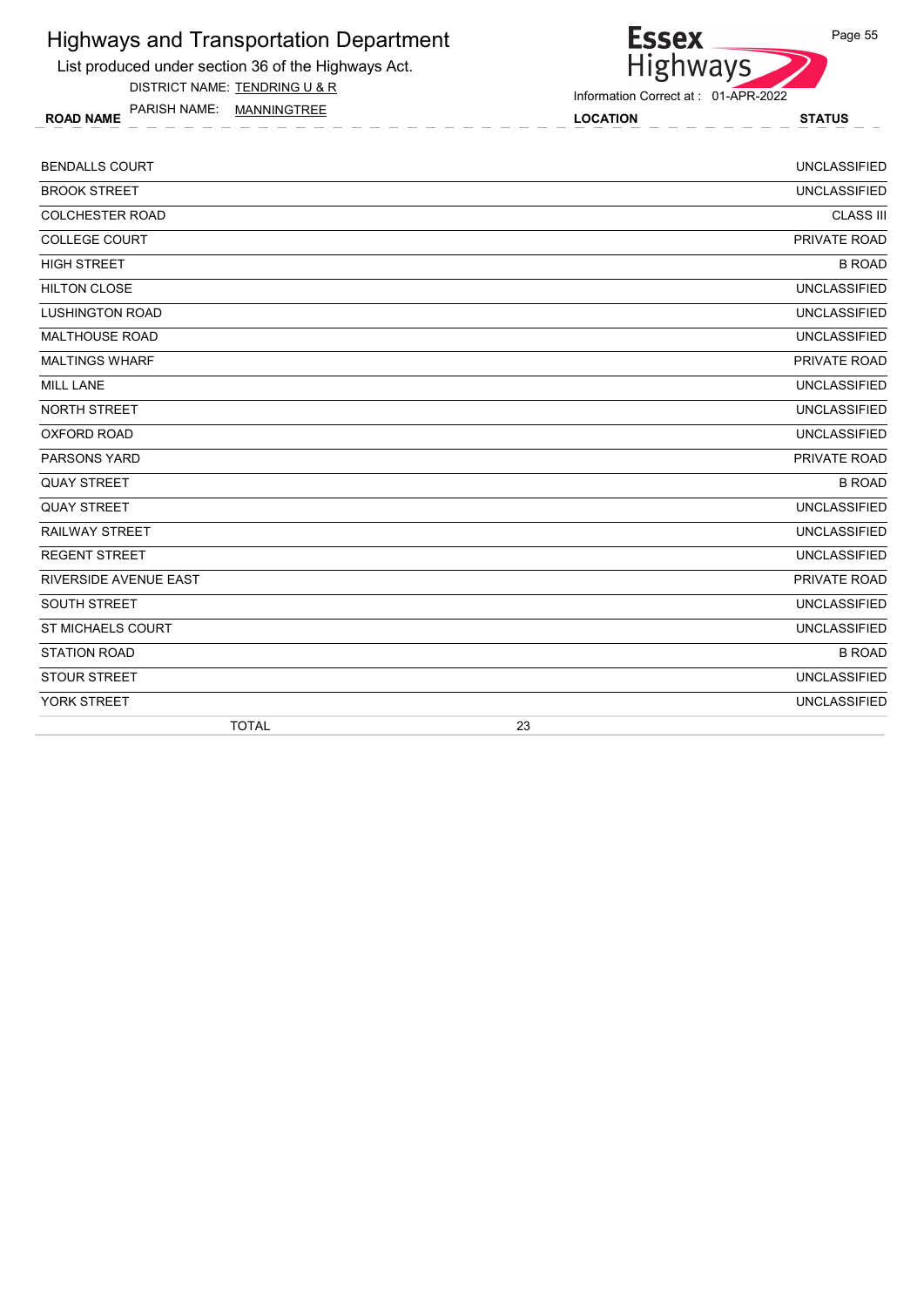

DISTRICT NAME: TENDRING U & R

ROAD NAME LOCATION STATUS PARISH NAME: MISTLEY



Information Correct at : 01-APR-2022

| <b>ANCHOR END</b>               |                         | <b>UNCLASSIFIED</b> |
|---------------------------------|-------------------------|---------------------|
| <b>ANCHOR LANE</b>              |                         | PRIVATE ROAD        |
| <b>BARLEY CLOSE</b>             |                         | <b>UNCLASSIFIED</b> |
| <b>BECKFORD ROAD</b>            |                         | PRIVATE ROAD        |
| <b>BECKFORD ROAD</b>            |                         | <b>UNCLASSIFIED</b> |
| <b>BROOK STREET</b>             |                         | <b>UNCLASSIFIED</b> |
| <b>BROOKS MALTING</b>           | <b>DALGETY MALTINGS</b> | <b>UNCLASSIFIED</b> |
| <b>BRUNSWICK HOUSE CUT</b>      |                         | <b>UNCLASSIFIED</b> |
| <b>CALIFORNIA ROAD</b>          |                         | PRIVATE STREET      |
| <b>CALIFORNIA ROAD</b>          |                         | <b>UNCLASSIFIED</b> |
| <b>CAMBRIA CLOSE</b>            |                         | <b>UNCLASSIFIED</b> |
| <b>CHAPEL CUT</b>               |                         | <b>UNCLASSIFIED</b> |
| <b>CLACTON ROAD</b>             |                         | <b>B ROAD</b>       |
| <b>DEAD LANE</b>                |                         | <b>UNCLASSIFIED</b> |
| <b>ELMDALE DRIVE</b>            |                         | <b>PRIVATE ROAD</b> |
| <b>ERSKINE ROAD</b>             | OFF NEW ROAD            | <b>UNCLASSIFIED</b> |
| <b>FALKLANDS DRIVE</b>          |                         | <b>UNCLASSIFIED</b> |
| <b>GREEN LANE</b>               |                         | <b>PRIVATE ROAD</b> |
| <b>HARWICH ROAD</b>             |                         | <b>B ROAD</b>       |
| <b>HEATH ROAD</b>               |                         | <b>CLASS III</b>    |
| <b>HEATHVIEW CLOSE</b>          |                         | <b>UNCLASSIFIED</b> |
| <b>HIGH STREET</b>              |                         | <b>B ROAD</b>       |
| <b>HORSLEY CROSS ROUNDABOUT</b> |                         | A ROAD              |
| <b>JENKINS HILL</b>             |                         | <b>B ROAD</b>       |
| <b>KERRIDGES CUT</b>            |                         | <b>UNCLASSIFIED</b> |
| <b>KILN LANE</b>                | <b>DALGETY MALTINGS</b> | <b>UNCLASSIFIED</b> |
| <b>LONG ROAD</b>                |                         | <b>B ROAD</b>       |
| <b>MALTHOUSE ROAD</b>           |                         | <b>UNCLASSIFIED</b> |
| MIDDLEFIELD ROAD                |                         | <b>UNCLASSIFIED</b> |
| MILL HILL                       |                         | <b>UNCLASSIFIED</b> |
| MISTLEY QUAY                    |                         | <b>UNCLASSIFIED</b> |
| <b>MISTLEY TOWERS</b>           |                         | UNCLASSIFIED        |
| <b>NEW ROAD</b>                 |                         | <b>B ROAD</b>       |
| <b>NORMAN ROAD</b>              |                         | <b>UNCLASSIFIED</b> |
| OFF SCHOOL LANE                 |                         | PRIVATE ROAD        |
| <b>OXFORD ROAD</b>              |                         | UNCLASSIFIED        |
| PLEASANT PLACE                  |                         | PRIVATE ROAD        |
| PORTLIGHT CLOSE                 |                         | <b>UNCLASSIFIED</b> |
| <b>REMERCIE ROAD</b>            |                         | <b>UNCLASSIFIED</b> |
| RIGBY AVENUE                    |                         | <b>UNCLASSIFIED</b> |
| <b>RIGBY ROAD</b>               |                         | PRIVATE ROAD        |
| ROSEWOOD PARK                   |                         | <b>UNCLASSIFIED</b> |
| <b>SCHOOL LANE</b>              |                         | PRIVATE STREET      |
| <b>SCHOOL LANE</b>              |                         | <b>UNCLASSIFIED</b> |
| SEAFIELD AVENUE                 |                         | <b>UNCLASSIFIED</b> |
| SHRUBLAND ROAD                  |                         | PRIVATE STREET      |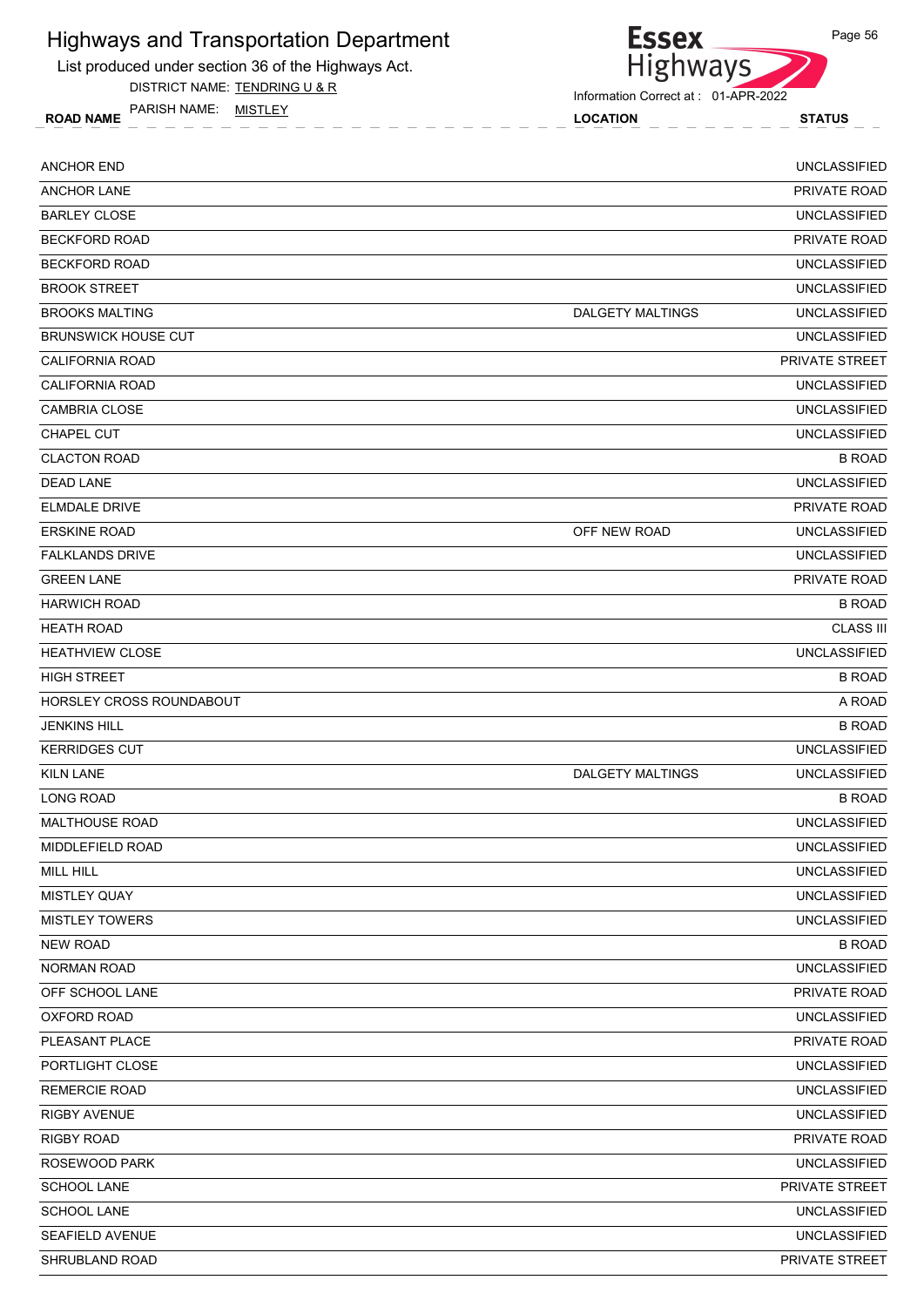

DISTRICT NAME: TENDRING U & R

ROAD NAME LOCATION STATUS PARISH NAME: MISTLEY



| <b>STEAM MILL ROAD</b>   | <b>CLASS III</b>                 |
|--------------------------|----------------------------------|
| STOURVIEW AVENUE         | <b>UNCLASSIFIED</b>              |
| STOURVIEW CLOSE          | <b>UNCLASSIFIED</b>              |
| THE CENTRAL MALTINGS     | DALGETY MALTINGS<br>PRIVATE ROAD |
| THE GREEN                | <b>PRIVATE STREET</b>            |
| THE GREEN                | <b>UNCLASSIFIED</b>              |
| THE LANE                 | PRIVATE ROAD                     |
| THE PARK                 | PRIVATE ROAD                     |
| THE WALLS                | <b>B ROAD</b>                    |
| <b>TRINITY CLOSE</b>     | <b>UNCLASSIFIED</b>              |
| TRINITY FARM COURT       | PRIVATE ROAD                     |
| TRINITY ROAD             | <b>UNCLASSIFIED</b>              |
| <b>WESTMORLAND CLOSE</b> | <b>UNCLASSIFIED</b>              |
| <b>WIX BYPASS</b>        | A ROAD                           |
| <b>TOTAL</b>             | 60                               |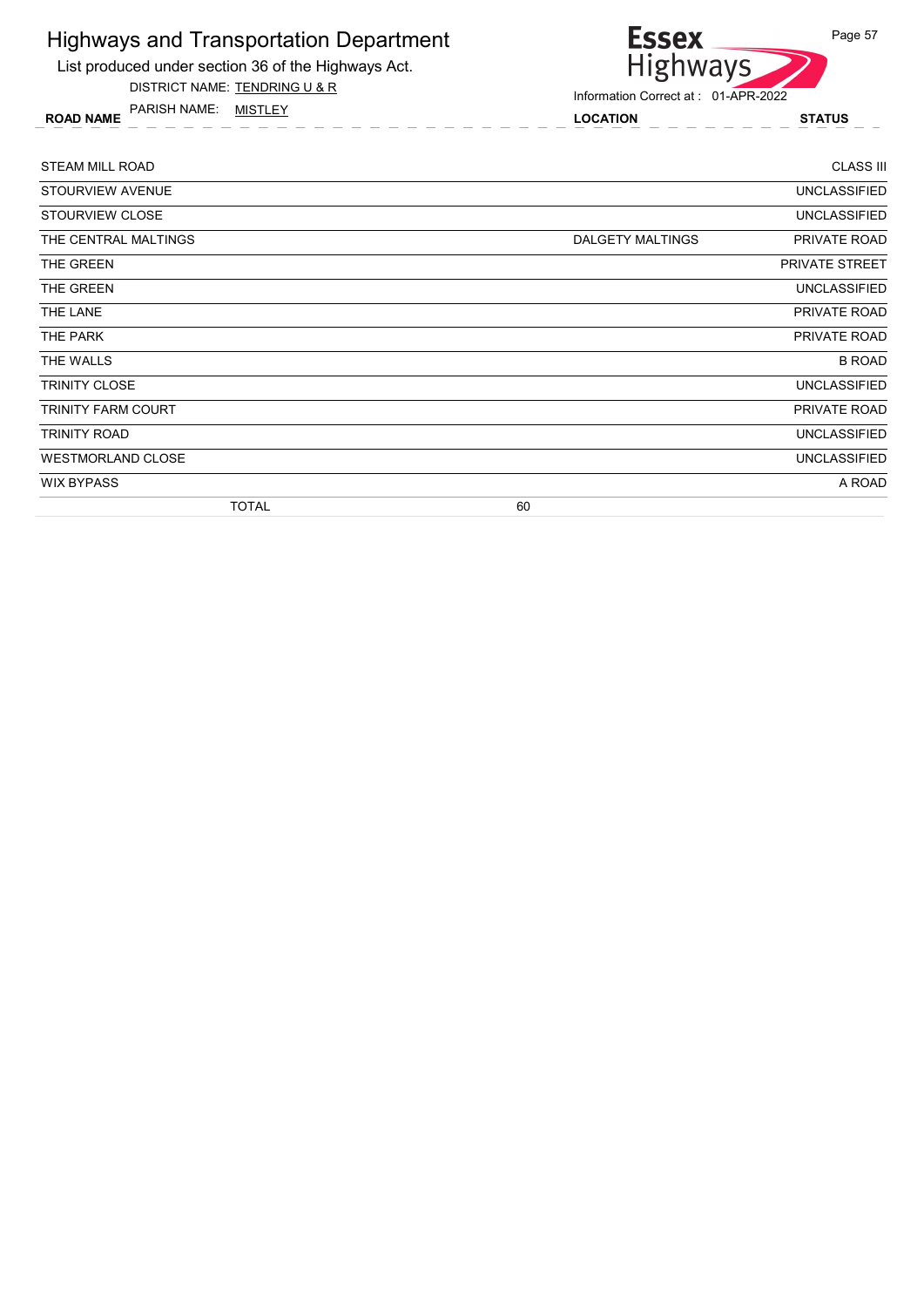| <b>Highways and Transportation Department</b>       | <b>Essex</b>                        | Page 58             |
|-----------------------------------------------------|-------------------------------------|---------------------|
| List produced under section 36 of the Highways Act. | <b>Highways</b>                     |                     |
| DISTRICT NAME: TENDRING U & R                       | Information Correct at: 01-APR-2022 |                     |
| PARISH NAME: RAMSEY<br><b>ROAD NAME</b>             | <b>LOCATION</b>                     | <b>STATUS</b>       |
|                                                     |                                     |                     |
| ACCESS ROAD TO TWO VILLAGE PRIMARY SCHOOL           |                                     | <b>UNCLASSIFIED</b> |
| <b>ADELAIDE STREET</b>                              |                                     | <b>UNCLASSIFIED</b> |
| BOWL ROAD (OLD HARWICH ROAD)                        |                                     | <b>UNCLASSIFIED</b> |
| <b>BURR CLOSE</b>                                   |                                     | <b>UNCLASSIFIED</b> |
| CHEVY COURT                                         |                                     | PRIVATE ROAD        |
| CHEVY COURT                                         |                                     | <b>UNCLASSIFIED</b> |
| <b>CHURCH HILL</b>                                  |                                     | <b>B ROAD</b>       |
| <b>CLAYTON ROAD</b>                                 |                                     | <b>UNCLASSIFIED</b> |
| <b>COLLER ROAD</b>                                  |                                     | <b>UNCLASSIFIED</b> |
| <b>DAVALL CLOSE</b>                                 |                                     | <b>UNCLASSIFIED</b> |
| DOVERCOURT BYPASS                                   |                                     | A ROAD              |
| <b>EAST DOCK ROAD</b>                               |                                     | PRIVATE ROAD        |
| <b>EDWARD STREET</b>                                |                                     | <b>UNCLASSIFIED</b> |
| <b>EUROPA WAY</b>                                   |                                     | <b>UNCLASSIFIED</b> |
| <b>EUROPA WAY</b>                                   |                                     | PRIVATE ROAD        |
| <b>FOSTER ROAD</b>                                  |                                     | <b>UNCLASSIFIED</b> |
| <b>FRESHFIELDS ROAD</b>                             |                                     | <b>UNCLASSIFIED</b> |
| <b>GARLAND ROAD</b>                                 |                                     | <b>UNCLASSIFIED</b> |
| <b>GARLAND ROAD SOUTH</b>                           |                                     | <b>UNCLASSIFIED</b> |
| <b>HAMILTON STREET</b>                              |                                     | <b>UNCLASSIFIED</b> |
| <b>HARWICH ROAD</b>                                 |                                     | A ROAD              |
| <b>HEWITT ROAD</b>                                  |                                     | <b>UNCLASSIFIED</b> |
| <b>HEWITT ROAD</b>                                  |                                     | PRIVATE ROAD        |
| LODGE LANE EAST                                     |                                     | <b>UNCLASSIFIED</b> |
| <b>LOWER BARN LANE</b>                              |                                     | <b>UNCLASSIFIED</b> |
| LUNNISH HILL                                        |                                     | <b>B ROAD</b>       |
| <b>MAIN ROAD</b>                                    |                                     | <b>B ROAD</b>       |
| <b>MAKINS ROAD</b>                                  |                                     | <b>UNCLASSIFIED</b> |
| <b>MAKINS ROAD</b>                                  |                                     | PRIVATE ROAD        |
| <b>MAYES LANE</b>                                   |                                     | <b>CLASS III</b>    |
| MICHAELSTOWE CLOSE                                  |                                     | PRIVATE ROAD        |
| <b>MICHAELSTOWE DRIVE</b>                           |                                     | <b>UNCLASSIFIED</b> |
| MODEL COTTAGES ROAD                                 |                                     | <b>UNCLASSIFIED</b> |
| OAKLEY ROAD                                         |                                     | <b>B ROAD</b>       |
| ORCHARD CLOSE                                       |                                     | <b>UNCLASSIFIED</b> |
| <b>PARKESTON ROAD</b>                               |                                     | <b>UNCLASSIFIED</b> |
| POPLAR HALL                                         |                                     | A ROAD              |
| POPLAR HALL LANE                                    |                                     | <b>UNCLASSIFIED</b> |
| PRIMROSE LANE                                       |                                     | <b>CLASS III</b>    |
| <b>PRINCESS STREET</b>                              |                                     | <b>UNCLASSIFIED</b> |
|                                                     |                                     |                     |
| RAMSEY ROUNDABOUT                                   |                                     | A ROAD              |
| <b>RAY LANE</b>                                     |                                     | PRIVATE ROAD        |
| <b>RECTORY LANE</b>                                 |                                     | PRIVATE ROAD        |
| <b>STATION ROAD</b>                                 |                                     | <b>UNCLASSIFIED</b> |
| <b>STATION ROAD</b>                                 |                                     | PRIVATE ROAD        |
| <b>STATION ROAD</b>                                 |                                     | A ROAD              |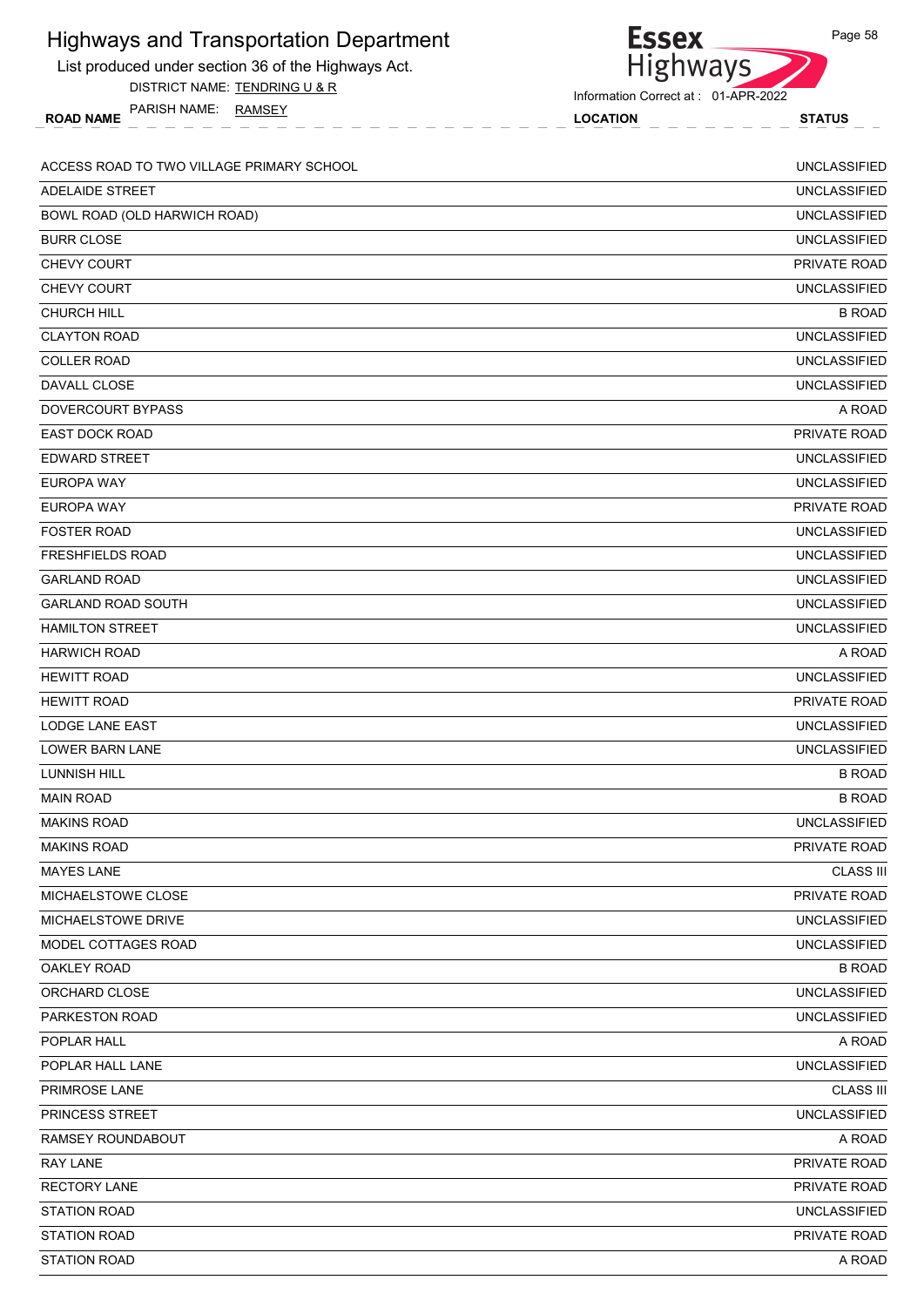

List produced under section 36 of the Highways Act. DISTRICT NAME: TENDRING U & R

Information Correct at : 01-APR-2022

ROAD NAME LOCATION STATUS PARISH NAME: RAMSEY

| <b>STOUR CLOSE</b>    |              |    | <b>DOVERCOURT</b> | <b>UNCLASSIFIED</b> |
|-----------------------|--------------|----|-------------------|---------------------|
| THE MALTINGS          |              |    |                   | <b>UNCLASSIFIED</b> |
| THE STREET            |              |    |                   | <b>UNCLASSIFIED</b> |
| <b>TINKER STREET</b>  |              |    |                   | A ROAD              |
| <b>TYLER STREET</b>   |              |    |                   | <b>UNCLASSIFIED</b> |
| <b>UNA ROAD</b>       |              |    |                   | <b>UNCLASSIFIED</b> |
| <b>WEST DOCK ROAD</b> |              |    |                   | PRIVATE ROAD        |
| <b>WIX ROAD</b>       |              |    |                   | <b>UNCLASSIFIED</b> |
| <b>WRABNESS ROAD</b>  |              |    |                   | <b>B ROAD</b>       |
|                       | <b>TOTAL</b> | 55 |                   |                     |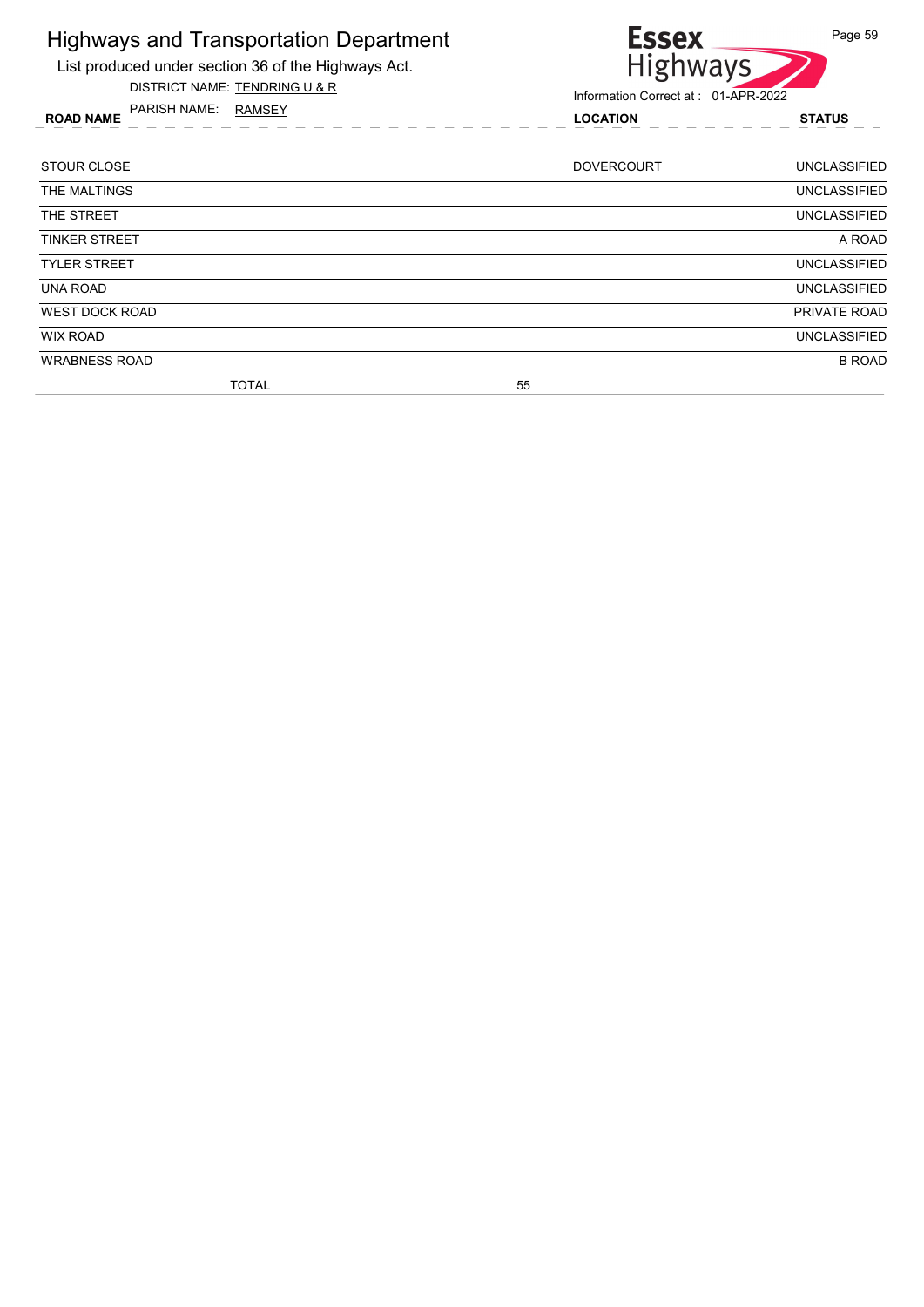

DISTRICT NAME: TENDRING U & R

ROAD NAME LOCATION STATUS PARISH NAME: ST OSYTH



Information Correct at : 01-APR-2022

| <b>ABBOTS GARDENS</b>    |                   | <b>UNCLASSIFIED</b> |
|--------------------------|-------------------|---------------------|
| <b>ALLEN WAY</b>         |                   | <b>UNCLASSIFIED</b> |
| ALPHA ROAD               |                   | PRIVATE STREET      |
| <b>BEACH ROAD</b>        |                   | <b>UNCLASSIFIED</b> |
| <b>BEACON HEIGHTS</b>    |                   | <b>UNCLASSIFIED</b> |
| <b>BEACON HEIGHTS</b>    |                   | PRIVATE ROAD        |
| <b>BEACON WAY</b>        | <b>JETTY ROAD</b> | <b>UNCLASSIFIED</b> |
| <b>BENTLEY ROAD</b>      |                   | <b>CLASS III</b>    |
| <b>BENTLEY ROAD</b>      |                   | <b>UNCLASSIFIED</b> |
| <b>BISHOPS DRIVE</b>     | <b>JAYWICK</b>    | <b>PRIVATE ROAD</b> |
| <b>BOTANICAL WAY</b>     |                   | PRIVATE ROAD        |
| <b>BOTANICAL WAY</b>     |                   | <b>UNCLASSIFIED</b> |
| <b>BROADSTROOD</b>       |                   | <b>UNCLASSIFIED</b> |
| <b>BROOKVALE</b>         |                   | <b>UNCLASSIFIED</b> |
| <b>BYPASS ROAD</b>       |                   | <b>B ROAD</b>       |
| <b>CASTLE WAY</b>        |                   | <b>UNCLASSIFIED</b> |
| <b>CHAPEL LANE</b>       |                   | PRIVATE ROAD        |
| <b>CHURCH SQUARE</b>     |                   | <b>UNCLASSIFIED</b> |
| <b>CLACTON ROAD</b>      |                   | <b>CLASS III</b>    |
| <b>CLACTON ROAD</b>      |                   | <b>B ROAD</b>       |
| <b>CLAY LANE</b>         |                   | <b>CLASS III</b>    |
| <b>CLINTON CLOSE</b>     |                   | <b>UNCLASSIFIED</b> |
| <b>CLUB PARADE</b>       | <b>JAYWICK</b>    | PRIVATE ROAD        |
| <b>COCKETT WICK LANE</b> |                   | <b>UNCLASSIFIED</b> |
| <b>COLCHESTER ROAD</b>   |                   | <b>B ROAD</b>       |
| <b>COLCHESTER ROAD</b>   |                   | <b>CLASS III</b>    |
| <b>COLNE VIEW</b>        |                   | <b>UNCLASSIFIED</b> |
| <b>COLNE WAY</b>         |                   | PRIVATE ROAD        |
| <b>COW LANE</b>          |                   | <b>PRIVATE ROAD</b> |
| DALTES LANE              | SPRING HILL       | <b>UNCLASSIFIED</b> |
| <b>D'ARCY ROAD</b>       |                   | <b>UNCLASSIFIED</b> |
| <b>DEEPING WALK</b>      |                   | <b>UNCLASSIFIED</b> |
| <b>DUMONT AVENUE</b>     |                   | <b>UNCLASSIFIED</b> |
| EARLS HALL DRIVE         |                   | PRIVATE ROAD        |
| <b>FROWICK LANE</b>      |                   | <b>UNCLASSIFIED</b> |
| <b>GOLDING WAY</b>       |                   | <b>UNCLASSIFIED</b> |
| <b>GREENLAND GROVE</b>   |                   | PRIVATE ROAD        |
| <b>HEATH ROAD</b>        |                   | <b>CLASS III</b>    |
| <b>HIGH BIRCH ROAD</b>   |                   | <b>UNCLASSIFIED</b> |
| <b>JAMES GARDENS</b>     |                   | <b>UNCLASSIFIED</b> |
| <b>JOHNSON ROAD</b>      |                   | <b>UNCLASSIFIED</b> |
| KINCAID ROAD             |                   | <b>UNCLASSIFIED</b> |
| KINGS CLOSE              |                   | PRIVATE ROAD        |
| LEE WICK LANE            |                   | <b>UNCLASSIFIED</b> |
| <b>LILAC AVENUE</b>      | <b>JAYWICK</b>    | PRIVATE ROAD        |
| <b>LINKS ROAD</b>        | <b>JAYWICK</b>    | PRIVATE ROAD        |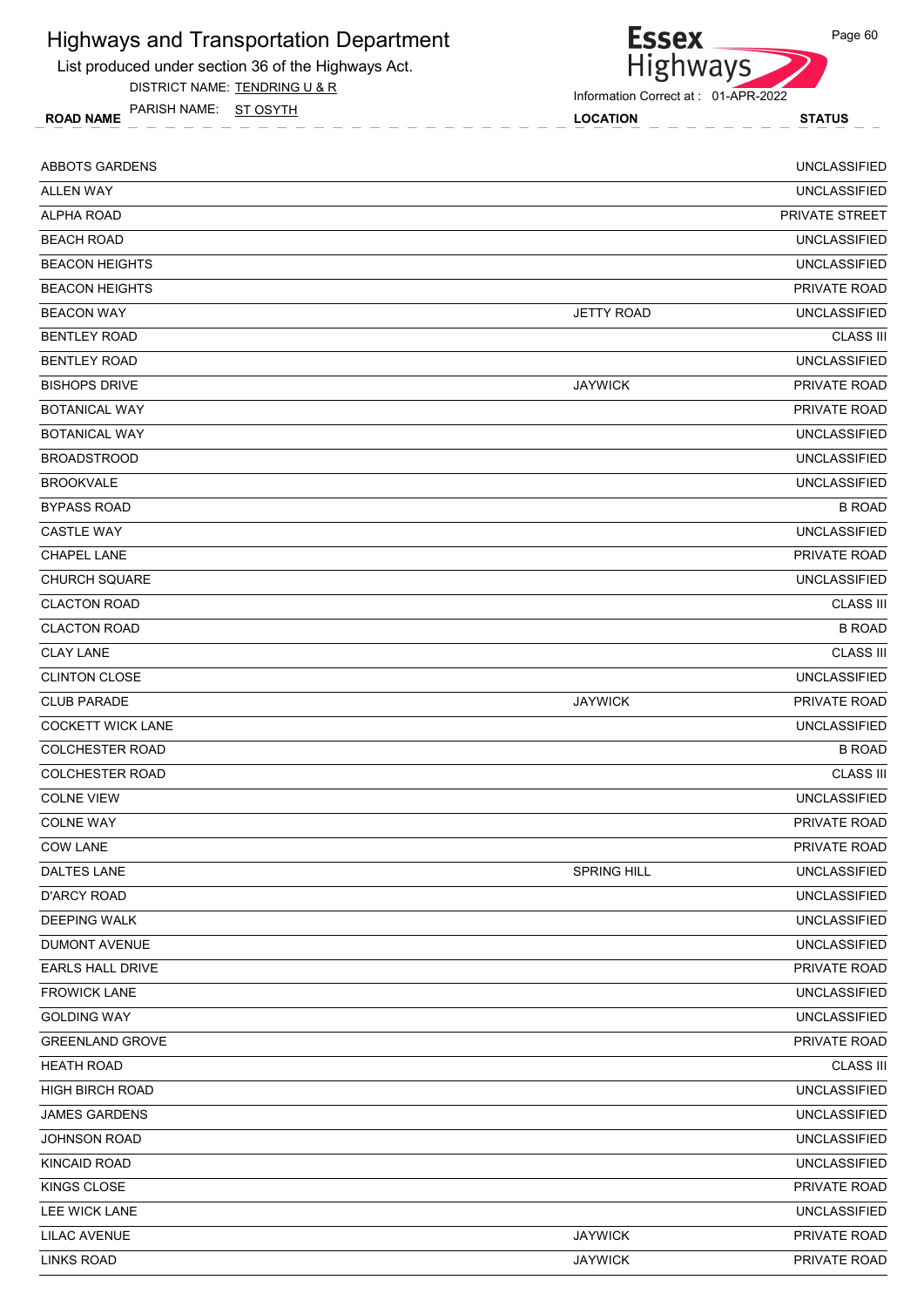| <b>Highways and Transportation Department</b>       | <b>Essex</b>                        | Page 61             |
|-----------------------------------------------------|-------------------------------------|---------------------|
| List produced under section 36 of the Highways Act. | <b>Highways</b>                     |                     |
| DISTRICT NAME: TENDRING U & R                       | Information Correct at: 01-APR-2022 |                     |
| PARISH NAME: ST OSYTH<br><b>ROAD NAME</b>           | <b>LOCATION</b>                     | <b>STATUS</b>       |
| LITTLE CLACTON WEELEY BYPASS                        |                                     | A ROAD              |
| LODGE FARM LANE                                     |                                     | PRIVATE ROAD        |
| <b>LONGFIELDS</b>                                   |                                     | <b>UNCLASSIFIED</b> |
| <b>LYDIA DRIVE</b>                                  |                                     | <b>UNCLASSIFIED</b> |
| <b>MANFIELD GARDENS</b>                             |                                     | <b>UNCLASSIFIED</b> |
| <b>MAYPOLE DRIVE</b>                                |                                     | <b>UNCLASSIFIED</b> |
| <b>MEADOW VIEW</b>                                  |                                     | <b>UNCLASSIFIED</b> |
| <b>MERSEA VIEW</b>                                  |                                     | PRIVATE ROAD        |
| <b>MILL STREET</b>                                  |                                     | <b>CLASS III</b>    |
| NASSAU ROAD                                         |                                     | PRIVATE ROAD        |
| <b>NEW WAY</b>                                      |                                     | PRIVATE ROAD        |
| NEWHOUSE FARM ROAD                                  | <b>RECTORY RD</b>                   | <b>UNCLASSIFIED</b> |
| <b>NEWTON WAY</b>                                   |                                     | <b>UNCLASSIFIED</b> |
| <b>NORMAN CLOSE</b>                                 |                                     | <b>UNCLASSIFIED</b> |
| OAKMEAD ROAD                                        |                                     | PRIVATE STREET      |
| <b>PARK ROAD</b>                                    |                                     | <b>UNCLASSIFIED</b> |
| POINT CLEAR ROAD                                    |                                     | <b>CLASS III</b>    |
| POINT CLEAR ROAD                                    |                                     | <b>UNCLASSIFIED</b> |
| PRIORY CLOSE                                        | <b>JAYWICK</b>                      | PRIVATE ROAD        |
| <b>RECTORY ROAD</b>                                 |                                     | <b>CLASS III</b>    |
| ROCHFORD ROAD                                       |                                     | <b>UNCLASSIFIED</b> |
| <b>ROMAN WAY</b>                                    |                                     | PRIVATE ROAD        |
| <b>ROSE GARDENS</b>                                 | <b>JAYWICK</b>                      | PRIVATE ROAD        |
| <b>SEAVIEW ROAD</b>                                 | <b>JAYWICK</b>                      | PRIVATE ROAD        |
| <b>SEAWICK ROAD</b>                                 | <b>JAYWICK</b>                      | PRIVATE ROAD        |
| SOUTH CLOSE                                         |                                     | <b>UNCLASSIFIED</b> |
| <b>SPRING ROAD</b>                                  |                                     | <b>UNCLASSIFIED</b> |
| <b>ST CLAIRS DRIVE</b>                              |                                     | PRIVATE STREET      |
| <b>ST CLAIRS DRIVE</b>                              |                                     | <b>UNCLASSIFIED</b> |
| <b>ST CLAIRS ROAD</b>                               |                                     | <b>UNCLASSIFIED</b> |
| ST CLERES HALL LANE                                 |                                     | <b>UNCLASSIFIED</b> |
| STANMORE WAY                                        |                                     | <b>UNCLASSIFIED</b> |
| THE BURY                                            |                                     | <b>CLASS III</b>    |
| TUNSTALL CLOSE                                      |                                     | <b>UNCLASSIFIED</b> |
| <b>WIGBORO WICK LANE</b>                            |                                     | <b>UNCLASSIFIED</b> |
| <b>WILLOW AVENUE</b>                                | <b>JAYWICK</b>                      | PRIVATE ROAD        |
| <b>WITHRICK WALK</b>                                |                                     | <b>UNCLASSIFIED</b> |
| <b>TOTAL</b>                                        | 83                                  |                     |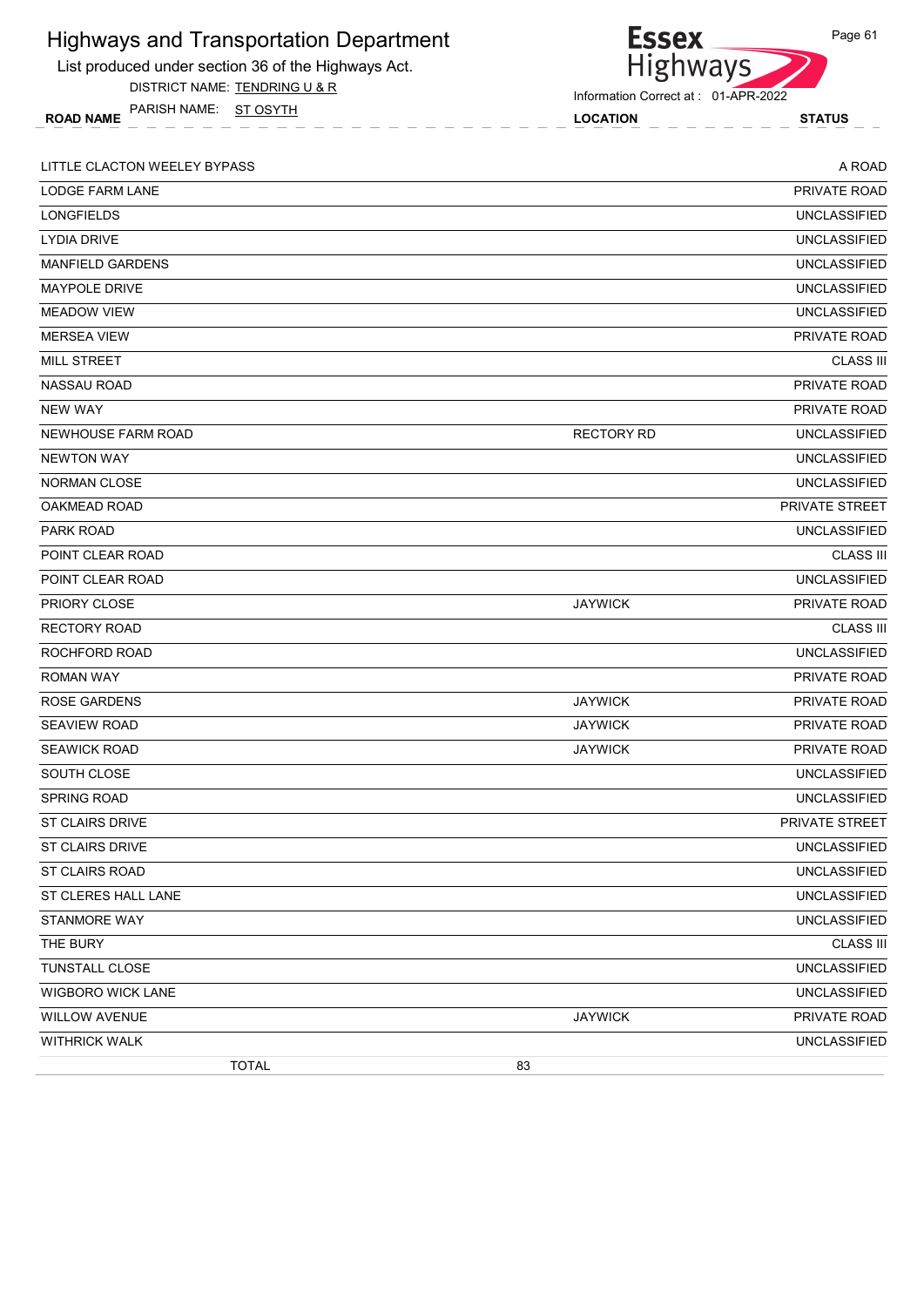

List produced under section 36 of the Highways Act. DISTRICT NAME: TENDRING U & R

Information Correct at : 01-APR-2022

ROAD NAME LOCATION STATUS PARISH NAME: TENDRING

| <b>CHAPEL LANE</b>         |    | <b>UNCLASSIFIED</b> |
|----------------------------|----|---------------------|
| <b>CLACTON ROAD</b>        |    | <b>B ROAD</b>       |
| COLCHESTER ROAD            |    | A ROAD              |
| <b>CROW LANE</b>           |    | <b>UNCLASSIFIED</b> |
| <b>CROWN LANE</b>          |    | <b>CLASS III</b>    |
| <b>HEATH HOSPITAL ROAD</b> |    | <b>UNCLASSIFIED</b> |
| <b>HEATH ROAD</b>          |    | <b>B ROAD</b>       |
| <b>HILLHOUSE LANE</b>      |    | <b>UNCLASSIFIED</b> |
| <b>LITTLE BENTLEY ROAD</b> |    | <b>CLASS III</b>    |
| <b>LODGE LANE</b>          |    | <b>UNCLASSIFIED</b> |
| PARSONAGE LANE             |    | <b>UNCLASSIFIED</b> |
| PILCOX HALL LANE           |    | <b>UNCLASSIFIED</b> |
| <b>SCHOOL ROAD</b>         |    | <b>B ROAD</b>       |
| <b>SHAIR LANE</b>          |    | <b>CLASS III</b>    |
| <b>TENDRING ROAD</b>       |    | <b>CLASS III</b>    |
| THE STREET                 |    | <b>B ROAD</b>       |
| <b>THORPE ROAD</b>         |    | <b>B ROAD</b>       |
| <b>WOLVES HALL LANE</b>    |    | <b>UNCLASSIFIED</b> |
| <b>TOTAL</b>               | 18 |                     |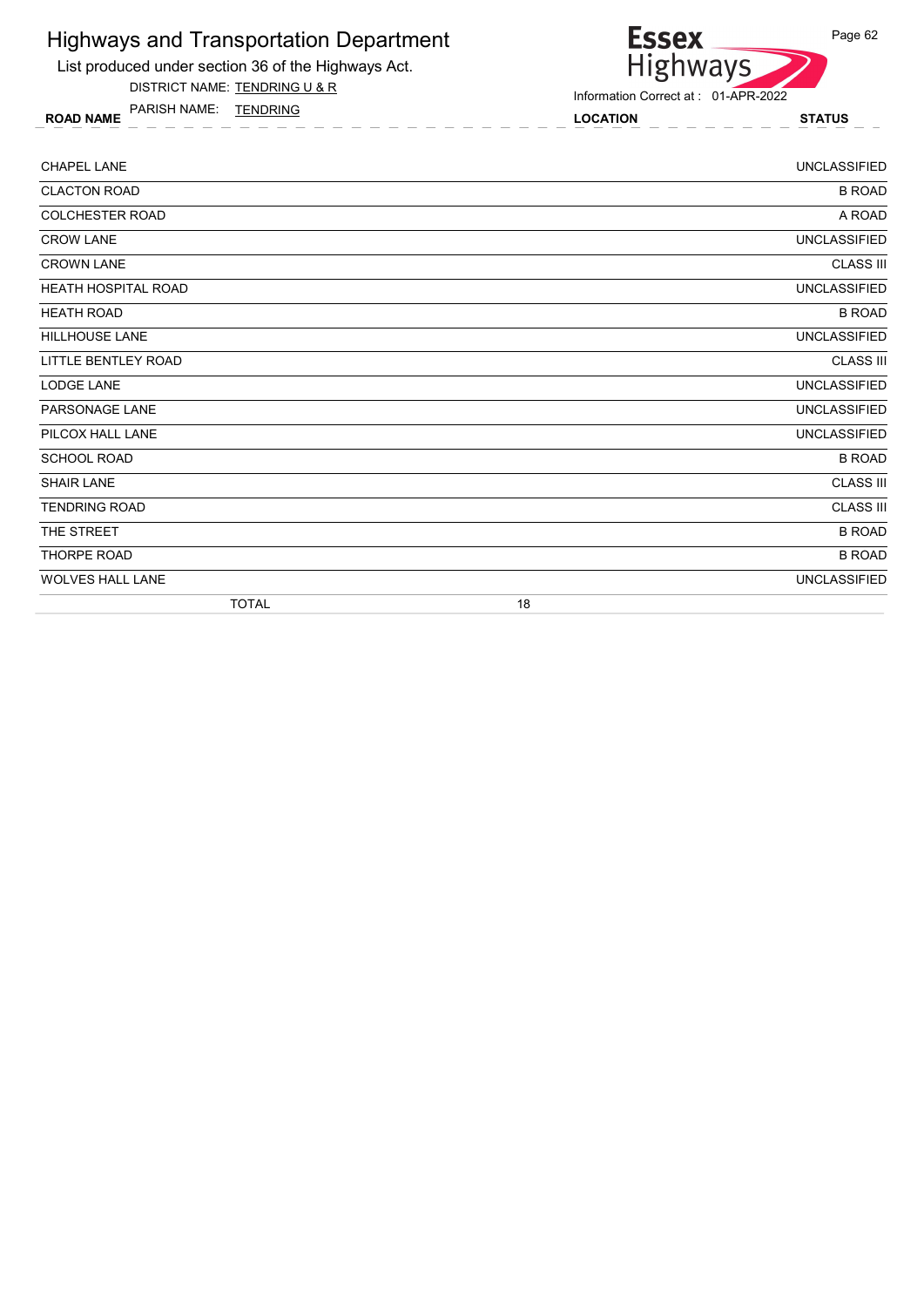List produced under section 36 of the Highways Act. DISTRICT NAME: TENDRING U & R

ROAD NAME LOCATION STATUS PARISH NAME: THORPE LE SOKEN



Information Correct at : 01-APR-2022

| <b>ABBEY CRESCENT</b>   | PRIVATE STREET                      |
|-------------------------|-------------------------------------|
| <b>ABBEY STREET</b>     | <b>B ROAD</b>                       |
| <b>ARGYLE ROAD</b>      | PRIVATE STREET                      |
| <b>BELDAMS CLOSE</b>    | <b>UNCLASSIFIED</b>                 |
| <b>BYNG CLOSE</b>       | <b>UNCLASSIFIED</b>                 |
| <b>BYNG CRESCENT</b>    | <b>UNCLASSIFIED</b>                 |
| <b>COLCHESTER ROAD</b>  | <b>B ROAD</b>                       |
| DAMANTS FARM LANE       | <b>UNCLASSIFIED</b>                 |
| EDWARD ROAD             | <b>PRIVATE ROAD</b>                 |
| <b>ELLIS ROAD</b>       | PRIVATE ROAD                        |
| <b>FOULGERS LANE</b>    | <b>UNCLASSIFIED</b>                 |
| <b>FRINTON ROAD</b>     | <b>UNCLASSIFIED</b>                 |
| <b>FRINTON ROAD</b>     | <b>KIRBY CROSS</b><br><b>B ROAD</b> |
| <b>GOLDEN LANE</b>      | <b>UNCLASSIFIED</b>                 |
| <b>HALL LANE</b>        | PRIVATE ROAD                        |
| <b>HARWICH ROAD</b>     | <b>B ROAD</b>                       |
| <b>HENDERSON ROAD</b>   | PRIVATE ROAD                        |
| <b>HIGH STREET</b>      | <b>B ROAD</b>                       |
| <b>HILL HOUSE LANE</b>  | <b>UNCLASSIFIED</b>                 |
| <b>HILLHOUSE LANE</b>   | <b>UNCLASSIFIED</b>                 |
| <b>KENILWORTH GROVE</b> | PRIVATE STREET                      |
| <b>LANDERMERE ROAD</b>  | <b>B ROAD</b>                       |
| LONSDALE ROAD           | PRIVATE ROAD                        |
| NEW THORPE AVENUE       | PRIVATE STREET                      |
| <b>NEW TOWN ROAD</b>    | PRIVATE STREET                      |
| OAK CLOSE               | <b>UNCLASSIFIED</b>                 |
| PALMERSTON ROAD         | PRIVATE ROAD                        |
| PORK LANE               | <b>UNCLASSIFIED</b>                 |
| ROLPH CLOSE             | <b>UNCLASSIFIED</b>                 |
| RONSON DRIVE            | <b>PRIVATE ROAD</b>                 |
| SNEATING HALL LANE      | <b>B ROAD</b>                       |
| SPENCER ROAD            | PRIVATE ROAD                        |
| <b>ST MICHAELS ROAD</b> | PRIVATE STREET                      |
| <b>STATION ROAD</b>     | <b>B ROAD</b>                       |
| <b>TENDRING ROAD</b>    | <b>B ROAD</b>                       |
| THE CRESCENT            | PRIVATE STREET                      |
| THE SPENNELLS           | <b>UNCLASSIFIED</b>                 |
| THORPE PARK LANE        | <b>UNCLASSIFIED</b>                 |
| THORPE PARK ROAD        | PRIVATE ROAD                        |
| THORPE ROAD             | <b>B ROAD</b>                       |
| <b>VICARAGE LANE</b>    | PRIVATE STREET                      |
| <b>WALTON ROAD</b>      | <b>B ROAD</b>                       |
| <b>WALTON ROAD</b>      | <b>CLASS III</b>                    |
| WHITE LODGE CRESCENT    | PRIVATE ROAD                        |
| <b>WHITEHALL LANE</b>   | <b>UNCLASSIFIED</b>                 |
| <b>TOTAL</b>            | 45                                  |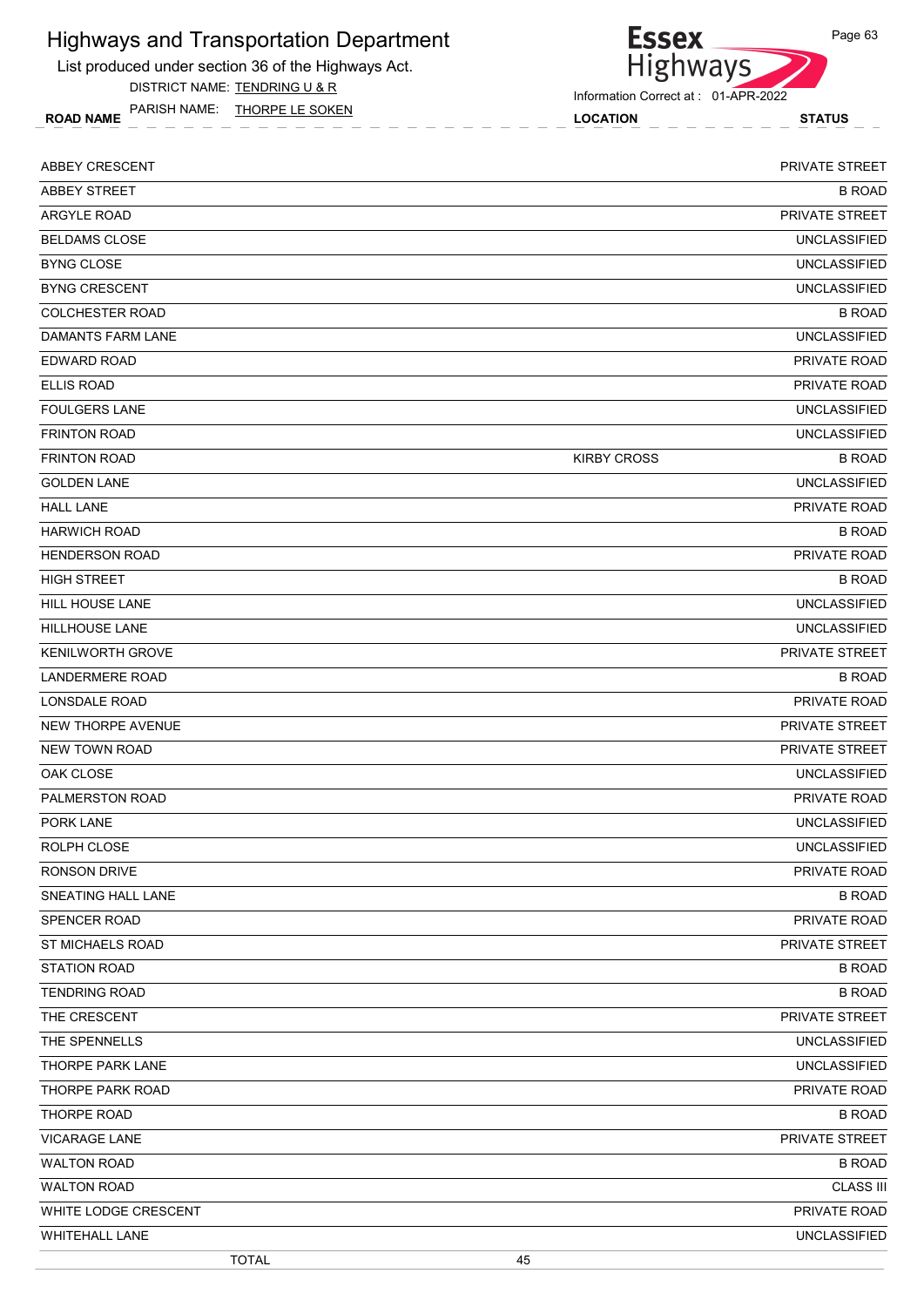

DISTRICT NAME: TENDRING U & R

ROAD NAME LOCATION STATUS PARISH NAME: THORRINGTON



| AVOCET PLACE              | PRIVATE ROAD        |
|---------------------------|---------------------|
| <b>BRIGHTLINGSEA ROAD</b> | <b>B ROAD</b>       |
| <b>CHAPEL LANE</b>        | <b>UNCLASSIFIED</b> |
| <b>CHURCH ROAD</b>        | <b>UNCLASSIFIED</b> |
| <b>CLACTON ROAD</b>       | <b>B ROAD</b>       |
| <b>CLOVER DRIVE</b>       | <b>UNCLASSIFIED</b> |
| FRATING ABBEY FARM ROAD   | <b>UNCLASSIFIED</b> |
| <b>FRATING ROAD</b>       | <b>B ROAD</b>       |
| <b>GREAT BENTLEY ROAD</b> | <b>CLASS III</b>    |
| <b>HAZEL CLOSE</b>        | <b>UNCLASSIFIED</b> |
| <b>HEATHLANDS</b>         | <b>UNCLASSIFIED</b> |
| HONEYSUCKLE WAY           | <b>UNCLASSIFIED</b> |
| <b>LUFKINS LANE</b>       | <b>UNCLASSIFIED</b> |
| <b>STATION ROAD</b>       | <b>B ROAD</b>       |
| <b>STATION ROAD</b>       | <b>UNCLASSIFIED</b> |
| <b>TENPENNY HILL</b>      | <b>B ROAD</b>       |
| <b>TOTAL</b>              | 16                  |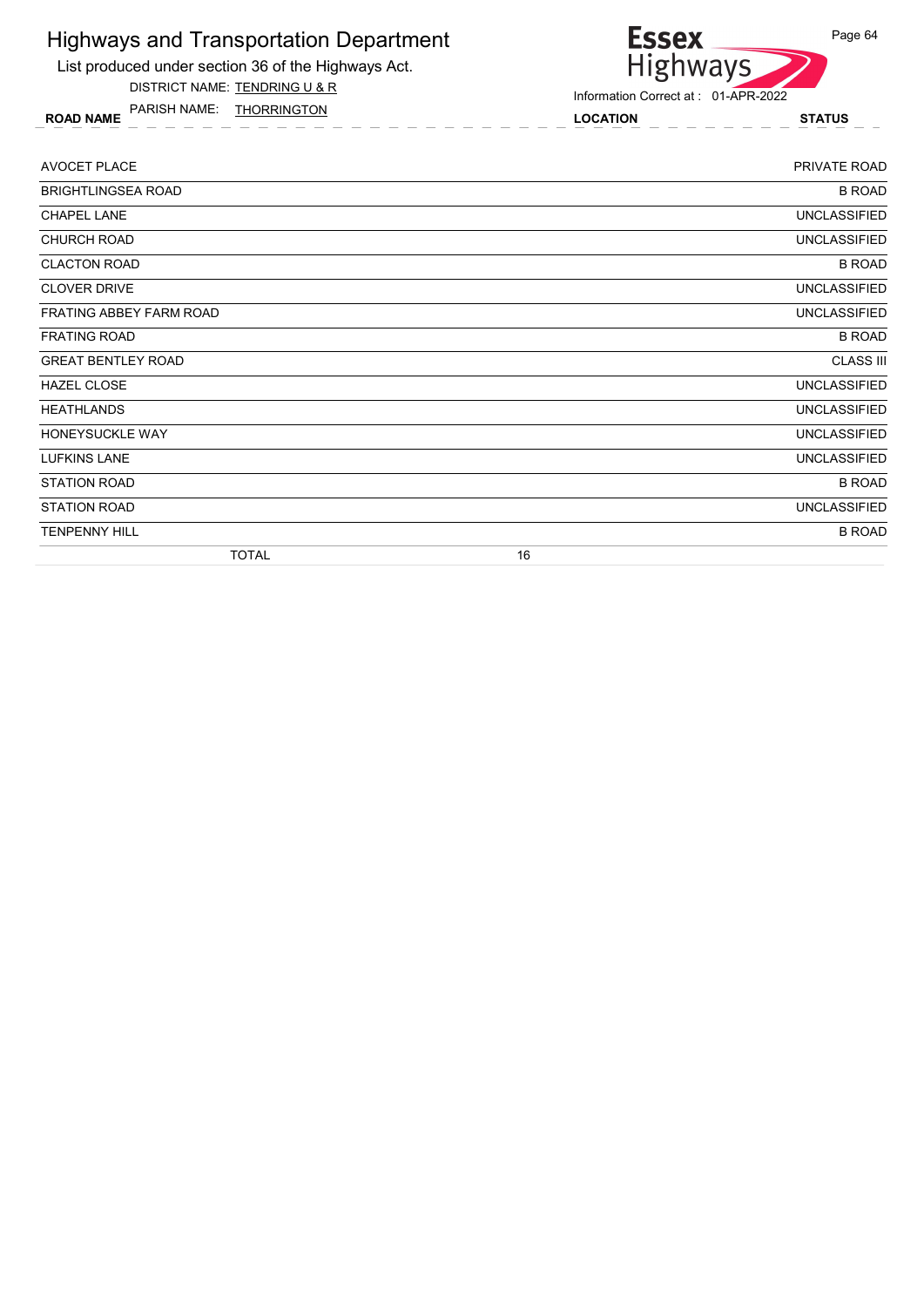

DISTRICT NAME: TENDRING U & R

ROAD NAME LOCATION STATUS PARISH NAME: WEELEY

Information Correct at : 01-APR-2022

**Essex** 

Highways

| ALEXANDRA ROAD               | <b>UNCLASSIFIED</b> |
|------------------------------|---------------------|
| <b>BARLEYFIELD DRIVE</b>     | PRIVATE ROAD        |
| <b>BENTLEY ROAD</b>          | <b>UNCLASSIFIED</b> |
| <b>BENTLEY ROAD</b>          | <b>CLASS III</b>    |
| <b>BOTANY LANE</b>           | <b>UNCLASSIFIED</b> |
| <b>CLACTON ROAD</b>          | <b>B ROAD</b>       |
| <b>COLCHESTER ROAD</b>       | <b>B ROAD</b>       |
| <b>COLCHESTER ROAD</b>       | A ROAD              |
| COLCHESTER ROAD ROUNDABOUT   | A ROAD              |
| <b>CONNAUGHT ROAD</b>        | PRIVATE ROAD        |
| <b>CROW LANE</b>             | <b>UNCLASSIFIED</b> |
| <b>CROWN LANE</b>            | <b>CLASS III</b>    |
| <b>FIELDS CLOSE</b>          | <b>UNCLASSIFIED</b> |
| <b>FIRST AVENUE</b>          | <b>UNCLASSIFIED</b> |
| <b>GUTTERIDGE HALL LANE</b>  | <b>UNCLASSIFIED</b> |
| <b>HAWK LANE</b>             | <b>UNCLASSIFIED</b> |
| <b>HILLSIDE CRESCENT</b>     | <b>UNCLASSIFIED</b> |
| <b>HILLTOP CRESCENT</b>      | <b>UNCLASSIFIED</b> |
| <b>HILLTOP RISE</b>          | <b>UNCLASSIFIED</b> |
| LITTLE CLACTON WEELEY BYPASS | A ROAD              |
| <b>MILL LANE</b>             | <b>UNCLASSIFIED</b> |
| MILL LANE CLOSE              | PRIVATE ROAD        |
| <b>MILLERS GREEN</b>         | PRIVATE STREET      |
| <b>MOUNT PLEASANT</b>        | <b>UNCLASSIFIED</b> |
| <b>RECTORY ROAD</b>          | <b>CLASS III</b>    |
| ROXBURGHE ROAD               | PRIVATE ROAD        |
| <b>RUBY FIELDS</b>           | <b>PRIVATE ROAD</b> |
| <b>RUBY FIELDS</b>           | <b>UNCLASSIFIED</b> |
| <b>SECOND AVENUE</b>         | <b>UNCLASSIFIED</b> |
| ST ANDREWS CLOSE             | UNCLASSIFIED        |
| ST ANDREWS ROAD              | <b>UNCLASSIFIED</b> |
| STATION APPROACH NORTH       | <b>UNCLASSIFIED</b> |
| STATION APPROACH SOUTH       | <b>UNCLASSIFIED</b> |
| THE STREET                   | <b>CLASS III</b>    |
| THORNBERRY AVENUE            | <b>UNCLASSIFIED</b> |
| THORPE ROAD                  | <b>B ROAD</b>       |
| <b>VICTORIA ROAD</b>         | PRIVATE ROAD        |
| <b>WAYLANDS DRIVE</b>        | <b>UNCLASSIFIED</b> |
| <b>WEELEY BYPASS</b>         | <b>B ROAD</b>       |
| WEELEY BYPASS ROUNDABOUT     | <b>B ROAD</b>       |
| <b>WENLOCK ROAD</b>          | PRIVATE ROAD        |
| <b>WILLOW WALK</b>           | PRIVATE ROAD        |
| <b>WOODLANDS RISE</b>        | PRIVATE STREET      |
| WOODLANDS RISE               | <b>UNCLASSIFIED</b> |
| <b>TOTAL</b>                 | 44                  |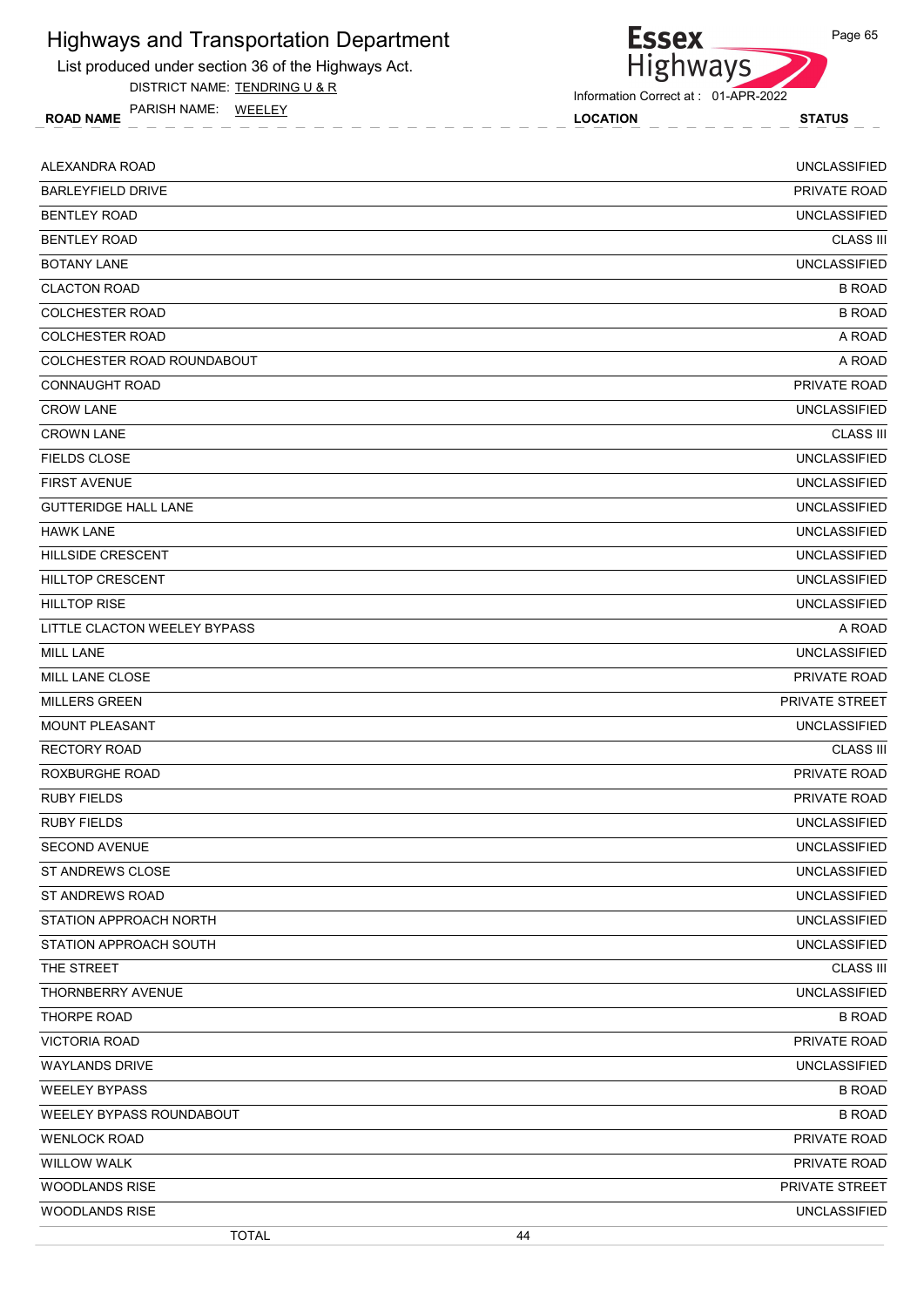

List produced under section 36 of the Highways Act. DISTRICT NAME: TENDRING U & R

ROAD NAME LOCATION STATUS PARISH NAME: WIX

Information Correct at : 01-APR-2022

| <b>ABBOTS CLOSE</b>        |               | <b>UNCLASSIFIED</b> |
|----------------------------|---------------|---------------------|
| ARCH COTTAGE SERVICE ROAD  |               | <b>UNCLASSIFIED</b> |
| <b>BLUEHOUSE FARM LANE</b> |               | <b>UNCLASSIFIED</b> |
| <b>BRADFIELD ROAD</b>      |               | <b>CLASS III</b>    |
| <b>CANSEY LANE SOUTH</b>   |               | <b>UNCLASSIFIED</b> |
| <b>CLACTON ROAD</b>        |               | <b>CLASS III</b>    |
| <b>COLCHESTER ROAD</b>     |               | <b>CLASS III</b>    |
| <b>DAIRYHOUSE LANE</b>     |               | <b>UNCLASSIFIED</b> |
| <b>DALEVIEW AVENUE</b>     |               | <b>UNCLASSIFIED</b> |
| <b>GLEBE CLOSE</b>         | DALE VIEW EST | <b>UNCLASSIFIED</b> |
| <b>HARWICH ROAD</b>        |               | A ROAD              |
| <b>HARWICH ROAD</b>        |               | <b>CLASS III</b>    |
| <b>HARWICH ROAD</b>        |               | <b>B ROAD</b>       |
| <b>HONEYPOT LANE</b>       |               | <b>UNCLASSIFIED</b> |
| OAKLEY ROAD                |               | <b>CLASS III</b>    |
| <b>SPINNELS HILL</b>       |               | <b>B ROAD</b>       |
| <b>SPINNELS LANE</b>       |               | <b>UNCLASSIFIED</b> |
| <b>SWEDISH ESTATE</b>      |               | <b>UNCLASSIFIED</b> |
| <b>WILLOW HALL LANE</b>    |               | <b>UNCLASSIFIED</b> |
| <b>WIX BYPASS</b>          |               | A ROAD              |
| <b>TOTAL</b>               | 20            |                     |